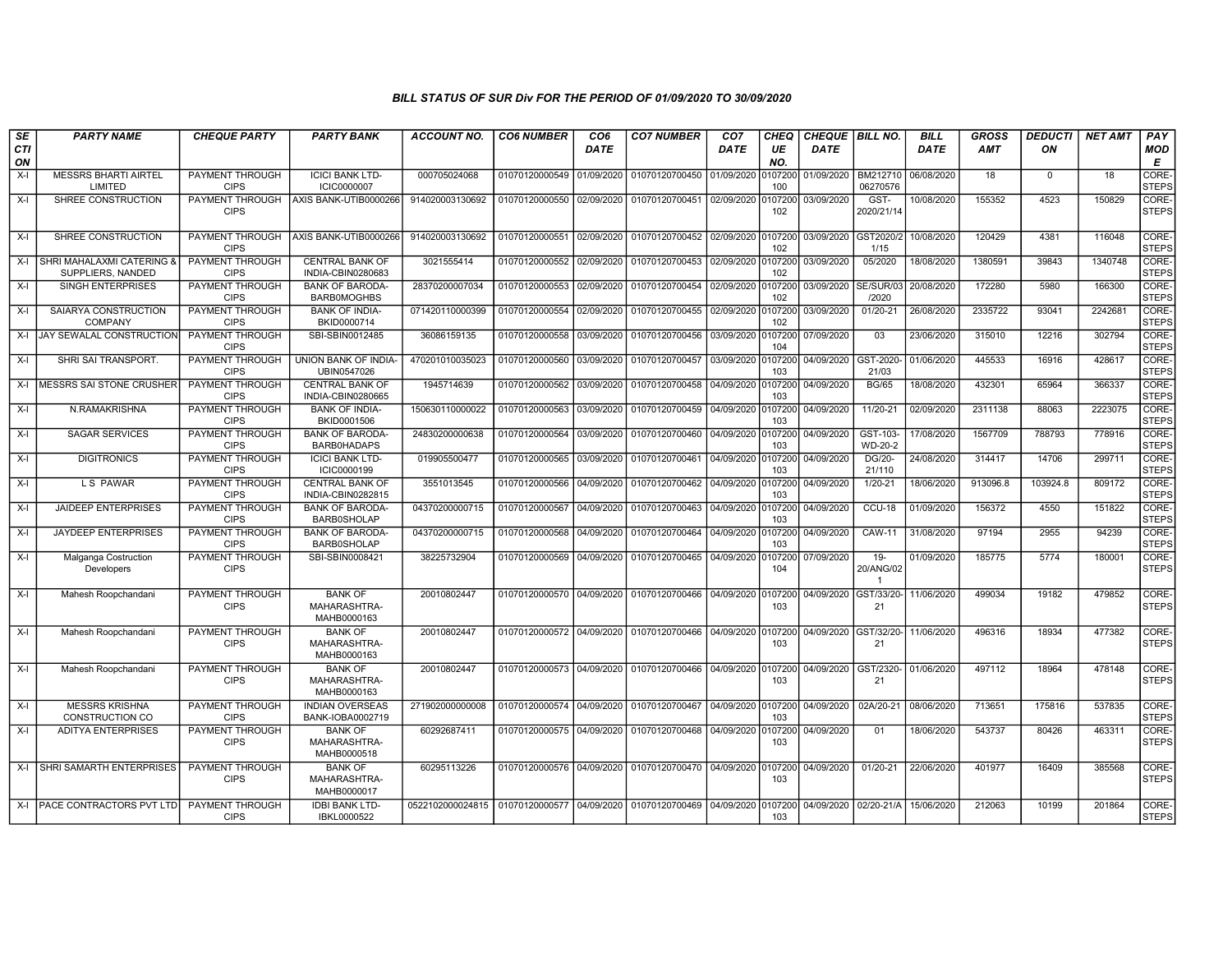| SE               | <b>PARTY NAME</b>                               | <b>CHEQUE PARTY</b>                   | <b>PARTY BANK</b>                                      | ACCOUNT NO.     | <b>CO6 NUMBER</b>         | CO <sub>6</sub> | <b>CO7 NUMBER</b>                                           | CO <sub>7</sub>    | <b>CHEQ</b>    | CHEQUE   BILL NO.    |                   | <b>BILL</b> | <b>GROSS</b> | <b>DEDUCTI</b> | <b>NET AMT</b> | PAY                         |
|------------------|-------------------------------------------------|---------------------------------------|--------------------------------------------------------|-----------------|---------------------------|-----------------|-------------------------------------------------------------|--------------------|----------------|----------------------|-------------------|-------------|--------------|----------------|----------------|-----------------------------|
| <b>CTI</b><br>ON |                                                 |                                       |                                                        |                 |                           | <b>DATE</b>     |                                                             | <b>DATE</b>        | UE<br>NO.      | <b>DATE</b>          |                   | <b>DATE</b> | <b>AMT</b>   | ON             |                | <b>MOD</b><br>E             |
| X-I              | <b>MESSRS BURBURE ELECTRIC</b><br><b>STORES</b> | PAYMENT THROUGH<br><b>CIPS</b>        | <b>BANK OF</b><br>MAHARASHTRA-<br>MAHB0000464          | 20033604915     | 01070120000578            | 05/09/2020      | 01070120700475                                              | 07/09/2020         | 0107200<br>104 | 07/09/2020           | 9                 | 20/08/2020  | 996621       | 140188         | 856433         | <b>CORE</b><br><b>STEPS</b> |
| X-I              | DEEPAK BALASAHEB PATIL                          | PAYMENT THROUGH<br><b>CIPS</b>        | <b>BANK OF INDIA-</b><br>BKID0001506                   | 150630110000095 | 01070120000579            | 05/09/2020      | 01070120700474 07/09/2020                                   |                    | 0107200<br>104 | 07/09/2020           | 05/20-21          | 02/09/2020  | 901664       | 124922         | 776742         | <b>CORE</b><br><b>STEPS</b> |
| X-I              | PARTRONICS EBOARDS PVT<br>LTD.                  | <b>PAYMENT THROUGH</b><br><b>CIPS</b> | <b>BANK OF BARODA-</b><br><b>BARB0ASHOKN</b>           | 17420200000456  | 01070120000580            | 05/09/2020      | 01070120700473 07/09/2020                                   |                    | 0107200<br>104 | 07/09/2020           | P1420034          | 10/08/2020  | 522523       | 21231          | 501292         | CORE-<br><b>STEPS</b>       |
| $X-I$            | <b>BURBURE ELECTRIC STORES.</b>                 | PAYMENT THROUGH<br><b>CIPS</b>        | <b>BANK OF</b><br>MAHARASHTRA-<br>MAHB0000464          | 20033604915     | 01070120000581 07/09/2020 |                 | 01070120700472 07/09/2020 0107200                           |                    | 104            | 07/09/2020           | 11                | 03/09/2020  | 8628314      | 1025690        | 7602624        | CORE-<br><b>STEPS</b>       |
| X-I              | JAVED IBRAHIM KAMBLE                            | PAYMENT THROUGH<br><b>CIPS</b>        | <b>BANK OF</b><br>MAHARASHTRA-<br>MAHB0000518          | 20153104619     |                           |                 | 01070120000582 07/09/2020 01070120700471 07/09/2020 0107200 |                    | 104            | 07/09/2020           | GST-202-<br>21/06 | 11/08/2020  | 137254       | 4040           | 133214         | CORE-<br><b>STEPS</b>       |
| X-I              | SANGEETA CONSTRUCTION                           | PAYMENT THROUGH<br><b>CIPS</b>        | Maharashtra Gramin Bank<br>MAHG0005201                 | 80039337820     | 01070120000583            | 08/09/2020      | 01070120700476 08/09/2020 0107200                           |                    | 105            | 08/09/2020           | 01A/20-21         | 12/06/2020  | 1671170      | 87878          | 1583292        | CORE-<br><b>STEPS</b>       |
| X-I              | <b>HRK ENTERPRISES</b>                          | PAYMENT THROUGH<br><b>CIPS</b>        | STATE BANK OF INDIA-<br>SBIN0021446                    | 62342433332     | 01070120000584 08/09/2020 |                 | 01070120700477 08/09/2020 0107200                           |                    | 105            | 08/09/2020           | RR/PB/10          | 10/08/2020  | 684586       | 32269          | 652317         | CORE-<br><b>STEPS</b>       |
| X-I              | AMBIKA CATERERS AND<br><b>DECORATORS</b>        | <b>PAYMENT THROUGH</b><br><b>CIPS</b> | <b>IDBI BANK LTD-</b><br>IBKL0000065                   | 065102000023065 | 01070120000585            | 08/09/2020      | 01070120700478 08/09/2020                                   |                    | 0107200<br>105 | 08/09/2020           | RR/WD/05          | 20/08/2020  | 884647       | 27552          | 857095         | CORE-<br><b>STEPS</b>       |
| X-I              | <b>MESSRS SAI STONE CRUSHER</b>                 | <b>PAYMENT THROUGH</b><br><b>CIPS</b> | <b>CENTRAL BANK OF</b><br>INDIA-CBIN0280665            | 1945714639      | 01070120000586            | 08/09/2020      | 01070120700479 08/09/2020                                   |                    | 0107200<br>105 | 08/09/2020           | <b>BG/87</b>      | 03/09/2020  | 3374870      | 165870         | 3209000        | CORE-<br><b>STEPS</b>       |
| X-I              | Mahesh Roopchandani                             | PAYMENT THROUGH<br><b>CIPS</b>        | <b>BANK OF</b><br>MAHARASHTRA-<br>MAHB0000163          | 20010802447     | 01070120000587            | 08/09/2020      | 01070120700480                                              | 08/09/2020         | 0107200<br>105 | 08/09/2020           | Gst/30/20<br>21   | 11/06/2020  | 494644       | 18870          | 475774         | CORE-<br><b>STEPS</b>       |
| $X-I$            | <b>CHETAN VADI</b>                              | PAYMENT THROUGH<br><b>CIPS</b>        | <b>BANK OF INDIA-</b><br>BKID0008485                   | 848530110000194 |                           |                 | 01070120000588 09/09/2020 01070120700481 09/09/2020 0107200 |                    | 106            | 09/09/2020           | 02                | 26/06/2020  | 541105       | 31574          | 509531         | CORE-<br><b>STEPS</b>       |
| $X-I$            | PARTRONICS EBOARDS<br>PRIVATE LIMITED           | <b>PAYMENT THROUGH</b><br><b>CIPS</b> | <b>BANK OF BARODA-</b><br><b>BARB0ASHOKN</b>           | 17420500000044  | 01070120000589            | 09/09/2020      | 01070120700482                                              | 09/09/2020         | 0107200<br>106 | 09/09/2020           | P1420040          | 29/08/2020  | 604306       | 24406          | 579900         | CORE-<br><b>STEPS</b>       |
| $X-I$            | YASHSHREE ENTERPRISE                            | PAYMENT THROUGH<br><b>CIPS</b>        | <b>BANK OF BARODA-</b><br><b>BARB0SHOLAP</b>           | 04370200000458  | 01070120000590            | 09/09/2020      | 01070120700483                                              | 09/09/2020         | 0107200<br>106 | 09/09/2020           | -5                | 20/05/2020  | 2235956      | 109449         | 2126507        | CORE-<br><b>STEPS</b>       |
| X-I              | <b>Z K ENTERPRISE</b>                           | <b>PAYMENT THROUGH</b><br><b>CIPS</b> | <b>ICICI BANK LTD-</b><br>ICIC0000452                  | 045205000588    | 01070120000591            | 09/09/2020      | 01070120700484 09/09/2020 0107200                           |                    | 106            | 09/09/2020           | ZK/141            | 22/06/2020  | 1384924      | 75855          | 1309069        | CORE-<br><b>STEPS</b>       |
| X-I              | AJAY RAMCHANDRA JADHAV                          | <b>PAYMENT THROUGH</b><br><b>CIPS</b> | SBI-SBIN0001656                                        | 30842743875     | 01070120000592 09/09/2020 |                 | 01070120700485 09/09/2020 0107200                           |                    | 106            | 09/09/2020           | $\overline{08}$   | 11/07/2020  | 133000       | 1330           | 131670         | CORE-<br><b>STEPS</b>       |
| X-I              | <b>ARVIND ENTERPRISES</b>                       | PAYMENT THROUGH<br><b>CIPS</b>        | <b>BANK OF</b><br>MAHARASHTRA-<br>MAHB0000518          | 60170053255     | 01070120000593            | 09/09/2020      | 01070120700486                                              | 09/09/2020         | 0107200<br>106 | 09/09/2020           | GST-2020<br>21/04 | 04/09/2020  | 1218757      | 158779         | 1059978        | CORE-<br>STEPS              |
| X-I              | DINESH SUKHALAL MUNOT                           | PAYMENT THROUGH<br><b>CIPS</b>        | SBI-SBIN0002163                                        | 11416583400     | 01070120000594            | 10/09/2020      | 01070120700487                                              | 10/09/2020 0107200 | 107            | 10/09/2020           | $03/20 - 21$      | 09/09/2020  | 628795       | 24090          | 604705         | CORE-<br>Isteps             |
| X-I              | <b>MESSRS SAKSHI</b><br><b>CONSTRUCTION</b>     | PAYMENT THROUGH<br><b>CIPS</b>        | <b>BANK OF INDIA-</b><br>BKID0000718                   | 071830110000036 | 01070120000595            | 10/09/2020      | 01070120700489                                              | 10/09/2020         | 0107200<br>107 | 10/09/2020           | 03                | 09/07/2020  | 8219090      | 433181         | 7785909        | CORE-<br><b>STEPS</b>       |
| X-I              | PANKAJ FABRICATORS AND<br><b>ENGG.WORKS</b>     | PAYMENT THROUGH<br><b>CIPS</b>        | <b>CANARA BANK-</b><br>CNRB0000273                     | 0273257000419   | 01070120000596            | 11/09/2020      | 01070120700492                                              | 11/09/2020         | 0107200<br>109 | 11/09/2020           | 01                | 10/09/2020  | 677594       | 26252          | 651342         | CORE-<br>STEPS              |
| $X-I$            | PARTRONICS EBOARDS<br>PRIVATE LIMITED           | <b>PAYMENT THROUGH</b><br><b>CIPS</b> | <b>BANK OF BARODA</b><br><b>BARB0ASHOKN</b>            | 17420500000044  | 01070120000597            | 11/09/2020      | 01070120700491                                              | 11/09/2020         | 0107200<br>109 | 11/09/2020           | P1420033          | 10/08/2020  | 515725       | 69251          | 446474         | CORE-<br><b>STEPS</b>       |
| X-I              | Sandeep Roopchandani                            | <b>PAYMENT THROUGH</b><br><b>CIPS</b> | <b>BANK OF</b><br>MAHARASHTRA-<br>MAHB0000163          | 20010802458     | 01070120000598            | 11/09/2020      | 01070120700490                                              | 11/09/2020         | 0107200<br>109 | 11/09/2020 GST/01/20 | 21                | 10/09/2020  | 7407583      | 727166         | 6680417        | CORE-<br><b>STEPS</b>       |
| X-I              | PRERNA CONSTRUCTION                             | PAYMENT THROUGH<br><b>CIPS</b>        | SBI-SBIN0012239                                        | 38274276293     | 01070120000599            | 14/09/2020      | 01070120700493                                              | 14/09/2020         | 0107200<br>111 | 14/09/2020           | 03/20-21          | 10/09/2020  | 214559       | 31364          | 183195         | CORE-<br><b>STEPS</b>       |
| X-I              | CHETAN VADI                                     | PAYMENT THROUGH<br><b>CIPS</b>        | <b>BANK OF INDIA-</b><br>BKID0008485                   | 848530110000194 | 01070120000600            | 14/09/2020      | 01070120700494                                              | 14/09/2020         | 0107200<br>111 | 14/09/2020           | 04                | 11/09/2020  | 1135394      | 204807         | 930587         | CORE-<br>STEPS              |
|                  | X-I DHANANJAY VILAS NEHARKAR                    | PAYMENT THROUGH<br><b>CIPS</b>        | THE SARASWAT CO-<br>OPERATIVE BANK LTD-<br>SRCB0000167 | 167500100002058 | 01070120000601            | 14/09/2020      | 01070120700495                                              | 14/09/2020         | 10720<br>111   | 14/09/2020           | 01/20-21          | 11/09/2020  | 1934907      | 73585          | 1861322        | CORE-<br><b>STEPS</b>       |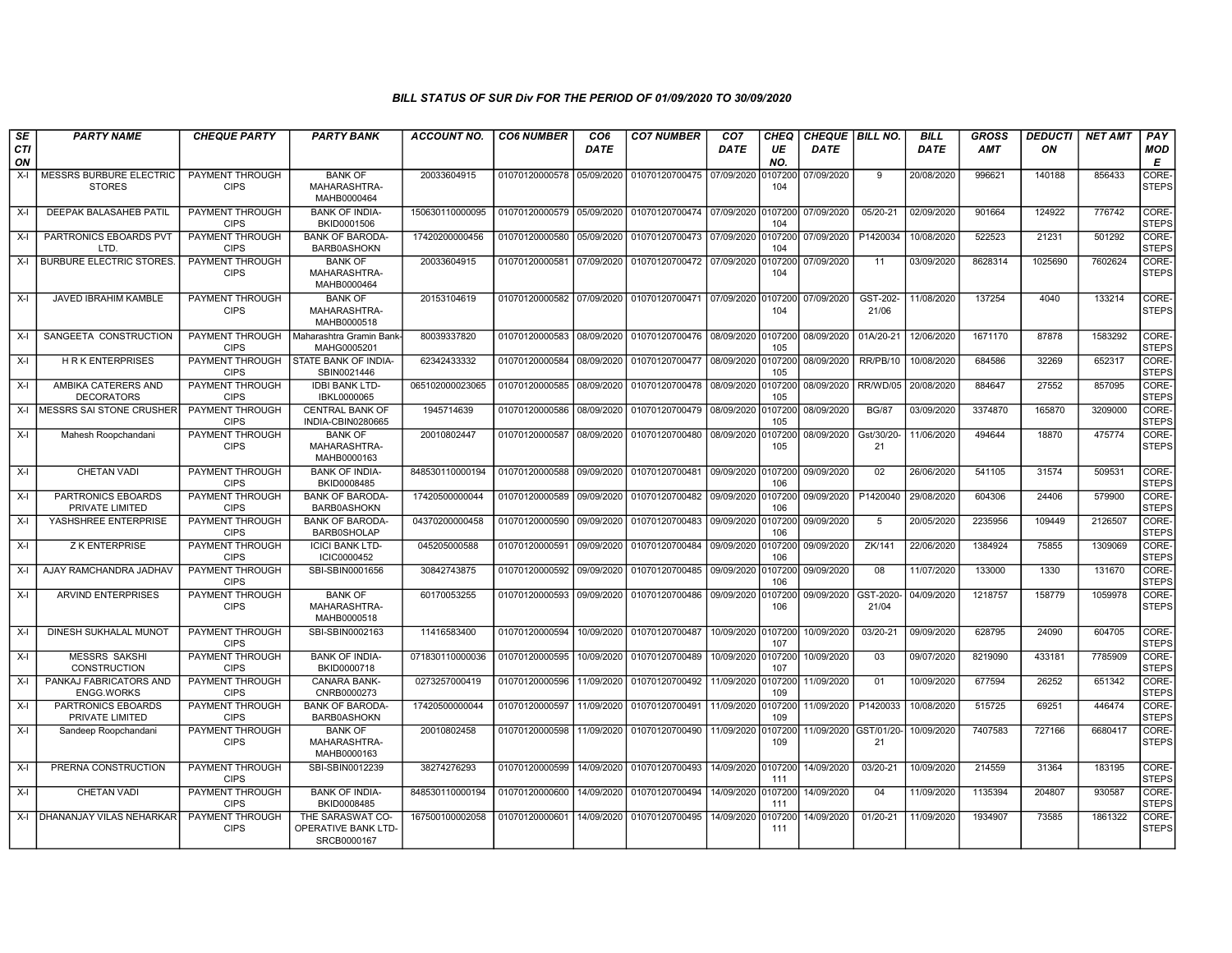| SE               | <b>PARTY NAME</b>                                    | <b>CHEQUE PARTY</b>                   | <b>PARTY BANK</b>                             | ACCOUNT NO.      | <b>CO6 NUMBER</b> | CO <sub>6</sub> | <b>CO7 NUMBER</b>                 | CO <sub>7</sub> | CHEQ           | <b>CHEQUE   BILL NO.</b> |                                        | <b>BILL</b> | GROSS      | DEDUCTI | <b>NET AMT</b> | <b>PAY</b>            |
|------------------|------------------------------------------------------|---------------------------------------|-----------------------------------------------|------------------|-------------------|-----------------|-----------------------------------|-----------------|----------------|--------------------------|----------------------------------------|-------------|------------|---------|----------------|-----------------------|
| <b>CTI</b><br>ON |                                                      |                                       |                                               |                  |                   | <b>DATE</b>     |                                   | DATE            | UE<br>NO.      | <b>DATE</b>              |                                        | <b>DATE</b> | <b>AMT</b> | ON      |                | MOD<br>Е              |
| $X-I$            | <b>MESSERS SHREE</b><br><b>CONSTRUCTION</b>          | <b>PAYMENT THROUGH</b><br><b>CIPS</b> | <b>BANK OF</b><br>MAHARASHTRA-<br>MAHB0000627 | 20091901872      | 01070120000602    | 14/09/2020      | 01070120700496                    | 14/09/2020      | 0107200<br>111 | 14/09/2020               | 13                                     | 11/09/2020  | 1137764    | 156900  | 980864         | CORE-<br><b>STEPS</b> |
| $X-I$            | MESSRS SAI STONE CRUSHER                             | PAYMENT THROUGH<br><b>CIPS</b>        | <b>CENTRAL BANK OF</b><br>INDIA-CBIN0280665   | 1945714639       | 01070120000603    | 15/09/2020      | 01070120700520                    | 17/09/2020      | 0107200<br>114 | 17/09/2020               | <b>BG/90</b>                           | 07/09/2020  | 497590     | 24009   | 473581         | CORE-<br><b>STEPS</b> |
| X-I              | <b>SUJOY BHOWMIK</b>                                 | PAYMENT THROUGH<br><b>CIPS</b>        | KARNATAKA BANK LTD-<br>KARB0000715            | 7157000600341601 | 01070120000604    | 15/09/2020      | 01070120700499                    | 16/09/2020      | 0107200<br>113 | 16/09/2020               | 07/20-21                               | 26/08/2020  | 7269788    | 275834  | 6993954        | CORE-<br><b>STEPS</b> |
| X-I              | <b>SAGAR SERVICES</b>                                | <b>PAYMENT THROUGH</b><br><b>CIPS</b> | <b>BANK OF BARODA-</b><br><b>BARB0HADAPS</b>  | 24830200000638   | 01070120000606    | 15/09/2020      | 01070120700509                    | 16/09/2020      | 107200<br>114  | 17/09/2020               | GST-104-<br>2020-21                    | 20/08/2020  | 256816     | 11945   | 244871         | CORE-<br><b>STEPS</b> |
| X-I              | SASHA HOUSEKEEPING<br>FACILITY MANAGEMENT PVT<br>LTD | PAYMENT THROUGH<br><b>CIPS</b>        | UNION BANK OF INDIA-<br>UBIN0532002           | 320001010036402  | 01070120000607    | 15/09/2020      | 01070120700519                    | 17/09/2020      | 107200<br>114  | 17/09/2020               | GST-2020<br>21-04                      | 31/08/2020  | 252824     | 25109   | 227715         | CORE-<br><b>STEPS</b> |
| X-I              | <b>M/S TANVI ENGINEERING</b><br>CORPORATION          | <b>PAYMENT THROUGH</b><br><b>CIPS</b> | <b>CORPORATION BANK-</b><br>CORP0000769       | 565101000072638  | 01070120000608    | 15/09/2020      | 01070120700518 17/09/2020         |                 | 107200<br>114  | 17/09/2020               | $T-46/20-21$                           | 26/08/2020  | 2098403    | 333827  | 1764576        | CORE-<br><b>STEPS</b> |
| X-I              | <b>ATHARVA ENTERPRISES</b>                           | PAYMENT THROUGH<br><b>CIPS</b>        | <b>HDFC BANK LTD-</b><br>HDFC0000064          | 00642000016439   | 01070120000609    | 15/09/2020      | 01070120700502                    | 16/09/2020      | 0107200<br>113 | 16/09/2020               | 19                                     | 01/07/2020  | 1098072    | 98074   | 999998         | CORE-<br><b>STEPS</b> |
| X-l              | MESSRS SAI STONE CRUSHER                             | PAYMENT THROUGH<br><b>CIPS</b>        | <b>CENTRAL BANK OF</b><br>INDIA-CBIN0280665   | 1945714639       | 01070120000610    | 15/09/2020      | 01070120700503                    | 16/09/2020      | 107200<br>113  | 16/09/2020               | <b>BG/30</b>                           | 22/06/2020  | 2860849    | 426632  | 2434217        | CORE-<br><b>STEPS</b> |
| $X-I$            | <b>PACE CONTRACTORS PVT LTD</b>                      | PAYMENT THROUGH<br><b>CIPS</b>        | <b>IDBI BANK LTD-</b><br>IBKL0000522          | 0522102000024815 | 01070120000611    | 15/09/2020      | 01070120700497                    | 16/09/2020      | 0107200<br>113 | 16/09/2020               | 03/20-21                               | 09/07/2020  | 412228     | 19779   | 392449         | CORE-<br><b>STEPS</b> |
| X-I              | SHRI SAI TRANSPORT.                                  | PAYMENT THROUGH<br><b>CIPS</b>        | <b>UNION BANK OF INDIA-</b><br>UBIN0547026    | 470201010035023  | 01070120000612    | 15/09/2020      | 01070120700504                    | 16/09/2020      | 107200<br>113  | 16/09/2020               | GST/2020-<br>21/09                     | 04/07/2020  | 266164     | 10444   | 255720         | CORE-<br><b>STEPS</b> |
| $X-I$            | <b>VISHAL R BHATTAD</b>                              | PAYMENT THROUGH<br><b>CIPS</b>        | <b>BANK OF INDIA-</b><br>BKID0000700          | 070030110000116  | 01070120000613    | 15/09/2020      | 01070120700498                    | 16/09/2020      | 0107200<br>113 | 16/09/2020               | 02                                     | 11/06/2020  | 1351491    | 56318   | 1295173        | CORE-<br><b>STEPS</b> |
| X-I              | SHREE CONSTRUCTION                                   | PAYMENT THROUGH<br><b>CIPS</b>        | AXIS BANK-UTIB0000266                         | 914020003130692  | 01070120000614    | 15/09/2020      | 01070120700505                    | 16/09/2020      | 107200<br>113  | 16/09/2020               | 11                                     | 01/07/2020  | 168131     | 7117    | 161014         | CORE-<br><b>STEPS</b> |
| X-I              | ARYAN CONSTRUCTION &<br>supplier                     | PAYMENT THROUGH<br><b>CIPS</b>        | STATE BANK OF INDIA-<br>SBIN0014794           | 32072225184      | 01070120000615    | 15/09/2020      | 01070120700506                    | 16/09/2020      | 0107200<br>113 | 16/09/2020               | 03/20-21                               | 26/06/2020  | 366324     | 14788   | 351536         | CORE-<br><b>STEPS</b> |
| $X-I$            | RAJENDRA ASHOK AKOLKAR                               | <b>PAYMENT THROUGH</b><br><b>CIPS</b> | <b>CORPORATION BANK-</b><br>CORP0001011       | 560361000086197  | 01070120000616    | 15/09/2020      | 01070120700507                    | 16/09/2020      | 0107200<br>113 | 16/09/2020               | 01                                     | 27/06/2020  | 724574     | 112521  | 612053         | CORE-<br><b>STEPS</b> |
| X-I              | SHRI SAI TRANSPORT.                                  | PAYMENT THROUGH<br><b>CIPS</b>        | <b>UNION BANK OF INDIA-</b><br>UBIN0547026    | 470201010035023  | 01070120000618    | 15/09/2020      | 01070120700500                    | 16/09/2020      | 107200<br>113  | 16/09/2020               | GST-2020<br>21/02                      | 01/06/2020  | 324085     | 12320   | 311765         | CORE-<br><b>STEPS</b> |
| X-I              | SHRI SAI TRANSPORT.                                  | PAYMENT THROUGH<br><b>CIPS</b>        | UNION BANK OF INDIA-<br>UBIN0547026           | 470201010035023  | 01070120000619    | 15/09/2020      | 01070120700501                    | 16/09/2020      | 107200<br>113  | 16/09/2020               | GST-2020<br>21/06                      | 06/06/2020  | 223902     | 8793    | 215109         | CORE-<br><b>STEPS</b> |
| X-I              | K K AGRO SERVICES-<br><b>SOLAPUR</b>                 | PAYMENT THROUGH<br><b>CIPS</b>        | SBI-SBIN0000288                               | 11530157945      | 01070120000620    | 16/09/2020      | 01070120700510                    | 16/09/2020      | 107200<br>113  | 16/09/2020               | 01                                     | 03/07/2020  | 1356966    | 82452   | 1274514        | CORE-<br><b>STEPS</b> |
| $X-I$            | <b>ATHARVA ENTERPRISES</b>                           | PAYMENT THROUGH<br><b>CIPS</b>        | <b>HDFC BANK LTD-</b><br>HDFC0000064          | 00642000016439   | 01070120000621    | 16/09/2020      | 01070120700514                    | 16/09/2020      | 0107200<br>114 | 17/09/2020               | 20                                     | 01/07/2020  | 1433726    | 54115   | 1379611        | CORE-<br><b>STEPS</b> |
| $X-I$            | MESSRS SAI STONE CRUSHER                             | <b>PAYMENT THROUGH</b><br><b>CIPS</b> | <b>CENTRAL BANK OF</b><br>INDIA-CBIN0280665   | 1945714639       | 01070120000622    | 16/09/2020      | 01070120700515                    | 16/09/2020      | 107200<br>114  | 17/09/2020               | <b>BG/31</b>                           | 22/06/2020  | 331521     | 16486   | 315035         | CORE-<br><b>STEPS</b> |
| $X-I$            | MESSRS SAI STONE CRUSHER                             | PAYMENT THROUGH<br><b>CIPS</b>        | <b>CENTRAL BANK OF</b><br>INDIA-CBIN0280665   | 1945714639       | 01070120000623    | 16/09/2020      | 01070120700514                    | 16/09/2020      | 0107200<br>114 | 17/09/2020               | dm/20/70                               | 09/06/2020  | 231458     | 43499   | 187959         | CORE-<br><b>STEPS</b> |
| X-I              | SUPARSHWASAGAR PVT LTD                               | PAYMENT THROUGH<br><b>CIPS</b>        | <b>IDBI BANK LTD-</b><br>IBKL0000522          | 052210200003598  | 01070120000624    | 16/09/2020      | 01070120700513                    | 16/09/2020      | 107200<br>114  | 17/09/2020               | 02/20-21                               | 08/06/2020  | 1512296    | 73280   | 1439016        | CORE-<br><b>STEPS</b> |
| $X-I$            | MESSRS SAI STONE CRUSHER                             | PAYMENT THROUGH<br><b>CIPS</b>        | <b>CENTRAL BANK OF</b><br>INDIA-CBIN0280665   | 1945714639       | 01070120000625    | 16/09/2020      | 01070120700512                    | 16/09/2020      | 0107200<br>114 | 17/09/2020               | 15/2020-21                             | 11/05/2020  | 499443     | 74751   | 424692         | CORE-<br><b>STEPS</b> |
| X-I              | TULSI ENTERPRISES<br><b>VARANASI</b>                 | PAYMENT THROUGH<br><b>CIPS</b>        | <b>UCO BANK-</b><br>UCBA0002123               | 21230210000083   | 01070120000626    | 16/09/2020      | 01070120700511 16/09/2020         |                 | 0107200<br>114 | 17/09/2020               | <b>SUR/T/202</b><br>0/01               | 11/08/2020  | 1504227    | 212237  | 1291990        | CORE-<br><b>STEPS</b> |
| X-I              | Mahesh Roopchandani                                  | PAYMENT THROUGH<br><b>CIPS</b>        | <b>BANK OF</b><br>MAHARASHTRA-<br>MAHB0000163 | 20010802447      | 01070120000627    | 16/09/2020      | 01070120700516                    | 16/09/2020      | 107200<br>114  | 17/09/2020               | GST/28/20-<br>21                       | 01/06/2020  | 344785     | 13198   | 331587         | CORE-<br><b>STEPS</b> |
| X-I              | Mahesh Roopchandani                                  | PAYMENT THROUGH<br><b>CIPS</b>        | <b>BANK OF</b><br>MAHARASHTRA-<br>MAHB0000163 | 20010802447      | 01070120000628    | 16/09/2020      | 01070120700516 16/09/2020 0107200 |                 | 114            |                          | 17/09/2020 GST/26/20-101/06/2020<br>21 |             | 245040     | 9421    | 235619         | CORE-<br><b>STEPS</b> |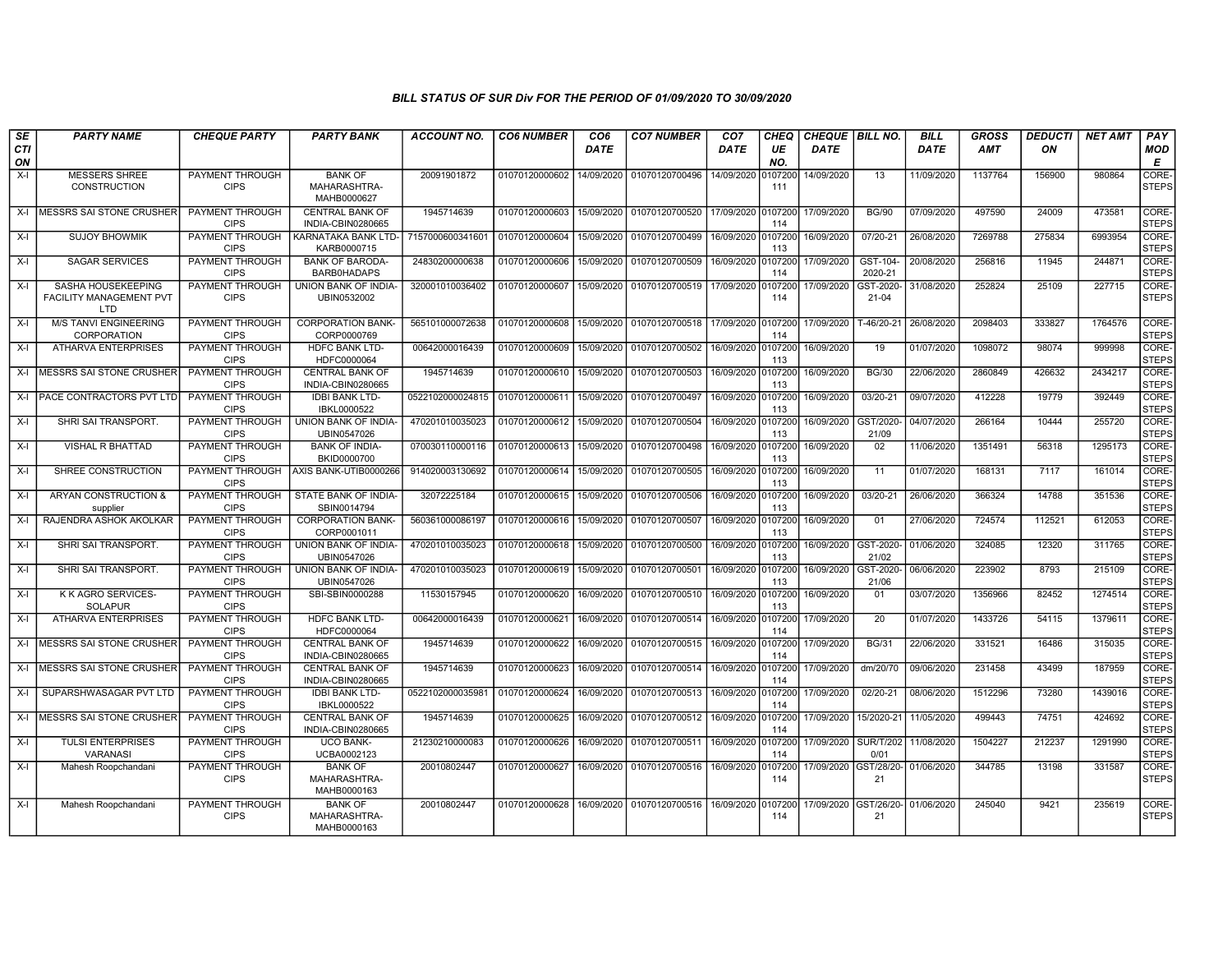| SE<br><b>CTI</b> | <b>PARTY NAME</b>                                     | <b>CHEQUE PARTY</b>                   | <b>PARTY BANK</b>                             | <b>ACCOUNT NO.</b> | <b>CO6 NUMBER</b>         | CO <sub>6</sub><br><b>DATE</b> | <b>CO7 NUMBER</b>         | CO <sub>7</sub><br><b>DATE</b> | CHEQ<br>UE     | <b>CHEQUE   BILL NO.</b><br><b>DATE</b> |                                        | <b>BILL</b><br><b>DATE</b> | <b>GROSS</b><br><b>AMT</b> | <b>DEDUCTI</b><br>ON | <b>NET AMT</b> | PAY<br>MOD            |
|------------------|-------------------------------------------------------|---------------------------------------|-----------------------------------------------|--------------------|---------------------------|--------------------------------|---------------------------|--------------------------------|----------------|-----------------------------------------|----------------------------------------|----------------------------|----------------------------|----------------------|----------------|-----------------------|
| ON               |                                                       |                                       |                                               |                    |                           |                                |                           |                                | NO.            |                                         |                                        |                            |                            |                      |                | E                     |
| X-I              | Mahesh Roopchandani                                   | PAYMENT THROUGH<br><b>CIPS</b>        | <b>BANK OF</b><br>MAHARASHTRA-<br>MAHB0000163 | 20010802447        | 01070120000629            | 16/09/2020                     | 01070120700516            | 16/09/2020                     | 107200<br>114  |                                         | 17/09/2020 GST/27/20-<br>21            | 01/06/2020                 | 234183                     | 9011                 | 225172         | CORE-<br><b>STEPS</b> |
| X-I              | Mahesh Roopchandani                                   | PAYMENT THROUGH<br><b>CIPS</b>        | <b>BANK OF</b><br>MAHARASHTRA-<br>MAHB0000163 | 20010802447        | 01070120000630            | 16/09/2020                     | 01070120700516            | 16/09/2020                     | 0107200<br>114 | 17/09/2020 GST/31/20-                   | 21                                     | 11/06/2020                 | 486168                     | 18551                | 467617         | CORE-<br><b>STEPS</b> |
| $X-I$            | Mahesh Roopchandani                                   | PAYMENT THROUGH<br><b>CIPS</b>        | <b>BANK OF</b><br>MAHARASHTRA-<br>MAHB0000163 | 20010802447        | 01070120000631            | 16/09/2020                     | 01070120700516            | 16/09/2020                     | 0107200<br>114 | 17/09/2020                              | GST/29/20-<br>21                       | 11/06/2020                 | 497641                     | 19129                | 478512         | CORE-<br><b>STEPS</b> |
| $X-I$            | Mahesh Roopchandani                                   | <b>PAYMENT THROUGH</b><br><b>CIPS</b> | <b>BANK OF</b><br>MAHARASHTRA-<br>MAHB0000163 | 20010802447        | 01070120000632            | 16/09/2020                     | 01070120700516            | 16/09/2020                     | 107200<br>114  |                                         | 17/09/2020 GST/24/20- 01/06/2020<br>21 |                            | 276691                     | 10620                | 266071         | CORE-<br><b>STEPS</b> |
| X-I              | N.RAMAKRISHNA                                         | PAYMENT THROUGH<br><b>CIPS</b>        | <b>BANK OF INDIA-</b><br>BKID0001506          | 150630110000022    | 01070120000633            | 17/09/2020                     | 01070120700517            | 17/09/2020                     | 107200<br>114  | 17/09/2020                              | 13/20-21                               | 09/09/2020                 | 1586298                    | 218968               | 1367330        | CORE-<br><b>STEPS</b> |
| $X-I$            | M/S SUDHIR SHARMA- AJMER                              | <b>PAYMENT THROUGH</b><br><b>CIPS</b> | <b>INDIAN OVERSEAS</b><br>BANK-IOBA0000476    | 047602000001389    | 01070120000634            | 17/09/2020                     | 01070120700521            | 17/09/2020                     | 107200<br>114  | 17/09/2020                              | 03                                     | 07/09/2020                 | 1079620                    | 43504                | 1036116        | CORE-<br><b>STEPS</b> |
| X-I              | Mahesh Roopchandani                                   | <b>PAYMENT THROUGH</b><br><b>CIPS</b> | <b>BANK OF</b><br>MAHARASHTRA-<br>MAHB0000163 | 20010802447        | 01070120000635            | 17/09/2020                     | 01070120700522            | 17/09/2020                     | 107200<br>115  | 18/09/2020                              | 37/20-21                               | 10/07/2020                 | 490114                     | 21056                | 469058         | CORE-<br><b>STEPS</b> |
| X-I              | Mahesh Roopchandani                                   | PAYMENT THROUGH<br><b>CIPS</b>        | <b>BANK OF</b><br>MAHARASHTRA-<br>MAHB0000163 | 20010802447        | 01070120000636            | 17/09/2020                     | 01070120700522            | 17/09/2020                     | 0107200<br>115 | 18/09/2020                              | 464782                                 | 10/07/2020                 | 464782                     | 20340                | 444442         | CORE-<br><b>STEPS</b> |
| X-I              | Mahesh Roopchandani                                   | PAYMENT THROUGH<br><b>CIPS</b>        | <b>BANK OF</b><br>MAHARASHTRA-<br>MAHB0000163 | 20010802447        | 01070120000637            | 17/09/2020                     | 01070120700522 17/09/2020 |                                | 0107200<br>115 | 18/09/2020                              | 36/20-21                               | 10/07/2020                 | 375192                     | 17119                | 358073         | CORE-<br><b>STEPS</b> |
| $X-I$            | Mahesh Roopchandani                                   | <b>PAYMENT THROUGH</b><br><b>CIPS</b> | <b>BANK OF</b><br>MAHARASHTRA-<br>MAHB0000163 | 20010802447        | 01070120000638            | 17/09/2020                     | 01070120700522            | 17/09/2020                     | 0107200<br>115 | 18/09/2020                              | 40/20-21                               | 10/07/2020                 | 492729                     | 23315                | 469414         | CORE-<br><b>STEPS</b> |
| $X-I$            | Mahesh Roopchandani                                   | <b>PAYMENT THROUGH</b><br><b>CIPS</b> | <b>BANK OF</b><br>MAHARASHTRA-<br>MAHB0000163 | 20010802447        | 01070120000639            | 17/09/2020                     | 01070120700522            | 17/09/2020                     | 107200<br>115  | 18/09/2020                              | 35/20-21                               | 10/07/2020                 | 267393                     | 11016                | 256377         | CORE-<br><b>STEPS</b> |
| $X-I$            | Mahesh Roopchandani                                   | PAYMENT THROUGH<br><b>CIPS</b>        | <b>BANK OF</b><br>MAHARASHTRA-<br>MAHB0000163 | 20010802447        | 01070120000640            | 17/09/2020                     | 01070120700522 17/09/2020 |                                | 0107200<br>115 | 18/09/2020                              | 39/20-21                               | 10/07/2020                 | 448919                     | 17280                | 431639         | CORE-<br><b>STEPS</b> |
| $X-I$            | <b>EAGLE SECURITY SERVICES</b><br>AND LABOUR SUPPLIER | PAYMENT THROUGH<br><b>CIPS</b>        | SBI-SBIN0001608                               | 30049426803        | 01070120000643            | 17/09/2020                     | 01070120700524            | 17/09/2020                     | 0107200<br>115 | 18/09/2020                              | 001                                    | 04/06/2020                 | 3327162                    | 127162               | 3200000        | CORE-<br><b>STEPS</b> |
| $X-I$            | MESSRS SAI STONE CRUSHER                              | PAYMENT THROUGH<br><b>CIPS</b>        | <b>CENTRAL BANK OF</b><br>INDIA-CBIN0280665   | 1945714639         | 01070120000647            | 18/09/2020                     | 01070120700526            | 18/09/2020                     | 0107200<br>115 | 18/09/2020 dm/20/A/17                   |                                        | 16/09/2020                 | 8233352                    | 847306               | 7386046        | CORE-<br><b>STEPS</b> |
| X-I              | <b>RAWATSONS ENGINEERS</b><br>PVT.LTD                 | PAYMENT THROUGH<br><b>CIPS</b>        | STATE BANK OF INDIA-<br>SBIN0015197           | 10687248301        | 01070120000648            | 18/09/2020                     | 01070120700527            | 18/09/2020                     | 107200<br>115  | 18/09/2020                              | <b>KT/INV/002</b><br>/2021             | 12/09/2020                 | 1687601                    | 81904                | 1605697        | CORE-<br><b>STEPS</b> |
| X-I              | <b>M/S GODAWARI INDUSTRIAL</b><br><b>TRADERS</b>      | PAYMENT THROUGH<br><b>CIPS</b>        | <b>BANK OF BARODA-</b><br><b>BARB0SHOLAP</b>  | 04370500000049     | 01070120000649            | 18/09/2020                     | 01070120700528            | 18/09/2020                     | 0107200<br>115 | 18/09/2020                              | A9                                     | 22/06/2020                 | 1450059                    | 171841               | 1278218        | CORE-<br><b>STEPS</b> |
| X-I              | <b>MESSRS CHHAYA</b><br><b>ENTERPRISES</b>            | <b>PAYMENT THROUGH</b><br><b>CIPS</b> | SBI-SBIN0012485                               | 31459236401        | 01070120000650            | 18/09/2020                     | 01070120700529            | 18/09/2020                     | 107200<br>116  | 21/09/2020                              | $02/20 - 21$                           | 07/09/2020                 | 153596                     | 4614                 | 148982         | CORE-<br><b>STEPS</b> |
| $X-I$            | RAVI B JANTE INFRA<br>PROJECTS PRIVATE LIMITED        | PAYMENT THROUGH<br><b>CIPS</b>        | <b>IDBI BANK LTD-</b><br>IBKL0000102          | 0102102000025902   | 01070120000652            | 21/09/2020                     | 01070120700530 21/09/2020 |                                | 0107200<br>116 | 21/09/2020                              | 10/20-21                               | 15/09/2020                 | 6988464                    | 1043659              | 5944805        | CORE-<br><b>STEPS</b> |
| X-I              | Y V MANE CONSTRUCTIONS<br>PVT LTD                     | PAYMENT THROUGH<br><b>CIPS</b>        | <b>HDFC BANK LTD-</b><br>HDFC0000007          | 50200025788708     | 01070120000653            | 21/09/2020                     | 01070120700531            | 21/09/2020                     | 0107200<br>116 | 21/09/2020                              | 03/20-21                               | 10/09/2020                 | 169565                     | 8450                 | 161115         | CORE-<br><b>STEPS</b> |
| X-I              | <b>BHIMASHANKAR</b><br><b>ENTERPRISES</b>             | PAYMENT THROUGH<br><b>CIPS</b>        | <b>BANK OF</b><br>MAHARASHTRA-<br>MAHB0001132 | 60221248490        | 01070120000654            | 21/09/2020                     | 01070120700533            | 21/09/2020                     | 107200<br>117  | 22/09/2020                              | 20210069<br>A                          | 15/07/2020                 | 125792                     | 3441                 | 122351         | CORE-<br><b>STEPS</b> |
| X-I              | Mahesh Roopchandani                                   | PAYMENT THROUGH<br><b>CIPS</b>        | <b>BANK OF</b><br>MAHARASHTRA-<br>MAHB0000163 | 20010802447        | 01070120000656 21/09/2020 |                                | 01070120700534 21/09/2020 |                                | 107200<br>117  | 22/09/2020                              | 53                                     | 17/09/2020                 | 1374604                    | 190009               | 1184595        | CORE-<br><b>STEPS</b> |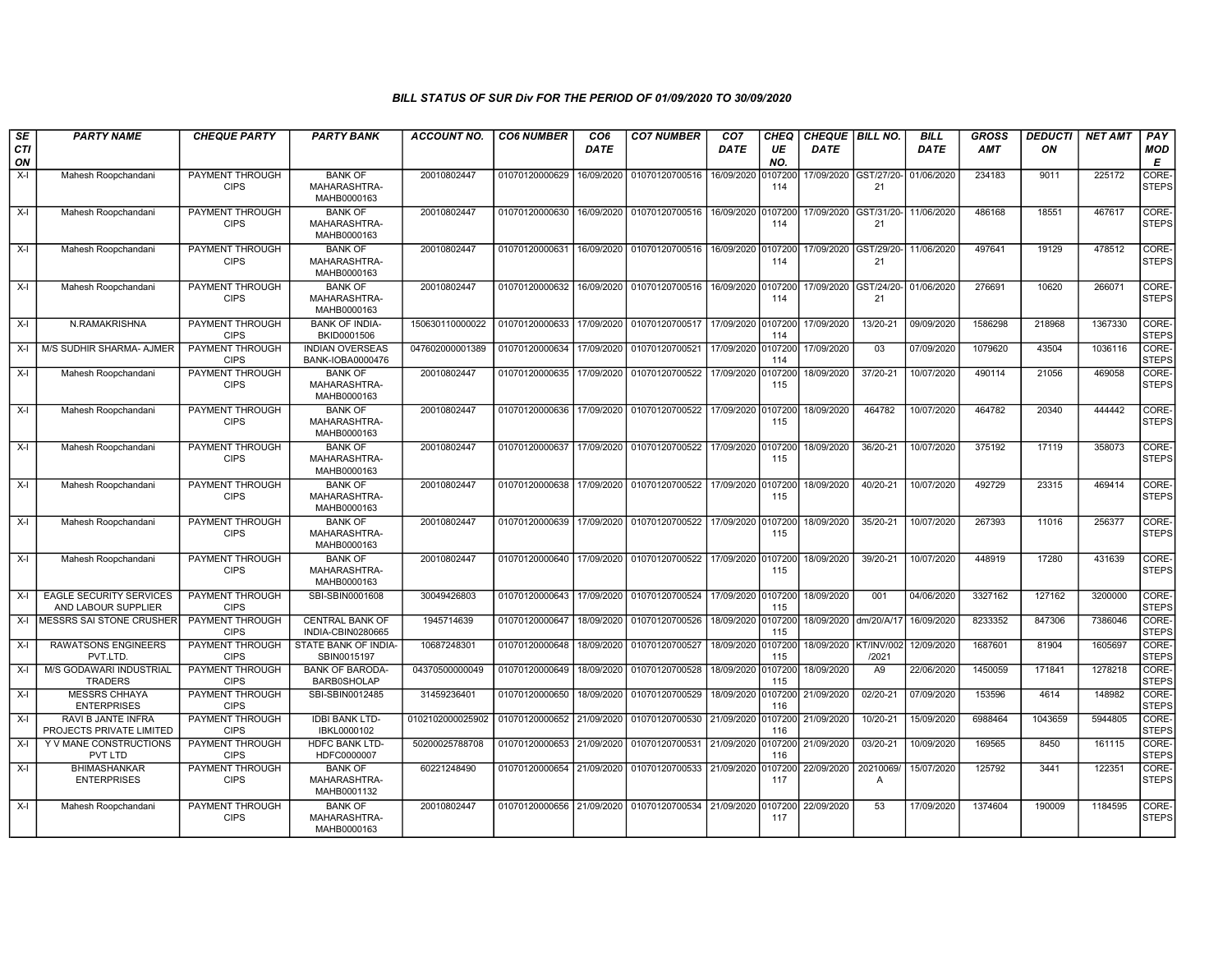| <b>SE</b>        | <b>PARTY NAME</b>                                     | <b>CHEQUE PARTY</b>                   | <b>PARTY BANK</b>                                            | <b>ACCOUNT NO.</b> | <b>CO6 NUMBER</b>         | CO <sub>6</sub> | <b>CO7 NUMBER</b>                 | CO <sub>7</sub>    | CHEQ           | CHEQUE BILL NO.       |                          | <b>BILL</b> | <b>GROSS</b> | <b>DEDUCTI</b> | <b>NET AMT</b> | PAY                   |
|------------------|-------------------------------------------------------|---------------------------------------|--------------------------------------------------------------|--------------------|---------------------------|-----------------|-----------------------------------|--------------------|----------------|-----------------------|--------------------------|-------------|--------------|----------------|----------------|-----------------------|
| <b>CTI</b><br>ON |                                                       |                                       |                                                              |                    |                           | <b>DATE</b>     |                                   | DATE               | UE<br>NO.      | <b>DATE</b>           |                          | <b>DATE</b> | <b>AMT</b>   | ON             |                | MOD<br>E              |
| $X-I$            | PARTRONICS EBOARDS PVT<br>LTD.                        | PAYMENT THROUGH<br><b>CIPS</b>        | <b>BANK OF BARODA-</b><br><b>BARB0ASHOKN</b>                 | 17420200000456     | 01070120000657            | 22/09/2020      | 01070120700538                    | 22/09/2020         | 107200<br>118  | 23/09/2020            | P1420046                 | 19/09/2020  | 278095       | 12446          | 265649         | CORE-<br><b>STEPS</b> |
| $X-I$            | <b>M/S SRINIVASA CONST</b>                            | PAYMENT THROUGH<br><b>CIPS</b>        | STATE BANK OF INDIA-<br>SBIN0014794                          | 34632987733        | 01070120000658            | 22/09/2020      | 01070120700537                    | 22/09/2020         | 107200<br>118  | 23/09/2020            | 04                       | 21/09/2020  | 928889       | 35166          | 893723         | CORE-<br><b>STEPS</b> |
| $X-I$            | TRIDENT ENGINEERS AND<br><b>ASSOCIATES</b>            | PAYMENT THROUGH<br><b>CIPS</b>        | <b>KOTAK MAHINDRA</b><br><b>BANK LIMITED-</b><br>KKBK0001423 | 9212270911         | 01070120000659            | 22/09/2020      | 01070120700536                    | 22/09/2020         | 107200<br>118  | 23/09/2020            | <b>INV20-</b><br>21/0039 | 11/09/2020  | 994426       | 493582         | 500844         | CORE-<br><b>STEPS</b> |
| $X-I$            | SHREE CONSTRUCTION                                    | PAYMENT THROUGH<br><b>CIPS</b>        | AXIS BANK-UTIB0000266                                        | 914020003130692    | 01070120000660            | 22/09/2020      | 01070120700535                    | 22/09/2020 0107200 | 118            | 23/09/2020            | GST/2020<br>21/18        | 07/09/2020  | 120429       | 3881           | 116548         | CORE-<br><b>STEPS</b> |
| $X-I$            | VIJAY CONSTRUCTION                                    | <b>PAYMENT THROUGH</b><br><b>CIPS</b> | <b>BANK OF</b><br>MAHARASHTRA-<br>MAHB0001128                | 60127890457        | 01070120000661            | 22/09/2020      | 01070120700540                    | 23/09/2020         | 0107200<br>118 | 23/09/2020            | GST/05/20<br>20-21       | 18/09/2020  | 190094       | 6721           | 183373         | CORE-<br><b>STEPS</b> |
| $X-I$            | N.RAMAKRISHNA                                         | PAYMENT THROUGH<br><b>CIPS</b>        | <b>BANK OF INDIA-</b><br>BKID0001506                         | 150630110000022    | 01070120000662            | 23/09/2020      | 01070120700539                    | 23/09/2020         | 0107200<br>118 | 23/09/2020            | 15/20-21                 | 23/09/2020  | 8960535      | 350792         | 8609743        | CORE-<br><b>STEPS</b> |
| $X-I$            | <b>MESSERS SHREE</b><br><b>CONSTRUCTION</b>           | PAYMENT THROUGH<br><b>CIPS</b>        | <b>BANK OF</b><br>MAHARASHTRA-<br>MAHB0000627                | 20091901872        | 01070120000663            | 23/09/2020      | 01070120700541 23/09/2020         |                    | 107200<br>118  | 23/09/2020            | 12/20-21                 | 07/09/2020  | 2261049      | 89193          | 2171856        | CORE-<br><b>STEPS</b> |
| $X-I$            | <b>MESSRS GULLU</b><br>CONSTRUCTION                   | <b>PAYMENT THROUGH</b><br><b>CIPS</b> | <b>CANARA BANK-</b><br>CNRB0005783                           | 5783201000273      | 01070120000664            | 24/09/2020      | 01070120700543 24/09/2020         |                    | 0107200<br>120 | 24/09/2020            | $01/20-21$               | 15/09/2020  | 376611       | 15637          | 360974         | CORE-<br><b>STEPS</b> |
| $X-I$            | <b>RAVI B JANTE INFRA</b><br>PROJECTS PRIVATE LIMITED | <b>PAYMENT THROUGH</b><br><b>CIPS</b> | <b>IDBI BANK LTD-</b><br>IBKL0000102                         | 0102102000025902   | 01070120000665            | 24/09/2020      | 01070120700542                    | 24/09/2020         | 0107200<br>120 | 24/09/2020            | 07/20-21                 | 22/09/2020  | 384937       | 18472          | 366465         | CORE-<br><b>STEPS</b> |
| $X-I$            | DINESH SUKHALAL MUNOT                                 | PAYMENT THROUGH<br><b>CIPS</b>        | SBI-SBIN0002163                                              | 11416583400        | 01070120000666            | 24/09/2020      | 01070120700545                    | 24/09/2020         | 107200<br>121  | 25/09/2020            | 05/20-21                 | 21/09/2020  | 8198204      | 310646         | 7887558        | CORE-<br><b>STEPS</b> |
| $X-I$            | <b>SAGAR SERVICES</b>                                 | PAYMENT THROUGH<br><b>CIPS</b>        | <b>BANK OF BARODA-</b><br>BARB0HADAPS                        | 24830200000638     | 01070120000667            | 24/09/2020      | 01070120700544                    | 24/09/2020         | 107200<br>121  | 25/09/2020            | 102                      | 09/09/2020  | 1019726      | 207978         | 811748         | CORE-<br><b>STEPS</b> |
| $X-I$            | <b>RATAN EMPORIUM SECURITY</b><br><b>SERVICES</b>     | <b>PAYMENT THROUGH</b><br><b>CIPS</b> | <b>HDFC BANK LTD-</b><br>HDFC0000404                         | 50200031636074     | 01070120000669            | 25/09/2020      | 01070120700552                    | 29/09/2020         | 0107200<br>124 | 29/09/2020 GST-18-DD- | $20 - 21$                | 07/09/2020  | 624253       | 31768          | 592485         | CORE-<br><b>STEPS</b> |
| X-I              | ARYAN CONSTRUCTION &<br>supplier                      | PAYMENT THROUGH<br><b>CIPS</b>        | STATE BANK OF INDIA-<br>SBIN0014794                          | 32072225184        | 01070120000670            | 25/09/2020      | 01070120700546                    | 25/09/2020         | 107200<br>121  | 25/09/2020            | 05/20-21                 | 25/08/2020  | 2458020      | 70392          | 2387628        | CORE-<br><b>STEPS</b> |
| $X-I$            | PRAGATI ENTERPRISES                                   | PAYMENT THROUGH<br><b>CIPS</b>        | <b>HDFC BANK LTD-</b><br>HDFC0000181                         | 50200035064446     | 01070120000671            | 28/09/2020      | 01070120700547                    | 28/09/2020         | 0107200<br>122 | 28/09/2020            | PE/SUR/SI<br>G/11        | 22/09/2020  | 479691       | 15443          | 464248         | CORE-<br><b>STEPS</b> |
| $X-I$            | VIJAY CONSTRUCTION                                    | PAYMENT THROUGH<br><b>CIPS</b>        | <b>BANK OF</b><br>MAHARASHTRA-<br>MAHB0001128                | 60127890457        | 01070120000672 29/09/2020 |                 | 01070120700549                    | 29/09/2020         | 107200<br>124  | 29/09/2020            | GST/06/20<br>20-21       | 25/09/2020  | 1052770      | 35870          | 1016900        | CORE-<br><b>STEPS</b> |
| $X-I$            | <b>VIJAY CONSTRUCTION</b>                             | PAYMENT THROUGH<br><b>CIPS</b>        | <b>BANK OF</b><br>MAHARASHTRA-<br>MAHB0001128                | 60127890457        | 01070120000673 29/09/2020 |                 | 01070120700548                    | 29/09/2020         | 107200<br>124  | 29/09/2020            | GST/07/20<br>$20 - 21$   | 25/09/2020  | 1606430      | 45041          | 1561389        | CORE-<br><b>STEPS</b> |
| $X-I$            | N.RAMAKRISHNA                                         | PAYMENT THROUGH<br><b>CIPS</b>        | <b>BANK OF INDIA-</b><br>BKID0001506                         | 150630110000022    | 01070120000674 29/09/2020 |                 | 01070120700550 29/09/2020 0107200 |                    | 124            | 29/09/2020            | 17/20-21                 | 28/09/2020  | 3791194      | 144379         | 3646815        | CORE-<br><b>STEPS</b> |
| $X-I$            | STATCON ELECTRONICS INDIA<br>LIMITED                  | PAYMENT THROUGH<br><b>CIPS</b>        | STATE BANK OF INDIA-<br>SBIN0004077                          | 30258041949        | 01070120000675            | 29/09/2020      | 01070120700551                    | 29/09/2020         | 107200<br>124  | 29/09/2020            | <b>SER/20-</b><br>21/049 | 10/09/2020  | 730061       | 35045          | 695016         | CORE-<br><b>STEPS</b> |
| $X-I$            | AKSHAY R MORDEKAR                                     | PAYMENT THROUGH<br><b>CIPS</b>        | <b>INDUSIND BANK-</b><br>INDB0001574                         | 201004177426       | 01070120000676            | 29/09/2020      | 01070120700553                    | 29/09/2020         | 107200<br>124  | 29/09/2020            | 02/2020-21               | 26/09/2020  | 402033       | 43386          | 358647         | CORE-<br><b>STEPS</b> |
| $X-I$            | P K ROOPCHANDANI                                      | PAYMENT THROUGH<br><b>CIPS</b>        | <b>HDFC BANK LTD-</b><br>HDFC0001058                         | 50200036798511     | 01070120000677 30/09/2020 |                 | 01070120700557                    | 30/09/2020         | 0107200<br>125 | 30/09/2020            | 04/20-21                 | 25/09/2020  | 7866534      | 300218         | 7566316        | CORE-<br><b>STEPS</b> |
| $X-I$            | <b>CHANDRASHEKHAR</b><br><b>INDUSTRIES</b>            | PAYMENT THROUGH<br><b>CIPS</b>        | <b>BANK OF INDIA-</b><br>BKID0000700                         | 07002011000027     | 01070120000678            | 30/09/2020      | 01070120700556                    | 30/09/2020         | 107200<br>125  | 30/09/2020            | 20-21/09                 | 25/09/2020  | 694828       | 78589          | 616239         | CORE-<br><b>STEPS</b> |
|                  | X-I STATCON ELECTRONICS INDIA<br>LIMITED              | PAYMENT THROUGH<br><b>CIPS</b>        | STATE BANK OF INDIA-<br>SBIN0004077                          | 30258041949        | 01070120000679            | 30/09/2020      | 01070120700555                    | 30/09/2020         | 0107200<br>125 | 30/09/2020            | <b>SER/20-</b><br>21/050 | 10/09/2020  | 1969989      | 204694         | 1765295        | CORE-<br><b>STEPS</b> |
| $X-I$            | SAGAR SERVICES                                        | PAYMENT THROUGH<br><b>CIPS</b>        | <b>BANK OF BARODA-</b><br><b>BARB0HADAPS</b>                 | 24830200000638     | 01070120000680            | 30/09/2020      | 01070120700554                    | 30/09/2020         | 0107200<br>125 | 30/09/2020            | GST-105-<br>$20 - 21$    | 20/09/2020  | 256816       | 10256          | 246560         | CORE-<br><b>STEPS</b> |
| X-II             | RAGHOJI KIDNEY HOSPITAL<br>AND RESEARCH CENTRE        | PAYMENT THROUGH<br><b>CIPS</b>        | <b>BANK OF INDIA-</b><br>BKID0000705                         | 070520100000125    | 01070220002438            | 01/09/2020      | 01070220700853                    | 01/09/2020         | 107200<br>100  | 01/09/2020            | RKH/001/2<br>020         | 07/08/2020  | 10350        | 1035           | 9315           | CORE-<br><b>STEPS</b> |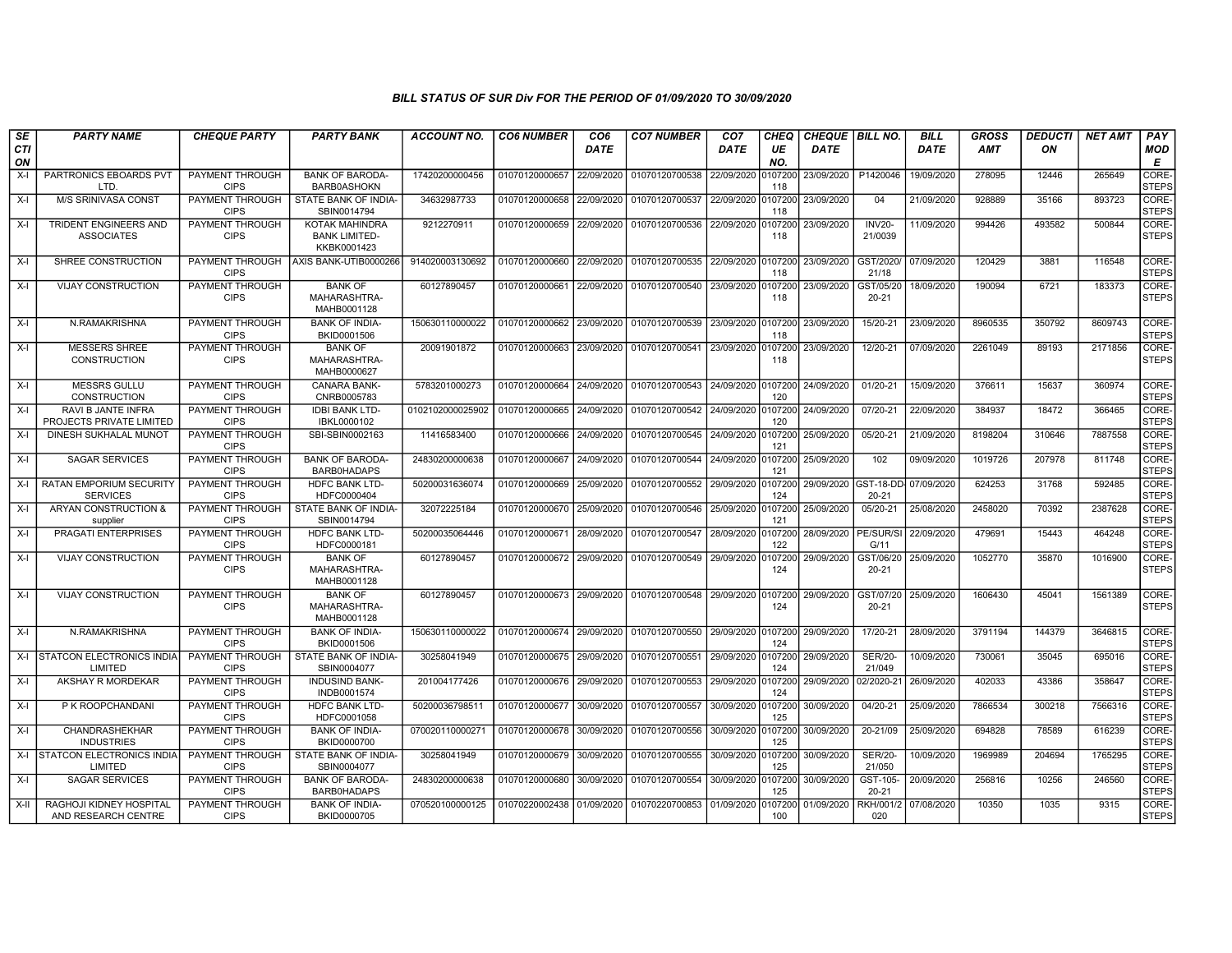| SE               | <b>PARTY NAME</b>                                    | <b>CHEQUE PARTY</b>                     | <b>PARTY BANK</b>                             | ACCOUNT NO.                     | <b>CO6 NUMBER</b>         | CO <sub>6</sub> | <b>CO7 NUMBER</b>                 | CO <sub>7</sub>    | <b>CHEQ</b>    | CHEQUE   BILL NO. |                                   | <b>BILL</b> | GROSS      | <b>DEDUCTI</b> | NET AMT | <b>PAY</b>            |
|------------------|------------------------------------------------------|-----------------------------------------|-----------------------------------------------|---------------------------------|---------------------------|-----------------|-----------------------------------|--------------------|----------------|-------------------|-----------------------------------|-------------|------------|----------------|---------|-----------------------|
| <b>CTI</b><br>ON |                                                      |                                         |                                               |                                 |                           | <b>DATE</b>     |                                   | DATE               | UE<br>NO.      | <b>DATE</b>       |                                   | <b>DATE</b> | <b>AMT</b> | ON             |         | <b>MOD</b><br>E       |
| $X-H$            | SHIVPARVATI TOURS AND<br><b>TRAVELS</b>              | PAYMENT THROUGH<br><b>CIPS</b>          | <b>BANK OF</b><br>MAHARASHTRA-<br>MAHB0000163 | 60325365977                     | 01070220002439            | 01/09/2020      | 01070220700856                    | 01/09/2020         | 0107200<br>100 | 01/09/2020        | <b>KWV/20-</b><br>21/03           | 31/08/2020  | 65542      | 2194           | 63348   | CORE-<br><b>STEPS</b> |
| X-II             | M/S JAI SADGURU<br>CONSTRUCTION                      | PAYMENT THROUGH<br><b>CIPS</b>          | SBI-SBIN0012485                               | 36843842964                     | 01070220002440 01/09/2020 |                 | 01070220700857                    | 01/09/2020         | 0107200<br>100 | 01/09/2020        | 279610                            | 25/08/2020  | 59580      | $\mathbf 0$    | 59580   | CORE-<br><b>STEPS</b> |
|                  | X-II INTER PUBLICITY PRIVATE LTD                     | <b>PAYMENT THROUGH</b><br><b>CIPS</b>   | UNION BANK OF INDIA-<br>UBIN0534986           | 349801010018032                 | 01070220002441            | 02/09/2020      | 01070220700916 09/09/2020 0107200 |                    | 106            | 09/09/2020        | PR/N550/1<br>$0/19 - 20$          | 23/10/2019  | 24476      | $\overline{0}$ | 24476   | CORE-<br><b>STEPS</b> |
|                  | X-II INTER PUBLICITY PRIVATE LTD                     | <b>PAYMENT THROUGH</b><br><b>CIPS</b>   | <b>UNION BANK OF INDIA-</b><br>UBIN0534986    | 349801010018032                 | 01070220002442 02/09/2020 |                 | 01070220700858                    | 02/09/2020 0107200 | 101            |                   | 02/09/2020 PR/NO61/0<br>$5/20-21$ | 30/05/2020  | 8310       | $\Omega$       | 8310    | CORE-<br><b>STEPS</b> |
| X-II             | PAMM ADVERTISING AND<br><b>MARKETING</b>             | PAYMENT THROUGH<br><b>CIPS</b>          | SYNDICATE BANK-<br>SYNB0009006                | 90061250000351                  | 01070220002443            | 02/09/2020      | 01070220700858                    | 02/09/2020         | 0107200<br>101 | 02/09/2020        | SLP/2020/0<br>2/16                | 29/02/2020  | 5294       | $\mathbf 0$    | 5294    | CORE-<br><b>STEPS</b> |
|                  | X-II INTER PUBLICITY PRIVATE LTD                     | PAYMENT THROUGH<br><b>CIPS</b>          | UNION BANK OF INDIA-<br>UBIN0534986           | 349801010018032                 | 01070220002444 02/09/2020 |                 | 01070220700858                    | 02/09/2020 010720  | 101            | 02/09/2020        | PR/N058/0<br>$5/20 - 21$          | 21/05/2020  | 8608       | $\Omega$       | 8608    | CORE-<br><b>STEPS</b> |
| X-II             | <b>INTER PUBLICITY PRIVATE LTD</b>                   | PAYMENT THROUGH<br><b>CIPS</b>          | UNION BANK OF INDIA-<br>UBIN0534986           | 349801010018032                 | 01070220002445            | 02/09/2020      | 01070220700858                    | 02/09/2020         | 0107200<br>101 | 02/09/2020        | PR/N056/0<br>$5/20 - 21$          | 30/05/2020  | 7554       | $\mathbf 0$    | 7554    | CORE-<br><b>STEPS</b> |
|                  | X-II INTER PUBLICITY PRIVATE LTD                     | <b>PAYMENT THROUGH</b><br><b>CIPS</b>   | <b>UNION BANK OF INDIA-</b><br>UBIN0534986    | 349801010018032                 | 01070220002446            | 02/09/2020      | 01070220700859                    | 02/09/2020 0107200 | 101            | 02/09/2020        | PR/N060/0<br>$5/20 - 21$          | 30/05/2020  | 27681      | $\overline{0}$ | 27681   | CORE-<br><b>STEPS</b> |
| X-II             | VISHAL R BHATTAD                                     | PAYMENT THROUGH<br><b>CIPS</b>          | <b>BANK OF INDIA-</b><br>BKID0000700          | 070030110000116                 | 01070220002447 02/09/2020 |                 | 01070220700860                    | 02/09/2020 0107200 | 101            | 02/09/2020        | 252808                            | 25/08/2020  | 23300      | $\Omega$       | 23300   | CORE-<br><b>STEPS</b> |
| $X-H$            | <b>SSE/P WAY/SDB</b>                                 | STATE BANK OF INDIA<br>(IMPREST)        | SBI-SBIN0003072                               | 31529931961                     | 01070220002448            | 02/09/2020      | 01070220700861                    | 02/09/2020         | 971607         | 02/09/2020        | 152                               | 02/08/2020  | 14735      | $\mathbf 0$    | 14735   | IMP                   |
| X-II             | <b>HPCL DT CARD</b>                                  | <b>PAYMENT THROUGH</b><br><b>CIPS</b>   | <b>ICICI BANK LTD-</b><br>ICIC0000104         | HPCL2600191902                  | 01070220002449 02/09/2020 |                 | 01070220700862                    | 02/09/2020 0107200 | 101            | 02/09/2020        | 9164                              | 25/08/2020  | 827277     | $\Omega$       | 827277  | CORE-<br><b>STEPS</b> |
| X-II             | SARPANCH GRAMPANCHYAT<br>.TANDULWADI                 | <b>PAYMENT THROUGH</b><br><b>CIPS</b>   | SBI-SBIN0001042                               | 31999324519                     | 01070220002450            | 02/09/2020      | 01070220700863                    | 02/09/2020         | 0107200<br>101 | 02/09/2020        | 59                                | 04/07/2020  | 278250     | $\mathbf 0$    | 278250  | CORE-<br><b>STEPS</b> |
| $X-H$            | SHRIRAMPUR MUNCIPAL<br>COUNCIL                       | <b>PAYMENT THROUGH</b><br><b>CIPS</b>   | <b>BANK OF</b><br>MAHARASHTRA-<br>MAHB0001220 | 20152646949                     | 01070220002451            | 02/09/2020      | 01070220700863                    | 02/09/2020 0107200 | 101            | 02/09/2020        | 1402                              | 14/07/2020  | 480270     | $\mathbf 0$    | 480270  | CORE-<br><b>STEPS</b> |
| $X-H$            | <b>SOLAPUR MUNCIPAL</b><br><b>CORPORATION TAX</b>    | <b>PAYMENT THROUGH</b><br><b>CIPS</b>   | <b>ICICI BANK LTD-</b><br>ICIC0000199         | 019905850013                    | 01070220002452            | 02/09/2020      | 01070220700885 04/09/2020 0107200 |                    | 103            | 04/09/2020        | 015401                            | 20/07/2020  | 66188      | $\overline{0}$ | 66188   | CORE-<br><b>STEPS</b> |
| X-II             | SOLAPUR MUNCIPAL<br><b>CORPORATION TAX</b>           | PAYMENT THROUGH<br><b>CIPS</b>          | <b>ICICI BANK LTD-</b><br>ICIC0000199         | 019905850013                    | 01070220002453            | 02/09/2020      | 01070220700885                    | 04/09/2020 0107200 | 103            | 04/09/2020        | 015402                            | 20/07/2020  | 66566      | $\mathbf 0$    | 66566   | CORE-<br><b>STEPS</b> |
| X-II             | SOLAPUR MUNCIPAL<br><b>CORPORATION TAX</b>           | PAYMENT THROUGH<br><b>CIPS</b>          | <b>ICICI BANK LTD-</b><br>ICIC0000199         | 019905850013                    | 01070220002454            | 02/09/2020      | 01070220700885                    | 04/09/2020         | 0107200<br>103 | 04/09/2020        | 015405                            | 20/07/2020  | 42714      | $\Omega$       | 42714   | CORE-<br><b>STEPS</b> |
| $X-II$           | SR.DCM.SUR                                           | <b>STATE BANK OF INDIA</b><br>(IMPREST) | SBI-SBIN0003072                               | 31529931961                     | 01070220002455            | 02/09/2020      | 01070220700864                    | 02/09/2020         | 971607         | 02/09/2020        | 4870                              | 27/07/2020  | 29466      | $\Omega$       | 29466   | IMP                   |
| X-II             | MS/DD/GEN                                            | STATE BANK OF INDIA<br>(IMPREST)        | SBI-SBIN0003072                               | 31529931961                     | 01070220002456 02/09/2020 |                 | 01070220700864                    | 02/09/2020 971607  |                | 02/09/2020        | med/25                            | 27/05/2020  | 49591      | $\mathbf 0$    | 49591   | IMP                   |
| $X-H$            | <b>TTE REST HOUSE WD</b>                             | <b>STATE BANK OF INDIA</b><br>(IMPREST) | SBI-SBIN0003072                               | 31529931961                     | 01070220002457            | 02/09/2020      | 01070220700865                    | 02/09/2020 971607  |                | 02/09/2020        | 88                                | 27/07/2020  | 14880      | $\overline{0}$ | 14880   | <b>IMP</b>            |
| $X-II$           | TTE REST HOUSE LUR                                   | <b>STATE BANK OF INDIA</b><br>(IMPREST) | SBI-SBIN0003072                               | 31529931961                     | 01070220002458            | 02/09/2020      | 01070220700865                    | 02/09/2020         | 971607         | 02/09/2020        | 97                                | 14/05/2020  | 5000       | $\Omega$       | 5000    | <b>IMP</b>            |
|                  | X-II SHRI SAMARTH ENTERPRISES-<br>SOLAPUR.           | <b>PAYMENT THROUGH</b><br><b>CIPS</b>   | <b>BANK OF</b><br>MAHARASHTRA-<br>MAHB0000017 | 60295113226                     | 01070220002459 03/09/2020 |                 | 01070220700866                    | 03/09/2020 0107200 | 102            | 03/09/2020        | 95998                             | 02/09/2020  | 111700     | $\Omega$       | 111700  | CORE-<br><b>STEPS</b> |
|                  | X-II KRISHNA CONSTRUCTION AND<br>EARTHMOVERS-SOLAPUR | PAYMENT THROUGH<br><b>CIPS</b>          | <b>HDFC BANK-</b><br>HDFC0004427              | 50200019109619                  | 01070220002460 03/09/2020 |                 | 01070220700866 03/09/2020 0107200 |                    | 102            | 03/09/2020        | 95999                             | 02/09/2020  | 111700     | $\mathbf 0$    | 111700  | CORE-<br><b>STEPS</b> |
| $X-H$            | SCOPE T AND M PVT LTD-<br><b>MUMBAI</b>              | <b>PAYMENT THROUGH</b><br><b>CIPS</b>   | <b>IDBI BANK LTD-</b><br>IBKL0000007          | 0007651100001595 01070220002461 |                           | 03/09/2020      | 01070220700866                    | 03/09/2020 0107200 | 102            | 03/09/2020        | 96273                             | 03/09/2020  | 13180      | $\mathbf 0$    | 13180   | CORE-<br><b>STEPS</b> |
| X-II             | MARULARADHYA SIDRAM<br>PATIL-SOLAPUR                 | PAYMENT THROUGH<br><b>CIPS</b>          | SBI-SBIN0000483                               | 64057306628                     | 01070220002462 03/09/2020 |                 | 01070220700896                    | 07/09/2020 0107200 | 104            | 07/09/2020        | 93520                             | 25/08/2020  | 479600     | $\Omega$       | 479600  | CORE-<br><b>STEPS</b> |
| X-II             | <b>JAYANT ELECTRICALS-</b><br>NASHIK.                | PAYMENT THROUGH<br><b>CIPS</b>          | <b>DENA BANK-</b><br>BKDN0520168              | 016811031022                    | 01070220002463 03/09/2020 |                 | 01070220700896                    | 07/09/2020         | 0107200<br>104 | 07/09/2020        | 78143                             | 24/06/2020  | 50400      | $\mathbf 0$    | 50400   | CORE-<br><b>STEPS</b> |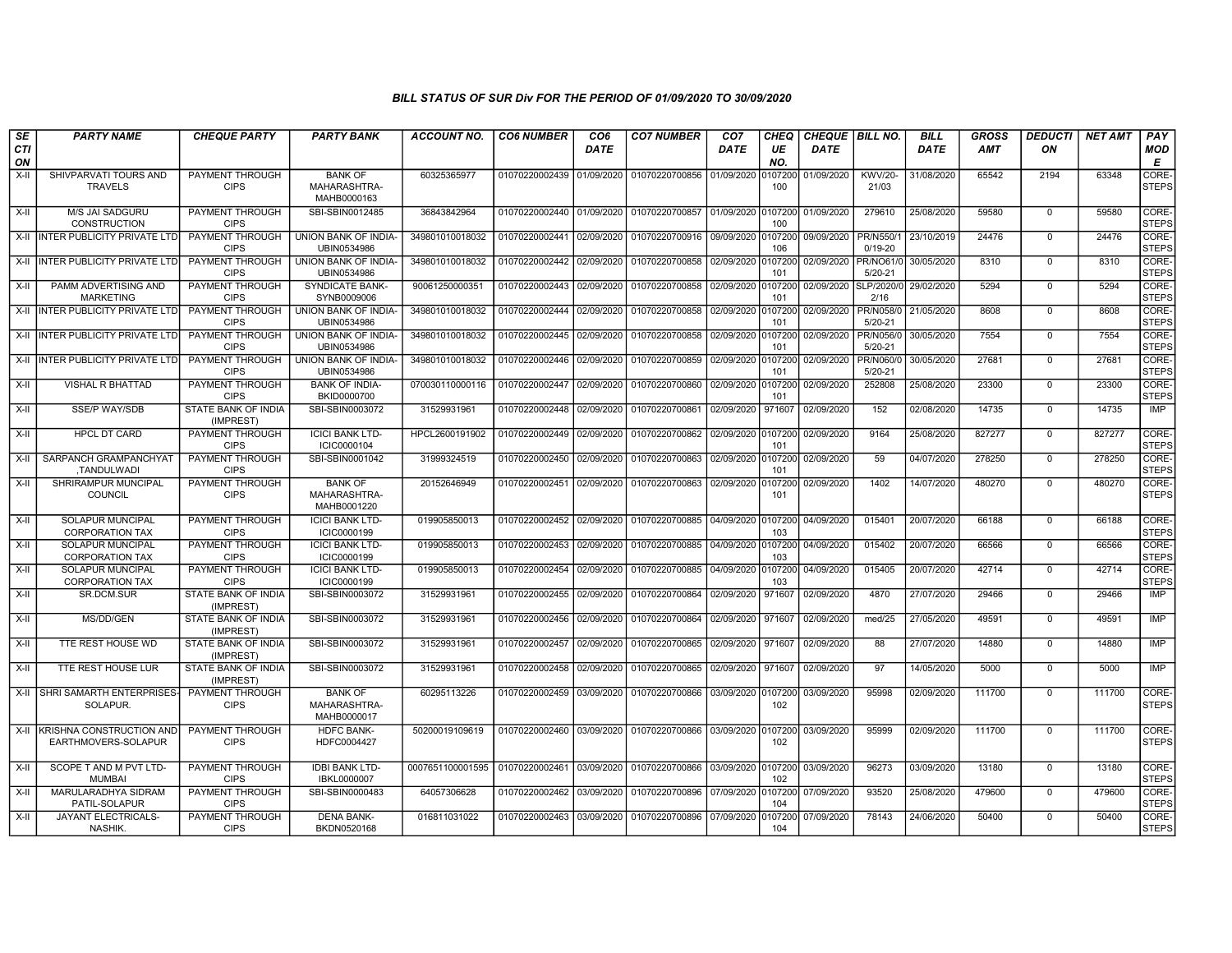| SE               | <b>PARTY NAME</b>                                 | <b>CHEQUE PARTY</b>                      | <b>PARTY BANK</b>                             | <b>ACCOUNT NO.</b> | <b>CO6 NUMBER</b>         | CO <sub>6</sub> | <b>CO7 NUMBER</b>                                           | CO <sub>7</sub>   | CHEQ           | CHEQUE BILL NO. |                         | <b>BILL</b> | <b>GROSS</b> | <b>DEDUCTI</b> | <b>NET AMT</b> | PAY                   |
|------------------|---------------------------------------------------|------------------------------------------|-----------------------------------------------|--------------------|---------------------------|-----------------|-------------------------------------------------------------|-------------------|----------------|-----------------|-------------------------|-------------|--------------|----------------|----------------|-----------------------|
| <b>CTI</b><br>ON |                                                   |                                          |                                               |                    |                           | <b>DATE</b>     |                                                             | DATE              | UE<br>NO.      | DATE            |                         | DATE        | <b>AMT</b>   | ON             |                | <b>MOD</b><br>E       |
| $X-H$            | VASAVI ELECTRICAL WORKS-<br>WARANGAL              | PAYMENT THROUGH<br><b>CIPS</b>           | STATE BANK OF INDIA-<br>SBIN0021815           | 62262002826        | 01070220002464            | 03/09/2020      | 01070220700896 07/09/2020                                   |                   | 0107200<br>104 | 07/09/2020      | 78144                   | 24/06/2020  | 50400        | $\mathbf 0$    | 50400          | CORE-<br><b>STEPS</b> |
| $X-H$            | ABHINAYA ENTERPRISES-<br><b>EAST GODAVARI</b>     | <b>PAYMENT THROUGH</b><br><b>CIPS</b>    | <b>INDIAN BANK-</b><br>IDIB000P121            | 6136983447         | 01070220002465 03/09/2020 |                 | 01070220700896 07/09/2020 0107200                           |                   | 104            | 07/09/2020      | 78145                   | 24/06/2020  | 50400        | $\Omega$       | 50400          | CORE-<br><b>STEPS</b> |
| $X-II$           | <b>NEW MAHAVIR</b><br>CONSTRUCTION-<br>AURANGABAD | PAYMENT THROUGH<br><b>CIPS</b>           | <b>CORPORATION BANK-</b><br>CORP0000343       | 510101003426581    | 01070220002466            | 03/09/2020      | 01070220700896 07/09/2020 0107200                           |                   | 104            | 07/09/2020      | 94590                   | 27/08/2020  | 235100       | $\mathbf 0$    | 235100         | CORE-<br><b>STEPS</b> |
| $X-H$            | <b>CCOR WD RR</b>                                 | <b>STATE BANK OF INDIA</b><br>(IMPREST)  | SBI-SBIN0003072                               | 3152993161         | 01070220002467            | 03/09/2020      | 01070220700869 04/09/2020 971611 04/09/2020                 |                   |                |                 | 3059-<br>657617167<br>5 | 01/07/2020  | 21525        | $\mathbf 0$    | 21525          | IMP                   |
| $X-II$           | <b>CCOR WD</b>                                    | STATE BANK OF INDIA<br>(IMPREST)         | SBI-SBIN0003072                               | 31529931961        | 01070220002468            | 03/09/2020      | 01070220700869 04/09/2020 971611                            |                   |                | 04/09/2020      | 682                     | 29/07/2020  | 4856         | $\mathbf 0$    | 4856           | <b>IMP</b>            |
| X-II             | CCOR WD                                           | STATE BANK OF INDIA<br>(IMPREST)         | SBI-SBIN0003072                               | 31529931961        | 01070220002469            | 03/09/2020      | 01070220700869                                              | 04/09/2020 971611 |                | 04/09/2020      | 780                     | 30/07/2020  | 1000         | $\mathbf 0$    | 1000           | <b>IMP</b>            |
| X-II             | MS/DD/GEN                                         | STATE BANK OF INDIA<br>(IMPREST)         | SBI-SBIN0003072                               | 31529931961        | 01070220002470            | 03/09/2020      | 01070220700869                                              | 04/09/2020 971611 |                | 04/09/2020      | med/30                  | 09/04/2020  | 2500         | $\mathbf 0$    | 2500           | IMP                   |
| $X-II$           | <b>SR DME SUR</b>                                 | STATE BANK OF INDIA<br>(IMPREST)         | SBI-SBIN0003072                               | 31529931961        | 01070220002471            | 03/09/2020      | 01070220700868                                              | 04/09/2020 971611 |                | 04/09/2020      | 24027                   | 06/08/2020  | 4000         | $\Omega$       | 4000           | <b>IMP</b>            |
| X-II             | SR.DSO.SUR                                        | <b>STATE BANK OF INDIA</b><br>(IMPREST)  | SBI-SBIN0003072                               | 31529931961        | 01070220002472 03/09/2020 |                 | 01070220700868                                              | 04/09/2020 971611 |                | 04/09/2020      | 2085                    | 03/03/2020  | 4440         | $\Omega$       | 4440           | <b>IMP</b>            |
| $X-H$            | <b>DMM/SUR</b>                                    | <b>DIVISIONAL</b><br>CASHIER(P) SHOLAPUR | <b>SELF CHEQUE-</b>                           | 000000000          | 01070220002473 03/09/2020 |                 | 01070220700867                                              | 04/09/2020 971610 |                | 04/09/2020      | 733022                  | 31/08/2020  | 10190        | $\overline{0}$ | 10190          | CASH                  |
| X-II             | RAILTEL WR COLLECTION                             | PAYMENT THROUGH<br><b>CIPS</b>           | UNION BANK OF INDIA-<br>UBIN0531782           | 317801010036605    | 01070220002474 03/09/2020 |                 | 01070220700874 04/09/2020 0107200                           |                   | 103            | 04/09/2020      | 202710036<br>5          | 08/05/2020  | 1610353      | 27295          | 1583058        | CORE-<br><b>STEPS</b> |
| X-II             | <b>CHAVAN MOTORS</b>                              | <b>PAYMENT THROUGH</b><br><b>CIPS</b>    | <b>BANK OF</b><br>MAHARASHTRA-<br>MAHB0000646 | 60200608446        |                           |                 | 01070220002475 03/09/2020 01070220700873 04/09/2020 0107200 |                   | 103            | 04/09/2020      | SPI569720<br>2100655    | 14/08/2020  | 1538         | $\mathbf 0$    | 1538           | CORE-<br><b>STEPS</b> |
| X-II             | <b>CHAVAN MOTORS</b>                              | PAYMENT THROUGH<br><b>CIPS</b>           | <b>BANK OF</b><br>MAHARASHTRA-<br>MAHB0000646 | 60200608446        |                           |                 | 01070220002476 03/09/2020 01070220700873 04/09/2020 0107200 |                   | 103            | 04/09/2020      | SLI569720<br>0210067    | 14/08/2020  | 826          | $\mathbf 0$    | 826            | CORE-<br><b>STEPS</b> |
| X-II             | <b>MONDHE MOTORS</b>                              | PAYMENT THROUGH<br><b>CIPS</b>           | <b>HDFC BANK LTD-</b><br>HDFC0000635          | 06352000000315     | 01070220002477            | 03/09/2020      | 01070220700873 04/09/2020 0107200                           |                   | 103            | 04/09/2020      | SPI026420<br>2100641    | 08/08/2020  | 1566         | $\Omega$       | 1566           | CORE-<br><b>STEPS</b> |
| $X-II$           | MONDHE MOTORS                                     | PAYMENT THROUGH<br><b>CIPS</b>           | HDFC BANK LTD-<br>HDFC0000635                 | 06352000000315     | 01070220002478            | 03/09/2020      | 01070220700873                                              | 04/09/2020        | 0107200<br>103 | 04/09/2020      | SLI026420<br>2100733    | 08/08/2020  | 1299         | $\mathbf 0$    | 1299           | CORE-<br><b>STEPS</b> |
| $X-II$           | MODSONIC INSTRUMENTS<br>MFG.CO.LIMITED            | PAYMENT THROUGH<br><b>CIPS</b>           | <b>BANK OF BARODA-</b><br><b>BARB0INDODA</b>  | 22190400008158     | 01070220002479 03/09/2020 |                 | 01070220700873 04/09/2020 0107200                           |                   | 103            | 04/09/2020      | 5094                    | 07/07/2020  | 19653        | $\overline{0}$ | 19653          | CORE-<br><b>STEPS</b> |
| $X-H$            | <b>SANGEETA YADAV</b>                             | <b>PAYMENT THROUGH</b><br><b>CIPS</b>    | <b>BANK OF INDIA-</b><br>BKID0000001          | 000110110011487    | 01070220002480            | 03/09/2020      | 01070220700875 04/09/2020 0107200                           |                   | 103            | 04/09/2020      | nil                     | 18/02/2020  | 14190        | $\Omega$       | 14190          | CORE-<br><b>STEPS</b> |
| X-II             | SANGEETA YADAV                                    | PAYMENT THROUGH<br><b>CIPS</b>           | <b>BANK OF INDIA-</b><br>BKID0000001          | 000110110011487    | 01070220002481            | 03/09/2020      | 01070220700875 04/09/2020 0107200                           |                   | 103            | 04/09/2020      | nil                     | 18/02/2020  | 9735         | $\mathbf 0$    | 9735           | CORE-<br><b>STEPS</b> |
| $X-II$           | SANGEETA YADAV                                    | PAYMENT THROUGH<br><b>CIPS</b>           | <b>BANK OF INDIA-</b><br>BKID0000001          | 000110110011487    | 01070220002482            | 03/09/2020      | 01070220700875 04/09/2020 0107200                           |                   | 103            | 04/09/2020      | nil                     | 18/02/2020  | 6105         | $\Omega$       | 6105           | CORE-<br><b>STEPS</b> |
| $X-II$           | SANGEETA YADAV                                    | PAYMENT THROUGH<br><b>CIPS</b>           | <b>BANK OF INDIA-</b><br>BKID0000001          | 000110110011487    | 01070220002483 03/09/2020 |                 | 01070220700875 04/09/2020 0107200                           |                   | 103            | 04/09/2020      | nil                     | 18/02/2020  | 18150        | $\mathbf 0$    | 18150          | CORE-<br><b>STEPS</b> |
| X-II             | <b>KRISHNA KANT SHARMA</b>                        | PAYMENT THROUGH<br><b>CIPS</b>           | STATE BANK OF INDIA-<br>SBIN0001624           | 20219694898        | 01070220002484 03/09/2020 |                 | 01070220700875 04/09/2020 0107200                           |                   | 103            | 04/09/2020      | 215/2020                | 07/03/2020  | 19325        | $\mathbf 0$    | 19325          | CORE-<br><b>STEPS</b> |
| $X-H$            | IPF/RPF/DSCR/SUR                                  | <b>STATE BANK OF INDIA</b><br>(IMPREST)  | SBI-SBIN0003072                               | 31529931961        | 01070220002485            | 04/09/2020      | 01070220700870 04/09/2020 971611 04/09/2020                 |                   |                |                 | 4849                    | 18/01/2020  | 500          | $\mathbf 0$    | 500            | IMP                   |
| X-II             | DSC/RPF/SUR                                       | STATE BANK OF INDIA<br>(IMPREST)         | SBI-SBIN0003072                               | 31529931961        | 01070220002486            | 04/09/2020      | 01070220700870 04/09/2020 971611                            |                   |                | 04/09/2020      | 9936                    | 02/01/2020  | 1898         | $\mathbf 0$    | 1898           | <b>IMP</b>            |
| X-II             | ADEN/TM/SUR                                       | STATE BANK OF INDIA<br>(IMPREST)         | SBI-SBIN0003072                               | 31529931961        | 01070220002487            | 04/09/2020      | 01070220700877 04/09/2020 971611                            |                   |                | 04/09/2020      | 462                     | 12/07/2020  | 24411        | $\mathbf 0$    | 24411          | <b>IMP</b>            |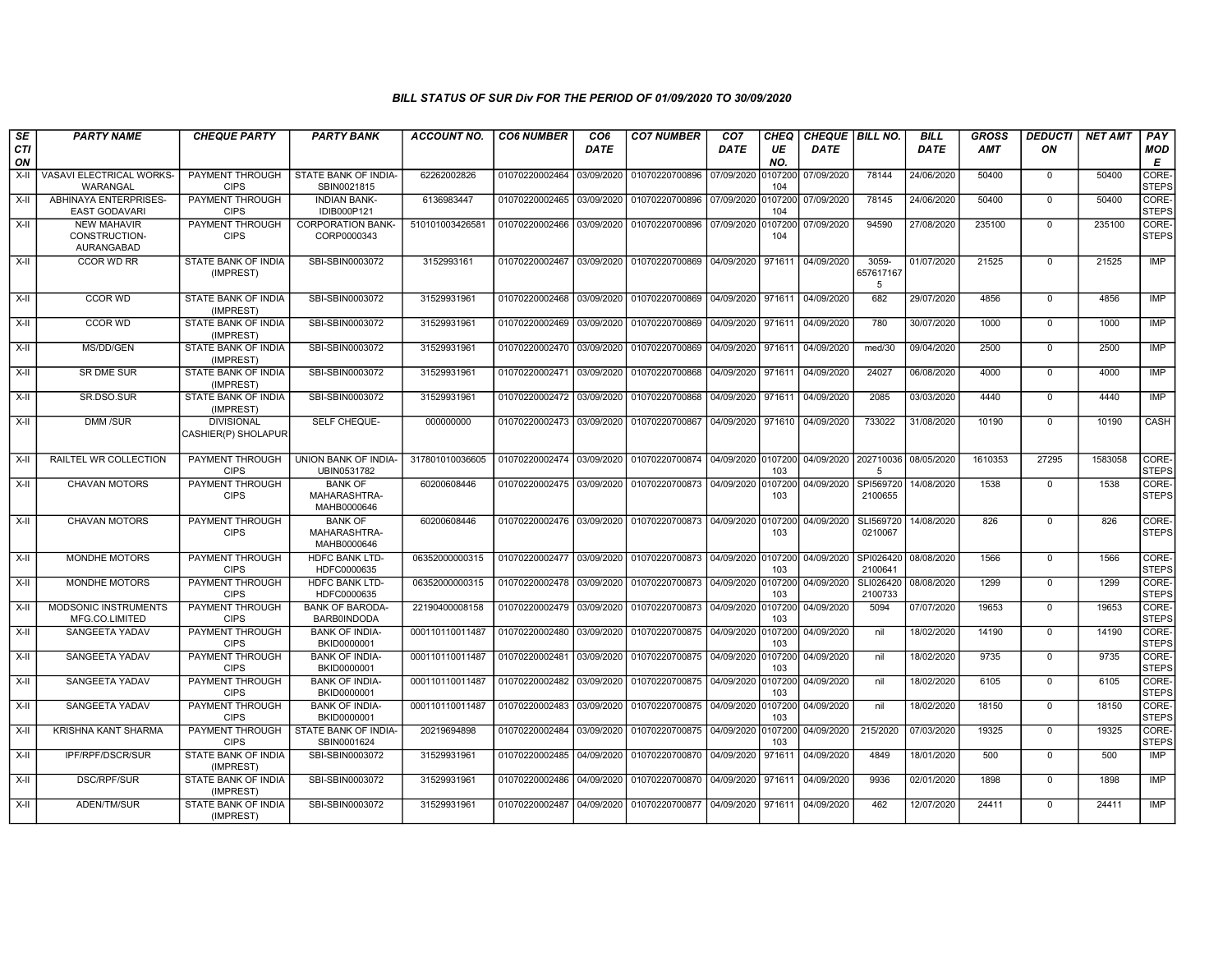| SE               | <b>PARTY NAME</b>                                               | <b>CHEQUE PARTY</b>                      | <b>PARTY BANK</b>                            | <b>ACCOUNT NO.</b>                                                           | <b>CO6 NUMBER</b>         | CO <sub>6</sub> | <b>CO7 NUMBER</b>                                          | CO <sub>7</sub>    | <b>CHEQ</b>    | CHEQUE   BILL NO. |                     | <b>BILL</b> | GROSS      | <b>DEDUCTI</b> | <b>NET AMT</b> | <b>PAY</b>            |
|------------------|-----------------------------------------------------------------|------------------------------------------|----------------------------------------------|------------------------------------------------------------------------------|---------------------------|-----------------|------------------------------------------------------------|--------------------|----------------|-------------------|---------------------|-------------|------------|----------------|----------------|-----------------------|
| <b>CTI</b><br>ON |                                                                 |                                          |                                              |                                                                              |                           | DATE            |                                                            | DATE               | UE<br>NO.      | <b>DATE</b>       |                     | <b>DATE</b> | <b>AMT</b> | ΟN             |                | <b>MOD</b><br>Е       |
| $X-H$            | ADEN/BG/KWV                                                     | <b>DIVISIONAL</b><br>CASHIER(P) SHOLAPUR | SBI-SBIN0003072                              | 31529931961                                                                  | 01070220002488            | 04/09/2020      | 01070220700877                                             | 04/09/2020         | 971610         | 04/09/2020        | H-5765              | 14/08/2020  | 9500       | $\mathbf 0$    | 9500           | CASH                  |
| X-II             | ADEN/SDB                                                        | STATE BANK OF INDIA<br>(IMPREST)         | SBI-SBIN0003072                              | 31529931961                                                                  |                           |                 | 01070220002489 04/09/2020 01070220700877 04/09/2020 971611 |                    |                | 04/09/2020        | 41                  | 01/06/2020  | 4988       | $\mathbf 0$    | 4988           | IMP                   |
| $X-H$            | ADEN/SDB                                                        | <b>STATE BANK OF INDIA</b><br>(IMPREST)  | SBI-SBIN0003072                              | 31529931961                                                                  | 01070220002490            | 04/09/2020      | 01070220700877                                             | 04/09/2020 971611  |                | 04/09/2020        | 20246               | 17/07/2020  | 7802       | $\Omega$       | 7802           | IMP                   |
| $X-H$            | MAHARASHTRA STATE<br>ELECTRICITY DISTRIBUTION<br><b>COMPANY</b> | <b>PAYMENT THROUGH</b><br><b>CIPS</b>    | CANARA BANK-<br>CNRB0001903                  | 1903201010183                                                                | 01070220002491            | 04/09/2020      | 01070220700878                                             | 04/09/2020 0107200 | 103            | 04/09/2020        | 202008153<br>062622 | 02/09/2020  | 651020     | $\mathbf 0$    | 651020         | CORE-<br><b>STEPS</b> |
|                  | X-II KRISHNA CONSTRUCTION AND<br><b>EARTHMOVERS</b>             | <b>PAYMENT THROUGH</b><br><b>CIPS</b>    | IDBI BANK-IBKL0469SUB                        | 0020004050000001 01070220002492 04/09/2020 01070220700871 04/09/2020 0107200 |                           |                 |                                                            |                    | 103            | 04/09/2020        | $01/20-21$          | 15/06/2020  | 56038      | 2238           | 53800          | CORE-<br><b>STEPS</b> |
| X-II             | CMS / SUR                                                       | <b>DIVISIONAL</b><br>CASHIER(P) SHOLAPUR | SELF CHEQUE-                                 | 000000000                                                                    | 01070220002493 04/09/2020 |                 | 01070220700872 04/09/2020 971610                           |                    |                | 04/09/2020        | 721366              | 28/08/2020  | 500000     | $\Omega$       | 500000         | <b>CASH</b>           |
| X-II             | <b>JAIDEEP ENTERPRISES</b>                                      | <b>PAYMENT THROUGH</b><br><b>CIPS</b>    | <b>BANK OF BARODA-</b><br><b>BARB0SHOLAP</b> | 04370200000715                                                               | 01070220002494 04/09/2020 |                 | 01070220700876 04/09/2020 0107200 04/09/2020               |                    | 103            |                   | CAX-09              | 04/09/2020  | 97656.99   | 2967.99        | 94689          | CORE-<br><b>STEPS</b> |
| X-II             | <b>BHATTAD VISHAL RAJGOPAL</b><br><b>SOLAPUR</b>                | PAYMENT THROUGH<br><b>CIPS</b>           | <b>BANK OF INDIA-</b><br>BKID0000700         | 07003011000116                                                               | 01070220002495 04/09/2020 |                 | 01070220700896                                             | 07/09/2020 0107200 | 104            | 07/09/2020        | 96000               | 02/09/2020  | 111700     | $\mathbf 0$    | 111700         | CORE-<br><b>STEPS</b> |
| X-II             | <b>SOLAPUR MUNCIPAL</b><br><b>CORPORATION TAX</b>               | PAYMENT THROUGH<br><b>CIPS</b>           | <b>ICICI BANK LTD-</b><br>ICIC0000199        | 019905850013                                                                 | 01070220002496 04/09/2020 |                 |                                                            |                    | 103            | 04/09/2020        | 015414              | 20/07/2020  | 69968      | $\mathbf 0$    | 69968          | CORE-<br><b>STEPS</b> |
| X-II             | SOLAPUR MUNCIPAL<br><b>CORPORATION TAX</b>                      | PAYMENT THROUGH<br><b>CIPS</b>           | <b>ICICI BANK LTD-</b><br>ICIC0000199        | 019905850013                                                                 | 01070220002497            | 04/09/2020      | 01070220700889                                             | 07/09/2020         | 0107200<br>104 | 07/09/2020        | 015409              | 20/07/2020  | 22063      | $\mathbf 0$    | 22063          | CORE-<br><b>STEPS</b> |
| $X-II$           | SOLAPUR MUNCIPAL<br><b>CORPORATION TAX</b>                      | PAYMENT THROUGH<br><b>CIPS</b>           | <b>ICICI BANK LTD-</b><br>ICIC0000199        | 019905850013                                                                 | 01070220002498            | 04/09/2020      | 01070220700889                                             | 07/09/2020 0107200 | 104            | 07/09/2020        | 015410              | 20/07/2020  | 14528      | $\mathbf 0$    | 14528          | CORE-<br><b>STEPS</b> |
| $X-II$           | <b>SOLAPUR MUNCIPAL</b><br><b>CORPORATION TAX</b>               | PAYMENT THROUGH<br><b>CIPS</b>           | <b>ICICI BANK LTD-</b><br>ICIC0000199        | 019905850013                                                                 | 01070220002499 04/09/2020 |                 | 01070220700889                                             | 07/09/2020 0107200 | 104            | 07/09/2020        | 015411              | 20/07/2020  | 14755      | $\mathbf 0$    | 14755          | CORE-<br><b>STEPS</b> |
| $X-H$            | <b>SOLAPUR MUNCIPAL</b><br><b>CORPORATION TAX</b>               | <b>PAYMENT THROUGH</b><br><b>CIPS</b>    | <b>ICICI BANK LTD-</b><br>ICIC0000199        | 019905850013                                                                 | 01070220002500 04/09/2020 |                 | 01070220700889 07/09/2020 0107200                          |                    | 104            | 07/09/2020        | 015413              | 20/07/2020  | 22441      | $\mathbf 0$    | 22441          | CORE-<br><b>STEPS</b> |
| X-II             | SOLAPUR MUNCIPAL<br><b>CORPORATION TAX</b>                      | PAYMENT THROUGH<br><b>CIPS</b>           | <b>ICICI BANK LTD-</b><br>ICIC0000199        | 019905850013                                                                 | 01070220002501            | 04/09/2020      | 01070220700889                                             | 07/09/2020         | 0107200<br>104 | 07/09/2020        | 015415              | 20/07/2020  | 6439       | $\Omega$       | 6439           | CORE-<br><b>STEPS</b> |
| $X-II$           | <b>SOLAPUR MUNCIPAL</b><br><b>CORPORATION TAX</b>               | PAYMENT THROUGH<br><b>CIPS</b>           | <b>ICICI BANK LTD-</b><br>ICIC0000199        | 019905850013                                                                 | 01070220002502            | 04/09/2020      | 01070220700890                                             | 07/09/2020         | 0107200<br>104 | 07/09/2020        | 015403              | 20/07/2020  | 15574      | $\overline{0}$ | 15574          | CORE-<br><b>STEPS</b> |
| $X-H$            | <b>SOLAPUR MUNCIPAL</b><br><b>CORPORATION TAX</b>               | <b>PAYMENT THROUGH</b><br><b>CIPS</b>    | <b>ICICI BANK LTD-</b><br>ICIC0000199        | 019905850013                                                                 | 01070220002503            | 04/09/2020      | 01070220700890                                             | 07/09/2020 0107200 | 104            | 07/09/2020        | 015404              | 20/07/2020  | 11491      | $\mathbf 0$    | 11491          | CORE-<br><b>STEPS</b> |
| X-II             | <b>SOLAPUR MUNCIPAL</b><br><b>CORPORATION TAX</b>               | <b>PAYMENT THROUGH</b><br><b>CIPS</b>    | <b>ICICI BANK LTD-</b><br>ICIC0000199        | 019905850013                                                                 | 01070220002504 04/09/2020 |                 | 01070220700890                                             | 07/09/2020 0107200 | 104            | 07/09/2020        | 015406              | 20/07/2020  | 15007      | $\mathbf 0$    | 15007          | CORE-<br><b>STEPS</b> |
| X-II             | SOLAPUR MUNCIPAL<br><b>CORPORATION TAX</b>                      | PAYMENT THROUGH<br><b>CIPS</b>           | <b>ICICI BANK LTD-</b><br>ICIC0000199        | 019905850013                                                                 | 01070220002505            | 04/09/2020      | 01070220700890                                             | 07/09/2020 0107200 | 104            | 07/09/2020        | 015407              | 20/07/2020  | 14881      | $\Omega$       | 14881          | CORE-<br><b>STEPS</b> |
| $X-II$           | SOLAPUR MUNCIPAL<br><b>CORPORATION TAX</b>                      | PAYMENT THROUGH<br><b>CIPS</b>           | <b>ICICI BANK LTD-</b><br>ICIC0000199        | 019905850013                                                                 | 01070220002506            | 04/09/2020      | 01070220700890                                             | 07/09/2020         | 0107200<br>104 | 07/09/2020        | 015408              | 20/07/2020  | 15649      | $\overline{0}$ | 15649          | CORE-<br><b>STEPS</b> |
| $X-H$            | <b>SOLAPUR MUNCIPAL</b><br><b>CORPORATION TAX</b>               | <b>PAYMENT THROUGH</b><br><b>CIPS</b>    | <b>ICICI BANK LTD-</b><br>ICIC0000199        | 019905850013                                                                 | 01070220002507            | 04/09/2020      | 01070220700897                                             | 07/09/2020 0107200 | 104            | 07/09/2020        | 015101              | 18/08/2020  | 65092      | $\overline{0}$ | 65092          | CORE-<br><b>STEPS</b> |
| X-II             | SOLAPUR MUNCIPAL<br><b>CORPORATION TAX</b>                      | <b>PAYMENT THROUGH</b><br><b>CIPS</b>    | <b>ICICI BANK LTD-</b><br>ICIC0000199        | 019905850013                                                                 | 01070220002508 04/09/2020 |                 | 01070220700897 07/09/2020 0107200                          |                    | 104            | 07/09/2020        | 015102              | 18/08/2020  | 65810      | $\mathbf 0$    | 65810          | CORE-<br><b>STEPS</b> |
| X-II             | <b>SOLAPUR MUNCIPAL</b><br><b>CORPORATION TAX</b>               | PAYMENT THROUGH<br><b>CIPS</b>           | <b>ICICI BANK LTD-</b><br>ICIC0000199        | 019905850013                                                                 | 01070220002509 04/09/2020 |                 | 01070220700900                                             | 07/09/2020 0107200 | 104            | 07/09/2020        | 015103              | 18/08/2020  | 15637      | $\Omega$       | 15637          | CORE-<br><b>STEPS</b> |
| X-II             | SOLAPUR MUNCIPAL<br><b>CORPORATION TAX</b>                      | <b>PAYMENT THROUGH</b><br><b>CIPS</b>    | <b>ICICI BANK LTD-</b><br>ICIC0000199        | 019905850013                                                                 | 01070220002510 04/09/2020 |                 | 01070220700900                                             | 07/09/2020 0107200 | 104            | 07/09/2020        | 015104              | 18/08/2020  | 11491      | $\Omega$       | 11491          | CORE-<br><b>STEPS</b> |
| X-II             | SOLAPUR MUNCIPAL<br><b>CORPORATION TAX</b>                      | PAYMENT THROUGH<br><b>CIPS</b>           | <b>ICICI BANK LTD-</b><br>ICIC0000199        | 019905850013                                                                 | 01070220002511 04/09/2020 |                 | 01070220700897                                             | 07/09/2020 0107200 | 104            | 07/09/2020        | 015105              | 18/08/2020  | 43508      | $\mathbf 0$    | 43508          | CORE-<br><b>STEPS</b> |
| X-II             | <b>SOLAPUR MUNCIPAL</b><br><b>CORPORATION TAX</b>               | <b>PAYMENT THROUGH</b><br><b>CIPS</b>    | <b>ICICI BANK LTD-</b><br>ICIC0000199        | 019905850013                                                                 | 01070220002512 04/09/2020 |                 | 01070220700900 07/09/2020 0107200                          |                    | 104            | 07/09/2020        | 015106              | 18/08/2020  | 14591      | $\mathbf 0$    | 14591          | CORE-<br><b>STEPS</b> |
| X-II             | <b>SOLAPUR MUNCIPAL</b><br><b>CORPORATION TAX</b>               | PAYMENT THROUGH<br><b>CIPS</b>           | <b>ICICI BANK LTD-</b><br>ICIC0000199        | 019905850013                                                                 |                           |                 | 01070220002513 04/09/2020 01070220700900 07/09/2020        |                    | 0107200<br>104 | 07/09/2020        | 015107              | 18/08/2020  | 14818      | $\mathbf 0$    | 14818          | CORE-<br><b>STEPS</b> |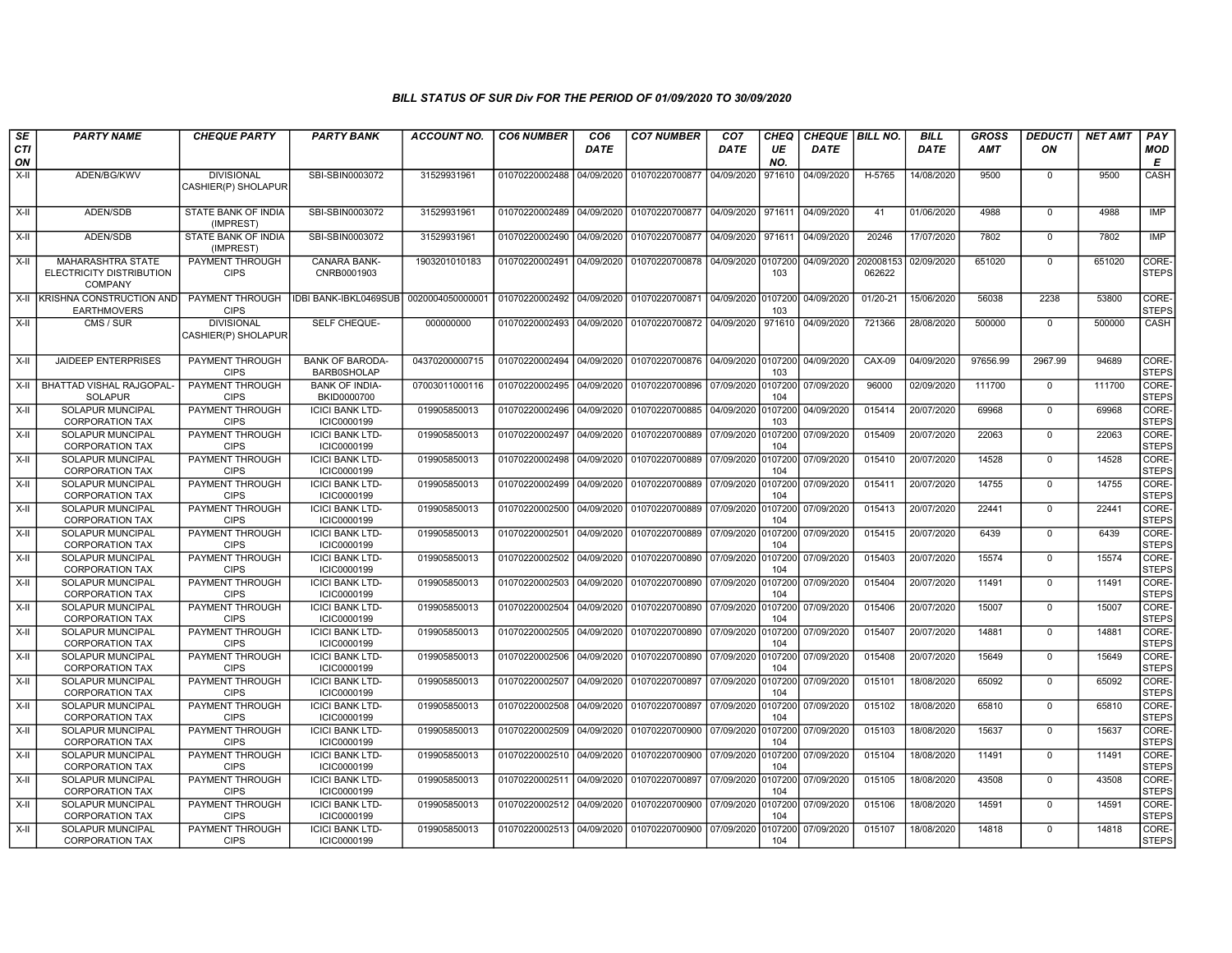| SE               | <b>PARTY NAME</b>                                 | <b>CHEQUE PARTY</b>                      | <b>PARTY BANK</b>                     | <b>ACCOUNT NO.</b> | <b>CO6 NUMBER</b>         | CO <sub>6</sub> | <b>CO7 NUMBER</b>                                                     | CO <sub>7</sub>               | <b>CHEQ</b>    | CHEQUE   BILL NO. |              | <b>BILL</b> | <b>GROSS</b> | <b>DEDUCTI</b> | <b>NET AMT</b> | <b>PAY</b>            |
|------------------|---------------------------------------------------|------------------------------------------|---------------------------------------|--------------------|---------------------------|-----------------|-----------------------------------------------------------------------|-------------------------------|----------------|-------------------|--------------|-------------|--------------|----------------|----------------|-----------------------|
| <b>CTI</b><br>ON |                                                   |                                          |                                       |                    |                           | <b>DATE</b>     |                                                                       | <b>DATE</b>                   | UE<br>NO.      | <b>DATE</b>       |              | <b>DATE</b> | <b>AMT</b>   | ON             |                | <b>MOD</b><br>E       |
| $X-H$            | SOLAPUR MUNCIPAL<br><b>CORPORATION TAX</b>        | <b>PAYMENT THROUGH</b><br><b>CIPS</b>    | <b>ICICI BANK LTD-</b><br>ICIC0000199 | 019905850013       | 01070220002514 04/09/2020 |                 | 01070220700900                                                        | 07/09/2020                    | 0107200<br>104 | 07/09/2020        | 015108       | 18/08/2020  | 16670        | $\mathbf 0$    | 16670          | CORE-<br><b>STEPS</b> |
| $X-H$            | <b>SOLAPUR MUNCIPAL</b><br><b>CORPORATION TAX</b> | <b>PAYMENT THROUGH</b><br><b>CIPS</b>    | <b>ICICI BANK LTD-</b><br>ICIC0000199 | 019905850013       | 01070220002515 04/09/2020 |                 | 01070220700901                                                        | 07/09/2020 0107200            | 104            | 07/09/2020        | 015109       | 18/08/2020  | 20815        | $\Omega$       | 20815          | CORE-<br><b>STEPS</b> |
| $X-H$            | <b>SOLAPUR MUNCIPAL</b><br><b>CORPORATION TAX</b> | PAYMENT THROUGH<br><b>CIPS</b>           | <b>ICICI BANK LTD-</b><br>ICIC0000199 | 019905850013       | 01070220002516 04/09/2020 |                 | 01070220700901                                                        | 07/09/2020 0107200            | 104            | 07/09/2020        | 015110       | 18/08/2020  | 14881        | $\mathbf 0$    | 14881          | CORE-<br><b>STEPS</b> |
| $X-II$           | SOLAPUR MUNCIPAL<br><b>CORPORATION TAX</b>        | PAYMENT THROUGH<br><b>CIPS</b>           | <b>ICICI BANK LTD-</b><br>ICIC0000199 | 019905850013       | 01070220002517 04/09/2020 |                 | 01070220700901                                                        | 07/09/2020                    | 0107200<br>104 | 07/09/2020        | 015111       | 18/08/2020  | 14780        | $\overline{0}$ | 14780          | CORE-<br><b>STEPS</b> |
| $X-H$            | <b>SOLAPUR MUNCIPAL</b><br><b>CORPORATION TAX</b> | <b>PAYMENT THROUGH</b><br><b>CIPS</b>    | <b>ICICI BANK LTD-</b><br>ICIC0000199 | 019905850013       | 01070220002518            | 04/09/2020      | 01070220700901                                                        | 07/09/2020 0107200            | 104            | 07/09/2020        | 015113       | 18/08/2020  | 21811        | $\mathbf 0$    | 21811          | CORE-<br><b>STEPS</b> |
| X-II             | <b>SOLAPUR MUNCIPAL</b><br><b>CORPORATION TAX</b> | <b>PAYMENT THROUGH</b><br><b>CIPS</b>    | <b>ICICI BANK LTD-</b><br>ICIC0000199 | 019905850013       | 01070220002519 04/09/2020 |                 | 01070220700897                                                        | 07/09/2020 0107200 07/09/2020 | 104            |                   | 015114       | 18/08/2020  | 69817        | $^{\circ}$     | 69817          | CORE-<br><b>STEPS</b> |
| X-II             | SOLAPUR MUNCIPAL<br><b>CORPORATION TAX</b>        | PAYMENT THROUGH<br><b>CIPS</b>           | <b>ICICI BANK LTD-</b><br>ICIC0000199 | 019905850013       | 01070220002520            | 04/09/2020      | 01070220700901                                                        | 07/09/2020                    | 0107200<br>104 | 07/09/2020        | 015115       | 18/08/2020  | 6199         | $\mathbf 0$    | 6199           | CORE-<br><b>STEPS</b> |
| $X-H$            | COMMISSIONER.AHAMEDNAG<br>AR MAHANAGARPALIKA      | PAYMENT THROUGH<br><b>CIPS</b>           | <b>VIJAYA BANK-</b><br>VIJB0005001    | 500101010005510    | 01070220002521            | 04/09/2020      | 01070220700891                                                        | 07/09/2020 0107200            | 104            | 07/09/2020        | <b>WB148</b> | 27/07/2020  | 4950         | $\mathbf 0$    | 4950           | CORE-<br><b>STEPS</b> |
| $X-H$            | COMMISSIONER.AHAMEDNAG<br>AR MAHANAGARPALIKA      | PAYMENT THROUGH<br><b>CIPS</b>           | VIJAYA BANK-<br>VIJB0005001           | 500101010005510    | 01070220002522 04/09/2020 |                 | 01070220700891                                                        | 07/09/2020 0107200            | 104            | 07/09/2020        | <b>WB149</b> | 27/07/2020  | 4200         | $\mathbf 0$    | 4200           | CORE-<br><b>STEPS</b> |
| $X-H$            | ADEN/BG/KWV                                       | <b>DIVISIONAL</b><br>CASHIER(P) SHOLAPUR | SBI-SBIN0003072                       | 31529931961        | 01070220002523            | 04/09/2020      | 01070220700881                                                        | 04/09/2020                    | 971610         | 04/09/2020        | 41014        | 04/08/2020  | 9900         | $\Omega$       | 9900           | CASH                  |
| $X-II$           | ADEN/TRACK/SUR                                    | STATE BANK OF INDIA<br>(IMPREST)         | SBI-SBIN0003072                       | 31529931961        |                           |                 | 01070220002524 04/09/2020 01070220700881                              | 04/09/2020 971611             |                | 04/09/2020        | 4891         | 05/08/2020  | 4995         | $\Omega$       | 4995           | <b>IMP</b>            |
| $X-H$            | ADEN/DETC/SUR                                     | <b>STATE BANK OF INDIA</b><br>(IMPREST)  | SBI-SBIN0003072                       | 31529931961        | 01070220002525 04/09/2020 |                 | 01070220700881                                                        | 04/09/2020 971611             |                | 04/09/2020        | $\sim$       | 31/08/2020  | 4200         | $\mathbf 0$    | 4200           | IMP                   |
| $X-H$            | SSE/P WAY/DUD                                     | STATE BANK OF INDIA<br>(IMPREST)         | SBI-SBIN0003072                       | 31529931961        | 01070220002526 04/09/2020 |                 | 01070220700892 07/09/2020 971614                                      |                               |                | 07/09/2020        | 199          | 23/07/2020  | 19890        | $\mathbf 0$    | 19890          | <b>IMP</b>            |
| X-II             | ADEN/SUR                                          | STATE BANK OF INDIA<br>(IMPREST)         | SBI-SBIN0003072                       | 31529931961        | 01070220002527 04/09/2020 |                 | 01070220700881                                                        | 04/09/2020                    | 971611         | 04/09/2020        | 9906         | 08/08/2020  | 14432        | $\mathbf 0$    | 14432          | IMP                   |
| X-II             | HPCL DT CARD (ELECT D G<br>SET)                   | PAYMENT THROUGH<br><b>CIPS</b>           | <b>ICICI BANK LTD-</b><br>ICIC0000104 | HPCL2600795272     | 01070220002528            | 04/09/2020      | 01070220700882                                                        | 04/09/2020                    | 0107200<br>103 | 04/09/2020        | 35           | 24/08/2020  | 30000        | $\mathbf 0$    | 30000          | CORE-<br><b>STEPS</b> |
| $X-H$            | <b>DEN/S/SUR</b>                                  | <b>STATE BANK OF INDIA</b><br>(IMPREST)  | SBI-SBIN0003072                       | 31529931961        | 01070220002529 04/09/2020 |                 | 01070220700879                                                        | 04/09/2020                    | 971611         | 04/09/2020        | 150          | 21/08/2020  | 3000         | $\Omega$       | 3000           | IMP                   |
| X-II             | <b>IPF/RPF/KWV</b>                                | <b>DIVISIONAL</b><br>CASHIER(P) SHOLAPUR | SBI-SBIN0003072                       | 31529931961        | 01070220002530 04/09/2020 |                 | 01070220700879                                                        | 04/09/2020 971610             |                | 04/09/2020        | 2617         | 07/05/2020  | 2500         | $\Omega$       | 2500           | CASH                  |
| X-II             | <b>SR DCM SUR</b>                                 | <b>DIVISIONAL</b><br>CASHIER(P) SHOLAPUR | SELF CHEQUE-                          | 000                | 01070220002531 04/09/2020 |                 | 01070220700880                                                        | 04/09/2020 971610             |                | 04/09/2020        | 756599       | 01/09/2020  | 14925        | $\Omega$       | 14925          | <b>CASH</b>           |
| X-II             | <b>SR DCM SUR</b>                                 | <b>DIVISIONAL</b><br>CASHIER(P) SHOLAPUR | SELF CHEQUE-                          | 000                |                           |                 | 01070220002532 04/09/2020 01070220700880 04/09/2020 971610 04/09/2020 |                               |                |                   | 756598       | 01/09/2020  | 4000         | $\mathbf 0$    | 4000           | CASH                  |
| $X-H$            | SR.DCM.SUR                                        | STATE BANK OF INDIA<br>(IMPREST)         | SBI-SBIN0003072                       | 31529931961        | 01070220002533 04/09/2020 |                 | 01070220700883 04/09/2020 971611                                      |                               |                | 04/09/2020        | 4954         | 03/08/2020  | 29974        | $\mathbf 0$    | 29974          | <b>IMP</b>            |
| X-II             | TTE REST HOUSE LUR                                | STATE BANK OF INDIA<br>(IMPREST)         | SBI-SBIN0003072                       | 31529931961        | 01070220002534 04/09/2020 |                 | 01070220700884                                                        | 04/09/2020 971611             |                | 04/09/2020        | 10           | 02/06/2020  | 5000         | $\Omega$       | 5000           | IMP                   |
| $X-II$           | TTE REST HOUSE WD                                 | STATE BANK OF INDIA<br>(IMPREST)         | SBI-SBIN0003072                       | 31529931961        | 01070220002535            | 04/09/2020      | 01070220700884                                                        | 04/09/2020                    | 971611         | 04/09/2020        | 86           | 04/08/2020  | 15000        | $\mathbf 0$    | 15000          | <b>IMP</b>            |
| X-II             | SSE/(ELECT/MAINT)/SUR                             | STATE BANK OF INDIA<br>(IMPREST)         | SBI-SBIN0003072                       | 31529931961        | 01070220002536 06/09/2020 |                 | 01070220700887                                                        | 07/09/2020 971614             |                | 07/09/2020        | 08           | 31/08/2020  | 20000        | $\mathbf 0$    | 20000          | IMP                   |
| X-II             | SSE(TL/AC)/SUR                                    | STATE BANK OF INDIA<br>(IMPREST)         | SBI-SBIN0003072                       | 31529931961        | 01070220002537 06/09/2020 |                 | 01070220700887                                                        | 07/09/2020 971614             |                | 07/09/2020        | 39           | 03/09/2020  | 4000         | $\mathbf 0$    | 4000           | <b>IMP</b>            |
| X-II             | SSE (E/M)/DD                                      | <b>STATE BANK OF INDIA</b><br>(IMPREST)  | SBI-SBIN0003072                       | 31529931961        | 01070220002538 06/09/2020 |                 | 01070220700887                                                        | 07/09/2020                    | 971614         | 07/09/2020        | 84           | 04/09/2020  | 2000         | $\mathbf 0$    | 2000           | <b>IMP</b>            |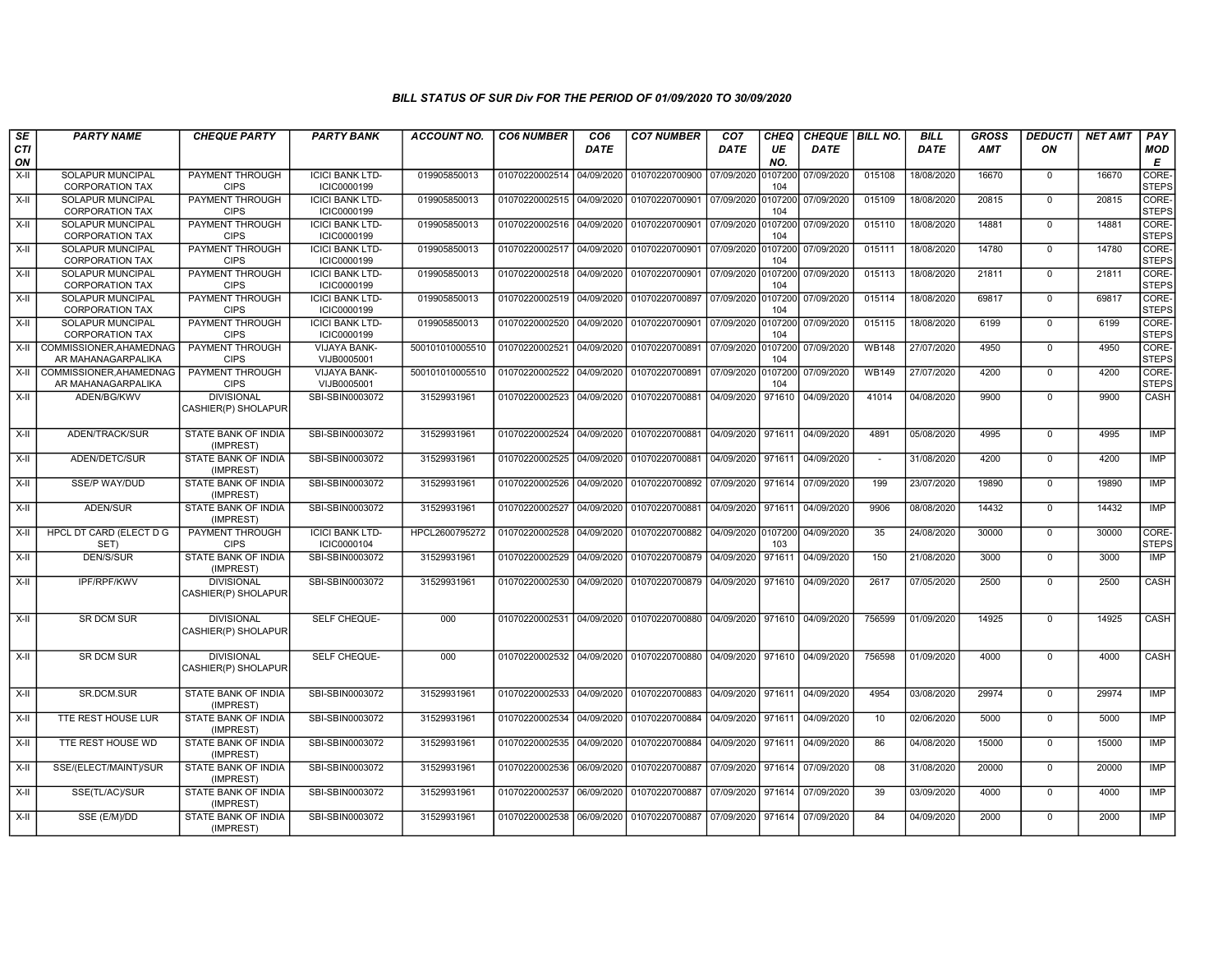| SE           | <b>PARTY NAME</b>                                    | <b>CHEQUE PARTY</b>                                     | <b>PARTY BANK</b>                             | <b>ACCOUNT NO.</b>         | <b>CO6 NUMBER</b>                | CO <sub>6</sub>          | <b>CO7 NUMBER</b>                                                     | CO <sub>7</sub>   | CHEQ      | CHEQUE   BILL NO.        |                   | <b>BILL</b>              | <b>GROSS</b>  | <b>DEDUCTI</b>             | <b>NET AMT</b> | PAY                   |
|--------------|------------------------------------------------------|---------------------------------------------------------|-----------------------------------------------|----------------------------|----------------------------------|--------------------------|-----------------------------------------------------------------------|-------------------|-----------|--------------------------|-------------------|--------------------------|---------------|----------------------------|----------------|-----------------------|
| CTI<br>ON    |                                                      |                                                         |                                               |                            |                                  | DATE                     |                                                                       | <b>DATE</b>       | UE<br>NO. | DATE                     |                   | <b>DATE</b>              | <b>AMT</b>    | ON                         |                | <b>MOD</b><br>E       |
| $X-H$        | SSE(E/M)/ANG                                         | STATE BANK OF INDIA<br>(IMPREST)                        | SBI-SBIN0003072                               | 31529931961                | 01070220002539                   | 06/09/2020               | 01070220700887                                                        | 07/09/2020        | 971614    | 07/09/2020               | 175               | 28/08/2020               | 6928          | $\mathbf 0$                | 6928           | IMP                   |
| X-II         | SR DSTE(M)/SUR                                       | STATE BANK OF INDIA<br>(IMPREST)                        | SBI-SBIN0003072                               | 31529931961                | 01070220002540 06/09/2020        |                          | 01070220700887 07/09/2020 971614                                      |                   |           | 07/09/2020               | 2526              | 13/07/2020               | 12000         | $\mathbf 0$                | 12000          | IMP                   |
| X-II         | IPF/RPF/SUR/FUEL                                     | STATE BANK OF INDIA<br>(IMPREST)                        | SBI-SBIN0003072                               | 31529931961                | 01070220002541                   | 06/09/2020               | 01070220700887 07/09/2020 971614                                      |                   |           | 07/09/2020               | 311411            | 10/05/2020               | 2500          | $\mathbf 0$                | 2500           | IMP                   |
|              | X-II   IPF/RPF/DOG SQUAD/SUR/REX                     | STATE BANK OF INDIA<br>(IMPREST)                        | SBI-SBIN0003072                               | 31529931961                | 01070220002542                   | 06/09/2020               | 01070220700887 07/09/2020                                             |                   | 971614    | 07/09/2020               | 2490              | 01/08/2020               | 10000         | $\mathbf 0$                | 10000          | IMP                   |
| X-II         | <b>IPF/RPF/DOG</b><br>SQUAD/SUR/BUBBA                | STATE BANK OF INDIA<br>(IMPREST)                        | SBI-SBIN0003072                               | 31529931961                | 01070220002543                   | 06/09/2020               | 01070220700887 07/09/2020 971614                                      |                   |           | 07/09/2020               | 2491              | 01/08/2020               | 10000         | $\overline{0}$             | 10000          | IMP                   |
| X-II         | <b>IPF/RPF/DOG SQUAD/SUR</b>                         | STATE BANK OF INDIA<br>(IMPREST)                        | SBI-SBIN0003072                               | 31529931961                | 01070220002544                   | 06/09/2020               | 01070220700887 07/09/2020 971614                                      |                   |           | 07/09/2020               | 52                | 20/08/2020               | 1400          | $\mathbf 0$                | 1400           | IMP                   |
| X-II         | IPF/RPF/KWV                                          | <b>DIVISIONAL</b><br>CASHIER(P) SHOLAPUR                | SBI-SBIN0003072                               | 31529931961                | 01070220002545 06/09/2020        |                          | 01070220700886 07/09/2020 971613 07/09/2020                           |                   |           |                          | 1580              | 14/07/2020               | 11000         | $\Omega$                   | 11000          | CASH                  |
| X-II         | IPF RPF DOG SQUAD KWV<br><b>BOBBY</b>                | <b>DIVISIONAL</b><br>CASHIER(P) SHOLAPUR                | SBI-SBIN0003072                               | 31529931961                | 01070220002546 06/09/2020        |                          | 01070220700886 07/09/2020 971613 07/09/2020                           |                   |           |                          | $C-280$           | 08/07/2020               | 9950          | $\overline{0}$             | 9950           | CASH                  |
| $X-H$        | IPF/RPF/DOG<br>SQUAD/KWV/LUCKY                       | <b>DIVISIONAL</b><br>CASHIER(P) SHOLAPUR                | SBI-SBIN0003072                               | 31529931961                |                                  |                          | 01070220002547 06/09/2020 01070220700886 07/09/2020 971613 07/09/2020 |                   |           |                          | $c - 279$         | 08/07/2020               | 9060          | $\Omega$                   | 9060           | CASH                  |
| X-II         | IPF/RPF/KWV                                          | <b>DIVISIONAL</b><br>CASHIER(P) SHOLAPUR                | SBI-SBIN0003072                               | 31529931961                | 01070220002548 06/09/2020        |                          | 01070220700886 07/09/2020 971613 07/09/2020                           |                   |           |                          | 912               | 11/04/2020               | 8900          | $\mathbf 0$                | 8900           | CASH                  |
| X-II         | IPF.RPF.GULBARGA                                     | STATE BANK OF INDIA<br>(IMPREST)                        | SBI-SBIN0003072                               | 31529931961                | 01070220002549 06/09/2020        |                          | 01070220700888 07/09/2020 971614 07/09/2020                           |                   |           |                          | 067               | 08/05/2020               | 9000          | $\mathbf 0$                | 9000           | IMP                   |
| $X-H$        | IPF.RPF.GULBARGA                                     | STATE BANK OF INDIA<br>(IMPREST)                        | SBI-SBIN0003072                               | 31529931961                | 01070220002550                   | 06/09/2020               | 01070220700888 07/09/2020 971614 07/09/2020                           |                   |           |                          | 670               | 08/04/2020               | 1000          | $\Omega$                   | 1000           | IMP                   |
| $X-II$       | IPF/RPF/WD                                           | STATE BANK OF INDIA<br>(IMPREST)                        | SBI-SBIN0003072                               | 31529931961                | 01070220002551                   | 06/09/2020               | 01070220700888                                                        | 07/09/2020        | 971614    | 07/09/2020               | 116               | 17/04/2020               | 1500          | $\overline{0}$             | 1500           | <b>IMP</b>            |
| X-II         | IPF/RPF/WD                                           | STATE BANK OF INDIA<br>(IMPREST)                        | SBI-SBIN0003072                               | 31529931961                | 01070220002552                   | 06/09/2020               | 01070220700888                                                        | 07/09/2020 971614 |           | 07/09/2020               | 10831             | 28/07/2020               | 2500          | $\overline{0}$             | 2500           | <b>IMP</b>            |
| X-II         | <b>IPF/RPF/WD</b>                                    | STATE BANK OF INDIA<br>(IMPREST)                        | SBI-SBIN0003072                               | 31529931961                | 01070220002553                   | 06/09/2020               | 01070220700888 07/09/2020 971614                                      |                   |           | 07/09/2020               | 2685              | 15/04/2020               | 9000          | $\mathbf 0$                | 9000           | IMP                   |
|              | X-II   IPF/RPF/DOG SQUAD/DD/RANA                     | STATE BANK OF INDIA<br>(IMPREST)                        | SBI-SBIN0003072                               | 31529931961                | 01070220002554                   | 06/09/2020               | 01070220700888 07/09/2020 971614                                      |                   |           | 07/09/2020               | OT001019          | 04/07/2020               | 10320         | $\mathbf 0$                | 10320          | IMP                   |
| $X-H$        | <b>IPF/RPF/DOG</b><br>SQUAD/DD/NANDAN                | STATE BANK OF INDIA<br>(IMPREST)                        | SBI-SBIN0003072                               | 31529931961                | 01070220002555                   | 06/09/2020               | 01070220700888 07/09/2020                                             |                   | 971614    | 07/09/2020               | 05121             | 01/08/2020               | 10320         | $\Omega$                   | 10320          | IMP                   |
| X-II<br>X-II | <b>IPF/RPF/DOG</b><br>SQUAD/DD/SAMRAT<br>IPF/RPF/DOG | STATE BANK OF INDIA<br>(IMPREST)<br>STATE BANK OF INDIA | SBI-SBIN0003072<br>SBI-SBIN0003072            | 31529931961<br>31529931961 | 01070220002556<br>01070220002557 | 06/09/2020<br>06/09/2020 | 01070220700888 07/09/2020<br>01070220700888 07/09/2020 971614         |                   | 971614    | 07/09/2020<br>07/09/2020 | 05123<br>OT001021 | 01/08/2020<br>13/08/2020 | 10320<br>4700 | $\overline{0}$<br>$\Omega$ | 10320<br>4700  | <b>IMP</b><br>IMP     |
|              | SQUAD/DD/EMERGENCY MED<br>IPF/RPF/BGVN VEHICLE NO.   | (IMPREST)                                               |                                               |                            |                                  |                          |                                                                       |                   |           |                          |                   |                          | 2500          | $\mathbf 0$                |                | IMP                   |
| $X-II$       | MH-01 CY 9327                                        | STATE BANK OF INDIA<br>(IMPREST)                        | SBI-SBIN0003072                               | 31529931961                | 01070220002558                   | 06/09/2020               | 01070220700888 07/09/2020 971614                                      |                   |           | 07/09/2020               | 10132             | 08/07/2020               |               |                            | 2500           |                       |
| $X-I$        | IPF/RPF/SNSI MH13 DK 6573                            | <b>DIVISIONAL</b><br>CASHIER(P) SHOLAPUR                | SBI-SBIN0003072                               | 31529931961                | 01070220002559                   | 06/09/2020               | 01070220700886 07/09/2020 971613 07/09/2020                           |                   |           |                          | 9055              | 03/07/2020               | 3200          | $\Omega$                   | 3200           | CASH                  |
| $X-H$        | IPF/RPF/SNSI/GEN/IMP                                 | <b>DIVISIONAL</b><br>CASHIER(P) SHOLAPUR                | SBI-SBIN0003072                               | 31529931961                | 01070220002560                   | 06/09/2020               | 01070220700886 07/09/2020 971613 07/09/2020                           |                   |           |                          | 1575              | 15/07/2020               | 1000          | $\Omega$                   | 1000           | CASH                  |
| $X-H$        | <b>SSE WORKS SUR</b>                                 | STATE BANK OF INDIA<br>(IMPREST)                        | SBI-SBIN0003072                               | 31529931961                | 01070220002561 07/09/2020        |                          | 01070220700892 07/09/2020 971614                                      |                   |           | 07/09/2020               | 799               | 12/08/2020               | 49954         | $\overline{0}$             | 49954          | IMP                   |
|              | X-II   MESSRS BURBURE ELECTRIC<br><b>STORES</b>      | PAYMENT THROUGH<br><b>CIPS</b>                          | <b>BANK OF</b><br>MAHARASHTRA-<br>MAHB0000464 | 20033604915                | 01070220002562 07/09/2020        |                          | 01070220700894 07/09/2020 0107200                                     |                   | 105       | 08/09/2020               | 06                | 13/07/2020               | 180744        | 7402                       | 173342         | CORE-<br><b>STEPS</b> |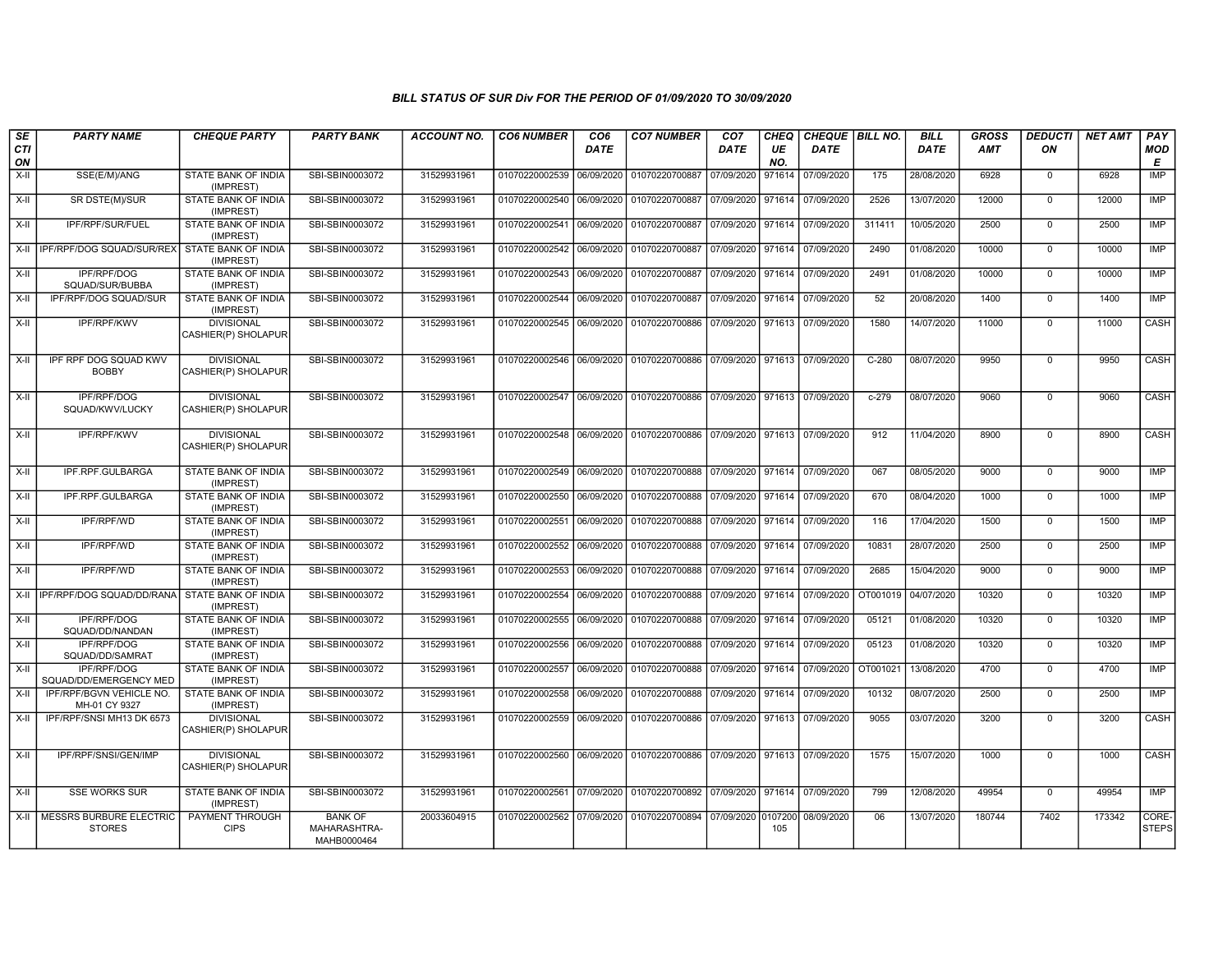| SE               | <b>PARTY NAME</b>                               | <b>CHEQUE PARTY</b>                      | <b>PARTY BANK</b>                             | ACCOUNT NO.     | <b>CO6 NUMBER</b>         | CO <sub>6</sub> | <b>CO7 NUMBER</b>                                           | CO <sub>7</sub>    | <b>CHEQ</b>    | CHEQUE   BILL NO. |         | <b>BILL</b> | GROSS      | <b>DEDUCTI</b> | NET AMT | PAY                   |
|------------------|-------------------------------------------------|------------------------------------------|-----------------------------------------------|-----------------|---------------------------|-----------------|-------------------------------------------------------------|--------------------|----------------|-------------------|---------|-------------|------------|----------------|---------|-----------------------|
| <b>CTI</b><br>ON |                                                 |                                          |                                               |                 |                           | DATE            |                                                             | DATE               | UE<br>NO.      | <b>DATE</b>       |         | <b>DATE</b> | <b>AMT</b> | ON             |         | <b>MOD</b><br>E       |
| $X-H$            | <b>MESSRS BURBURE ELECTRIC</b><br><b>STORES</b> | <b>PAYMENT THROUGH</b><br><b>CIPS</b>    | <b>BANK OF</b><br>MAHARASHTRA-<br>MAHB0000464 | 20033604915     | 01070220002563            | 07/09/2020      | 01070220700895                                              | 07/09/2020         | 0107200<br>104 | 07/09/2020        | 10      | 31/08/2020  | 54191      | 2837           | 51354   | CORE-<br><b>STEPS</b> |
| X-II             | PRAVIN TRADING COMPANY-<br><b>SOLAPUR</b>       | PAYMENT THROUGH<br><b>CIPS</b>           | <b>UCO BANK-</b><br>UCBA0002282               | 22820210000151  | 01070220002564            | 07/09/2020      | 01070220700896                                              | 07/09/2020         | 0107200<br>104 | 07/09/2020        | 96276   | 03/09/2020  | 10200      | $\mathbf 0$    | 10200   | CORE-<br><b>STEPS</b> |
| $X-H$            | <b>S R ENTERPRISES-PUNE</b>                     | <b>PAYMENT THROUGH</b><br><b>CIPS</b>    | SBI-SBIN0000454                               | 38304296208     | 01070220002565            | 07/09/2020      | 01070220700896                                              | 07/09/2020 0107200 | 104            | 07/09/2020        | 96277   | 03/09/2020  | 10200      | $\overline{0}$ | 10200   | CORE-<br><b>STEPS</b> |
| X-II             | SINGH ENTERPRISES-<br><b>CHANDAUL</b>           | <b>PAYMENT THROUGH</b><br><b>CIPS</b>    | <b>BANK OF BARODA-</b><br><b>BARB0MOGHBS</b>  | 28370200007034  | 01070220002566 07/09/2020 |                 | 01070220700896                                              | 07/09/2020 0107200 | 104            | 07/09/2020        | 96358   | 03/09/2020  | 190900     | $\mathbf 0$    | 190900  | CORE-<br><b>STEPS</b> |
| X-II             | CCOR/DD/LOBBY                                   | <b>STATE BANK OF INDIA</b><br>(IMPREST)  | SBI-SBIN0003072                               | 31529931961     | 01070220002568            | 07/09/2020      | 01070220700899                                              | 07/09/2020         | 971614         | 07/09/2020        | 2670    | 02/07/2020  | 4994       | $\mathbf 0$    | 4994    | IMP                   |
| X-II             | CCOR/DD/LOBBY                                   | STATE BANK OF INDIA<br>(IMPREST)         | SBI-SBIN0003072                               | 31529931961     | 01070220002569 07/09/2020 |                 | 01070220700899                                              | 07/09/2020         | 971614         | 07/09/2020        | 906     | 01/08/2020  | 9700       | $\Omega$       | 9700    | IMP                   |
| X-II             | CCOR/DD/LOBBY                                   | STATE BANK OF INDIA<br>(IMPREST)         | SBI-SBIN0003072                               | 31529931961     | 01070220002570 07/09/2020 |                 | 01070220700899                                              | 07/09/2020         | 971614         | 07/09/2020        | 148     | 31/07/2020  | 500        | $\mathbf 0$    | 500     | IMP                   |
| $X-H$            | SR SE(C&W)/WD/GEN                               | <b>STATE BANK OF INDIA</b><br>(IMPREST)  | SBI-SBIN0003072                               | 31529931961     | 01070220002571 07/09/2020 |                 | 01070220700898                                              | 07/09/2020 971614  |                | 07/09/2020        | 01      | 09/07/2020  | 7551       | $\overline{0}$ | 7551    | IMP                   |
| X-II             | MS/KWV/GEN                                      | STATE BANK OF INDIA<br>(IMPREST)         | SBI-SBIN0003072                               | 31529931961     | 01070220002572 07/09/2020 |                 | 01070220700898                                              | 07/09/2020 971614  |                | 07/09/2020        | 609-610 | 04/09/2020  | 9594       | $\Omega$       | 9594    | <b>IMP</b>            |
| X-II             | SR DAUO SUR                                     | <b>DIVISIONAL</b><br>CASHIER(P) SHOLAPUR | SELF CHEQUE-                                  | 000             | 01070220002573 07/09/2020 |                 | 01070220700893                                              | 07/09/2020 971613  |                | 07/09/2020        | 241     | 24/08/2020  | 500        | $\mathbf 0$    | 500     | CASH                  |
| X-II             | ADEN/NG/KWV                                     | STATE BANK OF INDIA<br>(IMPREST)         | SBI-SBIN0003072                               | 31529931961     | 01070220002574 07/09/2020 |                 | 01070220700906                                              | 09/09/2020 971617  |                | 09/09/2020        | 3625    | 28/05/2020  | 2650       | $\mathbf 0$    | 2650    | IMP                   |
| $X-II$           | IPF/RPF/CIB/SUR MH13 DK<br>6578                 | <b>DIVISIONAL</b><br>CASHIER(P) SHOLAPUR | SBI-SBIN0003072                               | 31529931961     | 01070220002575 07/09/2020 |                 | 01070220700899                                              | 07/09/2020 971613  |                | 07/09/2020        | 18832   | 18/05/2020  | 3179       | $\Omega$       | 3179    | CASH                  |
| $X-H$            | <b>IPF/DI/SUR</b>                               | <b>STATE BANK OF INDIA</b><br>(IMPREST)  | SBI-SBIN0003072                               | 31529931961     | 01070220002576 07/09/2020 |                 | 01070220700899 07/09/2020 971614                            |                    |                | 07/09/2020        | 998     | 01/09/2020  | 410        | $\Omega$       | 410     | IMP                   |
| X-II             | SHRI MAHALAXMI CATERING &<br>SUPPLIERS, NANDED  | <b>PAYMENT THROUGH</b><br><b>CIPS</b>    | <b>CENTRAL BANK OF</b><br>INDIA-CBIN0280683   | 3021555414      | 01070220002577 07/09/2020 |                 | 01070220700915 09/09/2020 0107200                           |                    | 107            | 10/09/2020        | 268693  | 22/06/2020  | 53709      | $\mathbf 0$    | 53709   | CORE-<br><b>STEPS</b> |
| $X-H$            | N.RAMAKRISHNA                                   | <b>PAYMENT THROUGH</b><br><b>CIPS</b>    | <b>BANK OF INDIA-</b><br>BKID0001506          | 150630110000022 | 01070220002578 07/09/2020 |                 | 01070220700909                                              | 09/09/2020 0107200 | 106            | 09/09/2020        | 225952  | 14/08/2020  | 989827     | $\overline{0}$ | 989827  | CORE-<br><b>STEPS</b> |
| $X-H$            | N.RAMAKRISHNA                                   | <b>PAYMENT THROUGH</b><br><b>CIPS</b>    | <b>BANK OF INDIA-</b><br>BKID0001506          | 150630110000022 | 01070220002579 07/09/2020 |                 | 01070220700909                                              | 09/09/2020 0107200 | 106            | 09/09/2020        | 225953  | 14/08/2020  | 806875     | $\mathbf 0$    | 806875  | CORE-<br><b>STEPS</b> |
| $X-H$            | <b>ADITI CONSTRUCTION</b>                       | <b>PAYMENT THROUGH</b><br><b>CIPS</b>    | SBI-SBIN0006756                               | 35637867426     | 01070220002580 07/09/2020 |                 | 01070220700909                                              | 09/09/2020 0107200 | 106            | 09/09/2020        | 225954  | 27/08/2020  | 46102      | $\mathbf 0$    | 46102   | CORE-<br><b>STEPS</b> |
| X-II             | <b>SRDPOSUR</b>                                 | <b>DIVISIONAL</b><br>CASHIER(P) SHOLAPUR | <b>SELF CHEQUE-</b>                           | 00000000000     | 01070220002581 07/09/2020 |                 | 01070220700902                                              | 07/09/2020         | 971613         | 07/09/2020        | 643733  | 02/09/2020  | 24000      | $\Omega$       | 24000   | CASH                  |
| $X-H$            | <b>SANA ELECTRICALS</b>                         | PAYMENT THROUGH<br><b>CIPS</b>           | ALLAHABAD BANK-<br>ALLA0210545                | 50090674415     |                           |                 | 01070220002582 07/09/2020 01070220700915 09/09/2020 0107200 |                    | 107            | 10/09/2020        | 278592  | 31/07/2020  | 21800      | $\Omega$       | 21800   | CORE-<br><b>STEPS</b> |
| X-II             | JAYANT ELECTRICALS                              | PAYMENT THROUGH<br><b>CIPS</b>           | <b>DENA BANK-</b><br>BKDN0520168              | 016811031022    | 01070220002583            | 07/09/2020      | 01070220700915 09/09/2020 0107200                           |                    | 107            | 10/09/2020        | 278594  | 26/08/2020  | 22000      | $\mathbf 0$    | 22000   | CORE-<br><b>STEPS</b> |
| X-II             | <b>JAYANT ELECTRICALS</b>                       | PAYMENT THROUGH<br><b>CIPS</b>           | <b>DENA BANK-</b><br>BKDN0520168              | 016811031022    | 01070220002584 07/09/2020 |                 | 01070220700915 09/09/2020 0107200                           |                    | 107            | 10/09/2020        | 278595  | 26/08/2020  | 22000      | $\mathbf 0$    | 22000   | CORE-<br><b>STEPS</b> |
| $X-H$            | <b>STATION MANAGER</b><br><b>AUSAROAD</b>       | <b>STATE BANK OF INDIA</b><br>(IMPREST)  | SBI-SBIN0003072                               | 31529931961     | 01070220002586 08/09/2020 |                 | 01070220700936                                              | 10/09/2020         | 971618         | 10/09/2020        | 840     | 04/08/2020  | 6565       | $\overline{0}$ | 6565    | <b>IMP</b>            |
| X-II             | STATION MANAGER SHENDRI                         | <b>STATE BANK OF INDIA</b><br>(IMPREST)  | SBI-SBIN0003072                               | 31529931961     | 01070220002587            | 08/09/2020      | 01070220700936                                              | 10/09/2020 971618  |                | 10/09/2020        | 15      | 04/06/2020  | 9915       | $\mathbf 0$    | 9915    | <b>IMP</b>            |
| X-II             | STATION MANAGER SALGARE                         | STATE BANK OF INDIA<br>(IMPREST)         | SBI-SBIN0003072                               | 31529931961     | 01070220002588 08/09/2020 |                 | 01070220700936                                              | 10/09/2020 971618  |                | 10/09/2020        | 4006    | 26/06/2020  | 6595       | $\Omega$       | 6595    | <b>IMP</b>            |
| X-II             | STATION MANAGER YEDSHI                          | STATE BANK OF INDIA<br>(IMPREST)         | SBI-SBIN0003072                               | 31529931961     | 01070220002589 08/09/2020 |                 | 01070220700936                                              | 10/09/2020         | 971618         | 10/09/2020        | 610     | 19/07/2020  | 7151       | $\mathbf{0}$   | 7151    | <b>IMP</b>            |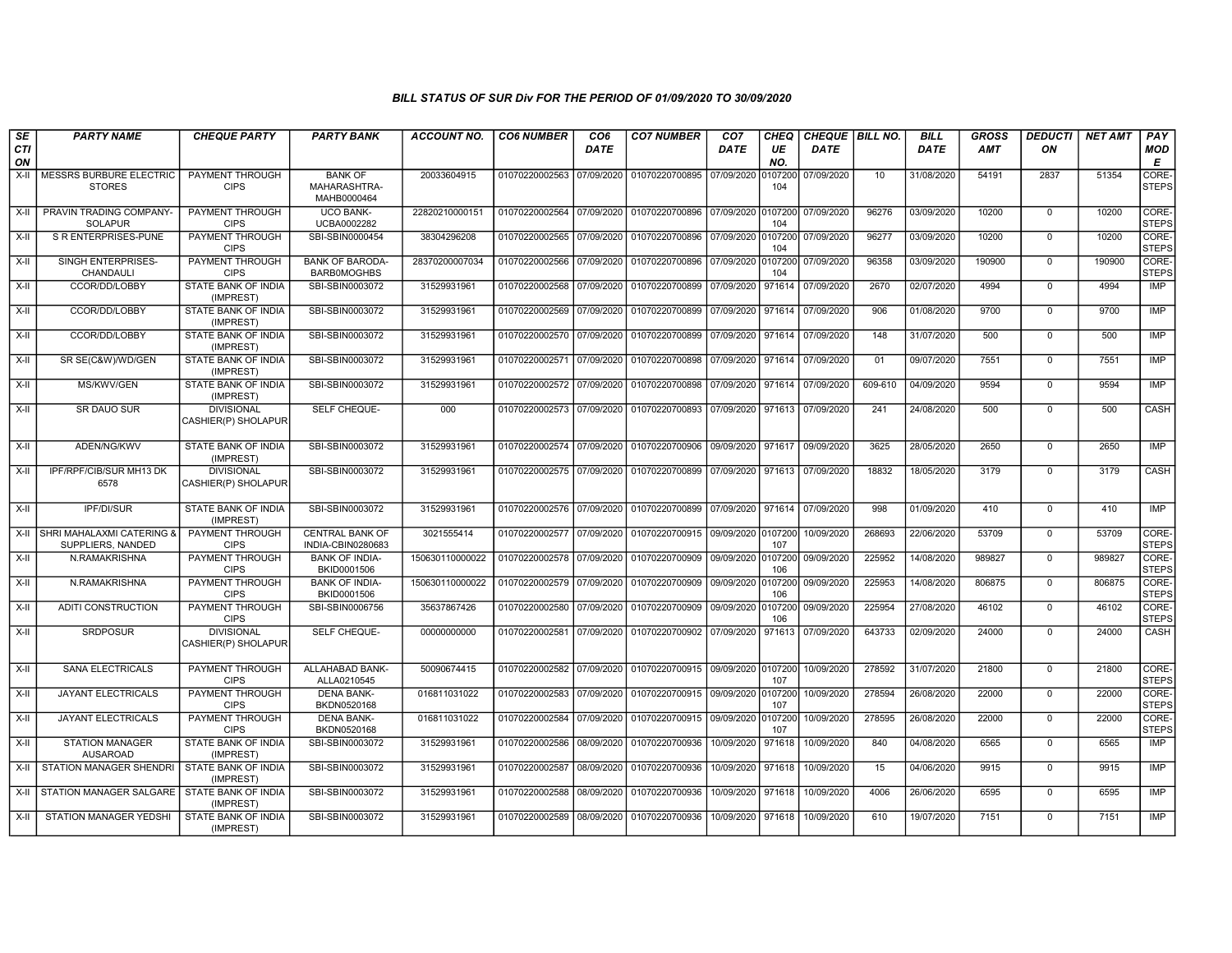| SE        | <b>PARTY NAME</b>                             | <b>CHEQUE PARTY</b>                     | <b>PARTY BANK</b> | <b>ACCOUNT NO.</b> | <b>CO6 NUMBER</b>                        | CO <sub>6</sub> | <b>CO7 NUMBER</b>                        | CO <sub>7</sub>   | CHEQ      | CHEQUE   BILL NO. |       | <b>BILL</b> | <b>GROSS</b> | <b>DEDUCTI</b> | <b>NET AMT</b> | PAY             |
|-----------|-----------------------------------------------|-----------------------------------------|-------------------|--------------------|------------------------------------------|-----------------|------------------------------------------|-------------------|-----------|-------------------|-------|-------------|--------------|----------------|----------------|-----------------|
| CTI<br>ON |                                               |                                         |                   |                    |                                          | <b>DATE</b>     |                                          | <b>DATE</b>       | UE<br>NO. | <b>DATE</b>       |       | <b>DATE</b> | AMT          | OΝ             |                | <b>MOD</b><br>E |
| $X-H$     | <b>STATION MANAGER</b><br>PANDHARPUR          | STATE BANK OF INDIA<br>(IMPREST)        | SBI-SBIN0003072   | 31529931961        | 01070220002590 08/09/2020                |                 | 01070220700936                           | 10/09/2020        | 971618    | 10/09/2020        | 1002  | 12/07/2020  | 2380         | $\mathbf 0$    | 2380           | <b>IMP</b>      |
| X-II      | <b>STATION MANAGER</b><br><b>USMANABAD</b>    | <b>STATE BANK OF INDIA</b><br>(IMPREST) | SBI-SBIN0003072   | 31529931961        | 01070220002591 08/09/2020                |                 | 01070220700936                           | 10/09/2020        | 971618    | 10/09/2020        | 398   | 07/07/2020  | 15789        | $\Omega$       | 15789          | IMP             |
| X-II      | <b>STATION MANAGER</b><br><b>KOPARGAON</b>    | <b>STATE BANK OF INDIA</b><br>(IMPREST) | SBI-SBIN0003072   | 31529931961        | 01070220002592 08/09/2020                |                 | 01070220700937                           | 10/09/2020 971618 |           | 10/09/2020        | 2987  | 07/07/2020  | 22649        | $\mathbf 0$    | 22649          | <b>IMP</b>      |
| X-II      | STATION MANAGER NIMBALAK STATE BANK OF INDIA  | (IMPREST)                               | SBI-SBIN0003072   | 31529931961        | 01070220002593 08/09/2020                |                 | 01070220700937                           | 10/09/2020        | 971618    | 10/09/2020        | 2716  | 09/07/2020  | 7352         | $\Omega$       | 7352           | <b>IMP</b>      |
| $X-H$     | STATION MANAGER VILAD                         | <b>STATE BANK OF INDIA</b><br>(IMPREST) | SBI-SBIN0003072   | 31529931961        | 01070220002594                           |                 | 08/09/2020 01070220700937                | 10/09/2020        | 971618    | 10/09/2020        | 3060  | 30/07/2020  | 10000        | $\mathbf 0$    | 10000          | IMP             |
| X-II      | STATION MANAGER VISAPUR                       | <b>STATE BANK OF INDIA</b><br>(IMPREST) | SBI-SBIN0003072   | 31529931961        | 01070220002595 08/09/2020 01070220700937 |                 |                                          | 10/09/2020 971618 |           | 10/09/2020        | 2283  | 14/06/2020  | 8560         | $^{\circ}$     | 8560           | IMP             |
| $X-II$    | <b>STATION MANAGER YEOLA</b>                  | STATE BANK OF INDIA<br>(IMPREST)        | SBI-SBIN0003072   | 31529931961        | 01070220002596 08/09/2020                |                 | 01070220700937                           | 10/09/2020        | 971618    | 10/09/2020        | 1389  | 02/06/2020  | 10055        | $\mathbf 0$    | 10055          | <b>IMP</b>      |
| $X-H$     | <b>STATION MANAGER RAHURI</b>                 | <b>STATE BANK OF INDIA</b><br>(IMPREST) | SBI-SBIN0003072   | 31529931961        | 01070220002597                           |                 | 08/09/2020 01070220700906                | 09/09/2020        | 971617    | 09/09/2020        | SW    | 31/05/2020  | 5850         | $\mathbf 0$    | 5850           | <b>IMP</b>      |
| X-II      | <b>STATION MANAGER</b><br>SHRIGONDAROAD       | <b>STATE BANK OF INDIA</b><br>(IMPREST) | SBI-SBIN0003072   | 31529931961        | 01070220002598 08/09/2020 01070220700937 |                 |                                          | 10/09/2020        | 971618    | 10/09/2020        | 985   | 28/06/2020  | 10549        | $\Omega$       | 10549          | <b>IMP</b>      |
| $X-H$     | STATION MANAGER VAMBORI                       | STATE BANK OF INDIA<br>(IMPREST)        | SBI-SBIN0003072   | 31529931961        | 01070220002599 08/09/2020                |                 | 01070220700937                           | 10/09/2020        | 971618    | 10/09/2020        | 3828  | 06/08/2020  | 6490         | $\mathbf 0$    | 6490           | <b>IMP</b>      |
| X-II      | STATION MANAGER BALE                          | <b>STATE BANK OF INDIA</b><br>(IMPREST) | SBI-SBIN0003072   | 31529931961        | 01070220002600 08/09/2020                |                 | 01070220700906                           | 09/09/2020        | 971617    | 09/09/2020        | SW    | 31/05/2020  | 3234         | $\mathbf 0$    | 3234           | IMP             |
| $X-II$    | DTC/DD                                        | STATE BANK OF INDIA<br>(IMPREST)        | SBI-SBIN0003072   | 31529931961        | 01070220002601                           | 08/09/2020      | 01070220700938                           | 10/09/2020        | 971618    | 10/09/2020        | 709   | 13/07/2020  | 9958         | $\mathbf 0$    | 9958           | <b>IMP</b>      |
| X-II      | STATION MANAGER MADHA                         | <b>STATE BANK OF INDIA</b><br>(IMPREST) | SBI-SBIN0003072   | 31529931961        | 01070220002602 08/09/2020                |                 | 01070220700938                           | 10/09/2020 971618 |           | 10/09/2020        | 1020  | 20/08/2020  | 9875         | $\Omega$       | 9875           | IMP             |
| X-II      | <b>STATION MANAGER MOHOL</b>                  | <b>STATE BANK OF INDIA</b><br>(IMPREST) | SBI-SBIN0003072   | 31529931961        | 01070220002603 08/09/2020                |                 | 01070220700938                           | 10/09/2020        | 971618    | 10/09/2020        | 53    | 10/06/2020  | 8619         | $\mathbf 0$    | 8619           | IMP             |
| X-II      | <b>STATION MANAGER</b><br>MUNDHEWADI          | STATE BANK OF INDIA<br>(IMPREST)        | SBI-SBIN0003072   | 31529931961        | 01070220002604                           | 08/09/2020      | 01070220700938                           | 10/09/2020        | 971618    | 10/09/2020        | SW    | 30/04/2020  | 3120         | $\mathbf 0$    | 3120           | <b>IMP</b>      |
| $X-II$    | <b>STATION MANAGER</b><br><b>PAREWADI</b>     | STATE BANK OF INDIA<br>(IMPREST)        | SBI-SBIN0003072   | 31529931961        | 01070220002605 08/09/2020                |                 | 01070220700938                           | 10/09/2020 971618 |           | 10/09/2020        | 162   | 01/04/2020  | 4570         | $\mathbf 0$    | 4570           | IMP             |
| X-II      | CYM/DD                                        | STATE BANK OF INDIA<br>(IMPREST)        | SBI-SBIN0003072   | 31529931961        | 01070220002607                           | 08/09/2020      | 01070220700938                           | 10/09/2020        | 971618    | 10/09/2020        | 382   | 14/08/2020  | 2915         | $\mathbf 0$    | 2915           | <b>IMP</b>      |
| X-II      | STATION MANAGER SOLAPUR   STATE BANK OF INDIA | (IMPREST)                               | SBI-SBIN0003072   | 31529931961        | 01070220002608 08/09/2020                |                 | 01070220700938                           | 10/09/2020        | 971618    | 10/09/2020        | 584   | 05/08/2020  | 20180        | $\mathbf 0$    | 20180          | <b>IMP</b>      |
| X-II      | <b>STATION MANAGER</b><br>AKKALKOTROAD        | STATE BANK OF INDIA<br>(IMPREST)        | SBI-SBIN0003072   | 31529931961        | 01070220002609 08/09/2020                |                 | 01070220700939                           | 10/09/2020        | 971618    | 10/09/2020        | 653   | 01/07/2020  | 10790        | $\Omega$       | 10790          | <b>IMP</b>      |
| $X-II$    | CYM/WD                                        | STATE BANK OF INDIA<br>(IMPREST)        | SBI-SBIN0003072   | 31529931961        | 01070220002610 08/09/2020                |                 | 01070220700939                           | 10/09/2020        | 971618    | 10/09/2020        | 49    | 03/07/2020  | 4999         | $\mathbf 0$    | 4999           | <b>IMP</b>      |
| $X-H$     | <b>STATION MANAGER</b><br><b>GAUDGAON</b>     | STATE BANK OF INDIA<br>(IMPREST)        | SBI-SBIN0003072   | 31529931961        | 01070220002611 08/09/2020                |                 | 01070220700939                           | 10/09/2020 971618 |           | 10/09/2020        | 2545  | 23/07/2020  | 9998         | $\mathbf 0$    | 9998           | <b>IMP</b>      |
| X-II      | STATION MANAGER HOTGI                         | STATE BANK OF INDIA<br>(IMPREST)        | SBI-SBIN0003072   | 31529931961        | 01070220002612 08/09/2020                |                 | 01070220700939                           | 10/09/2020        | 971618    | 10/09/2020        | 1139  | 11/08/2020  | 21220        | $\mathbf 0$    | 21220          | IMP             |
| X-II      | STATION MANAGER MARTUR                        | STATE BANK OF INDIA<br>(IMPREST)        | SBI-SBIN0003072   | 31529931961        | 01070220002613 08/09/2020                |                 | 01070220700939                           | 10/09/2020 971618 |           | 10/09/2020        | 510   | 20/07/2020  | 4699         | $\Omega$       | 4699           | IMP             |
| X-II      | <b>STATION MANAGER WADI</b>                   | STATE BANK OF INDIA<br>(IMPREST)        | SBI-SBIN0003072   | 31529931961        | 01070220002614 08/09/2020                |                 | 01070220700939                           | 10/09/2020        | 971618    | 10/09/2020        | 3017  | 20/07/2020  | 16513        | $\mathbf 0$    | 16513          | <b>IMP</b>      |
| $X-II$    | <b>STATION MANAGER</b><br>SULTANPUR           | STATE BANK OF INDIA<br>(IMPREST)        | SBI-SBIN0003072   | 31529931961        | 01070220002615 08/09/2020                |                 | 01070220700939                           | 10/09/2020 971618 |           | 10/09/2020        | 3837  | 07/08/2020  | 3421         | $\mathbf 0$    | 3421           | <b>IMP</b>      |
| $X-H$     | <b>STATION MANAGER</b><br>HIRENANDURU         | <b>STATE BANK OF INDIA</b><br>(IMPREST) | SBI-SBIN0003072   | 31529931961        | 01070220002616 08/09/2020                |                 | 01070220700939                           | 10/09/2020 971618 |           | 10/09/2020        | 35112 | 16/07/2020  | 4525         | $\Omega$       | 4525           | IMP             |
| X-II      | <b>STATION MANAGER</b><br>GANGAPURROAD        | STATE BANK OF INDIA<br>(IMPREST)        | SBI-SBIN0003072   | 31529931961        |                                          |                 | 01070220002617 08/09/2020 01070220700906 | 09/09/2020        | 971617    | 09/09/2020        | 191   | 10/05/2020  | 2685         | $\mathbf 0$    | 2685           | <b>IMP</b>      |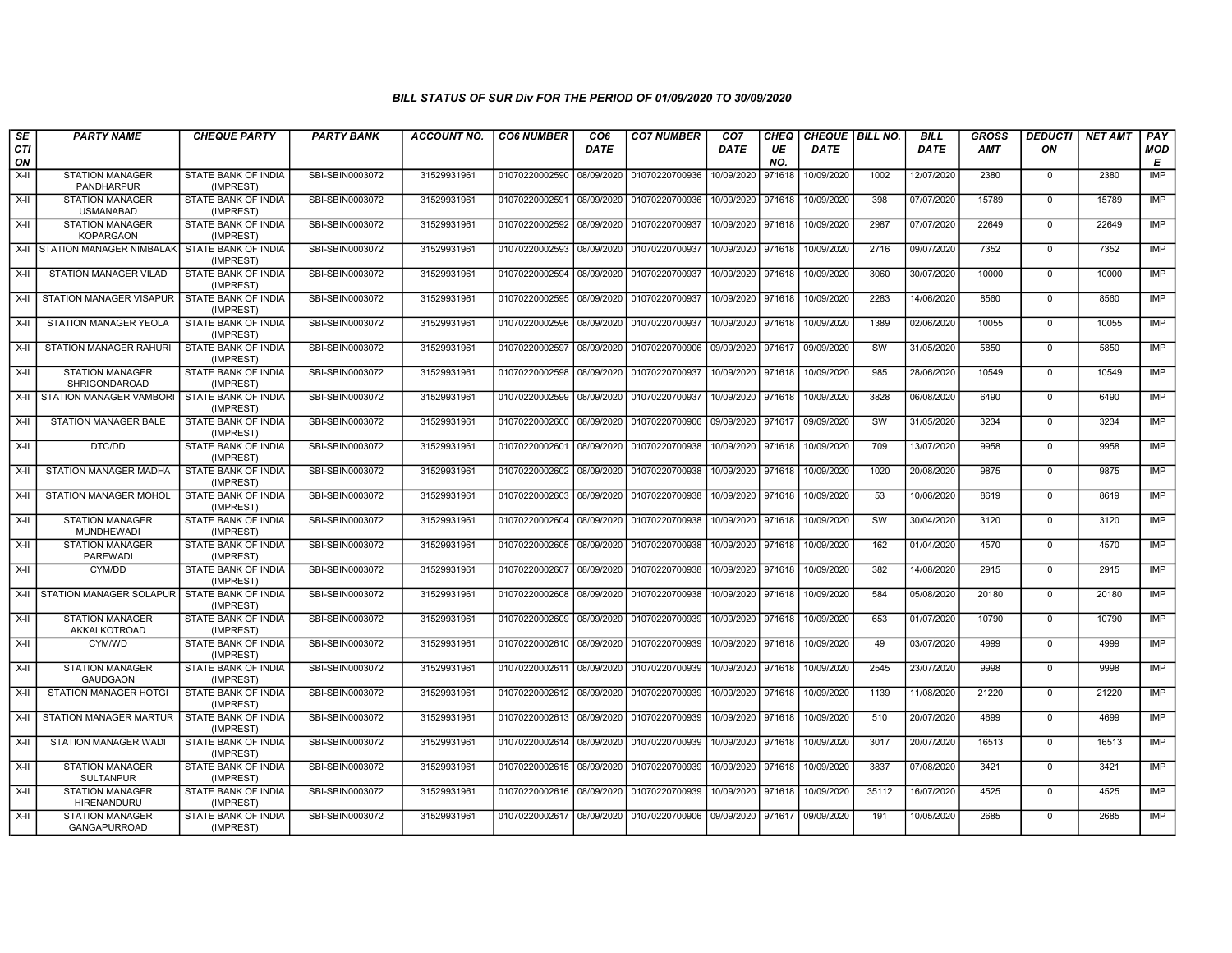| SE               | <b>PARTY NAME</b>                             | <b>CHEQUE PARTY</b>                      | <b>PARTY BANK</b>                            | <b>ACCOUNT NO.</b>                         | <b>CO6 NUMBER</b>                        | CO <sub>6</sub> | <b>CO7 NUMBER</b>                                          | CO <sub>7</sub>    | <b>CHEQ</b>    | CHEQUE   BILL NO. |                       | <b>BILL</b> | GROSS  | <b>DEDUCTI</b> | <b>NET AMT</b>  | PAY                   |
|------------------|-----------------------------------------------|------------------------------------------|----------------------------------------------|--------------------------------------------|------------------------------------------|-----------------|------------------------------------------------------------|--------------------|----------------|-------------------|-----------------------|-------------|--------|----------------|-----------------|-----------------------|
| <b>CTI</b><br>ON |                                               |                                          |                                              |                                            |                                          | <b>DATE</b>     |                                                            | <b>DATE</b>        | UE<br>NO.      | <b>DATE</b>       |                       | DATE        | AMT    | ON             |                 | MOD<br>E              |
| X-II             | DEN/S/SUR                                     | STATE BANK OF INDIA<br>(IMPREST)         | SBI-SBIN0003072                              | 31529931961                                | 01070220002618                           | 09/09/2020      | 01070220700903                                             | 09/09/2020         | 971617         | 09/09/2020        | 151                   | 24/08/2020  | 3000   | $\mathbf 0$    | 3000            | IMP                   |
| $X-H$            | IPF/RPF/SUR/FUEL                              | <b>STATE BANK OF INDIA</b><br>(IMPREST)  | SBI-SBIN0003072                              | 31529931961                                | 01070220002619                           | 09/09/2020      | 01070220700903                                             | 09/09/2020         | 971617         | 09/09/2020        | 311453                | 27/05/2020  | 2500   | $\mathbf 0$    | 2500            | IMP                   |
| X-II             | SR DFM SUR (PAY ORDER)                        | <b>DIVISIONAL</b><br>CASHIER(P) SHOLAPUR | DUMMY-                                       | 11111111111                                | 01070220002620 09/09/2020                |                 | 01070220700904                                             | 09/09/2020 971616  |                | 09/09/2020        | 255266                | 31/08/2020  | 992    | $\mathbf 0$    | 992             | CASH                  |
| X-II             | SM/KLBG (CLEANLINESS IMP)                     | <b>DIVISIONAL</b><br>CASHIER(P) SHOLAPUR | DUMMY-                                       | 11111111111                                | 01070220002621 09/09/2020 01070220700907 |                 |                                                            | 09/09/2020 971616  |                | 09/09/2020        | 948                   | 11/08/2020  | 110604 | $\mathbf 0$    | 110604          | CASH                  |
| X-II             | SR DSTE(M)/SUR                                | <b>STATE BANK OF INDIA</b><br>(IMPREST)  | SBI-SBIN0003072                              | 31529931961                                |                                          |                 | 01070220002622 09/09/2020 01070220700903 09/09/2020 971617 |                    |                | 09/09/2020        | 11510                 | 03/08/2020  | 9711   | $\mathbf 0$    | 9711            | <b>IMP</b>            |
| X-II             | <b>JAYDEEP ENTERPRISES</b>                    | <b>PAYMENT THROUGH</b><br><b>CIPS</b>    | <b>BANK OF BARODA-</b><br><b>BARB0SHOLAP</b> | 04370200000715                             | 01070220002623 09/09/2020                |                 | 01070220700913 09/09/2020 0107200                          |                    | 106            | 09/09/2020        | <b>CAU/18</b>         | 02/09/2020  | 33909  | 1130           | 32779           | CORE-<br><b>STEPS</b> |
| X-II             | RAKESH KOMALCHAND JAIN                        | PAYMENT THROUGH<br><b>CIPS</b>           | <b>BANK OF INDIA-</b><br>BKID0000666         | 066610110000920                            | 01070220002624                           | 09/09/2020      | 01070220700905                                             | 09/09/2020         | 0107200<br>106 | 09/09/2020        | 40913                 | 18/07/2020  | 913    | $\mathbf 0$    | 913             | CORE-<br><b>STEPS</b> |
| X-II             | SR DOM SUR                                    | <b>DIVISIONAL</b><br>CASHIER(P) SHOLAPUR | SELF CHEQUE-                                 | 00000000000                                | 01070220002625                           | 09/09/2020      | 01070220700921                                             | 09/09/2020         | 971616         | 09/09/2020        | 732964                | 04/09/2020  | 14462  | $\mathbf 0$    | 14462           | CASH                  |
| X-II             | <b>HOTEL LAJIJ FAMILY</b><br><b>RESTOURNT</b> | <b>PAYMENT THROUGH</b><br><b>CIPS</b>    | <b>CANARA BANK-</b><br>CNRB0002581           | 2581201000942                              | 01070220002626                           | 09/09/2020      | 01070220700910 09/09/2020 0107200                          |                    | 106            | 09/09/2020        | GST/7                 | 16/12/2019  | 39324  | 786            | 38538           | CORE-<br><b>STEPS</b> |
| X-II             | Jay Shri Krushna Caterers                     | PAYMENT THROUGH<br><b>CIPS</b>           | <b>BANK OF INDIA-</b><br>BKID0000718         | 071820110000329                            | 01070220002627                           | 09/09/2020      | 01070220700911 09/09/2020 0107200                          |                    | 106            | 09/09/2020        | 2019-20/11            | 29/05/2020  | 9272   | 93             | 9179            | CORE-<br><b>STEPS</b> |
| $X-H$            | HOTEL LAJIJ FAMILY<br><b>RESTOURNT</b>        | <b>PAYMENT THROUGH</b><br><b>CIPS</b>    | CANARA BANK-<br>CNRB0002581                  | 2581201000942                              | 01070220002628                           | 09/09/2020      | 01070220700910 09/09/2020 0107200                          |                    | 106            | 09/09/2020        | GST/8                 | 16/01/2020  | 39034  | 781            | 38253           | CORE-<br><b>STEPS</b> |
| X-II             | HOTEL LAJIJ FAMILY<br><b>RESTOURNT</b>        | <b>PAYMENT THROUGH</b><br><b>CIPS</b>    | CANARA BANK-<br>CNRB0002581                  | 2581201000942                              | 01070220002629                           | 09/09/2020      | 01070220700910 09/09/2020 0107200                          |                    | 106            | 09/09/2020        | GST/9                 | 16/01/2020  | 33760  | 675            | 33085           | CORE-<br><b>STEPS</b> |
| X-II             | HOTEL LAJIJ FAMILY<br><b>RESTOURNT</b>        | <b>PAYMENT THROUGH</b><br><b>CIPS</b>    | CANARA BANK-<br>CNRB0002581                  | 2581201000942                              | 01070220002630                           | 09/09/2020      | 01070220700910 09/09/2020 0107200                          |                    | 106            | 09/09/2020        | GST/10                | 16/01/2020  | 13992  | 280            | 13712           | CORE-<br><b>STEPS</b> |
| X-II             | Jay Shri Krushna Caterers                     | PAYMENT THROUGH<br><b>CIPS</b>           | <b>BANK OF INDIA-</b><br>BKID0000718         | 071820110000329                            | 01070220002631                           | 09/09/2020      | 01070220700911 09/09/2020 0107200                          |                    | 106            | 09/09/2020        | 2019-20/12 29/05/2020 |             | 8053   | 81             | 7972            | CORE-<br><b>STEPS</b> |
| $X-H$            | Jay Shri Krushna Caterers                     | PAYMENT THROUGH<br><b>CIPS</b>           | <b>BANK OF INDIA-</b><br>BKID0000718         | 071820110000329                            | 01070220002632                           | 09/09/2020      | 01070220700911 09/09/2020                                  |                    | 0107200<br>106 | 09/09/2020        | 2019-20/13 29/05/2020 |             | 6004   | 60             | 5944            | CORE-<br><b>STEPS</b> |
| X-II             | Jay Shri Krushna Caterers                     | <b>PAYMENT THROUGH</b><br><b>CIPS</b>    | <b>BANK OF INDIA-</b><br>BKID0000718         | 071820110000329                            | 01070220002633                           | 09/09/2020      | 01070220700911 09/09/2020 0107200                          |                    | 106            | 09/09/2020        | 2019-20/14 29/05/2020 |             | 27     | $\mathbf 0$    | $\overline{27}$ | CORE-<br><b>STEPS</b> |
| X-II             | palange akash sanjay                          | PAYMENT THROUGH<br><b>CIPS</b>           | IDBI BANK-IBKL0001787                        | 1787102000001687                           | 01070220002634                           | 09/09/2020      | 01070220700912                                             | 09/09/2020         | 0107200<br>109 | 11/09/2020        | 09/19                 | 01/10/2019  | 5641   | 56             | 5585            | CORE-<br><b>STEPS</b> |
| X-II             | palange akash sanjay                          | PAYMENT THROUGH<br><b>CIPS</b>           | IDBI BANK-IBKL0001787                        | 1787102000001687                           | 01070220002635                           | 09/09/2020      | 01070220700912                                             | 09/09/2020 0107200 | 109            | 11/09/2020        | 10/19                 | 01/11/2019  | 5613   | 56             | 5557            | CORE-<br><b>STEPS</b> |
| $X-II$           | palange akash sanjay                          | <b>PAYMENT THROUGH</b><br><b>CIPS</b>    | IDBI BANK-IBKL0001787                        | 1787102000001687                           | 01070220002636                           | 09/09/2020      | 01070220700912                                             | 09/09/2020 0107200 | 109            | 11/09/2020        | 11/19                 | 01/12/2019  | 5648   | 56             | 5592            | CORE-<br><b>STEPS</b> |
| X-II             | palange akash sanjay                          | PAYMENT THROUGH<br><b>CIPS</b>           | IDBI BANK-IBKL0001787                        | 1787102000001687                           | 01070220002637 09/09/2020                |                 | 01070220700912 09/09/2020 0107200                          |                    | 109            | 11/09/2020        | 12/19                 | 01/01/2020  | 6645   | 66             | 6579            | CORE-<br><b>STEPS</b> |
| $X-H$            | palange akash sanjay                          | <b>PAYMENT THROUGH</b><br><b>CIPS</b>    | IDBI BANK-IBKL0001787                        | 1787102000001687                           | 01070220002638 09/09/2020                |                 | 01070220700912                                             | 09/09/2020         | 0107200<br>109 | 11/09/2020        | 1/20                  | 01/02/2020  | 5402   | 54             | 5348            | CORE-<br><b>STEPS</b> |
| X-II             | <b>SSE/P WAY/ANG</b>                          | STATE BANK OF INDIA<br>(IMPREST)         | SBI-SBIN0003072                              | 31529931961                                | 01070220002639 09/09/2020                |                 | 01070220700908                                             | 09/09/2020         | 971617         | 09/09/2020        | 1173                  | 10/07/2020  | 11028  | $\mathbf 0$    | 11028           | IMP                   |
| X-II             | SSE/P WAY/N/DD                                | STATE BANK OF INDIA<br>(IMPREST)         | SBI-SBIN0003072                              | 31529931961                                | 01070220002640                           | 09/09/2020      | 01070220700908                                             | 09/09/2020         | 971617         | 09/09/2020        | 903                   | 17/08/2020  | 13340  | $\mathbf 0$    | 13340           | IMP                   |
| X-II             | <b>SSE WORKS ANG</b>                          | STATE BANK OF INDIA<br>(IMPREST)         | SBI-SBIN0003072                              | 31529931961                                | 01070220002641                           | 09/09/2020      | 01070220700908                                             | 09/09/2020         | 971617         | 09/09/2020        | 987445                | 17/08/2020  | 12000  | $\mathbf 0$    | 12000           | <b>IMP</b>            |
| $X-H$            | palange akash sanjay                          | PAYMENT THROUGH<br><b>CIPS</b>           | IDBI BANK-IBKL0001787                        | 1787102000001687                           | 01070220002642                           | 09/09/2020      | 01070220700912                                             | 09/09/2020 0107200 | 109            | 11/09/2020        | 2/20                  | 01/03/2020  | 4091   | 41             | 4050            | CORE-<br><b>STEPS</b> |
| X-II             | <b>MESSRS SAMARTH</b><br><b>CONSTRUCTION</b>  | <b>PAYMENT THROUGH</b><br><b>CIPS</b>    | <b>IDBI BANK LTD-</b><br>IBKL0000503         | 0503102000002127 01070220002643 09/09/2020 |                                          |                 | 01070220700909                                             | 09/09/2020         | 0107200<br>106 | 09/09/2020        | 279207                | 04/09/2020  | 262607 | $\mathbf 0$    | 262607          | CORE-<br><b>STEPS</b> |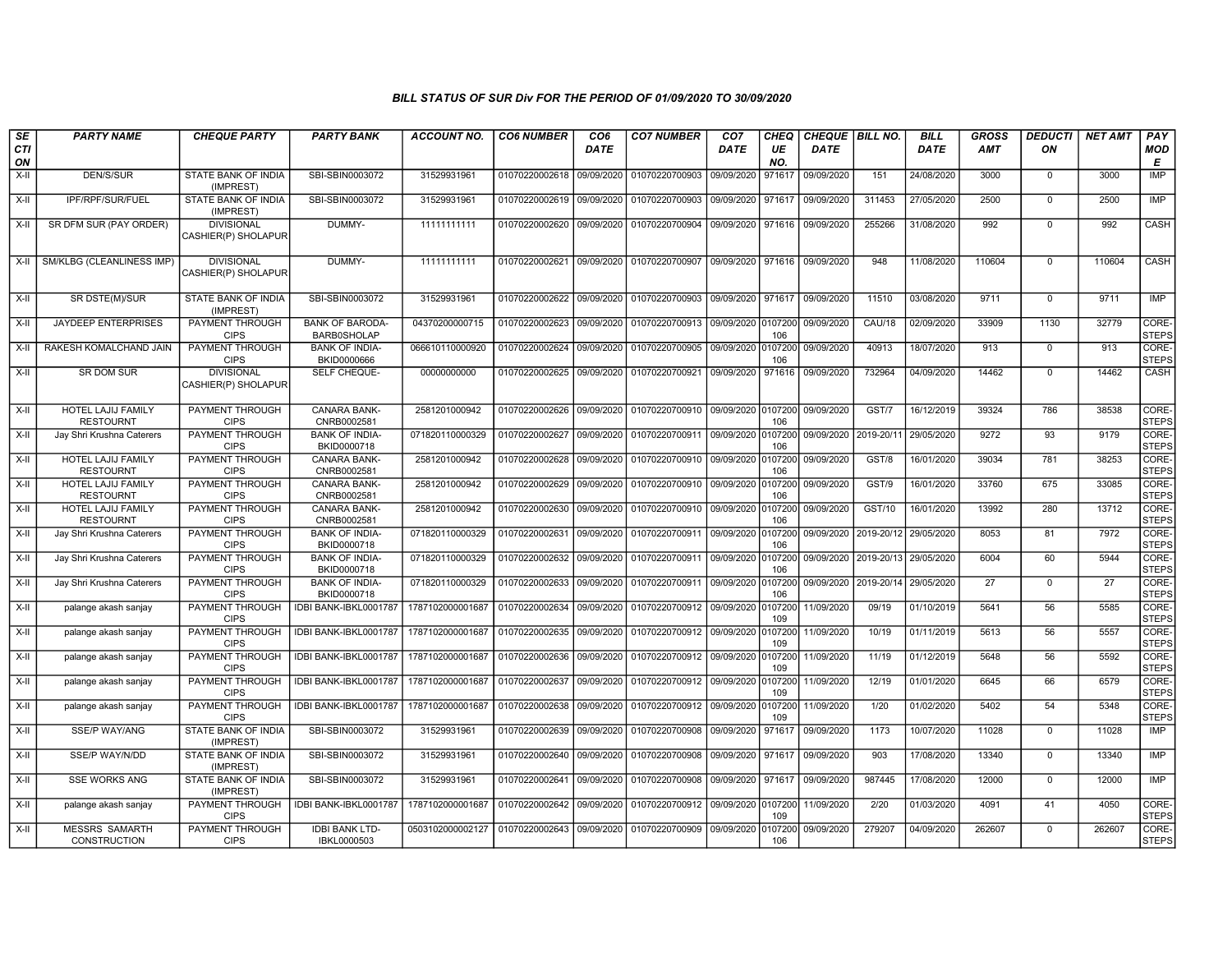| SE        | <b>PARTY NAME</b>                                                             | <b>CHEQUE PARTY</b>                      | <b>PARTY BANK</b>                     | <b>ACCOUNT NO.</b> | <b>CO6 NUMBER</b>         | CO <sub>6</sub> | <b>CO7 NUMBER</b>                                           | CO <sub>7</sub>    | <b>CHEQ</b>    | <b>CHEQUE   BILL NO.</b> |                                     | <b>BILL</b> | GROSS  | <b>DEDUCTI</b> | NET AMT | <b>PAY</b>            |
|-----------|-------------------------------------------------------------------------------|------------------------------------------|---------------------------------------|--------------------|---------------------------|-----------------|-------------------------------------------------------------|--------------------|----------------|--------------------------|-------------------------------------|-------------|--------|----------------|---------|-----------------------|
| CTI<br>ON |                                                                               |                                          |                                       |                    |                           | <b>DATE</b>     |                                                             | DATE               | UE<br>NO.      | DATE                     |                                     | <b>DATE</b> | AMT    | ON             |         | MOD<br>Е              |
| $X-II$    | STATION MANAGER LATUR                                                         | <b>STATE BANK OF INDIA</b><br>(IMPREST)  | SBI-SBIN0003072                       | 31529931961        | 01070220002644            | 09/09/2020      | 01070220700914                                              | 09/09/2020         | 971617         | 09/09/2020               | SW                                  | 10/08/2020  | 10500  | $\mathbf 0$    | 10500   | IMP                   |
| $X-H$     | MAHARASHTRA STATE<br>ELECTRICITY DISTRIBUTION<br><b>COMPANY</b>               | PAYMENT THROUGH<br><b>CIPS</b>           | <b>CANARA BANK-</b><br>CNRB0001903    | 1903201010183      |                           |                 | 01070220002645 09/09/2020 01070220700923 09/09/2020 0107200 |                    | 106            | 09/09/2020 895376930     |                                     | 20/08/2020  | 525880 | $\mathbf 0$    | 525880  | CORE-<br><b>STEPS</b> |
| X-II      | <b>MAHARASHTRA STATE</b><br>ELECTRICITY DISTRIBUTION<br><b>COMPANY</b>        | PAYMENT THROUGH<br><b>CIPS</b>           | <b>CANARA BANK-</b><br>CNRB0001903    | 1903201010183      |                           |                 | 01070220002646 09/09/2020 01070220700923                    | 09/09/2020 0107200 | 106            | 09/09/2020 884322550     |                                     | 13/08/2020  | 259420 | $\mathbf 0$    | 259420  | CORE-<br>STEPS        |
| X-II      | <b>MAHARASHTRA STATE</b><br>ELECTRICITY DISTRIBUTION<br><b>COMPANY</b>        | PAYMENT THROUGH<br><b>CIPS</b>           | CANARA BANK-<br>CNRB0001903           | 1903201010183      | 01070220002647            |                 | 09/09/2020 01070220700923                                   | 09/09/2020         | 0107200<br>106 | 09/09/2020 895371167     |                                     | 20/08/2020  | 423930 | $\mathbf 0$    | 423930  | CORE-<br>STEPS        |
| X-II      | <b>MAHARASHTRA STATE</b><br>ELECTRICITY DISTRIBUTION<br><b>COMPANY</b>        | PAYMENT THROUGH<br><b>CIPS</b>           | <b>CANARA BANK-</b><br>CNRB0001903    | 1903201010183      | 01070220002648 09/09/2020 |                 | 01070220700923                                              | 09/09/2020 0107200 | 106            | 09/09/2020 903394607     |                                     | 24/08/2020  | 185220 | $\Omega$       | 185220  | CORE-<br><b>STEPS</b> |
| $X-H$     | <b>MAHARASHTRA STATE</b><br>ELECTRICITY DISTRIBUTION<br><b>COMPANY</b>        | PAYMENT THROUGH<br><b>CIPS</b>           | CANARA BANK-<br>CNRB0001903           | 1903201010183      | 01070220002649 09/09/2020 |                 | 01070220700923                                              | 09/09/2020         | 107200<br>106  | 09/09/2020               | 890385621                           | 16/08/2020  | 480640 | $\Omega$       | 480640  | CORE-<br><b>STEPS</b> |
| X-II      | MAHARASHTRA STATE<br>ELECTRICITY DISTRIBUTION<br><b>COMPANY</b>               | PAYMENT THROUGH<br><b>CIPS</b>           | CANARA BANK-<br>CNRB0001903           | 1903201010183      | 01070220002650            | 09/09/2020      | 01070220700923                                              | 09/09/2020         | 107200<br>106  | 09/09/2020 882790897     |                                     | 13/08/2020  | 52280  | $\overline{0}$ | 52280   | CORE-<br><b>STEPS</b> |
| X-II      | <b>MAHARASHTRA STATE</b><br><b>ELECTRICITY DISTRIBUTION</b><br><b>COMPANY</b> | PAYMENT THROUGH<br><b>CIPS</b>           | CANARA BANK-<br>CNRB0001903           | 1903201010183      | 01070220002651            | 09/09/2020      | 01070220700923                                              | 09/09/2020         | 107200<br>106  | 09/09/2020 882790560     |                                     | 13/08/2020  | 83090  | $\mathbf 0$    | 83090   | CORE-<br><b>STEPS</b> |
| X-II      | MAHARASHTRA STATE<br>ELECTRICITY DISTRIBUTION<br>COMPANY                      | PAYMENT THROUGH<br><b>CIPS</b>           | CANARA BANK-<br>CNRB0001903           | 1903201010183      |                           |                 | 01070220002652 09/09/2020 01070220700925 09/09/2020         |                    | 0107200<br>106 |                          | 09/09/2020   901851322   22/08/2020 |             | 34630  | $\mathbf 0$    | 34630   | CORE-<br><b>STEPS</b> |
| X-II      | <b>MAHARASHTRA STATE</b><br>ELECTRICITY DISTRIBUTION<br><b>COMPANY</b>        | PAYMENT THROUGH<br><b>CIPS</b>           | <b>CANARA BANK-</b><br>CNRB0001903    | 1903201010183      |                           |                 | 01070220002653 09/09/2020 01070220700925 09/09/2020 0107200 |                    | 106            | 09/09/2020 905913513     |                                     | 26/08/2020  | 29830  | $\mathbf 0$    | 29830   | CORE-<br><b>STEPS</b> |
| X-II      | <b>MAHARASHTRA STATE</b><br><b>ELECTRICITY DISTRIBUTION</b><br><b>COMPANY</b> | PAYMENT THROUGH<br><b>CIPS</b>           | CANARA BANK-<br>CNRB0001903           | 1903201010183      |                           |                 | 01070220002654 09/09/2020 01070220700923 09/09/2020         |                    | 0107200<br>106 | 09/09/2020 882434938     |                                     | 12/08/2020  | 104660 | $\Omega$       | 104660  | CORE-<br><b>STEPS</b> |
| X-II      | SHRI SAIBABA SANSTHAN<br><b>TRUST SHIRDI</b>                                  | PAYMENT THROUGH<br><b>CIPS</b>           | SBI-SBIN0005160                       | 30630896801        | 01070220002655 09/09/2020 |                 | 01070220700922 09/09/2020 0107200                           |                    | 106            | 09/09/2020               | 40                                  | 17/08/2020  | 6030   | $^{\circ}$     | 6030    | CORE-<br><b>STEPS</b> |
| $X-II$    | <b>MAHARASHTRA STATE</b><br>ELECTRICITY DISTRIBUTION<br><b>COMPANY</b>        | PAYMENT THROUGH<br><b>CIPS</b>           | <b>CANARA BANK-</b><br>CNRB0001903    | 1903201010183      | 01070220002656            | 09/09/2020      | 01070220700923                                              | 09/09/2020         | 0107200<br>106 | 09/09/2020               | 891140967                           | 16/08/2020  | 420430 | $\mathbf 0$    | 420430  | CORE-<br>STEPS        |
| X-II      | <b>MAHARASHTRA STATE</b><br>ELECTRICITY DISTRIBUTION<br><b>COMPANY</b>        | PAYMENT THROUGH<br><b>CIPS</b>           | <b>CANARA BANK-</b><br>CNRB0001903    | 1903201010183      | 01070220002657            |                 | 09/09/2020 01070220700923                                   | 09/09/2020 0107200 | 106            | 09/09/2020 894114232     |                                     | 19/08/2020  | 274970 | $\mathbf 0$    | 274970  | CORE-<br><b>STEPS</b> |
| X-II      | RAJBHASHA ADHIKARI                                                            | <b>DIVISIONAL</b><br>CASHIER(P) SHOLAPUR | DUMMY-                                | 11111111111        |                           |                 | 01070220002658 09/09/2020 01070220700917 09/09/2020         |                    | 971616         | 09/09/2020               | 732849                              | 03/09/2020  | 10000  | $\mathbf 0$    | 10000   | CASH                  |
| $X-H$     | <b>HPCL DT CARD</b>                                                           | PAYMENT THROUGH<br><b>CIPS</b>           | <b>ICICI BANK LTD-</b><br>ICIC0000104 | HPCL2600191902     | 01070220002659 09/09/2020 |                 | 01070220700918 09/09/2020 0107200 09/09/2020                |                    | 106            |                          | 3424                                | 30/08/2020  | 872785 | $\Omega$       | 872785  | CORE-<br><b>STEPS</b> |
| X-II      | HPCL DT CARD (ELECT D G<br>SET)                                               | PAYMENT THROUGH<br><b>CIPS</b>           | <b>ICICI BANK LTD-</b><br>ICIC0000104 | HPCL2600795272     | 01070220002660            | 09/09/2020      | 01070220700919 09/09/2020                                   |                    | 107200<br>106  | 09/09/2020               | 13                                  | 26/08/2020  | 32000  | $\mathbf 0$    | 32000   | CORE-<br><b>STEPS</b> |
| X-II      | HPCL DT CARD (ELECT D G<br>SET)                                               | PAYMENT THROUGH<br><b>CIPS</b>           | <b>ICICI BANK LTD-</b><br>ICIC0000104 | HPCL2600795272     | 01070220002661            | 09/09/2020      | 01070220700919                                              | 09/09/2020         | 107200<br>106  | 09/09/2020               | 06                                  | 04/09/2020  | 30000  | $\mathbf 0$    | 30000   | CORE-<br>STEPS        |
| X-II      | <b>CCOR/RCD/DD/DG SET</b>                                                     | <b>STATE BANK OF INDIA</b><br>(IMPREST)  | SBI-SBIN0003072                       | 31529931961        | 01070220002662            | 09/09/2020      | 01070220700920                                              | 09/09/2020         | 971617         | 09/09/2020               | 31692                               | 23/08/2020  | 9868   | 0              | 9868    | <b>IMP</b>            |
| $X-II$    | SHRI MAHALAXMI MAHILA<br><b>BACHAT GAT</b>                                    | PAYMENT THROUGH<br><b>CIPS</b>           | IDBI BANK-IBKL0478LOK                 | 0020011110096805   | 01070220002663            | 09/09/2020      | 01070220700928                                              | 09/09/2020         | 0107200<br>106 | 09/09/2020               | Linen001                            | 06/08/2020  | 28822  | 5238           | 23584   | CORE-<br>STEPS        |
| X-II      | SQUARE COMMUNICATION<br>PVT LTD                                               | PAYMENT THROUGH<br><b>CIPS</b>           | PNB-PUNB0055200                       | 0552002100051281   | 01070220002664            | 09/09/2020      | 01070220700924                                              | 09/09/2020         | 107200<br>106  | 09/09/2020  PBM826/19-   | 20                                  | 11/02/2020  | 9366   | $\Omega$       | 9366    | CORE-<br>STEPS        |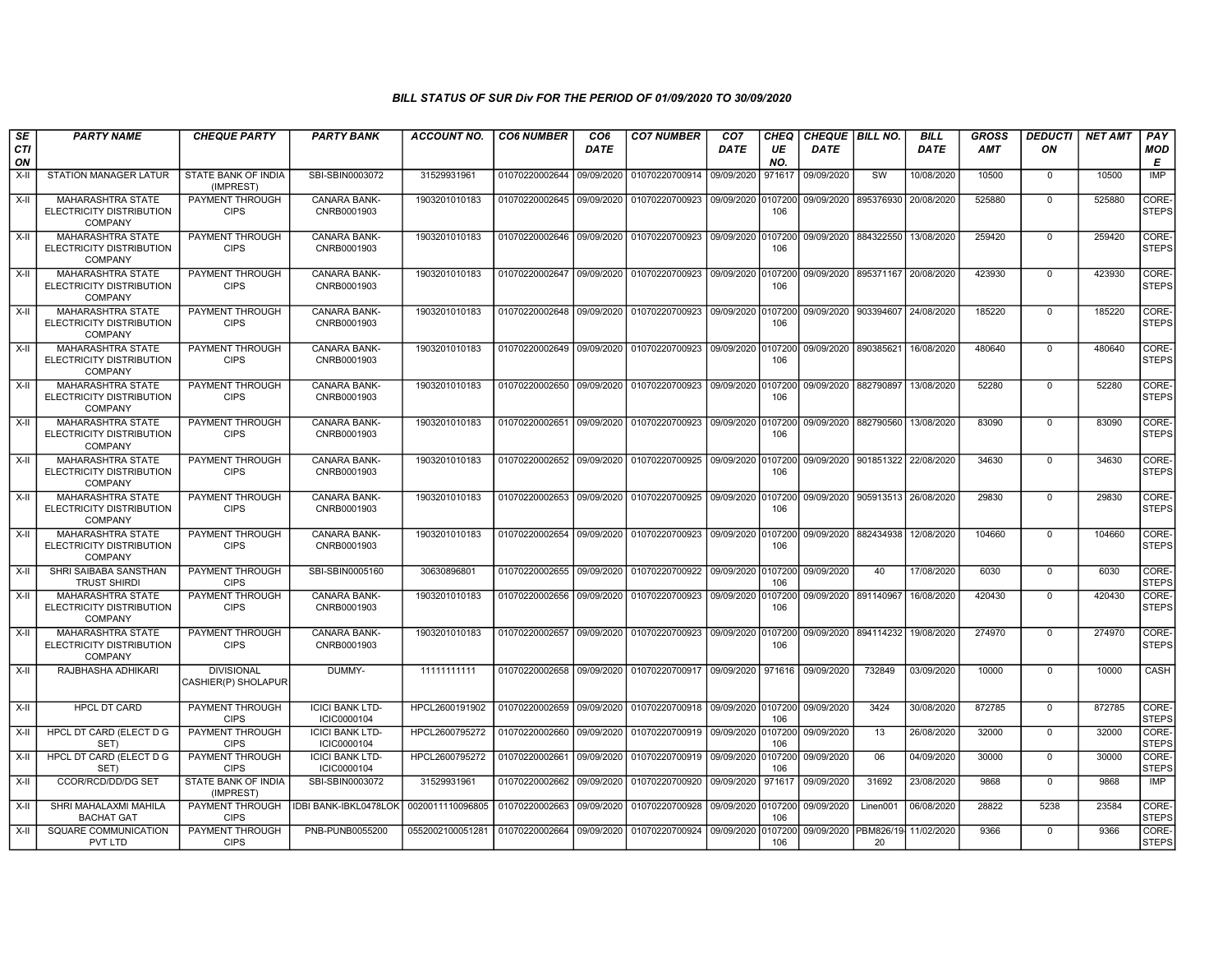| SE               | <b>PARTY NAME</b>                                                      | <b>CHEQUE PARTY</b>                     | <b>PARTY BANK</b>                     | <b>ACCOUNT NO.</b> | <b>CO6 NUMBER</b> | CO6         | <b>CO7 NUMBER</b> | CO <sub>7</sub> | CHEQ           | <b>CHEQUE   BILL NO.</b> |                                         | BILL        | <b>GROSS</b> | <b>DEDUCTI</b> | NET AMT | PAY                   |
|------------------|------------------------------------------------------------------------|-----------------------------------------|---------------------------------------|--------------------|-------------------|-------------|-------------------|-----------------|----------------|--------------------------|-----------------------------------------|-------------|--------------|----------------|---------|-----------------------|
| <b>CTI</b><br>ON |                                                                        |                                         |                                       |                    |                   | <b>DATE</b> |                   | <b>DATE</b>     | UE<br>NO.      | <b>DATE</b>              |                                         | <b>DATE</b> | <b>AMT</b>   | ON             |         | MOD<br>Е              |
| $X-II$           | <b>SQUARE COMMUNICATION</b><br><b>PVT LTD</b>                          | <b>PAYMENT THROUGH</b><br><b>CIPS</b>   | PNB-PUNB0055200                       | 0552002100051281   | 01070220002665    | 09/09/2020  | 01070220700924    | 09/09/2020      | 0107200<br>106 |                          | 09/09/2020 PBM507/19 26/10/2019<br>20   |             | 16716        | $\Omega$       | 16716   | CORE-<br><b>STEPS</b> |
| X-II             | SQUARE COMMUNICATION<br>PVT LTD                                        | PAYMENT THROUGH<br><b>CIPS</b>          | PNB-PUNB0055200                       | 0552002100051281   | 01070220002666    | 09/09/2020  | 01070220700924    | 09/09/2020      | 0107200<br>106 |                          | 09/09/2020   PBM621/19 11/12/2019<br>20 |             | 8635         | $\Omega$       | 8635    | CORE-<br><b>STEPS</b> |
| $X-H$            | ROHINI RAJESH BAMANHALL                                                | PAYMENT THROUGH<br><b>CIPS</b>          | <b>SYNDICATE BANK-</b><br>SYNB0005433 | 54331010000226     | 01070220002667    | 09/09/2020  | 01070220700926    | 09/09/2020      | 0107200<br>106 | 09/09/2020               | <b>ANG007</b>                           | 05/06/2020  | 85856        | 3433           | 82423   | CORE-<br><b>STEPS</b> |
| X-II             | SHRI MAHALAXMI MAHILA<br><b>BACHAT GAT</b>                             | PAYMENT THROUGH<br><b>CIPS</b>          | <b>IDBI BANK-IBKL0478LOK</b>          | 0020011110096805   | 01070220002668    | 09/09/2020  | 01070220700929    | 09/09/2020      | 107200<br>106  | 09/09/2020               | <b>Milk-001</b>                         | 06/07/2020  | 43288        | 15733          | 27555   | CORE-<br><b>STEPS</b> |
| X-II             | SR SE(C&W)/SUR                                                         | <b>STATE BANK OF INDIA</b><br>(IMPREST) | SBI-SBIN0003072                       | 31529931961        | 01070220002669    | 09/09/2020  | 01070220700927    | 09/09/2020      | 971617         | 09/09/2020               | 539                                     | 10/08/2020  | 1968         | $\mathbf 0$    | 1968    | <b>IMP</b>            |
| X-II             | <b>MAHARASHTRA STATE</b><br>ELECTRICITY DISTRIBUTION<br><b>COMPANY</b> | PAYMENT THROUGH<br><b>CIPS</b>          | <b>CANARA BANK-</b><br>CNRB0001903    | 1903201010183      | 01070220002670    | 09/09/2020  | 01070220700930    | 09/09/2020      | 0107200<br>106 | 09/09/2020 907365108     |                                         | 28/08/2020  | 109480       | $\mathbf{0}$   | 109480  | CORE-<br><b>STEPS</b> |
| X-II             | VISHAL R BHATTAD                                                       | PAYMENT THROUGH<br><b>CIPS</b>          | <b>BANK OF INDIA-</b><br>BKID0000700  | 070030110000116    | 01070220002671    | 09/09/2020  | 01070220700942    | 10/09/2020      | 0107200<br>107 | 10/09/2020               | 271781                                  | 07/09/2020  | 42600        | $\mathbf{0}$   | 42600   | CORE-<br><b>STEPS</b> |
| $X-H$            | M/S PREMANAND TOURS AND<br><b>TRAVELS</b>                              | PAYMENT THROUGH<br><b>CIPS</b>          | AXIS BANK-UTIB0000266                 | 919020049597612    | 01070220002673    | 09/09/2020  | 01070220700978    | 14/09/2020      | 0107200<br>112 | 15/09/2020               | 271782                                  | 07/09/2020  | 12700        | $\Omega$       | 12700   | CORE-<br><b>STEPS</b> |
| X-II             | ANAND RISHIJI HOSPITAL AND<br>MEDICAL RESEARCH CENTER                  | PAYMENT THROUGH<br><b>CIPS</b>          | AXIS BANK-UTIB0000215                 | 215010100015941    | 01070220002674    | 10/09/2020  | 01070220700935    | 10/09/2020      | 0107200<br>107 | 10/09/2020               | <b>BLIP19000</b><br>3951                | 31/12/2019  | 27975        | 2798           | 25177   | CORE-<br><b>STEPS</b> |
| X-II             | ANAND RISHIJI HOSPITAL AND<br>MEDICAL RESEARCH CENTER                  | PAYMENT THROUGH<br><b>CIPS</b>          | AXIS BANK-UTIB0000215                 | 215010100015941    | 01070220002675    | 10/09/2020  | 01070220700935    | 10/09/2020      | 0107200<br>107 | 10/09/2020               | <b>BLIP19000</b><br>3868                | 30/12/2019  | 9691         | 969            | 8722    | CORE-<br><b>STEPS</b> |
| X-II             | ANAND RISHIJI HOSPITAL AND<br>MEDICAL RESEARCH CENTER                  | PAYMENT THROUGH<br><b>CIPS</b>          | AXIS BANK-UTIB0000215                 | 215010100015941    | 01070220002676    | 10/09/2020  | 01070220700935    | 10/09/2020      | 0107200<br>107 | 10/09/2020               | <b>BLIP19000</b><br>3863                | 30/12/2019  | 17183        | 1718           | 15465   | CORE-<br><b>STEPS</b> |
| X-II             | ANAND RISHIJI HOSPITAL AND<br>MEDICAL RESEARCH CENTER                  | PAYMENT THROUGH<br><b>CIPS</b>          | AXIS BANK-UTIB0000215                 | 215010100015941    | 01070220002677    | 10/09/2020  | 01070220700935    | 10/09/2020      | 0107200<br>107 | 10/09/2020               | <b>BLIP19000</b><br>3908                | 30/12/2019  | 11261        | 1126           | 10135   | CORE-<br><b>STEPS</b> |
| X-II             | ANAND RISHIJI HOSPITAL AND<br>MEDICAL RESEARCH CENTER                  | PAYMENT THROUGH<br><b>CIPS</b>          | AXIS BANK-UTIB0000215                 | 215010100015941    | 01070220002678    | 10/09/2020  | 01070220700935    | 10/09/2020      | 107200<br>107  | 10/09/2020               | BLIP19000<br>3750                       | 27/12/2019  | 21606        | 2161           | 19445   | CORE-<br><b>STEPS</b> |
| X-II             | ANAND RISHIJI HOSPITAL AND<br><b>MEDICAL RESEARCH CENTER</b>           | PAYMENT THROUGH<br><b>CIPS</b>          | AXIS BANK-UTIB0000215                 | 215010100015941    | 01070220002679    | 10/09/2020  | 01070220700940    | 10/09/2020      | 0107200<br>107 | 10/09/2020               | <b>BLIP19000</b><br>3769                | 27/12/2019  | 25923        | 2592           | 23331   | CORE-<br><b>STEPS</b> |
| X-II             | ANAND RISHIJI HOSPITAL AND<br>MEDICAL RESEARCH CENTER                  | PAYMENT THROUGH<br><b>CIPS</b>          | AXIS BANK-UTIB0000215                 | 215010100015941    | 01070220002680    | 10/09/2020  | 01070220700940    | 10/09/2020      | 0107200<br>107 | 10/09/2020               | <b>BLIP19000</b><br>3537                | 25/12/2019  | 35944        | 3594           | 32350   | CORE-<br><b>STEPS</b> |
| X-II             | ANAND RISHIJI HOSPITAL AND<br>MEDICAL RESEARCH CENTER                  | <b>PAYMENT THROUGH</b><br><b>CIPS</b>   | AXIS BANK-UTIB0000215                 | 215010100015941    | 01070220002681    | 10/09/2020  | 01070220700935    | 10/09/2020      | 0107200<br>107 | 10/09/2020               | <b>BLIP19000</b><br>3653                | 23/12/2019  | 16210        | 1621           | 14589   | CORE-<br><b>STEPS</b> |
| $X-H$            | ANAND RISHIJI HOSPITAL AND<br><b>MEDICAL RESEARCH CENTER</b>           | PAYMENT THROUGH<br><b>CIPS</b>          | AXIS BANK-UTIB0000215                 | 215010100015941    | 01070220002682    | 10/09/2020  | 01070220700935    | 10/09/2020      | 0107200<br>107 | 10/09/2020               | BLIP19000<br>3592                       | 23/12/2019  | 16549        | 1655           | 14894   | CORE-<br><b>STEPS</b> |
| X-II             | ANAND RISHIJI HOSPITAL AND<br>MEDICAL RESEARCH CENTER                  | PAYMENT THROUGH<br><b>CIPS</b>          | AXIS BANK-UTIB0000215                 | 215010100015941    | 01070220002683    | 10/09/2020  | 01070220700935    | 10/09/2020      | 107200<br>107  | 10/09/2020               | <b>BLIP19000</b><br>3513                | 21/12/2019  | 17250        | 1725           | 15525   | CORE-<br><b>STEPS</b> |
| X-II             | ANAND RISHIJI HOSPITAL AND<br><b>MEDICAL RESEARCH CENTER</b>           | PAYMENT THROUGH<br><b>CIPS</b>          | AXIS BANK-UTIB0000215                 | 215010100015941    | 01070220002684    | 10/09/2020  | 01070220700935    | 10/09/2020      | 0107200<br>107 | 10/09/2020               | <b>BLIP19000</b><br>3543                | 20/12/2019  | 12645        | 1265           | 11380   | CORE-<br><b>STEPS</b> |
| $X-II$           | ANAND RISHIJI HOSPITAL AND<br>MEDICAL RESEARCH CENTER                  | PAYMENT THROUGH<br><b>CIPS</b>          | AXIS BANK-UTIB0000215                 | 21501010001594     | 01070220002685    | 10/09/2020  | 01070220700935    | 10/09/2020      | 0107200<br>107 | 10/09/2020               | <b>BLIP19000</b><br>3563                | 20/12/2019  | 8543         | 854            | 7689    | CORE-<br><b>STEPS</b> |
| $X-II$           | AMARA RAJA POWER<br>SYSTEMS LTD                                        | <b>PAYMENT THROUGH</b><br><b>CIPS</b>   | SBI-SBIN0006677                       | 10306769135        | 01070220002686    | 10/09/2020  | 01070220700931    | 10/09/2020      | 0107200<br>107 | 10/09/2020               | 18SER000<br>611                         | 27/03/2019  | 435885       | 72520          | 363365  | CORE-<br><b>STEPS</b> |
| $X-H$            | <b>MAHARASHTRA STATE</b><br>ELECTRICITY DISTRIBUTION<br>COMPANY        | PAYMENT THROUGH<br><b>CIPS</b>          | CANARA BANK-<br>CNRB0001903           | 1903201010183      | 01070220002687    | 10/09/2020  | 01070220700932    | 10/09/2020      | 0107200<br>107 | 10/09/2020               | 202008153<br>062985                     | 08/09/2020  | 3083690      | $\Omega$       | 3083690 | CORE-<br><b>STEPS</b> |
| X-II             | <b>GESCOM SHAHABAD</b>                                                 | PAYMENT THROUGH<br><b>CIPS</b>          | STATE BANK OF INDIA-<br>SBIN0020228   | 52157361100        | 01070220002688    | 10/09/2020  | 01070220700933    | 10/09/2020      | 0107200<br>107 | 10/09/2020               | 41                                      | 01/09/2020  | 1083164      | $\mathbf{0}$   | 1083164 | CORE-<br><b>STEPS</b> |
| X-II             | AEECSD II GESCOM<br><b>GULBARGA U</b>                                  | PAYMENT THROUGH<br><b>CIPS</b>          | STATE BANK OF INDIA-<br>SBIN0020223   | 52076355198        | 01070220002689    | 10/09/2020  | 01070220700933    | 10/09/2020      | 107200<br>107  | 10/09/2020               | 42                                      | 01/09/2020  | 409348       | $\mathbf{0}$   | 409348  | CORE-<br><b>STEPS</b> |
| X-II             | <b>GESCOM LTD.CO. GULBARGA</b><br>CSD II GULBARGA, R                   | PAYMENT THROUGH<br><b>CIPS</b>          | STATE BANK OF INDIA-<br>SBIN0020223   | 52076355201        | 01070220002690    | 10/09/2020  | 01070220700933    | 10/09/2020      | 0107200<br>107 | 10/09/2020               | 202009656<br>462801                     | 01/09/2020  | 86680        | $\mathbf{0}$   | 86680   | CORE-<br><b>STEPS</b> |
| $X-H$            | CCOR/LUR/RR                                                            | STATE BANK OF INDIA<br>(IMPREST)        | SBI-SBIN0003072                       | 31529931961        | 01070220002691    | 10/09/2020  | 01070220700934    | 10/09/2020      | 971618         | 10/09/2020               | 07-2020                                 | 20/08/2020  | 26531        | $\Omega$       | 26531   | <b>IMP</b>            |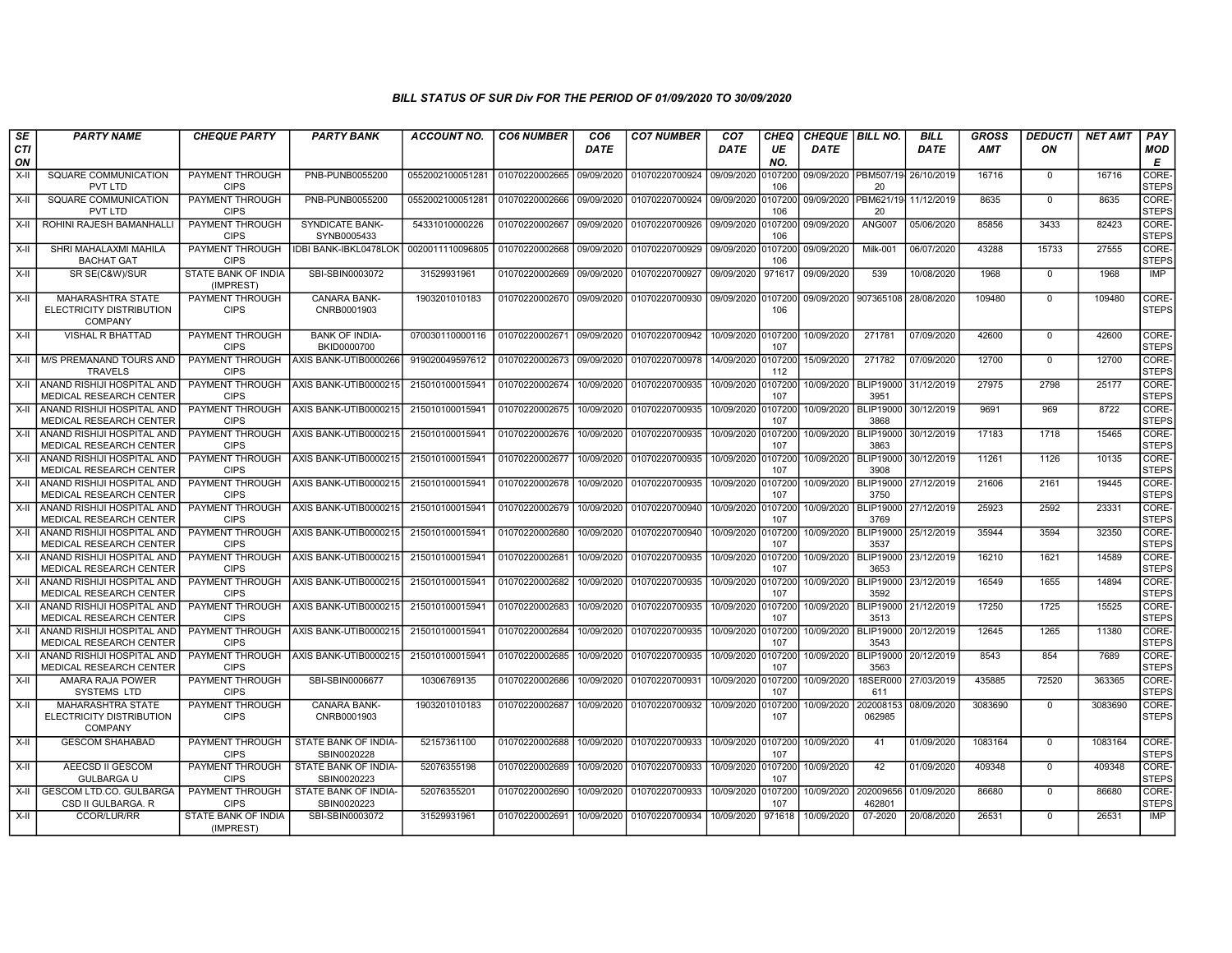| SE               | <b>PARTY NAME</b>                                            | <b>CHEQUE PARTY</b>                      | <b>PARTY BANK</b>                                        | <b>ACCOUNT NO.</b> | <b>CO6 NUMBER</b>                        | CO <sub>6</sub> | <b>CO7 NUMBER</b>                                                  | CO <sub>7</sub>    | <b>CHEQ</b> |                                                   | CHEQUE   BILL NO.                           | <b>BILL</b> | <b>GROSS</b> | <b>DEDUCTI</b> | <b>NET AMT</b> | PAY                              |
|------------------|--------------------------------------------------------------|------------------------------------------|----------------------------------------------------------|--------------------|------------------------------------------|-----------------|--------------------------------------------------------------------|--------------------|-------------|---------------------------------------------------|---------------------------------------------|-------------|--------------|----------------|----------------|----------------------------------|
| <b>CTI</b><br>ON |                                                              |                                          |                                                          |                    |                                          | <b>DATE</b>     |                                                                    | <b>DATE</b>        | UE<br>NO.   | <b>DATE</b>                                       |                                             | <b>DATE</b> | <b>AMT</b>   | ON             |                | <b>MOD</b><br>E                  |
| X-II             | VISHAL R BHATTAD                                             | PAYMENT THROUGH<br><b>CIPS</b>           | <b>BANK OF INDIA-</b><br>BKID0000700                     | 070030110000116    | 01070220002692                           | 10/09/2020      | 01070220700942                                                     | 10/09/2020 0107200 | 107         | 10/09/2020                                        | 271783                                      | 07/09/2020  | 171800       | $^{\circ}$     | 171800         | CORE-<br><b>STEPS</b>            |
|                  | X-II   STATION MANAGER MALTHAN                               | STATE BANK OF INDIA<br>(IMPREST)         | SBI-SBIN0003072                                          | 31529931961        | 01070220002693                           | 10/09/2020      | 01070220700938                                                     | 10/09/2020         | 971618      | 10/09/2020                                        | 556                                         | 10/08/2020  | 8711         | $\overline{0}$ | 8711           | IMP                              |
| X-II             | <b>VIJAY CONSTRUCTION</b>                                    | PAYMENT THROUGH<br><b>CIPS</b>           | <b>BANK OF</b><br>MAHARASHTRA-<br>MAHB0001128            | 60127890457        | 01070220002694                           |                 | 10/09/2020 01070220700943                                          | 10/09/2020 0107200 | 107         | 10/09/2020                                        | 252809                                      | 02/09/2020  | 496450       | $\Omega$       | 496450         | CORE-<br><b>STEPS</b>            |
| X-II             | ANAND RISHIJI HOSPITAL AND<br><b>MEDICAL RESEARCH CENTER</b> | <b>PAYMENT THROUGH</b><br><b>CIPS</b>    | AXIS BANK-UTIB0000215                                    | 215010100015941    |                                          |                 | 01070220002695 10/09/2020 01070220700941                           | 10/09/2020 0107200 | 109         |                                                   | 11/09/2020   BLIP19000   24/12/2019<br>3576 |             | 14813        | 1481           | 13332          | CORE-<br><b>STEPS</b>            |
| X-II             | PRERNA CONSTRUCTION                                          | PAYMENT THROUGH<br><b>CIPS</b>           | SBI-SBIN0012239                                          | 38274276293        | 01070220002696                           | 10/09/2020      | 01070220700944                                                     | 10/09/2020 0107200 | 107         | 10/09/2020                                        | 2259455                                     | 07/09/2020  | 293940       | $\mathbf 0$    | 293940         | CORE-<br><b>STEPS</b>            |
| $X-II$           | SR DME SUR                                                   | STATE BANK OF INDIA<br>(IMPREST)         | SBI-SBIN0003072                                          | 31529931961        | 01070220002697                           | 11/09/2020      | 01070220700945                                                     | 11/09/2020         | 971622      | 11/09/2020                                        | 24535                                       | 22/08/2020  | 3000         | $\overline{0}$ | 3000           | <b>IMP</b>                       |
| X-II             | <b>SR DME SUR</b>                                            | <b>STATE BANK OF INDIA</b><br>(IMPREST)  | SBI-SBIN0003072                                          | 3152993161         |                                          |                 | 01070220002698 11/09/2020 01070220700945                           | 11/09/2020 971622  |             | 11/09/2020                                        | 25020                                       | 07/09/2020  | 2500         | $\mathbf 0$    | 2500           | <b>IMP</b>                       |
| X-II             | <b>IPF/RPF/BGVN</b>                                          | STATE BANK OF INDIA<br>(IMPREST)         | SBI-SBIN0003072                                          | 31529931961        | 01070220002699                           | 11/09/2020      | 01070220700945                                                     | 11/09/2020 971622  |             | 11/09/2020                                        | 436                                         | 03/03/2020  | 500          | $\overline{0}$ | 500            | IMP                              |
| X-II             | ASC/RPF/SUR                                                  | STATE BANK OF INDIA<br>(IMPREST)         | SBI-SBIN0003072                                          | 31529931961        |                                          |                 | 01070220002700 11/09/2020 01070220700945                           | 11/09/2020         | 971622      | 11/09/2020                                        | 335                                         | 24/06/2020  | 12000        | $\mathbf{0}$   | 12000          | IMP                              |
| X-II             | SR DEE/SUR/GEN                                               | STATE BANK OF INDIA<br>(IMPREST)         | SBI-SBIN0003072                                          | 31529931961        | 01070220002701 11/09/2020                |                 | 01070220700945                                                     | 11/09/2020         | 971622      | 11/09/2020                                        | 227                                         | 07/09/2020  | 4000         | $\mathbf{0}$   | 4000           | IMP                              |
| $X-II$           | SSE(E/M)/ANG                                                 | <b>STATE BANK OF INDIA</b><br>(IMPREST)  | SBI-SBIN0003072                                          | 31529931961        |                                          |                 | 01070220002702 11/09/2020 01070220700945                           | 11/09/2020 971622  |             | 11/09/2020                                        | 176                                         | 03/09/2020  | 6903         | $\overline{0}$ | 6903           | <b>IMP</b>                       |
| X-II             | SSE (E/M)/DD                                                 | <b>STATE BANK OF INDIA</b><br>(IMPREST)  | SBI-SBIN0003072                                          | 31529931961        |                                          |                 | 01070220002703 11/09/2020 01070220700945                           | 11/09/2020 971622  |             | 11/09/2020                                        | 85                                          | 07/09/2020  | 2000         | $\mathbf 0$    | 2000           | IMP                              |
| $X-II$           | SSE(ELECT/M)/WD                                              | STATE BANK OF INDIA<br>(IMPREST)         | SBI-SBIN0003072                                          | 31529931961        | 01070220002704 11/09/2020                |                 | 01070220700945                                                     | 11/09/2020         | 971622      | 11/09/2020                                        | 05                                          | 04/09/2020  | 9544         | $\mathbf 0$    | 9544           | IMP                              |
| X-II             | CMS / SUR                                                    | <b>DIVISIONAL</b><br>CASHIER(P) SHOLAPUR | SELF CHEQUE-                                             | 000000000          | 01070220002705 11/09/2020                |                 | 01070220700946                                                     | 11/09/2020         | 971621      | 11/09/2020                                        | 721372                                      | 08/09/2020  | 15000        | $\mathbf 0$    | 15000          | CASH                             |
| X-II             | CMS/SUR/GEN                                                  | <b>DIVISIONAL</b><br>CASHIER(P) SHOLAPUR | SBI-SBIN0003072                                          | 31529931961        | 01070220002706 11/09/2020 01070220700947 |                 |                                                                    | 11/09/2020 971621  |             | 11/09/2020                                        | Med/38                                      | 08/09/2020  | 49890        | $\Omega$       | 49890          | CASH                             |
| X-II             | SSE(TL/AC)/SUR                                               | <b>STATE BANK OF INDIA</b><br>(IMPREST)  | SBI-SBIN0003072                                          | 31529931961        |                                          |                 | 01070220002707 11/09/2020 01070220700945                           | 11/09/2020 971622  |             | 11/09/2020                                        | 40                                          | 09/09/2020  | 4000         | $\mathbf 0$    | 4000           | <b>IMP</b>                       |
| X-II             | <b>HPCL DT CARD (ELECT D G</b><br>SET)                       | PAYMENT THROUGH<br><b>CIPS</b>           | <b>ICICI BANK LTD-</b><br>ICIC0000104                    | HPCL2600795272     | 01070220002708 11/09/2020                |                 | 01070220700948                                                     | 11/09/2020 0107200 | 109         | 11/09/2020                                        | 72                                          | 09/09/2020  | 69500        | $\mathbf{0}$   | 69500          | CORE-<br><b>STEPS</b>            |
| X-II             | ADEN/SUR                                                     | <b>STATE BANK OF INDIA</b><br>(IMPREST)  | SBI-SBIN0003072                                          | 31529931961        |                                          |                 | 01070220002709 11/09/2020 01070220700949                           | 11/09/2020         | 971622      | 11/09/2020                                        | 1270                                        | 17/08/2020  | 7817         | $\Omega$       | 7817           | <b>IMP</b>                       |
| $X-II$           | <b>TRINITY MAHALASA DURGA</b><br>SALES AND SERVICES          | <b>PAYMENT THROUGH</b><br><b>CIPS</b>    | SBI-SBIN0009992                                          | 30766928977        | 01070220002710 11/09/2020                |                 | 01070220700952                                                     | 11/09/2020 0107200 | 109         | 11/09/2020                                        | <b>OTGS0202</b><br>1000096                  | 01/07/2020  | 154931       | $\mathbf 0$    | 154931         | CORE-<br><b>STEPS</b>            |
| $X-H$            | <b>JAYANT ELECTRICALS</b>                                    | <b>PAYMENT THROUGH</b><br><b>CIPS</b>    | <b>DENA BANK-</b><br>BKDN0520168                         | 016811031022       | 01070220002711 11/09/2020                |                 | 01070220700953                                                     | 11/09/2020 0107200 | 109         | 11/09/2020                                        | 165                                         | 10/06/2020  | 22800        | $\overline{0}$ | 22800          | CORE-<br><b>STEPS</b>            |
|                  | X-II   RELIANCE JIO INFOCOMM LTD                             | <b>PAYMENT THROUGH</b><br><b>CIPS</b>    | <b>STANDARD</b><br><b>CHARTERED BANK-</b><br>SCBL0036084 | RJIO900630022469   | 01070220002712 11/09/2020 01070220700954 |                 |                                                                    | 11/09/2020 0107200 | 109         |                                                   | 11/09/2020 531000070 01/09/2020<br>184      |             | 268450       | 9919           | 258531         | CORE-<br><b>STEPS</b>            |
| $X-H$            | A.O. [CASH] BSNL SOLAPUR                                     | A.O.[CASH] BSNL<br><b>SOLAPUR</b>        | DUMMY-                                                   | 11111111111        |                                          |                 | 01070220002713 11/09/2020 01070220700955                           |                    |             | 11/09/2020 971619 11/09/2020 439065839 08/09/2020 |                                             |             | 11893        | $\mathbf 0$    | 11893          | <b>BANK</b><br>CHEQ<br><b>UE</b> |
| X-II             | Vodafone Idea Limited                                        | PAYMENT THROUGH<br><b>CIPS</b>           | ORIENTAL BANK OF<br>COMMERCE-<br>ORBC0101054             | 10541010008750     |                                          |                 | 01070220002714 11/09/2020 01070220700956                           | 11/09/2020 0107200 | 109         | 11/09/2020                                        | 14IMH0800<br>8703622                        | 22/08/2020  | 2166         | 43             | 2123           | CORE-<br><b>STEPS</b>            |
| $X-H$            | <b>SSE/P WAY/JH</b>                                          | STATE BANK OF INDIA<br>(IMPREST)         | SBI-SBIN0003072                                          | 31529931961        |                                          |                 | 01070220002715   11/09/2020   01070220700950   11/09/2020   971622 |                    |             | 11/09/2020                                        | 00235/20-<br>21                             | 27/07/2020  | 13759        | $\Omega$       | 13759          | IMP                              |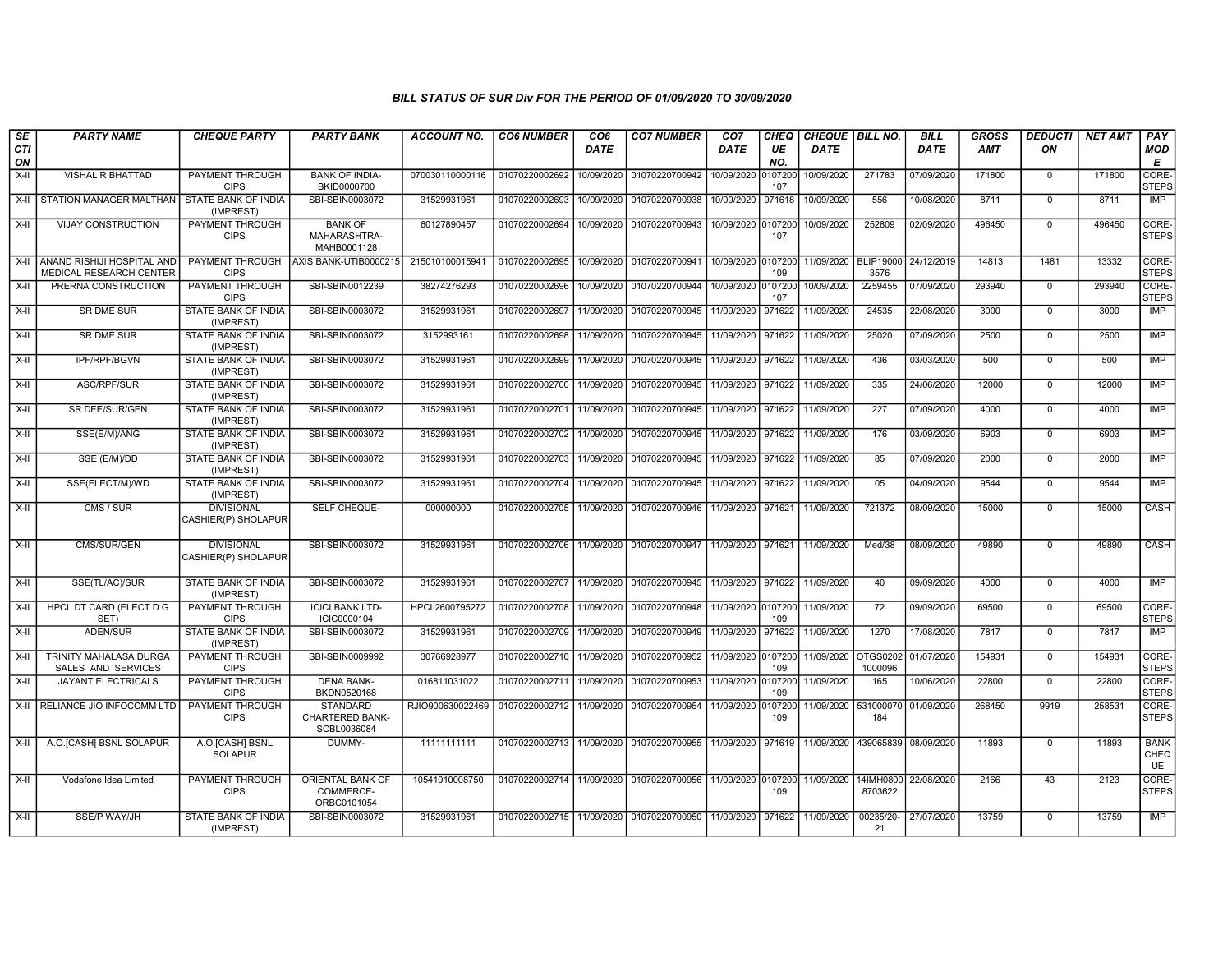| SE        | <b>PARTY NAME</b>                                                                | <b>CHEQUE PARTY</b>                     | <b>PARTY BANK</b>                             | ACCOUNT NO.                     | <b>CO6 NUMBER</b> | CO <sub>6</sub> | <b>CO7 NUMBER</b>                 | CO <sub>7</sub>    | CHEQ           | CHEQUE   BILL NO. |                             | <b>BILL</b> | <b>GROSS</b> | <b>DEDUCTI</b> | <b>NET AMT</b> | <b>PAY</b>            |
|-----------|----------------------------------------------------------------------------------|-----------------------------------------|-----------------------------------------------|---------------------------------|-------------------|-----------------|-----------------------------------|--------------------|----------------|-------------------|-----------------------------|-------------|--------------|----------------|----------------|-----------------------|
| CTI<br>ON |                                                                                  |                                         |                                               |                                 |                   | <b>DATE</b>     |                                   | DATE               | UE<br>NO.      | <b>DATE</b>       |                             | <b>DATE</b> | <b>AMT</b>   | ON             |                | <b>MOD</b><br>E       |
| $X-H$     | ADEN/ANG                                                                         | <b>STATE BANK OF INDIA</b><br>(IMPREST) | SBI-SBIN0003072                               | 31529931961                     | 01070220002716    | 11/09/2020      | 01070220700949                    | 11/09/2020         | 971622         | 11/09/2020        | 1205                        | 17/08/2020  | 5900         | $\mathbf 0$    | 5900           | IMP                   |
| $X-H$     | SSE/P WAY/BG/KWV                                                                 | <b>STATE BANK OF INDIA</b><br>(IMPREST) | SBI-SBIN0003072                               | 31529931961                     | 01070220002717    | 11/09/2020      | 01070220700950                    | 11/09/2020 971622  |                | 11/09/2020        | 121                         | 29/06/2020  | 14415        | $\mathbf 0$    | 14415          | IMP                   |
| X-II      | ADEN/ANG                                                                         | STATE BANK OF INDIA<br>(IMPREST)        | SBI-SBIN0003072                               | 31529931961                     | 01070220002718    | 11/09/2020      | 01070220700949                    | 11/09/2020 971622  |                | 11/09/2020        | 1387                        | 28/07/2020  | 4710         | $\mathbf 0$    | 4710           | IMP                   |
| X-II      | SSE/P WAY/N/DD                                                                   | <b>STATE BANK OF INDIA</b><br>(IMPREST) | SBI-SBIN0003072                               | 31529931961                     | 01070220002719    | 11/09/2020      | 01070220700950                    | 11/09/2020 971622  |                | 11/09/2020        | 906                         | 24/08/2020  | 14423        | $\mathbf 0$    | 14423          | <b>IMP</b>            |
| X-II      | SR DOM SUR                                                                       | STATE BANK OF INDIA<br>(IMPREST)        | SBI-SBIN0003072                               | 31529931961                     | 01070220002720    | 11/09/2020      | 01070220700957                    | 11/09/2020 971622  |                | 11/09/2020        | 3062                        | 25/08/2020  | 14905        | $\mathbf 0$    | 14905          | IMP                   |
| $X-H$     | <b>DEN/S/SUR</b>                                                                 | <b>STATE BANK OF INDIA</b><br>(IMPREST) | SBI-SBIN0003072                               | 31529931961                     | 01070220002721    | 11/09/2020      | 01070220700957                    | 11/09/2020 971622  |                | 11/09/2020        | 152                         | 10/09/2020  | 1600         | $\mathbf 0$    | 1600           | IMP                   |
| X-II      | <b>SSE/P WAY/DUD</b>                                                             | STATE BANK OF INDIA<br>(IMPREST)        | SBI-SBIN0003072                               | 31529931961                     | 01070220002722    | 11/09/2020      | 01070220700950                    | 11/09/2020 971622  |                | 11/09/2020        | 10943                       | 28/07/2020  | 19859        | $\mathbf 0$    | 19859          | <b>IMP</b>            |
| $X-H$     | <b>ARCON ENGINEERING</b>                                                         | PAYMENT THROUGH<br><b>CIPS</b>          | <b>BANK OF</b><br>MAHARASHTRA-<br>MAHB0001830 | 60295691810                     | 01070220002723    | 11/09/2020      | 01070220700951                    | 11/09/2020 0107200 | 109            | 11/09/2020        | 20-21/03                    | 03/08/2020  | 66529        | 2223           | 64306          | CORE-<br><b>STEPS</b> |
| X-II      | SR.DCM.SUR                                                                       | STATE BANK OF INDIA<br>(IMPREST)        | SBI-SBIN0003072                               | 31529931961                     | 01070220002724    | 11/09/2020      | 01070220700958                    | 11/09/2020         | 971622         | 11/09/2020        | 4955                        | 12/08/2020  | 29918        | $\mathbf 0$    | 29918          | <b>IMP</b>            |
| X-II      | TTE REST HOUSE WD                                                                | STATE BANK OF INDIA<br>(IMPREST)        | SBI-SBIN0003072                               | 31529931961                     | 01070220002725    | 11/09/2020      | 01070220700957                    | 11/09/2020 971622  |                | 11/09/2020        | 102                         | 15/08/2020  | 15000        | $\mathbf 0$    | 15000          | <b>IMP</b>            |
| $X-II$    | TTE REST HOUSE LUR                                                               | <b>STATE BANK OF INDIA</b><br>(IMPREST) | SBI-SBIN0003072                               | 31529931961                     | 01070220002726    | 11/09/2020      | 01070220700957                    | 11/09/2020 971622  |                | 11/09/2020        | 99                          | 10/07/2020  | 4825         | $\Omega$       | 4825           | <b>IMP</b>            |
| $X-H$     | <b>JJ ENTERPRISES</b>                                                            | <b>PAYMENT THROUGH</b><br><b>CIPS</b>   | <b>AXIS BANK-</b><br>UTIB0SBMCB1              | 151110100001544                 | 01070220002727    | 11/09/2020      | 01070220700959                    | 11/09/2020 0107200 | 109            | 11/09/2020        | 268689                      | 08/06/2020  | 68500        | 58150          | 10350          | CORE-<br><b>STEPS</b> |
| X-II      | YOJNA ELECTRICALS-<br><b>SOLAPUR</b>                                             | PAYMENT THROUGH<br><b>CIPS</b>          | STATE BANK OF INDIA-<br>SBIN0017530           | 38123424420                     | 01070220002728    | 11/09/2020      | 01070220700976                    | 14/09/2020 0107200 | 112            | 15/09/2020        | 97084                       | 07/09/2020  | 50700        | $\mathbf 0$    | 50700          | CORE-<br><b>STEPS</b> |
| X-II      | <b>SANA ELECTRICALS-</b><br><b>OSMANABAD</b>                                     | PAYMENT THROUGH<br><b>CIPS</b>          | ALLAHABAD BANK-<br>ALLA0210545                | 50090674415                     | 01070220002729    | 11/09/2020      | 01070220700976                    | 14/09/2020 0107200 | 112            | 15/09/2020        | 97085                       | 07/09/2020  | 50700        | $\mathbf 0$    | 50700          | CORE-<br><b>STEPS</b> |
| X-II      | <b>TRIDENT ENGINEERS AND</b><br>ASSOCIATES-THANE                                 | PAYMENT THROUGH<br><b>CIPS</b>          | ABHYUDAYA CO-OP<br>BANK LTD-ABHY0065032       | 032031100020113                 | 01070220002730    | 11/09/2020      | 01070220700976                    | 14/09/2020         | 010720<br>112  | 15/09/2020        | 97086                       | 07/09/2020  | 50700        | $\mathbf 0$    | 50700          | CORE-<br><b>STEPS</b> |
| X-II      | <b>GLOBAL ENVIROS-NEW</b><br><b>MUMBAI</b>                                       | PAYMENT THROUGH<br><b>CIPS</b>          | <b>BANK OF INDIA-</b><br>BKID0001244          | 124430110000020                 | 01070220002731    | 11/09/2020      | 01070220700976                    | 14/09/2020 0107200 | 112            | 15/09/2020        | 97094                       | 07/09/2020  | 90900        | $\overline{0}$ | 90900          | CORE-<br><b>STEPS</b> |
| X-II      | <b>BRIGHT INDIA-PUNE</b>                                                         | PAYMENT THROUGH<br><b>CIPS</b>          | <b>ICICI BANK LTD-</b><br>ICIC0006450         | 645005001862                    | 01070220002732    | 11/09/2020      | 01070220700976                    | 14/09/2020 0107200 | 112            | 15/09/2020        | 97096                       | 07/09/2020  | 90900        | $\Omega$       | 90900          | CORE-<br><b>STEPS</b> |
| $X-H$     | <b>VELOX ELECTRO MECHANICAL</b><br><b>TRADESRS AND</b><br>CONTRACTORS-AHMEDNAGAR | <b>PAYMENT THROUGH</b><br><b>CIPS</b>   | <b>UNION BANK OF INDIA-</b><br>UBIN0532282    | 322801010230562                 | 01070220002733    | 11/09/2020      | 01070220700976                    | 14/09/2020 0107200 | 112            | 15/09/2020        | 97098                       | 07/09/2020  | 90900        | $\mathbf 0$    | 90900          | CORE-<br><b>STEPS</b> |
| X-II      | SAHYADRI CONSTRUCTION                                                            | PAYMENT THROUGH<br><b>CIPS</b>          | <b>HDFC BANK-</b><br>HDFC0004427              | 50200039309568                  | 01070220002734    | 11/09/2020      | 01070220700979 15/09/2020 0107200 |                    | 115            | 18/09/2020        | 271780                      | 19/08/2020  | 39400        | $\mathbf 0$    | 39400          | CORE-<br><b>STEPS</b> |
| $X-H$     | <b>CHANDRASHEKHAR</b><br><b>INDUSTRIES</b>                                       | PAYMENT THROUGH<br><b>CIPS</b>          | <b>BANK OF INDIA-</b><br>BKID0000700          | 070020110000271                 | 01070220002735    | 11/09/2020      | 01070220700960                    | 11/09/2020 0107200 | 109            | 11/09/2020        | 01                          | 05/06/2020  | 97761        | 3819           | 93942          | CORE-<br><b>STEPS</b> |
| X-II      | SQUARE COMMUNICATION<br>PVT LTD                                                  | PAYMENT THROUGH<br><b>CIPS</b>          | PNB-PUNB0055200                               | 0552002100051281 01070220002736 |                   | 11/09/2020      | 01070220700961                    | 13/09/2020 0107200 | 110            |                   | 14/09/2020 PBM666/19-<br>20 | 26/12/2019  | 8184         | $\mathbf 0$    | 8184           | CORE-<br><b>STEPS</b> |
| $X-II$    | SQUARE COMMUNICATION<br>PVT LTD                                                  | PAYMENT THROUGH<br><b>CIPS</b>          | PNB-PUNB0055200                               | 0552002100051281                | 01070220002737    | 12/09/2020      | 01070220700961                    | 13/09/2020 0107200 | 110            | 14/09/2020        | PBM679/19 26/12/2019<br>20  |             | 4117         | $\Omega$       | 4117           | CORE-<br><b>STEPS</b> |
| $X-II$    | <b>SAI ADVERTISERS</b>                                                           | PAYMENT THROUGH<br><b>CIPS</b>          | UNION BANK OF INDIA-<br>UBIN0537896           | 378905040130124                 | 01070220002738    | 12/09/2020      | 01070220700961                    | 13/09/2020 0107200 | 110            | 14/09/2020        | 28648                       | 14/12/2019  | 6051         | $\mathbf 0$    | 6051           | CORE-<br><b>STEPS</b> |
| X-II      | AKAR ADVERTISING AND<br>MARKETING PVT., LTD.                                     | PAYMENT THROUGH<br><b>CIPS</b>          | <b>VIJAYA BANK-</b><br>VIJB0005015            | 501500300005620                 | 01070220002739    | 12/09/2020      | 01070220700961                    | 13/09/2020 0107200 | 110            | 14/09/2020        | 500/19-20                   | 21/11/2019  | 4532         | $\mathbf 0$    | 4532           | CORE-<br><b>STEPS</b> |
| X-II      | M/S. VERMMILLION<br><b>COMMUNICATION PVT. LTD.</b>                               | PAYMENT THROUGH<br><b>CIPS</b>          | AXIS BANK-UTIB0001527                         | 917020081724474                 | 01070220002740    | 12/09/2020      | 01070220700961                    | 13/09/2020         | 0107200<br>110 | 14/09/2020        | CRS/PB19-<br>20/003         | 01/03/2020  | 7027         | $\mathbf 0$    | 7027           | CORE-<br><b>STEPS</b> |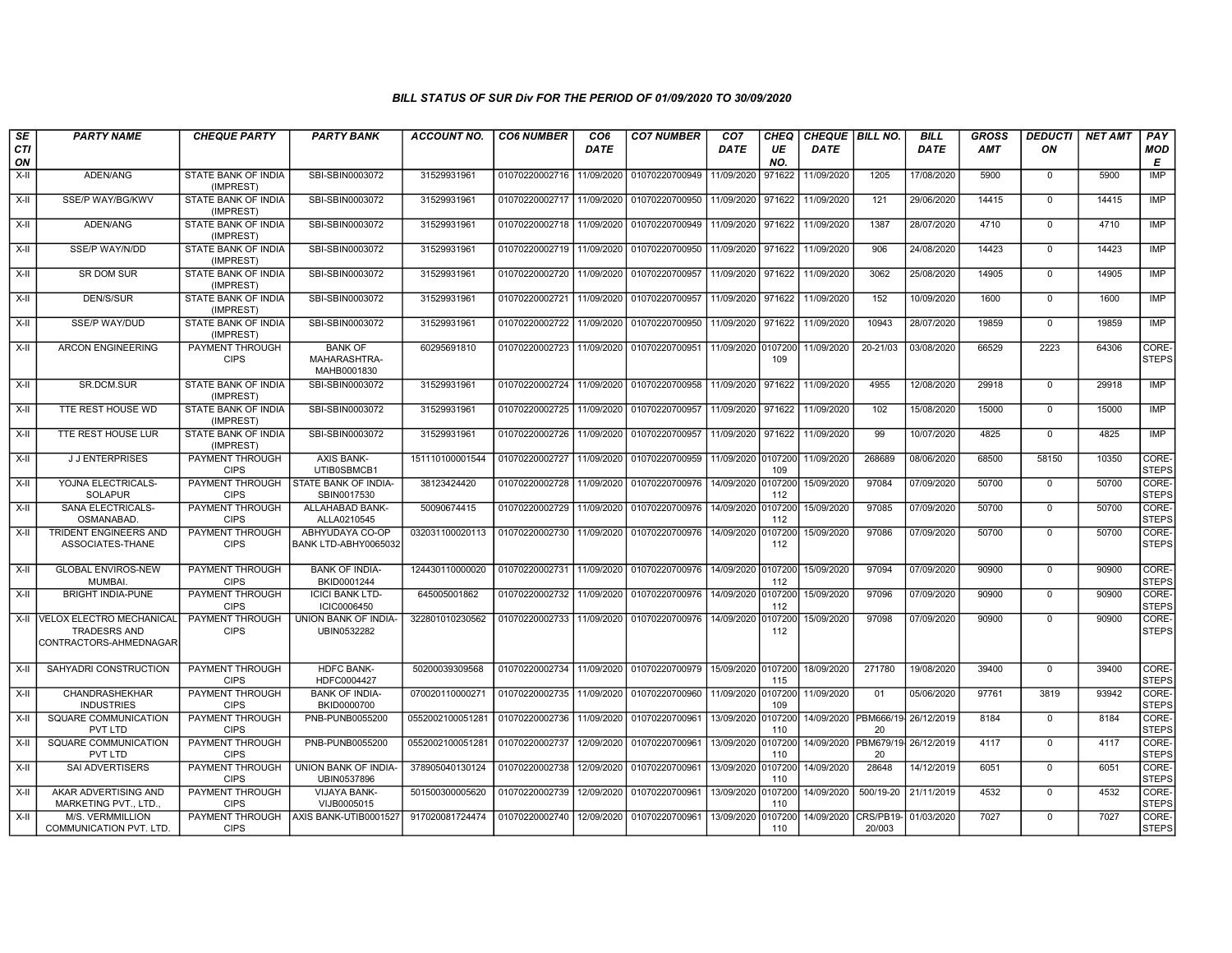| SE               | <b>PARTY NAME</b>                                                      | <b>CHEQUE PARTY</b>                     | <b>PARTY BANK</b>                             | <b>ACCOUNT NO.</b> | <b>CO6 NUMBER</b> | CO <sub>6</sub> | <b>CO7 NUMBER</b>         | CO <sub>7</sub>    | CHEQ           | <b>CHEQUE BILL NO.</b> |                                  | <b>BILL</b> | <b>GROSS</b> | <b>DEDUCTI</b> | <b>NET AMT</b> | PAY                   |
|------------------|------------------------------------------------------------------------|-----------------------------------------|-----------------------------------------------|--------------------|-------------------|-----------------|---------------------------|--------------------|----------------|------------------------|----------------------------------|-------------|--------------|----------------|----------------|-----------------------|
| <b>CTI</b><br>ON |                                                                        |                                         |                                               |                    |                   | <b>DATE</b>     |                           | DATE               | UE<br>NO.      | DATE                   |                                  | <b>DATE</b> | <b>AMT</b>   | ON             |                | <b>MOD</b><br>E       |
| X-II             | M/S. VERMMILLION<br>COMMUNICATION PVT. LTD.                            | PAYMENT THROUGH<br><b>CIPS</b>          | AXIS BANK-UTIB0001527                         | 917020081724474    | 01070220002741    | 12/09/2020      | 01070220700961            | 13/09/2020         | 107200<br>110  |                        | 14/09/2020 CRS/PB/19-<br>20/005  | 01/03/2020  | 8274         | $\mathbf 0$    | 8274           | CORE-<br><b>STEPS</b> |
| $X-H$            | SQUARE COMMUNICATION<br>PVT LTD                                        | PAYMENT THROUGH<br><b>CIPS</b>          | PNB-PUNB0055200                               | 0552002100051281   | 01070220002742    | 12/09/2020      | 01070220700961            | 13/09/2020         | 107200<br>110  |                        | 14/09/2020 PBM781/19-<br>20      | 05/02/2020  | 19193        | $\Omega$       | 19193          | CORE-<br>STEPS        |
| X-II             | M/S. VERMMILLION<br><b>COMMUNICATION PVT. LTD.</b>                     | <b>PAYMENT THROUGH</b><br><b>CIPS</b>   | AXIS BANK-UTIB0001527                         | 917020081724474    | 01070220002743    | 12/09/2020      | 01070220700961            | 13/09/2020         | 0107200<br>110 | 14/09/2020             | MUM/PB/1<br>920/0033             | 12/11/2019  | 7947         | $\mathbf 0$    | 7947           | CORE-<br><b>STEPS</b> |
| $X-II$           | PAMM ADVERTISING AND<br><b>MARKETING</b>                               | PAYMENT THROUGH<br><b>CIPS</b>          | SYNDICATE BANK-<br>SYNB0009006                | 90061250000351     | 01070220002744    | 12/09/2020      | 01070220700961            | 13/09/2020         | 0107200<br>110 | 14/09/2020 SLP/2020/0  | 2/15                             | 29/02/2020  | 7739         | $\mathbf 0$    | 7739           | CORE-<br>STEPS        |
| X-II             | MS/DD/GEN                                                              | STATE BANK OF INDIA<br>(IMPREST)        | SBI-SBIN0003072                               | 31529931961        | 01070220002745    | 13/09/2020      | 01070220700967            | 14/09/2020         | 971626         | 14/09/2020             | med/31                           | 07/06/2020  | 2500         | $\mathbf 0$    | 2500           | <b>IMP</b>            |
| $X-H$            | MS/DD/GEN                                                              | STATE BANK OF INDIA<br>(IMPREST)        | SBI-SBIN0003072                               | 31529931961        | 01070220002746    | 13/09/2020      | 01070220700968            | 14/09/2020         | 971626         | 14/09/2020             | med/26                           | 07/06/2020  | 49238        | $\Omega$       | 49238          | <b>IMP</b>            |
| X-II             | MS/DD/GEN                                                              | STATE BANK OF INDIA<br>(IMPREST)        | SBI-SBIN0003072                               | 31529931961        | 01070220002747    | 13/09/2020      | 01070220700967            | 14/09/2020         | 971626         | 14/09/2020             | ARME/03                          | 08/09/2020  | 4884         | $\mathbf 0$    | 4884           | <b>IMP</b>            |
| X-II             | IPF/RPF/DOG SQUAD/SUR                                                  | STATE BANK OF INDIA<br>(IMPREST)        | SBI-SBIN0003072                               | 31529931961        | 01070220002748    | 13/09/2020      | 01070220700969            | 14/09/2020         | 971626         | 14/09/2020             | 53                               | 23/08/2020  | 3170         | $\mathbf 0$    | 3170           | IMP                   |
| X-II             | <b>IPF/RPF/DOG</b><br>SQUAD/SUR/SANDY                                  | STATE BANK OF INDIA<br>(IMPREST)        | SBI-SBIN0003072                               | 31529931961        | 01070220002749    | 13/09/2020      | 01070220700969            | 14/09/2020         | 971626         | 14/09/2020             | 1378                             | 12/08/2020  | 10000        | $\Omega$       | 10000          | <b>IMP</b>            |
| $X-H$            | <b>IPF/RPF/DOG</b><br>SQUAD/SUR/RAMBO                                  | STATE BANK OF INDIA<br>(IMPREST)        | SBI-SBIN0003072                               | 31529931961        | 01070220002750    | 13/09/2020      | 01070220700969            | 14/09/2020         | 971626         | 14/09/2020             | 1377                             | 12/08/2020  | 10000        | $\Omega$       | 10000          | IMP                   |
| X-II             | <b>MS/PVR/GEN</b>                                                      | STATE BANK OF INDIA<br>(IMPREST)        | SBI-SBIN0003072                               | 31529931961        | 01070220002751    | 13/09/2020      | 01070220700967            | 14/09/2020         | 971626         | 14/09/2020             | 9834                             | 10/08/2020  | 3829         | $\mathbf 0$    | 3829           | <b>IMP</b>            |
| X-II             | <b>CCOR WD</b>                                                         | STATE BANK OF INDIA<br>(IMPREST)        | SBI-SBIN0003072                               | 31529931961        | 01070220002752    | 13/09/2020      | 01070220700967            | 14/09/2020         | 971626         | 14/09/2020             | 0712                             | 31/08/2020  | 4908         | $\mathbf 0$    | 4908           | IMP                   |
| X-II             | <b>CCOR WD RR</b>                                                      | STATE BANK OF INDIA<br>(IMPREST)        | SBI-SBIN0003072                               | 3152993161         | 01070220002753    | 13/09/2020      | 01070220700967            | 14/09/2020         | 971626         | 14/09/2020             | 109                              | 14/08/2020  | 24975        | $\mathbf 0$    | 24975          | <b>IMP</b>            |
| X-II             | <b>CCOR WD</b>                                                         | STATE BANK OF INDIA<br>(IMPREST)        | SBI-SBIN0003072                               | 31529931961        | 01070220002754    | 13/09/2020      | 01070220700967            | 14/09/2020         | 971626         | 14/09/2020             | 436                              | 31/08/2020  | 980          | $\mathbf 0$    | 980            | <b>IMP</b>            |
| X-II             | CCOR/DD/LOBBY                                                          | STATE BANK OF INDIA<br>(IMPREST)        | SBI-SBIN0003072                               | 31529931961        | 01070220002755    | 13/09/2020      | 01070220700967            | 14/09/2020         | 971626         | 14/09/2020             | 103                              | 04/08/2020  | 9995         | $\mathbf 0$    | 9995           | <b>IMP</b>            |
| $X-II$           | CCOR/DD/LOBBY                                                          | STATE BANK OF INDIA<br>(IMPREST)        | SBI-SBIN0003072                               | 31529931961        | 01070220002756    | 13/09/2020      | 01070220700967            | 14/09/2020         | 971626         | 14/09/2020             | 2688                             | 15/08/2020  | 496          | $\mathbf 0$    | 496            | <b>IMP</b>            |
| $X-H$            | CCOR/DD/LOBBY                                                          | STATE BANK OF INDIA<br>(IMPREST)        | SBI-SBIN0003072                               | 31529931961        | 01070220002757    | 13/09/2020      | 01070220700967            | 14/09/2020         | 971626         | 14/09/2020             | 2679                             | 25/07/2020  | 4980         | $\mathbf 0$    | 4980           | <b>IMP</b>            |
| X-II             | SHRI SHIV SAMARTH UDYOG<br><b>SAMUH SOLAPUR</b>                        | PAYMENT THROUGH<br><b>CIPS</b>          | <b>BANK OF</b><br>MAHARASHTRA-<br>MAHB0001954 | 60289251731        | 01070220002758    |                 | 14/09/2020 01070220700962 | 14/09/2020 0107200 | 110            |                        | 14/09/2020 2019-20/08 29/05/2020 |             | 3672         | 37             | 3635           | CORE-<br><b>STEPS</b> |
| X-II             | SHRI SHIV SAMARTH UDYOG<br>SAMUH SOLAPUR                               | PAYMENT THROUGH<br><b>CIPS</b>          | <b>BANK OF</b><br>MAHARASHTRA-<br>MAHB0001954 | 60289251731        | 01070220002759    | 14/09/2020      | 01070220700962            | 14/09/2020         | 0107200<br>110 |                        | 14/09/2020 2019-20/09 29/05/2020 |             | 2712         | 27             | 2685           | CORE-<br><b>STEPS</b> |
| X-II             | SHRI SHIV SAMARTH UDYOG<br>SAMUH SOLAPUR                               | PAYMENT THROUGH<br><b>CIPS</b>          | <b>BANK OF</b><br>MAHARASHTRA-<br>MAHB0001954 | 60289251731        | 01070220002760    | 14/09/2020      | 01070220700962            | 14/09/2020         | 0107200<br>110 |                        | 14/09/2020 2019-20/10 29/05/2020 |             | 2855         | 29             | 2826           | CORE-<br><b>STEPS</b> |
| X-II             | SHRI SHIV SAMARTH UDYOG<br>SAMUH SOLAPUR                               | PAYMENT THROUGH<br><b>CIPS</b>          | <b>BANK OF</b><br>MAHARASHTRA-<br>MAHB0001954 | 60289251731        | 01070220002761    | 14/09/2020      | 01070220700962            | 14/09/2020 0107200 | 110            |                        | 14/09/2020 2019-20/11 29/05/2020 |             | 643          | 6              | 637            | CORE-<br><b>STEPS</b> |
| X-II             | <b>MAHARASHTRA STATE</b><br>ELECTRICITY DISTRIBUTION<br><b>COMPANY</b> | PAYMENT THROUGH<br><b>CIPS</b>          | CANARA BANK-<br>CNRB0001903                   | 1903201010183      | 01070220002762    | 14/09/2020      | 01070220700963            | 14/09/2020         | 0107200<br>111 | 14/09/2020             | 202008353<br>063464              | 10/09/2020  | 2495930      | $\mathbf 0$    | 2495930        | CORE-<br><b>STEPS</b> |
| X-II             | RUSO AGRO PROJECTS P.LTD.                                              | PAYMENT THROUGH<br><b>CIPS</b>          | SBI-SBIN0006117                               | 10521018525        | 01070220002763    | 14/09/2020      | 01070220700964            | 14/09/2020         | 0107200<br>111 | 14/09/2020             | PROJ/20-<br>21/110               | 26/08/2020  | 696318       | 46739          | 649579         | CORE-<br>STEPS        |
| X-II             | <b>SSE WORKS GR</b>                                                    | <b>STATE BANK OF INDIA</b><br>(IMPREST) | SBI-SBIN0003072                               | 31529931961        | 01070220002764    | 14/09/2020      | 01070220700972            | 14/09/2020         | 971626         | 14/09/2020             | 8209                             | 22/07/2020  | 4940         | $\mathbf 0$    | 4940           | <b>IMP</b>            |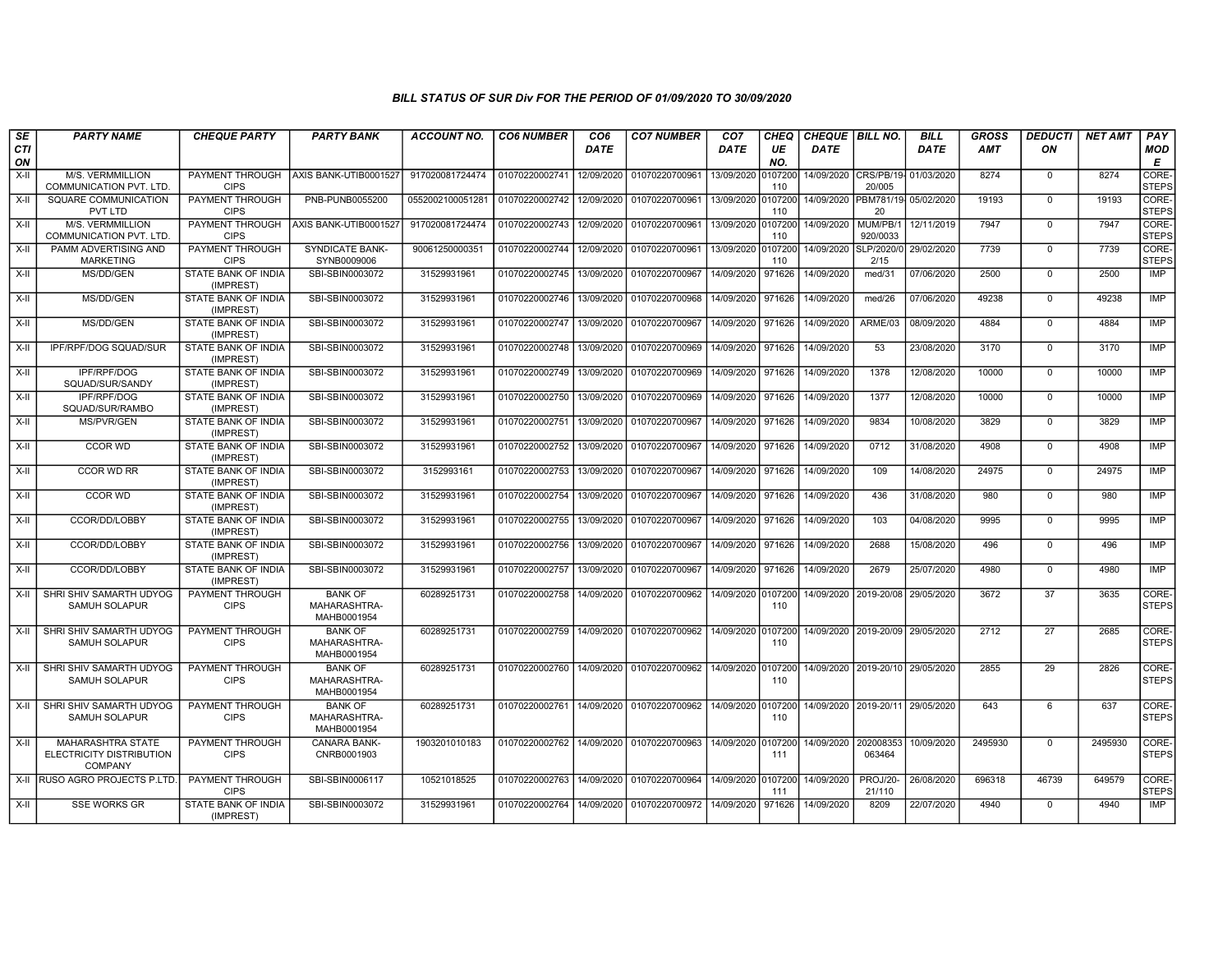| SE               | <b>PARTY NAME</b>                                                      | <b>CHEQUE PARTY</b>                                                  | <b>PARTY BANK</b>                             | <b>ACCOUNT NO.</b> | <b>CO6 NUMBER</b>                        | CO <sub>6</sub> | <b>CO7 NUMBER</b>                 | CO <sub>7</sub>    | <b>CHEQ</b>    | CHEQUE   BILL NO.    |                  | <b>BILL</b> | <b>GROSS</b> | <b>DEDUCTI</b> | <b>NET AMT</b> | <b>PAY</b>                |
|------------------|------------------------------------------------------------------------|----------------------------------------------------------------------|-----------------------------------------------|--------------------|------------------------------------------|-----------------|-----------------------------------|--------------------|----------------|----------------------|------------------|-------------|--------------|----------------|----------------|---------------------------|
| <b>CTI</b><br>ON |                                                                        |                                                                      |                                               |                    |                                          | <b>DATE</b>     |                                   | <b>DATE</b>        | UE<br>NO.      | <b>DATE</b>          |                  | <b>DATE</b> | <b>AMT</b>   | ON             |                | <b>MOD</b><br>Е           |
| $X-H$            | ASST.ENGG ELECT CSDIV<br><b>GESCOM KALABURAGI U</b>                    | <b>ASST.ENGG ELECT</b><br><b>CSDIV GESCOM</b><br><b>KALABURAGI U</b> | STATE BANK OF INDIA-<br>SBIN0020223           | 62435944524        | 01070220002765                           | 14/09/2020      | 01070220700965                    | 14/09/2020         | 971623         | 14/09/2020 867892323 | 939              | 01/09/2020  | 71050        | $\mathbf 0$    | 71050          | <b>BANK</b><br>CHEQ<br>UE |
| X-II             | <b>GESCOM LTD.CO. GULBARGA</b><br>CSD II GULBARGA, R                   | PAYMENT THROUGH<br><b>CIPS</b>                                       | STATE BANK OF INDIA-<br>SBIN0020223           | 52076355201        | 01070220002766                           | 14/09/2020      | 01070220700966                    | 14/09/2020 0107200 | 111            | 14/09/2020           | 43               | 04/09/2020  | 49815        | $\mathbf 0$    | 49815          | CORE-<br><b>STEPS</b>     |
|                  | X-II ASST. EXE ENGGI EL GESCOM<br><b>CHOWDAPUR</b>                     | <b>PAYMENT THROUGH</b><br><b>CIPS</b>                                | <b>BANK OF</b><br>MAHARASHTRA-<br>MAHB0000512 | 60342903029        | 01070220002767                           | 14/09/2020      | 01070220700966                    | 14/09/2020 0107200 | 111            | 14/09/2020           | 44               | 01/09/2020  | 82756        | $\Omega$       | 82756          | CORE-<br><b>STEPS</b>     |
| $X-II$           | <b>GESCOM SHAHABAD</b>                                                 | <b>PAYMENT THROUGH</b><br><b>CIPS</b>                                | STATE BANK OF INDIA-<br>SBIN0020228           | 52157361100        | 01070220002768                           | 14/09/2020      | 01070220700966                    | 14/09/2020 0107200 | 111            | 14/09/2020           | 45               | 05/09/2020  | 138221       | $\mathbf 0$    | 138221         | CORE-<br><b>STEPS</b>     |
| X-II             | <b>GESCOM WADI</b>                                                     | PAYMENT THROUGH<br><b>CIPS</b>                                       | STATE BANK OF INDIA-<br>SBIN0020236           | 52173200234        | 01070220002769                           | 14/09/2020      | 01070220700966                    | 14/09/2020 0107200 | 111            | 14/09/2020           | 835804143<br>653 | 01/09/2020  | 678          | $\Omega$       | 678            | CORE-<br><b>STEPS</b>     |
| X-II             | ADEN/ANG                                                               | STATE BANK OF INDIA<br>(IMPREST)                                     | SBI-SBIN0003072                               | 31529931961        | 01070220002770 14/09/2020                |                 | 01070220700970                    | 14/09/2020         | 971626         | 14/09/2020           | 5092             | 26/08/2020  | 5300         | $\mathbf 0$    | 5300           | IMP                       |
| X-II             | ADEN/ANG                                                               | <b>STATE BANK OF INDIA</b><br>(IMPREST)                              | SBI-SBIN0003072                               | 31529931961        | 01070220002771                           | 14/09/2020      | 01070220700970                    | 14/09/2020         | 971626         | 14/09/2020           | 1446             | 27/08/2020  | 4518         | $\Omega$       | 4518           | IMP                       |
| X-II             | ADEN/ANG                                                               | STATE BANK OF INDIA<br>(IMPREST)                                     | SBI-SBIN0003072                               | 31529931961        | 01070220002772                           | 14/09/2020      | 01070220700970                    | 14/09/2020         | 971626         | 14/09/2020           | 5078             | 19/08/2020  | 5400         | $\mathbf 0$    | 5400           | <b>IMP</b>                |
| $X-II$           | ADEN/ANG                                                               | <b>STATE BANK OF INDIA</b><br>(IMPREST)                              | SBI-SBIN0003072                               | 31529931961        | 01070220002773                           | 14/09/2020      | 01070220700971                    | 14/09/2020         | 971626         | 14/09/2020           | 2628             | 25/08/2020  | 5700         | $\mathbf 0$    | 5700           | <b>IMP</b>                |
| $X-H$            | ADEN/ANG                                                               | <b>STATE BANK OF INDIA</b><br>(IMPREST)                              | SBI-SBIN0003072                               | 31529931961        | 01070220002774 14/09/2020 01070220700971 |                 |                                   | 14/09/2020 971626  |                | 14/09/2020           | 1391             | 10/08/2020  | 4900         | $\Omega$       | 4900           | <b>IMP</b>                |
| X-II             | <b>SSE WORKS SUR</b>                                                   | STATE BANK OF INDIA<br>(IMPREST)                                     | SBI-SBIN0003072                               | 31529931961        | 01070220002775                           | 14/09/2020      | 01070220700972                    | 14/09/2020         | 971626         | 14/09/2020           | 08               | 24/08/2020  | 49877        | $\mathbf 0$    | 49877          | <b>IMP</b>                |
| X-II             | SSE/TRD/SALGARE                                                        | <b>DIVISIONAL</b><br>CASHIER(P) SHOLAPUR                             | SELF CHEQUE-                                  | 000                | 01070220002776                           | 14/09/2020      | 01070220700973                    | 14/09/2020         | 971625         | 14/09/2020           | 721561           | 08/09/2020  | 10000        | $\Omega$       | 10000          | CASH                      |
| X-II             | SSE(SIG/M)/DD/GEN                                                      | STATE BANK OF INDIA<br>(IMPREST)                                     | SBI-SBIN0003072                               | 31529931961        | 01070220002777 14/09/2020                |                 | 01070220700974                    | 14/09/2020 971626  |                | 14/09/2020           | 292              | 29/02/2020  | 2497         | $\mathbf 0$    | 2497           | IMP                       |
| $X-H$            | SR SE(SIG/M)/GR                                                        | STATE BANK OF INDIA<br>(IMPREST)                                     | SBI-SBIN0003072                               | 31529931961        | 01070220002778                           | 14/09/2020      | 01070220700974                    | 14/09/2020         | 971626         | 14/09/2020           | 566              | 16/03/2020  | 1980         | $\Omega$       | 1980           | <b>IMP</b>                |
| $X-II$           | ASC/RPF/SUR                                                            | STATE BANK OF INDIA<br>(IMPREST)                                     | SBI-SBIN0003072                               | 31529931961        | 01070220002779                           | 14/09/2020      | 01070220700974                    | 14/09/2020 971626  |                | 14/09/2020           | 4707             | 31/08/2020  | 8000         | $\Omega$       | 8000           | <b>IMP</b>                |
| X-II             | IPF/RPF/BGVN                                                           | <b>STATE BANK OF INDIA</b><br>(IMPREST)                              | SBI-SBIN0003072                               | 31529931961        | 01070220002780                           | 14/09/2020      | 01070220700974                    | 14/09/2020 971626  |                | 14/09/2020           | 04               | 12/03/2020  | 500          | $\mathbf 0$    | 500            | IMP                       |
| $X-H$            | SR SE(C&W)/SUR                                                         | <b>STATE BANK OF INDIA</b><br>(IMPREST)                              | SBI-SBIN0003072                               | 31529931961        | 01070220002781                           | 14/09/2020      | 01070220700975                    | 14/09/2020 971626  |                | 14/09/2020           | 8183             | 10/07/2020  | 1500         | $\Omega$       | 1500           | <b>IMP</b>                |
| X-II             | LAB POLYCLINIC/WADI                                                    | STATE BANK OF INDIA<br>(IMPREST)                                     | SBI-SBIN0003072                               | 31529931961        | 01070220002782                           | 14/09/2020      | 01070220701014 21/09/2020         |                    | 971633         | 21/09/2020           | 78               | 02/03/2020  | 13730        | $\mathbf 0$    | 13730          | IMP                       |
| X-II             | TEAM ENGINEERS ADVANCE<br><b>TECHNOLOGIES INDIA</b><br>PRIVATE LIMITED | <b>PAYMENT THROUGH</b><br><b>CIPS</b>                                | ANDHRA BANK-<br>ANDB0000873                   | 103113046000207    | 01070220002783                           | 14/09/2020      | 01070220701000                    | 17/09/2020 0107200 | 114            | 17/09/2020           | 271585           | 03/09/2020  | 92040        | $\Omega$       | 92040          | CORE-<br><b>STEPS</b>     |
| X-II             | JAYANT ELECTRICALS                                                     | PAYMENT THROUGH<br><b>CIPS</b>                                       | DENA BANK-<br>BKDN0520168                     | 016811031022       | 01070220002784                           | 14/09/2020      | 01070220701000 17/09/2020 0107200 |                    | 114            | 17/09/2020           | 278596           | 03/09/2020  | 19350        | $\mathbf 0$    | 19350          | CORE-<br><b>STEPS</b>     |
| $X-H$            | <b>JAYANT ELECTRICALS</b>                                              | PAYMENT THROUGH<br><b>CIPS</b>                                       | <b>DENA BANK-</b><br>BKDN0520168              | 016811031022       | 01070220002785                           | 14/09/2020      | 01070220701000                    | 17/09/2020 0107200 | 114            | 17/09/2020           | 278597           | 03/09/2020  | 18400        | $\Omega$       | 18400          | CORE-<br><b>STEPS</b>     |
| X-II             | <b>JAYANT ELECTRICALS</b>                                              | PAYMENT THROUGH<br><b>CIPS</b>                                       | <b>DENA BANK-</b><br>BKDN0520168              | 016811031022       | 01070220002786                           | 14/09/2020      | 01070220701000                    | 17/09/2020         | 0107200<br>114 | 17/09/2020           | 278598           | 04/09/2020  | 35400        | $\Omega$       | 35400          | CORE-<br><b>STEPS</b>     |
| $X-H$            | <b>MESSRS SAI STONE CRUSHER</b>                                        | <b>PAYMENT THROUGH</b><br><b>CIPS</b>                                | <b>CENTRAL BANK OF</b><br>INDIA-CBIN0280665   | 1945714639         | 01070220002787                           | 14/09/2020      | 01070220701000                    | 17/09/2020 0107200 | 114            | 17/09/2020           | 213925           | 07/07/2020  | 3400         | $\Omega$       | 3400           | CORE-<br><b>STEPS</b>     |
| X-II             | SANA ELECTRICALS                                                       | PAYMENT THROUGH<br><b>CIPS</b>                                       | ALLAHABAD BANK-<br>ALLA0210545                | 50090674415        | 01070220002788                           | 14/09/2020      | 01070220701000                    | 17/09/2020 0107200 | 114            | 17/09/2020           | 278593           | 17/08/2020  | 14900        | $\Omega$       | 14900          | CORE-<br><b>STEPS</b>     |
| X-II             | SSE(C&W)SUR/COACHING                                                   | STATE BANK OF INDIA<br>(IMPREST)                                     | SBI-SBIN0003072                               | 31529931961        | 01070220002789                           | 14/09/2020      | 01070220700977                    | 14/09/2020         | 971626         | 14/09/2020           | 1180             | 29/07/2020  | 24966        | $\mathbf 0$    | 24966          | <b>IMP</b>                |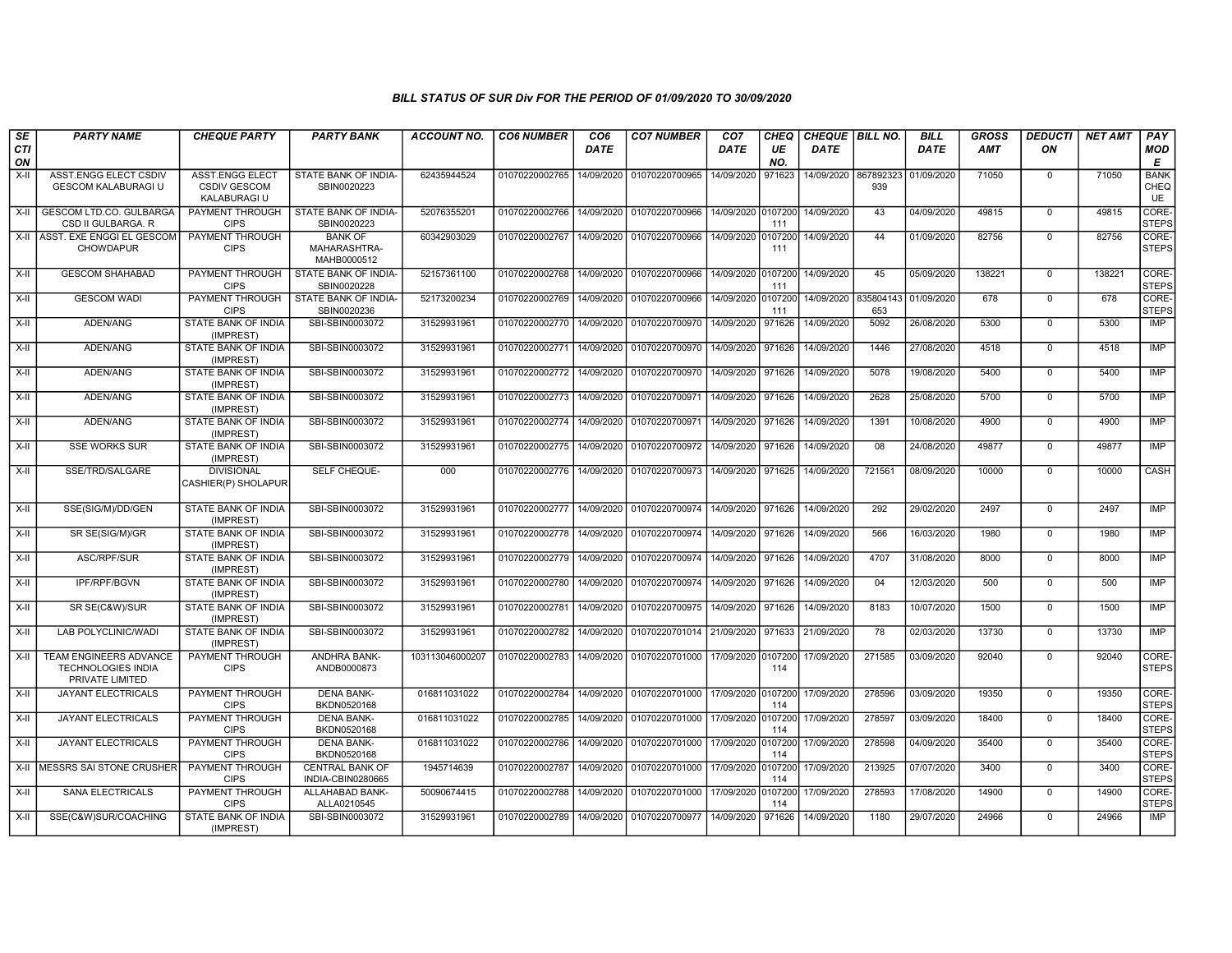| SE               | <b>PARTY NAME</b>                                          | <b>CHEQUE PARTY</b>                     | <b>PARTY BANK</b>                                     | ACCOUNT NO.     | <b>CO6 NUMBER</b>         | CO <sub>6</sub> | <b>CO7 NUMBER</b> | CO <sub>7</sub>    | <b>CHEQ</b>    | CHEQUE   BILL NO. |                                       | <b>BILL</b> | GROSS      | <b>DEDUCTI</b> | NET AMT | PAY                   |
|------------------|------------------------------------------------------------|-----------------------------------------|-------------------------------------------------------|-----------------|---------------------------|-----------------|-------------------|--------------------|----------------|-------------------|---------------------------------------|-------------|------------|----------------|---------|-----------------------|
| <b>CTI</b><br>ON |                                                            |                                         |                                                       |                 |                           | DATE            |                   | DATE               | UE<br>NO.      | <b>DATE</b>       |                                       | <b>DATE</b> | <b>AMT</b> | ON             |         | <b>MOD</b><br>E       |
| $X-H$            | ANJ CREATIONS PVT LTD                                      | <b>PAYMENT THROUGH</b><br><b>CIPS</b>   | <b>HDFC BANK LTD-</b><br>HDFC0000292                  | 02922560002895  | 01070220002790            | 14/09/2020      | 01070220700987    | 16/09/2020         | 0107200<br>113 |                   | 16/09/2020   ANJ/19204<br>60          | 05/03/2020  | 7027       | $\overline{0}$ | 7027    | CORE-<br><b>STEPS</b> |
| X-II             | ANJ CREATIONS PVT LTD                                      | <b>PAYMENT THROUGH</b><br><b>CIPS</b>   | <b>HDFC BANK LTD-</b><br>HDFC0000292                  | 02922560002895  | 01070220002791            | 14/09/2020      | 01070220700995    | 16/09/2020 0107200 | 113            |                   | 16/09/2020 ANJ/19200 05/12/2019<br>70 |             | 16421      | $\mathbf 0$    | 16421   | CORE-<br><b>STEPS</b> |
| X-II             | ANJ CREATIONS PVT LTD                                      | PAYMENT THROUGH<br><b>CIPS</b>          | <b>HDFC BANK LTD-</b><br>HDFC0000292                  | 02922560002895  | 01070220002792            | 14/09/2020      | 01070220700987    | 16/09/2020 0107200 | 113            | 16/09/2020        | ANJ/19220<br>238                      | 11/02/2020  | 4408       | $\mathbf 0$    | 4408    | CORE-<br><b>STEPS</b> |
| X-II             | ANJ CREATIONS PVT LTD                                      | PAYMENT THROUGH<br><b>CIPS</b>          | <b>HDFC BANK LTD-</b><br>HDFC0000292                  | 02922560002895  | 01070220002793            | 14/09/2020      | 01070220700987    | 16/09/2020 0107200 | 113            | 16/09/2020        | ANJ/19200<br>68                       | 30/11/2019  | 8205       | $\mathbf 0$    | 8205    | CORE-<br><b>STEPS</b> |
| X-II             | M/S. VERMMILLION<br>COMMUNICATION PVT. LTD.                | <b>PAYMENT THROUGH</b><br><b>CIPS</b>   | AXIS BANK-UTIB0001527                                 | 917020081724474 | 01070220002796            | 14/09/2020      | 01070220700987    | 16/09/2020 010720  | 113            | 16/09/2020        | CRS/PB/19-<br>20/001                  | 05/01/2020  | 23432      | $\mathbf 0$    | 23432   | CORE-<br><b>STEPS</b> |
| $X-II$           | AKAR ADVERTISING AND<br>MARKETING PVT., LTD.               | <b>PAYMENT THROUGH</b><br><b>CIPS</b>   | <b>VIJAYA BANK-</b><br>VIJB0005015                    | 501500300005620 | 01070220002797            | 14/09/2020      | 01070220700987    | 16/09/2020 0107200 | 113            | 16/09/2020        | 801/20-21                             | 13/03/2020  | 13013      | $\Omega$       | 13013   | CORE-<br><b>STEPS</b> |
| X-II             | AKAR ADVERTISING AND<br>MARKETING PVT., LTD.               | PAYMENT THROUGH<br><b>CIPS</b>          | VIJAYA BANK-<br>VIJB0005015                           | 501500300005620 | 01070220002798            | 14/09/2020      | 01070220700987    | 16/09/2020         | 0107200<br>113 | 16/09/2020        | 827/20-21                             | 15/03/2020  | 11373      | $\mathbf 0$    | 11373   | CORE-<br><b>STEPS</b> |
| $X-I$            | SAI ADVERTISERS                                            | PAYMENT THROUGH<br><b>CIPS</b>          | UNION BANK OF INDIA-<br>UBIN0537896                   | 378905040130124 | 01070220002799            | 14/09/2020      | 01070220700987    | 16/09/2020 0107200 | 113            | 16/09/2020        | 29145                                 | 07/08/2020  | 10576      | $\overline{0}$ | 10576   | CORE-<br><b>STEPS</b> |
| X-II             | <b>SAI ADVERTISERS</b>                                     | PAYMENT THROUGH<br><b>CIPS</b>          | UNION BANK OF INDIA-<br>UBIN0537896                   | 378905040130124 | 01070220002800            | 14/09/2020      | 01070220700987    | 16/09/2020 0107200 | 113            | 16/09/2020        | 29143                                 | 17/08/2020  | 7554       | $\mathbf 0$    | 7554    | CORE-<br><b>STEPS</b> |
| $X-H$            | SHREE CONSTRUCTION                                         | <b>PAYMENT THROUGH</b><br><b>CIPS</b>   | AXIS BANK-UTIB0000266                                 | 914020003130692 | 01070220002801            | 15/09/2020      | 01070220700980    | 15/09/2020 0107200 | 112            | 15/09/2020        | 268701                                | 07/09/2020  | 168212     | $\overline{0}$ | 168212  | CORE-<br><b>STEPS</b> |
| X-II             | Mahesh Roopchandani                                        | PAYMENT THROUGH<br><b>CIPS</b>          | <b>BANK OF</b><br>MAHARASHTRA-<br>MAHB0000163         | 20010802447     | 01070220002802            | 15/09/2020      | 01070220700980    | 15/09/2020 0107200 | 112            | 15/09/2020        | 279209                                | 08/09/2020  | 795500     | $\Omega$       | 795500  | CORE-<br><b>STEPS</b> |
| $X-H$            | <b>M/S SRINIVASA CONST</b>                                 | <b>PAYMENT THROUGH</b><br><b>CIPS</b>   | STATE BANK OF INDIA-<br>SBIN0014794                   | 34632987733     | 01070220002803            | 15/09/2020      | 01070220700980    | 15/09/2020 0107200 | 112            | 15/09/2020        | 271620                                | 27/08/2020  | 318191     | $\overline{0}$ | 318191  | CORE-<br><b>STEPS</b> |
| X-II             | SSE/C&W/SNSI/COACHING                                      | <b>STATE BANK OF INDIA</b><br>(IMPREST) | SBI-SBIN0003072                                       | 31529931961     | 01070220002804            | 15/09/2020      | 01070220700981    | 16/09/2020         | 971627         | 16/09/2020        | 999                                   | 16/07/2020  | 2500       | $\mathbf 0$    | 2500    | IMP                   |
| $X-H$            | MS/WD                                                      | STATE BANK OF INDIA<br>(IMPREST)        | SBI-SBIN0003072                                       | 31529931961     | 01070220002805            | 15/09/2020      | 01070220700981    | 16/09/2020         | 971627         | 16/09/2020        | 510027738<br>2179                     | 17/03/2020  | 1352       | $\Omega$       | 1352    | <b>IMP</b>            |
| X-II             | MS/WD                                                      | STATE BANK OF INDIA<br>(IMPREST)        | SBI-SBIN0003072                                       | 31529931961     | 01070220002806            | 15/09/2020      | 01070220700981    | 16/09/2020         | 971627         | 16/09/2020        | 2734                                  | 13/04/2020  | 3953       | $\mathbf 0$    | 3953    | IMP                   |
| $X-H$            | <b>IPF/DI/SUR</b>                                          | <b>STATE BANK OF INDIA</b><br>(IMPREST) | SBI-SBIN0003072                                       | 31529931961     | 01070220002807            | 16/09/2020      | 01070220700983    | 16/09/2020 971627  |                | 16/09/2020        | 1336                                  | 14/09/2020  | 470        | $\Omega$       | 470     | IMP                   |
| X-II             | <b>IPF/RPF/PS</b>                                          | STATE BANK OF INDIA<br>(IMPREST)        | SBI-SBIN0003072                                       | 31529931961     | 01070220002809            | 16/09/2020      | 01070220700983    | 16/09/2020 971627  |                | 16/09/2020        | 936                                   | 02/03/2020  | 280        | $\mathbf 0$    | 280     | <b>IMP</b>            |
| X-II             | IPF/RPF/BGVN                                               | <b>STATE BANK OF INDIA</b><br>(IMPREST) | SBI-SBIN0003072                                       | 31529931961     | 01070220002810            | 16/09/2020      | 01070220700983    | 16/09/2020 971627  |                | 16/09/2020        | 437                                   | 20/03/2020  | 500        | $\Omega$       | 500     | <b>IMP</b>            |
| $X-II$           | IPF/RPF/DQM/SUR                                            | STATE BANK OF INDIA<br>(IMPREST)        | SBI-SBIN0003072                                       | 31529931961     | 01070220002811            | 16/09/2020      | 01070220700983    | 16/09/2020 971627  |                | 16/09/2020        | 91                                    | 05/03/2020  | 868        | $\mathbf 0$    | 868     | <b>IMP</b>            |
| X-II             | PATIL TOURS AND TRAVELS                                    | PAYMENT THROUGH<br><b>CIPS</b>          | STATE BANK OF INDIA<br>SBIN0021963                    | 37311501183     | 01070220002812            | 16/09/2020      | 01070220700984    | 16/09/2020 0107200 | 113            | 16/09/2020        | 48                                    | 07/09/2020  | 113427     | 10536          | 102891  | CORE-<br><b>STEPS</b> |
| X-II             | SHREE KRISHNA SIGNS                                        | <b>PAYMENT THROUGH</b><br><b>CIPS</b>   | SBI-SBIN0010718                                       | 31190074381     | 01070220002813            | 16/09/2020      | 01070220700985    | 16/09/2020 0107200 | 113            | 16/09/2020        | <b>SUR/20-</b><br>21/02               | 04/09/2020  | 70706      | 2344           | 68362   | CORE-<br><b>STEPS</b> |
| $X-I$            | SR DSTE(M)/SUR                                             | <b>STATE BANK OF INDIA</b><br>(IMPREST) | SBI-SBIN0003072                                       | 31529931961     | 01070220002814            | 16/09/2020      | 01070220700989    | 16/09/2020         | 971627         | 16/09/2020        | 4691                                  | 27/08/2020  | 7999       | $\mathbf 0$    | 7999    | IMP                   |
| $X-II$           | SSE(TELE-N)/SUR/VEH                                        | STATE BANK OF INDIA<br>(IMPREST)        | SBI-SBIN0003072                                       | 31529931961     | 01070220002815            | 16/09/2020      | 01070220700989    | 16/09/2020         | 971627         | 16/09/2020        | 18015                                 | 01/07/2020  | 12000      | $\overline{0}$ | 12000   | <b>IMP</b>            |
| X-II             | The Executive Engineer, KUWS<br>AND D Board Divn.Kalaburgi | <b>PAYMENT THROUGH</b><br><b>CIPS</b>   | KOTAK MAHINDRA<br><b>BANK LIMITED-</b><br>KKBK0008249 | 146011002932    | 01070220002816            | 16/09/2020      | 01070220700991    | 16/09/2020 0107200 | 113            | 16/09/2020        | 680                                   | 04/08/2020  | 115570     | $\Omega$       | 115570  | CORE-<br><b>STEPS</b> |
| $X-H$            | DEN/S/SUR                                                  | STATE BANK OF INDIA<br>(IMPREST)        | SBI-SBIN0003072                                       | 31529931961     | 01070220002817 16/09/2020 |                 | 01070220700992    | 16/09/2020 971627  |                | 16/09/2020        | 11707                                 | 30/03/2020  | 7424       | $\overline{0}$ | 7424    | <b>IMP</b>            |
| X-II             | CCOR PB FUEL DG IMP                                        | STATE BANK OF INDIA<br>(IMPREST)        | SBI-SBIN0003072                                       | 31529931961     | 01070220002818            | 16/09/2020      | 01070220700988    | 16/09/2020 971627  |                | 16/09/2020        | 2350                                  | 26/08/2020  | 7983       | $\mathbf 0$    | 7983    | IMP                   |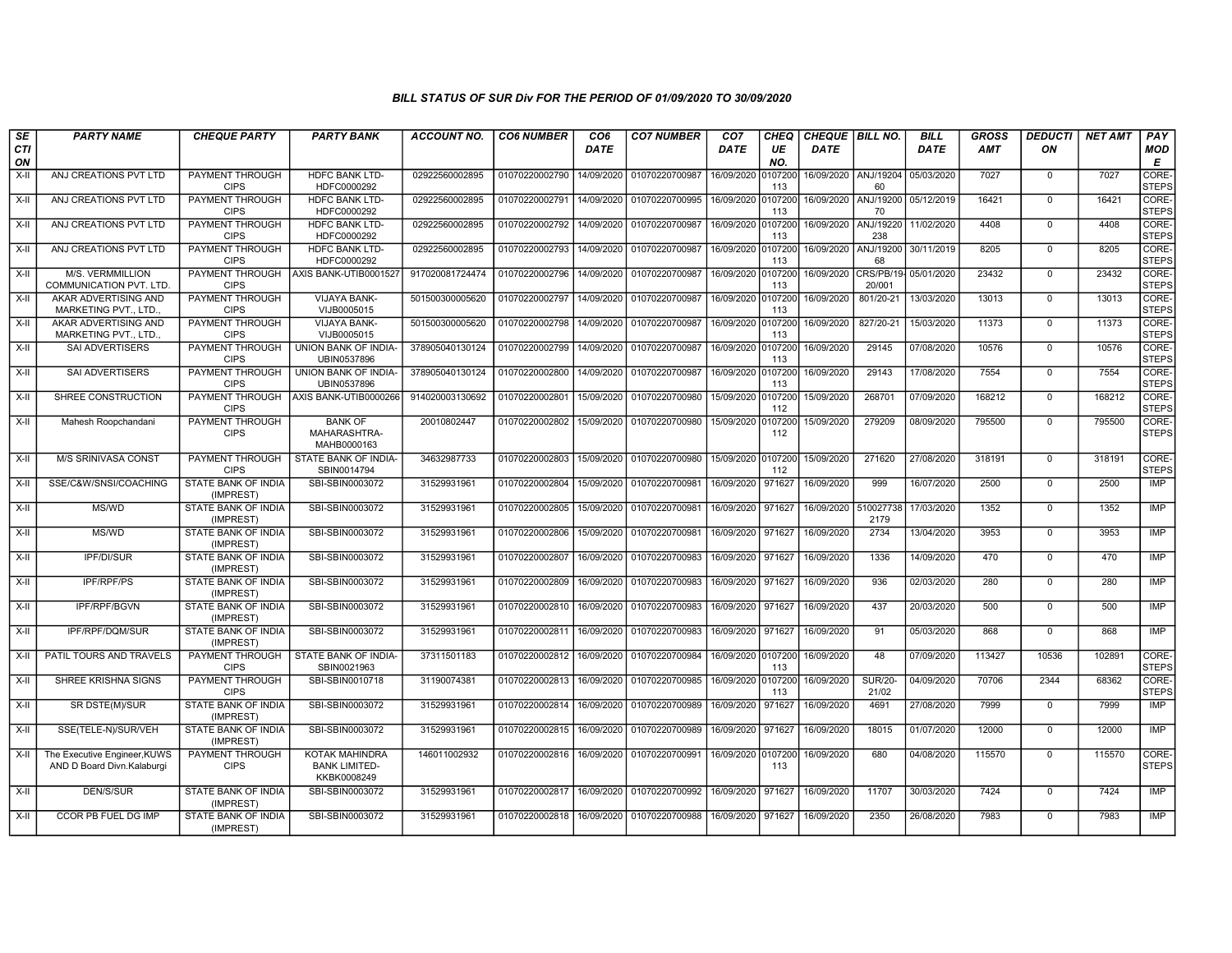| SE               | <b>PARTY NAME</b>                       | <b>CHEQUE PARTY</b>                     | <b>PARTY BANK</b>                     | <b>ACCOUNT NO.</b> | <b>CO6 NUMBER</b> | CO <sub>6</sub> | <b>CO7 NUMBER</b>                                 | CO <sub>7</sub>    | CHEQ           | CHEQUE   BILL NO. |                       | <b>BILL</b> | <b>GROSS</b> | <i><b>DEDUCTI</b></i> | <b>NET AMT</b> | PAY                       |
|------------------|-----------------------------------------|-----------------------------------------|---------------------------------------|--------------------|-------------------|-----------------|---------------------------------------------------|--------------------|----------------|-------------------|-----------------------|-------------|--------------|-----------------------|----------------|---------------------------|
| <b>CTI</b><br>ON |                                         |                                         |                                       |                    |                   | DATE            |                                                   | <b>DATE</b>        | UE<br>NO.      | DATE              |                       | <b>DATE</b> | <b>AMT</b>   | ON                    |                | <b>MOD</b><br>Е           |
| $X-H$            | <b>CCOR PB RR</b>                       | <b>STATE BANK OF INDIA</b><br>(IMPREST) | SBI-SBIN0003072                       | 31529931961        | 01070220002819    | 16/09/2020      | 01070220700988                                    | 16/09/2020         | 971627         | 16/09/2020        | 57                    | 26/08/2020  | 9800         | $\mathbf 0$           | 9800           | IMP                       |
| $X-II$           | DEEV GEN SET SALES &<br><b>SERVICES</b> | PAYMENT THROUGH<br><b>CIPS</b>          | <b>BANK OF INDIA-</b><br>BKID0002906  | 290630100005089    | 01070220002820    | 16/09/2020      | 01070220700986                                    | 16/09/2020 0107200 | 113            | 16/09/2020        | COM/005/2<br>$0 - 21$ | 07/07/2020  | 61370        | $\mathbf 0$           | 61370          | CORE-<br><b>STEPS</b>     |
| X-II             | <b>CCOR PB LOBBY</b>                    | <b>STATE BANK OF INDIA</b><br>(IMPREST) | SBI-SBIN0003072                       | 31529931961        | 01070220002821    | 16/09/2020      | 01070220700988                                    | 16/09/2020         | 971627         | 16/09/2020        | 1866                  | 26/08/2020  | 1000         | $\mathbf 0$           | 1000           | IMP                       |
| X-II             | CCOR/SUR/LOBBY                          | STATE BANK OF INDIA<br>(IMPREST)        | SBI-SBIN0003072                       | 31529931961        | 01070220002822    | 16/09/2020      | 01070220700989                                    | 16/09/2020         | 971627         | 16/09/2020        | 420                   | 20/08/2020  | 4920         | $\mathbf 0$           | 4920           | <b>IMP</b>                |
| $X-H$            | <b>CCOR/RR/SUR</b>                      | <b>STATE BANK OF INDIA</b><br>(IMPREST) | SBI-SBIN0003072                       | 31529931961        | 01070220002823    | 16/09/2020      | 01070220700989                                    | 16/09/2020         | 971627         | 16/09/2020        | 332                   | 21/08/2020  | 24985        | $\mathbf 0$           | 24985          | <b>IMP</b>                |
| $X-H$            | CCOR/SUR/GEN                            | <b>STATE BANK OF INDIA</b><br>(IMPREST) | SBI-SBIN0003072                       | 31529931961        | 01070220002824    | 16/09/2020      | 01070220700989                                    | 16/09/2020         | 971627         | 16/09/2020        | 1003                  | 28/08/2020  | 460          | $\mathbf 0$           | 460            | <b>IMP</b>                |
| X-II             | SR SE(C&W)/WD/ART                       | STATE BANK OF INDIA<br>(IMPREST)        | SBI-SBIN0003072                       | 31529931961        | 01070220002825    | 16/09/2020      | 01070220700988                                    | 16/09/2020 971627  |                | 16/09/2020        | GEVW/2                | 12/06/2020  | 14229        | $\Omega$              | 14229          | IMP                       |
| X-II             | MS/KWV/GEN                              | STATE BANK OF INDIA<br>(IMPREST)        | SBI-SBIN0003072                       | 31529931961        | 01070220002826    | 16/09/2020      | 01070220700988                                    | 16/09/2020         | 971627         | 16/09/2020        | 611                   | 15/09/2020  | 10222        | $\mathbf 0$           | 10222          | <b>IMP</b>                |
| $X-H$            | SSE/P WAY/N/SUR                         | STATE BANK OF INDIA<br>(IMPREST)        | SBI-SBIN0003072                       | 31529931961        | 01070220002827    | 16/09/2020      | 01070220700990                                    | 16/09/2020         | 971627         | 16/09/2020        | 686                   | 14/09/2020  | 14996        | $\overline{0}$        | 14996          | <b>IMP</b>                |
| $X-H$            | ADEN/DETC/SUR                           | <b>STATE BANK OF INDIA</b><br>(IMPREST) | SBI-SBIN0003072                       | 31529931961        | 01070220002828    | 16/09/2020      | 01070220700992                                    | 16/09/2020 971627  |                | 16/09/2020        | 00                    | 10/09/2020  | 4725         | $\overline{0}$        | 4725           | <b>IMP</b>                |
| X-II             | ADEN/SUR                                | <b>STATE BANK OF INDIA</b><br>(IMPREST) | SBI-SBIN0003072                       | 31529931961        | 01070220002829    | 16/09/2020      | 01070220700992                                    | 16/09/2020         | 971627         | 16/09/2020        | 12877                 | 20/08/2020  | 9838         | $\mathbf 0$           | 9838           | <b>IMP</b>                |
| $X-II$           | HPCL DT CARD (ELECT D G<br>SET)         | PAYMENT THROUGH<br><b>CIPS</b>          | <b>ICICI BANK LTD-</b><br>ICIC0000104 | HPCL2600795272     | 01070220002830    | 16/09/2020      | 01070220700993                                    | 16/09/2020 0107200 | 113            | 16/09/2020        | 14                    | 10/09/2020  | 32000        | $\Omega$              | 32000          | CORE-<br><b>STEPS</b>     |
| $X-H$            | HPCL DT CARD (ELECT D G<br>SET)         | <b>PAYMENT THROUGH</b><br><b>CIPS</b>   | <b>ICICI BANK LTD-</b><br>ICIC0000104 | HPCL2600795272     | 01070220002831    | 16/09/2020      | 01070220700993                                    | 16/09/2020         | 0107200<br>113 | 16/09/2020        | 41                    | 07/09/2020  | 32000        | $\overline{0}$        | 32000          | CORE-<br>STEPS            |
| X-II             | <b>SSE TRD DD</b>                       | <b>STATE BANK OF INDIA</b><br>(IMPREST) | SBI-SBIN0003072                       | 31529931961        | 01070220002832    | 16/09/2020      | 01070220700992                                    | 16/09/2020         | 971627         | 16/09/2020        | 13                    | 11/09/2020  | 3000         | $\mathbf 0$           | 3000           | <b>IMP</b>                |
| X-II             | <b>SSE TRD BWD</b>                      | STATE BANK OF INDIA<br>(IMPREST)        | SBI-SBIN0003072                       | 31529931961        | 01070220002833    | 16/09/2020      | 01070220700992                                    | 16/09/2020         | 971627         | 16/09/2020        | 26                    | 09/09/2020  | 3000         | $\mathbf 0$           | 3000           | <b>IMP</b>                |
| X-II             | <b>HPCL DT CARD</b>                     | PAYMENT THROUGH<br><b>CIPS</b>          | <b>ICICI BANK LTD-</b><br>ICIC0000104 | HPCL2600191902     | 01070220002834    | 16/09/2020      | 01070220700994                                    | 16/09/2020 0107200 | 113            | 16/09/2020        | 3506                  | 08/09/2020  | 708546       | $\overline{0}$        | 708546         | CORE-<br><b>STEPS</b>     |
| X-II             | A O (CASH) BSNL SOLAPUR                 | A O (CASH) BSNL<br><b>SOLAPUR</b>       | SELF CHEQUE-                          | 000000000          | 01070220002835    | 16/09/2020      | 01070220701001                                    | 17/09/2020         | 971628         | 17/09/2020        | 101538383<br>70117    | 06/09/2020  | 10936        | $\mathbf 0$           | 10936          | <b>BANK</b><br>CHEQ<br>UE |
| $X-H$            | A O (CASH) BSNL SOLAPUR                 | A O (CASH) BSNL<br><b>SOLAPUR</b>       | SELF CHEQUE-                          | 000000000          | 01070220002836    | 16/09/2020      | 01070220701001 17/09/2020 971628                  |                    |                | 17/09/2020        | 101837128<br>50103    | 06/09/2020  | 1093         | $\mathbf 0$           | 1093           | <b>BANK</b><br>CHEQ<br>UE |
| $X-H$            | A O (CASH) BSNL SOLAPUR                 | A O (CASH) BSNL<br><b>SOLAPUR</b>       | <b>SELF CHEQUE-</b>                   | 000000000          | 01070220002837    | 16/09/2020      | 01070220701001 17/09/2020 971628                  |                    |                | 17/09/2020        | 100966397<br>60121    | 05/09/2020  | 1869         | $\mathbf 0$           | 1869           | <b>BANK</b><br>CHEQ<br>UE |
| $X-H$            | A O (CASH) BSNL SOLAPUR                 | A O (CASH) BSNL<br><b>SOLAPUR</b>       | SELF CHEQUE-                          | 000000000          | 01070220002838    | 16/09/2020      | 01070220701001 17/09/2020 971628 17/09/2020       |                    |                |                   | 101087083<br>10120    | 05/09/2020  | 1034         | $\mathbf 0$           | 1034           | <b>BANK</b><br>CHEQ<br>UE |
| $X-H$            | A O (CASH) BSNL SOLAPUR                 | A O (CASH) BSNL<br><b>SOLAPUR</b>       | SELF CHEQUE-                          | 000000000          | 01070220002839    |                 | 16/09/2020 01070220701001 17/09/2020 971628       |                    |                | 17/09/2020        | 101946922<br>00104    | 06/09/2020  | 8252         | $\mathbf 0$           | 8252           | <b>BANK</b><br>CHEQ<br>UE |
| X-II             | A O (CASH) BSNL SOLAPUR                 | A O (CASH) BSNL<br><b>SOLAPUR</b>       | SELF CHEQUE-                          | 000000000          | 01070220002840    | 16/09/2020      | 01070220701002 17/09/2020 971628                  |                    |                | 17/09/2020        | 101212094<br>10119    | 06/09/2020  | 54019        | $\mathbf 0$           | 54019          | <b>BANK</b><br>CHEQ<br>UE |
| $X-H$            | AO/ CASH/ BSNL GULBARGA                 | AO/ CASH/ BSNL<br><b>GULBARGA</b>       | SELF CHEQUE-                          | 000000000          | 01070220002841    |                 | 16/09/2020   01070220701001   17/09/2020   971629 |                    |                | 17/09/2020        | 763429247             | 08/09/2020  | 9615         | $\Omega$              | 9615           | <b>BANK</b><br>CHEQ<br>UE |
| X-II             | PARESH LAXMANRAO<br>KHANDAGALE          | PAYMENT THROUGH<br><b>CIPS</b>          | SBI-SBIN0001928                       | 10846265360        | 01070220002842    | 17/09/2020      | 01070220700996                                    | 17/09/2020 0107200 | 114            | 17/09/2020        | GST-2020-<br>21/01    | 05/08/2020  | 134967       | 5051                  | 129916         | CORE-<br>STEPS            |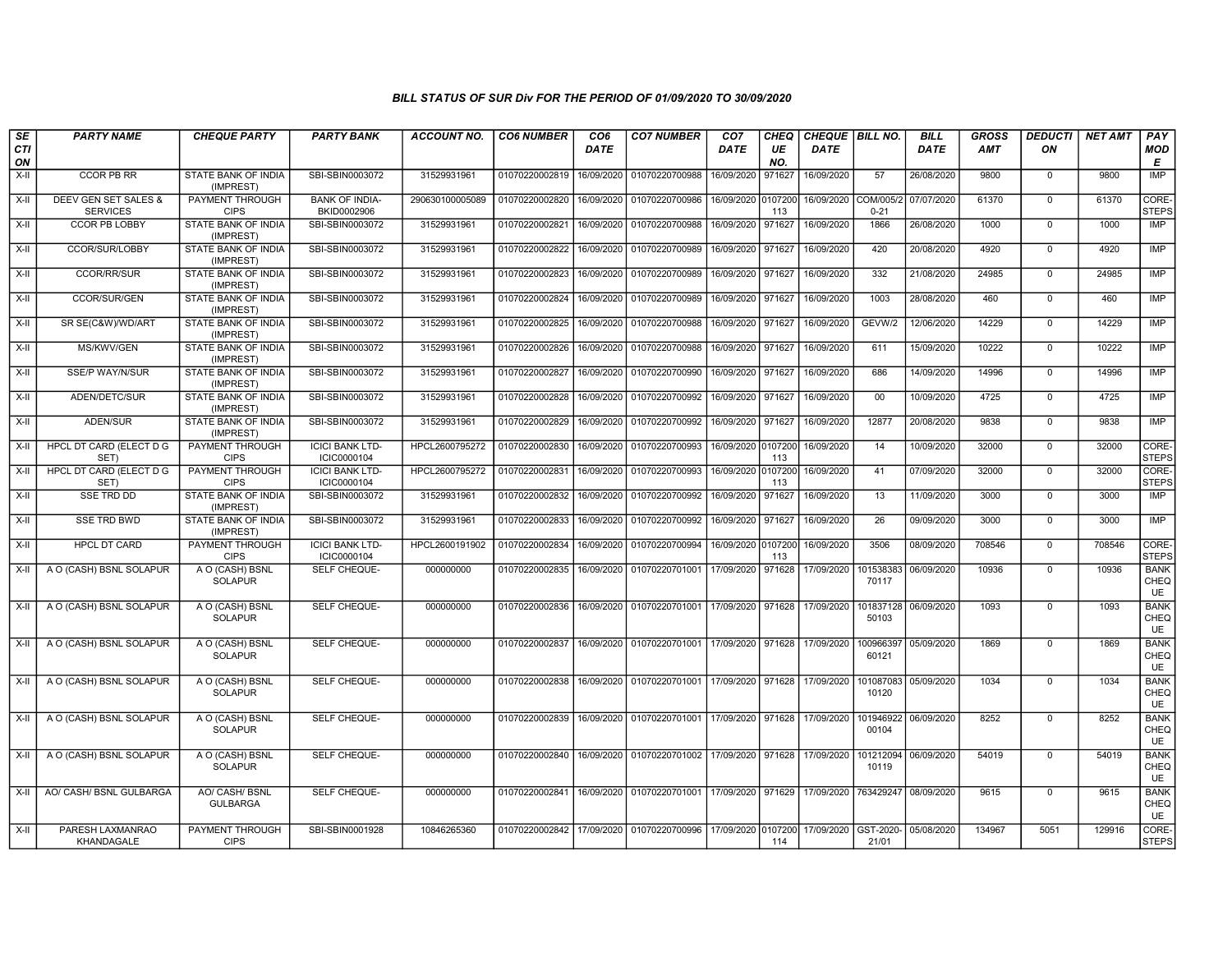| SE               | <b>PARTY NAME</b>                                                      | <b>CHEQUE PARTY</b>                      | <b>PARTY BANK</b>                            | <b>ACCOUNT NO.</b> | <b>CO6 NUMBER</b>         | CO <sub>6</sub> | <b>CO7 NUMBER</b>                                                  | CO <sub>7</sub>    | <b>CHEQ</b>    | CHEQUE   BILL NO. |                                 | <b>BILL</b> | <b>GROSS</b> | DEDUCTI        | <b>NET AMT</b> | PAY                   |
|------------------|------------------------------------------------------------------------|------------------------------------------|----------------------------------------------|--------------------|---------------------------|-----------------|--------------------------------------------------------------------|--------------------|----------------|-------------------|---------------------------------|-------------|--------------|----------------|----------------|-----------------------|
| <b>CTI</b><br>ON |                                                                        |                                          |                                              |                    |                           | DATE            |                                                                    | DATE               | UE<br>NO.      | <b>DATE</b>       |                                 | <b>DATE</b> | <b>AMT</b>   | ΟN             |                | <b>MOD</b><br>E       |
| $X-H$            | <b>RADHA ENTERPRISES</b>                                               | <b>PAYMENT THROUGH</b><br><b>CIPS</b>    | <b>ICICI BANK LTD-</b><br>ICIC0000199        | 019905500426       | 01070220002843            | 17/09/2020      | 01070220700998                                                     | 17/09/2020         | 0107200<br>115 | 18/09/2020        | 01A                             | 22/06/2020  | 100107       | 4506           | 95601          | CORE-<br><b>STEPS</b> |
|                  | X-II M/S PREMANAND TOURS AND<br><b>TRAVELS</b>                         | PAYMENT THROUGH<br><b>CIPS</b>           | AXIS BANK-UTIB0000266                        | 919020049597612    | 01070220002844 17/09/2020 |                 | 01070220700999 17/09/2020 0107200                                  |                    | 114            | 17/09/2020        | 08/20-21                        | 19/06/2020  | 89542        | 12935          | 76607          | CORE-<br><b>STEPS</b> |
| X-II             | AJAY RAMCHANDRA JADHAV                                                 | PAYMENT THROUGH<br><b>CIPS</b>           | SBI-SBIN0001656                              | 30842743875        | 01070220002845            | 17/09/2020      | 01070220701003                                                     | 18/09/2020 0107200 | 115            | 18/09/2020        | Vehicle/01                      | 02/07/2020  | 145045       | 21450          | 123595         | CORE-<br><b>STEPS</b> |
| $X-H$            | SATHE RAMCHANDRA D                                                     | PAYMENT THROUGH<br><b>CIPS</b>           | <b>BANK OF BARODA-</b><br><b>BARB0RAISHO</b> | 10140200000176     | 01070220002846            | 17/09/2020      | 01070220700997                                                     | 17/09/2020         | 0107200<br>114 | 17/09/2020        | 02                              | 23/04/2020  | 55067        | 551            | 54516          | CORE-<br><b>STEPS</b> |
| X-II             | SATHE RAMCHANDRA D                                                     | <b>PAYMENT THROUGH</b><br><b>CIPS</b>    | <b>BANK OF BARODA-</b><br><b>BARB0RAISHO</b> | 10140200000176     | 01070220002847            | 17/09/2020      | 01070220700997                                                     | 17/09/2020 0107200 | 114            | 17/09/2020        | 3                               | 10/07/2020  | 55067        | 551            | 54516          | CORE-<br><b>STEPS</b> |
| X-II             | <b>IPF/RPF/BGVN</b>                                                    | <b>DIVISIONAL</b><br>CASHIER(P) SHOLAPUR | SBI-SBIN0003072                              | 000000000          |                           |                 | 01070220002849   18/09/2020   01070220701015   21/09/2020   971632 |                    |                | 21/09/2020        | 614928                          | 30/06/2020  | 9000         | $\mathbf 0$    | 9000           | <b>CASH</b>           |
| X-II             | ASC/RPF/DD                                                             | <b>DIVISIONAL</b><br>CASHIER(P) SHOLAPUR | SBI-SBIN0003072                              | 31529931961        | 01070220002851 18/09/2020 |                 | 01070220701015 21/09/2020 971632                                   |                    |                | 21/09/2020        | 614920                          | 23/03/2020  | 3000         | $\mathbf 0$    | 3000           | <b>CASH</b>           |
| X-II             | AJAY RAMCHANDRA JADHAV                                                 | PAYMENT THROUGH<br><b>CIPS</b>           | SBI-SBIN0001656                              | 30842743875        | 01070220002852            | 18/09/2020      | 01070220701004                                                     | 18/09/2020 0107200 | 115            | 18/09/2020        | 25                              | 04/03/2020  | 27000        | 270            | 26730          | CORE-<br><b>STEPS</b> |
| X-II             | AJAY RAMCHANDRA JADHAV                                                 | <b>PAYMENT THROUGH</b><br><b>CIPS</b>    | SBI-SBIN0001656                              | 30842743875        | 01070220002853            | 18/09/2020      | 01070220701004                                                     | 18/09/2020 0107200 | 115            | 18/09/2020        | 26                              | 04/03/2020  | 13500        | 135            | 13365          | CORE-<br><b>STEPS</b> |
| $X-H$            | SM/KLBG (CLEANLINESS IMP)                                              | <b>DIVISIONAL</b><br>CASHIER(P) SHOLAPUR | DUMMY-                                       | 11111111111        | 01070220002854            | 18/09/2020      | 01070220701005                                                     | 18/09/2020         | 971630         | 18/09/2020        | 1922                            | 25/08/2020  | 113415       | $\mathbf 0$    | 113415         | CASH                  |
| $X-H$            | ADEN/NG/KWV                                                            | STATE BANK OF INDIA<br>(IMPREST)         | SBI-SBIN0003072                              | 31529931961        | 01070220002855            | 18/09/2020      | 01070220701006                                                     | 18/09/2020 971631  |                | 18/09/2020        | 3652                            | 07/06/2020  | 2540         | $\overline{0}$ | 2540           | <b>IMP</b>            |
| X-II             | <b>SSE WORKS SUR</b>                                                   | <b>STATE BANK OF INDIA</b><br>(IMPREST)  | SBI-SBIN0003072                              | 31529931961        | 01070220002856            | 18/09/2020      | 01070220701007                                                     | 18/09/2020 971631  |                | 18/09/2020        | 3093                            | 02/09/2020  | 49841        | $\mathbf 0$    | 49841          | IMP                   |
| $X-H$            | TTE REST HOUSE WD                                                      | <b>STATE BANK OF INDIA</b><br>(IMPREST)  | SBI-SBIN0003072                              | 31529931961        | 01070220002857            | 18/09/2020      | 01070220701008                                                     | 18/09/2020 971631  |                | 18/09/2020        | 79                              | 23/08/2020  | 14995        | $\overline{0}$ | 14995          | <b>IMP</b>            |
| X-II             | TTE REST HOUSE LUR                                                     | STATE BANK OF INDIA<br>(IMPREST)         | SBI-SBIN0003072                              | 31529931961        | 01070220002858            | 18/09/2020      | 01070220701008                                                     | 18/09/2020 971631  |                | 18/09/2020        | 485                             | 29/04/2020  | 5000         | $\mathbf 0$    | 5000           | IMP                   |
| X-II             | SR.DCM.SUR                                                             | <b>STATE BANK OF INDIA</b><br>(IMPREST)  | SBI-SBIN0003072                              | 31529931961        | 01070220002859            | 18/09/2020      | 01070220701008                                                     | 18/09/2020 971631  |                | 18/09/2020        | 4956                            | 18/08/2020  | 30000        | $\mathbf 0$    | 30000          | <b>IMP</b>            |
| X-II             | <b>JAIDEEP ENTERPRISES</b>                                             | PAYMENT THROUGH<br><b>CIPS</b>           | <b>BANK OF BARODA-</b><br><b>BARB0SHOLAP</b> | 04370200000715     | 01070220002860            | 18/09/2020      | 01070220701009                                                     | 18/09/2020 0107200 | 115            | 18/09/2020        | CUB/2020/<br>14                 | 17/09/2020  | 28731        | 980            | 27751          | CORE-<br><b>STEPS</b> |
| X-II             | SHRI SAI LAXMI CATERERS-<br><b>PUNE</b>                                | <b>PAYMENT THROUGH</b><br><b>CIPS</b>    | YES BANK-YESB0000856                         | 085664400002120    | 01070220002861            | 18/09/2020      | 01070220701010                                                     | 18/09/2020 0107200 | 115            | 18/09/2020        | 99250                           | 15/09/2020  | 47000        | $\mathbf 0$    | 47000          | CORE-<br><b>STEPS</b> |
| X-II             | <b>VIKAS CONSTRUCTION AND</b><br>COMPANY-SOLAPUR                       | PAYMENT THROUGH<br><b>CIPS</b>           | UNITED BANK OF INDIA-<br>UTBI0SOL634         | 0952050013378      | 01070220002862            | 18/09/2020      | 01070220701010                                                     | 18/09/2020 0107200 | 115            | 18/09/2020        | 99728                           | 16/09/2020  | 30000        | $\mathbf 0$    | 30000          | CORE-<br><b>STEPS</b> |
| $X-II$           | SHIVA TOURS AND TRAVELS-<br><b>SOLAPUR</b>                             | PAYMENT THROUGH<br><b>CIPS</b>           | SBI-SBIN0012485                              | 32993021658        | 01070220002863            | 18/09/2020      | 01070220701010                                                     | 18/09/2020 0107200 | 115            | 18/09/2020        | 99730                           | 16/09/2020  | 30000        | $\mathbf 0$    | 30000          | CORE-<br><b>STEPS</b> |
| $X-H$            | AMARA RAJA POWER<br><b>SYSTEMS LTD</b>                                 | <b>PAYMENT THROUGH</b><br><b>CIPS</b>    | SBI-SBIN0006677                              | 10306769135        | 01070220002864            | 18/09/2020      | 01070220701011                                                     | 18/09/2020 0107200 | 115            | 18/09/2020        | 252802                          | 25/06/2020  | 170800       | $\mathbf 0$    | 170800         | CORE-<br><b>STEPS</b> |
| $X-H$            | <b>MAHARASHTRA STATE</b><br>ELECTRICITY DISTRIBUTION<br><b>COMPANY</b> | <b>PAYMENT THROUGH</b><br><b>CIPS</b>    | CANARA BANK-<br>CNRB0001903                  | 1903201010183      | 01070220002865            |                 | 18/09/2020 01070220701013                                          | 18/09/2020         | 0107200<br>115 | 18/09/2020        | 916019266 08/09/2020            |             | 249140       | $\mathbf 0$    | 249140         | CORE-<br><b>STEPS</b> |
| $X-H$            | <b>MAHARASHTRA STATE</b><br>ELECTRICITY DISTRIBUTION<br><b>COMPANY</b> | PAYMENT THROUGH<br><b>CIPS</b>           | <b>CANARA BANK-</b><br>CNRB0001903           | 1903201010183      | 01070220002866            |                 | 18/09/2020 01070220701013 18/09/2020 0107200                       |                    | 115            |                   | 18/09/2020 916264229 08/09/2020 |             | 179630       | $\mathbf 0$    | 179630         | CORE-<br><b>STEPS</b> |
| X-II             | <b>MAHARASHTRA STATE</b><br>ELECTRICITY DISTRIBUTION<br><b>COMPANY</b> | PAYMENT THROUGH<br><b>CIPS</b>           | CANARA BANK-<br>CNRB0001903                  | 1903201010183      |                           |                 | 01070220002867   18/09/2020   01070220701012   18/09/2020 0107200  |                    | 115            |                   | 18/09/2020 917753358 09/09/2020 |             | 9770         | $\mathbf 0$    | 9770           | CORE-<br><b>STEPS</b> |
| $X-H$            | <b>IPF/RPF/SNSI</b>                                                    | <b>DIVISIONAL</b><br>CASHIER(P) SHOLAPUR | SBI-SBIN0003072                              | 000000             |                           |                 | 01070220002868 21/09/2020 01070220701015 21/09/2020 971632         |                    |                | 21/09/2020        | 614929                          | 30/06/2020  | 9000         | $\mathbf 0$    | 9000           | CASH                  |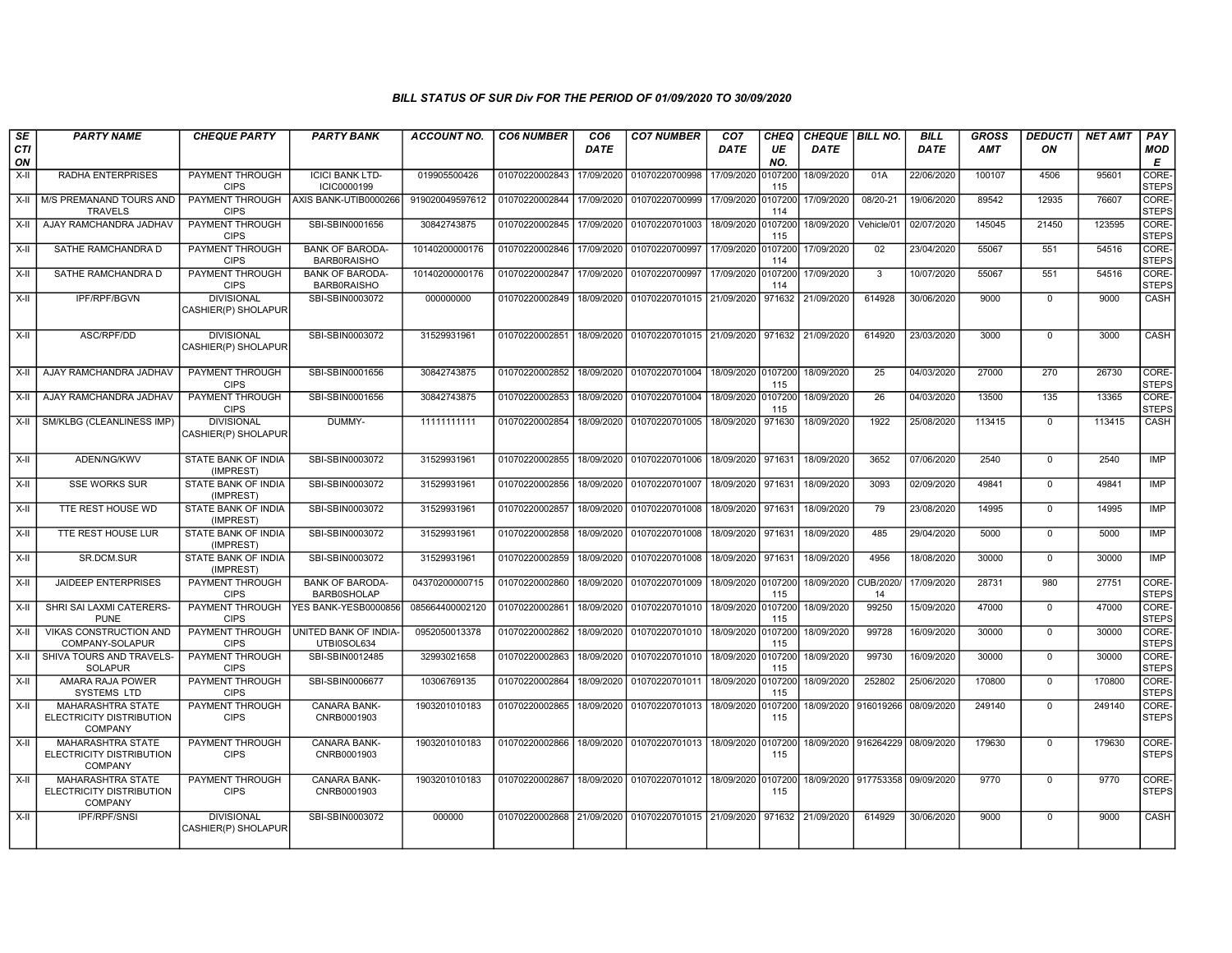| SE        | <b>PARTY NAME</b>                                                      | <b>CHEQUE PARTY</b>                      | <b>PARTY BANK</b>                     | ACCOUNT NO.     | <b>CO6 NUMBER</b>                        | CO <sub>6</sub> | <b>CO7 NUMBER</b>                                   | CO <sub>7</sub>     | <b>CHEQ</b>    | CHEQUE   BILL NO.    |                                | <b>BILL</b> | <b>GROSS</b> | DEDUCTI     | <b>NET AMT</b> | <b>PAY</b>            |
|-----------|------------------------------------------------------------------------|------------------------------------------|---------------------------------------|-----------------|------------------------------------------|-----------------|-----------------------------------------------------|---------------------|----------------|----------------------|--------------------------------|-------------|--------------|-------------|----------------|-----------------------|
| CTI<br>ON |                                                                        |                                          |                                       |                 |                                          | DATE            |                                                     | DATE                | UE<br>NO.      | <b>DATE</b>          |                                | <b>DATE</b> | <b>AMT</b>   | ΟN          |                | <b>MOD</b><br>Е       |
| $X-H$     | SSE(E/M)/ANG                                                           | <b>STATE BANK OF INDIA</b><br>(IMPREST)  | SBI-SBIN0003072                       | 31529931961     | 01070220002869 21/09/2020                |                 | 01070220701016                                      | 21/09/2020          | 971633         | 21/09/2020           | 177                            | 12/09/2020  | 6717         | $\mathbf 0$ | 6717           | <b>IMP</b>            |
| $X-H$     | SSE (E/M)/DD                                                           | <b>STATE BANK OF INDIA</b><br>(IMPREST)  | SBI-SBIN0003072                       | 31529931961     | 01070220002870 21/09/2020                |                 | 01070220701016 21/09/2020                           |                     | 971633         | 21/09/2020           | 86                             | 12/09/2020  | 2000         | $\mathbf 0$ | 2000           | IMP                   |
| X-II      | SSE/(ELECT/MAINT)/SUR                                                  | STATE BANK OF INDIA<br>(IMPREST)         | SBI-SBIN0003072                       | 31529931961     | 01070220002871 21/09/2020                |                 | 01070220701016                                      | 21/09/2020          | 971633         | 21/09/2020           | 2020/03/09                     | 14/09/2020  | 19957        | $\mathbf 0$ | 19957          | IMP                   |
| X-II      | ADME/DD/BCN ROH                                                        | <b>STATE BANK OF INDIA</b><br>(IMPREST)  | SBI-SBIN0003072                       | 31529931961     | 01070220002872 21/09/2020                |                 | 01070220701016                                      | 21/09/2020          | 971633         | 21/09/2020           | 1800                           | 30/08/2020  | 7021         | $\Omega$    | 7021           | <b>IMP</b>            |
| X-II      | DD/C&W/FUEL/IMP                                                        | STATE BANK OF INDIA<br>(IMPREST)         | SBI-SBIN0003072                       | 31529931961     | 01070220002873 21/09/2020                |                 | 01070220701016                                      | 21/09/2020          | 971633         | 21/09/2020           | 31661                          | 02/09/2020  | 4000         | $\Omega$    | 4000           | <b>IMP</b>            |
| $X-H$     | DD/C&W/HYDRA MOB<br>CRANE(FUEL)                                        | <b>STATE BANK OF INDIA</b><br>(IMPREST)  | SBI-SBIN0003072                       | 21529931961     |                                          |                 | 01070220002874 21/09/2020 01070220701016            | 21/09/2020   971633 |                | 21/09/2020           | H0432                          | 21/08/2020  | 5200         | $\mathbf 0$ | 5200           | IMP                   |
| X-II      | DD/C&W/GEN                                                             | STATE BANK OF INDIA<br>(IMPREST)         | SBI-SBIN0003072                       | 31529931961     | 01070220002875 21/09/2020                |                 | 01070220701016 21/09/2020                           |                     | 971633         | 21/09/2020           | 798                            | 19/08/2020  | 9086         | $\Omega$    | 9086           | IMP                   |
| $X-H$     | CCOR/DD/LOBBY                                                          | STATE BANK OF INDIA<br>(IMPREST)         | SBI-SBIN0003072                       | 31529931961     | 01070220002876 21/09/2020                |                 | 01070220701016                                      | 21/09/2020          | 971633         | 21/09/2020           | 106                            | 07/08/2020  | 10000        | $\mathbf 0$ | 10000          | <b>IMP</b>            |
| X-II      | SSE(SIG/M)/KWV                                                         | STATE BANK OF INDIA<br>(IMPREST)         | SBI-SBIN0003072                       | 31529931961     | 01070220002877 21/09/2020                |                 | 01070220701016                                      | 21/09/2020          | 971633         | 21/09/2020           | 2947                           | 10/10/2019  | 1500         | $\mathbf 0$ | 1500           | <b>IMP</b>            |
| $X-H$     | <b>INTER PUBLICITY PRIVATE LTD</b>                                     | <b>PAYMENT THROUGH</b><br><b>CIPS</b>    | UNION BANK OF INDIA-<br>UBIN0534986   | 349801010018032 | 01070220002878 21/09/2020 01070220701017 |                 |                                                     | 21/09/2020 0107200  | 116            | 21/09/2020           | <b>PR/N546/</b><br>$0/19 - 20$ | 23/10/2019  | 24023        | $\Omega$    | 24023          | CORE-<br><b>STEPS</b> |
| X-II      | <b>MS ANG</b>                                                          | <b>DIVISIONAL</b><br>CASHIER(P) SHOLAPUR | SBI-SBIN0003072                       | 31529931961     |                                          |                 | 01070220002879 21/09/2020 01070220701018            | 21/09/2020 971632   |                | 21/09/2020           | R-1979                         | 24/01/2020  | 7916         | $\mathbf 0$ | 7916           | CASH                  |
| $X-H$     | <b>MAHARASHTRA STATE</b><br>ELECTRICITY DISTRIBUTION<br>COMPANY        | PAYMENT THROUGH<br><b>CIPS</b>           | CANARA BANK-<br>CNRB0001903           | 1903201010183   |                                          |                 | 01070220002880 21/09/2020 01070220701019            | 21/09/2020 0107200  | 116            | 21/09/2020 917753336 |                                | 09/09/2020  | 77910        | $\mathbf 0$ | 77910          | CORE-<br><b>STEPS</b> |
| X-II      | <b>MAHARASHTRA STATE</b><br>ELECTRICITY DISTRIBUTION<br><b>COMPANY</b> | PAYMENT THROUGH<br><b>CIPS</b>           | CANARA BANK-<br>CNRB0001903           | 1903201010183   |                                          |                 | 01070220002881 21/09/2020 01070220701019 21/09/2020 |                     | 0107200<br>116 | 21/09/2020           | 920854074                      | 10/09/2020  | 132840       | $\mathbf 0$ | 132840         | CORE-<br><b>STEPS</b> |
| X-II      | <b>SSE/P WAY/SDB</b>                                                   | <b>STATE BANK OF INDIA</b><br>(IMPREST)  | SBI-SBIN0003072                       | 31529931961     |                                          |                 | 01070220002882 21/09/2020 01070220701021            | 21/09/2020          | 971633         | 21/09/2020           | 253                            | 21/08/2020  | 14963        | $\mathbf 0$ | 14963          | IMP                   |
| $X-II$    | <b>SSE/P WAY/LUR</b>                                                   | STATE BANK OF INDIA<br>(IMPREST)         | SBI-SBIN0003072                       | 31529931961     | 01070220002883 21/09/2020                |                 | 01070220701021                                      | 21/09/2020          | 971633         | 21/09/2020           | 416407005<br>000400            | 04/07/2020  | 14229        | $\Omega$    | 14229          | <b>IMP</b>            |
| X-II      | ADEN/SUR                                                               | STATE BANK OF INDIA<br>(IMPREST)         | SBI-SBIN0003072                       | 31529931961     |                                          |                 | 01070220002884 21/09/2020 01070220701020            | 21/09/2020 971633   |                | 21/09/2020           | 12965                          | 28/08/2020  | 13146        | $\mathbf 0$ | 13146          | IMP                   |
| $X-H$     | SSE/WORKS/UMD                                                          | <b>STATE BANK OF INDIA</b><br>(IMPREST)  | SBI-SBIN0003072                       | 31529931961     | 01070220002885 21/09/2020                |                 | 01070220701021                                      | 21/09/2020          | 971633         | 21/09/2020           | 15876                          | 19/08/2020  | 4740         | $\Omega$    | 4740           | IMP                   |
| $X-H$     | <b>STATION MANAGER BOROTI</b>                                          | STATE BANK OF INDIA<br>(IMPREST)         | SBI-SBIN0003072                       | 31529931961     | 01070220002886 21/09/2020                |                 | 01070220701020                                      | 21/09/2020          | 971633         | 21/09/2020           | 1198                           | 22/05/2020  | 7305         | $\mathbf 0$ | 7305           | <b>IMP</b>            |
| X-II      | STATION MANAGER RAHURI                                                 | STATE BANK OF INDIA<br>(IMPREST)         | SBI-SBIN0003072                       | 31529931961     | 01070220002887 21/09/2020 01070220701020 |                 |                                                     | 21/09/2020          | 971633         | 21/09/2020           | SW                             | 30/06/2020  | 5850         | $\Omega$    | 5850           | IMP                   |
| $X-II$    | <b>STATION MANAGER BALE</b>                                            | <b>STATE BANK OF INDIA</b><br>(IMPREST)  | SBI-SBIN0003072                       | 31529931961     | 01070220002888 21/09/2020                |                 | 01070220701020                                      | 21/09/2020          | 971633         | 21/09/2020           | SW                             | 15/06/2020  | 3926         | $\mathbf 0$ | 3926           | <b>IMP</b>            |
| $X-H$     | <b>STATION MANAGER</b><br><b>GANGAPURROAD</b>                          | <b>STATE BANK OF INDIA</b><br>(IMPREST)  | SBI-SBIN0003072                       | 31529931961     |                                          |                 | 01070220002889 21/09/2020 01070220701020            | 21/09/2020 971633   |                | 21/09/2020           | 20110                          | 30/05/2020  | 3301         | $\mathbf 0$ | 3301           | <b>IMP</b>            |
| X-II      | <b>HPCL DT CARD</b>                                                    | PAYMENT THROUGH<br><b>CIPS</b>           | <b>ICICI BANK LTD-</b><br>ICIC0000104 | HPCL2600191902  | 01070220002890 21/09/2020                |                 | 01070220701022                                      | 21/09/2020 0107200  | 116            | 21/09/2020           | 15069                          | 06/09/2020  | 950032       | $\mathbf 0$ | 950032         | CORE-<br><b>STEPS</b> |
| X-II      | MAHARASHTRA STATE<br>ELECTRICITY DISTRIBUTION<br><b>COMPANY</b>        | PAYMENT THROUGH<br><b>CIPS</b>           | CANARA BANK-<br>CNRB0001903           | 1903201010183   | 01070220002891                           | 21/09/2020      | 01070220701023                                      | 21/09/2020          | 0107200<br>116 | 21/09/2020           | 920873332                      | 10/09/2020  | 299660       | $\Omega$    | 299660         | CORE-<br><b>STEPS</b> |
| $X-II$    | CCOR/LUR/RR                                                            | STATE BANK OF INDIA<br>(IMPREST)         | SBI-SBIN0003072                       | 31529931961     | 01070220002892 21/09/2020                |                 | 01070220701024                                      | 21/09/2020          | 971633         | 21/09/2020           | 880                            | 11/09/2020  | 29775        | $\mathbf 0$ | 29775          | IMP                   |
| $X-H$     | <b>RAMESH S CHINCHKAR.</b>                                             | PAYMENT THROUGH<br><b>CIPS</b>           | STATE BANK OF INDIA<br>SBIN0020236    | 62209663041     |                                          |                 | 01070220002893 22/09/2020 01070220701025            | 22/09/2020          | 0107200<br>117 | 22/09/2020           | 16                             | 06/05/2020  | 47612        | 1478        | 46134          | CORE-<br><b>STEPS</b> |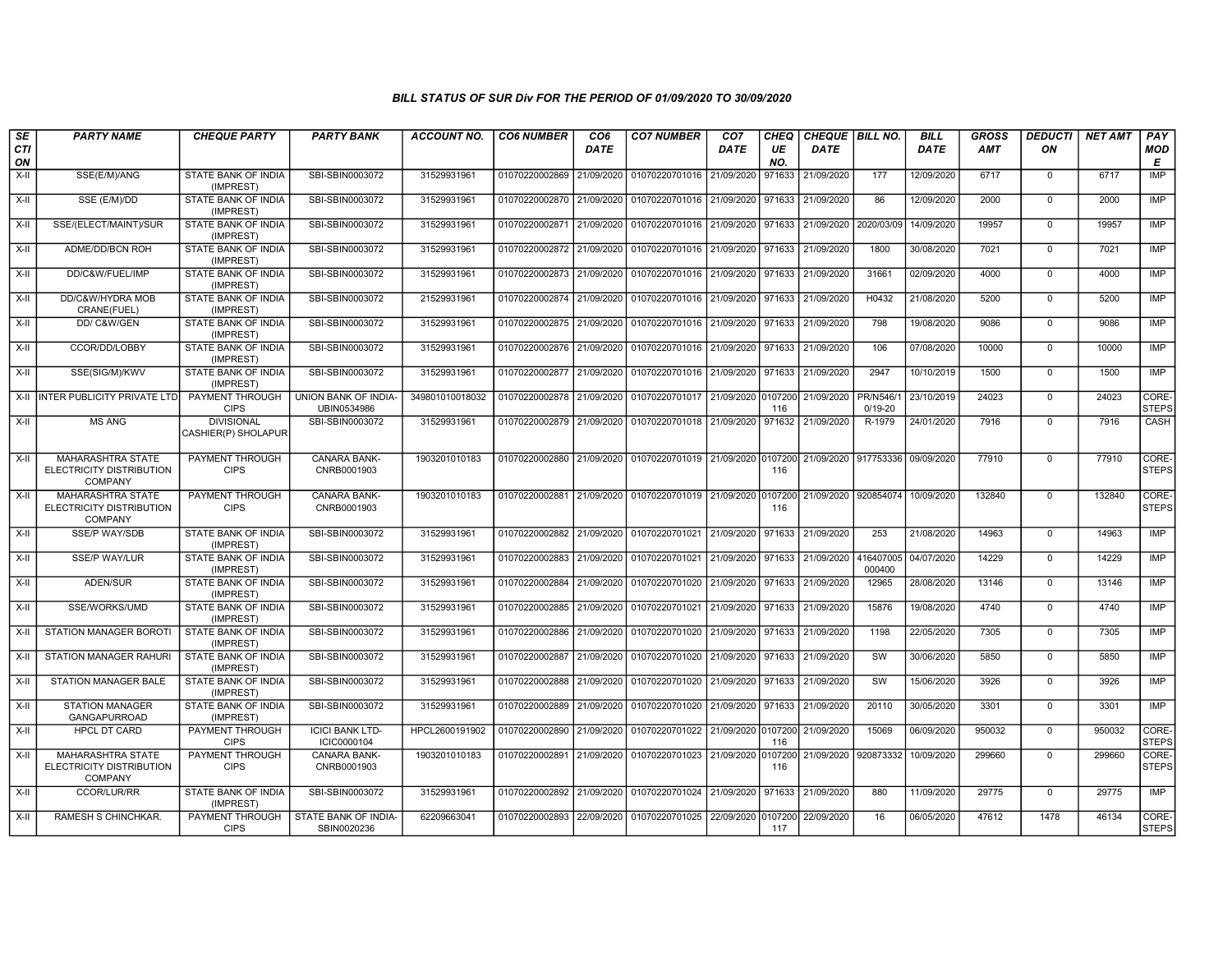| SE        | <b>PARTY NAME</b>                                                     | <b>CHEQUE PARTY</b>                   | <b>PARTY BANK</b>                                      | ACCOUNT NO.      | <b>CO6 NUMBER</b>         | CO <sub>6</sub> | <b>CO7 NUMBER</b>                                           | CO <sub>7</sub> | CHEQ           | <b>CHEQUE BILL NO.</b> |          | <b>BILL</b> | <b>GROSS</b> | <b>DEDUCTI</b> | <b>NET AMT</b> | <b>PAY</b>            |
|-----------|-----------------------------------------------------------------------|---------------------------------------|--------------------------------------------------------|------------------|---------------------------|-----------------|-------------------------------------------------------------|-----------------|----------------|------------------------|----------|-------------|--------------|----------------|----------------|-----------------------|
| CTI<br>ON |                                                                       |                                       |                                                        |                  |                           | DATE            |                                                             | DATE            | UE<br>NO.      | <b>DATE</b>            |          | DATE        | <b>AMT</b>   | ΟN             |                | <b>MOD</b><br>Е       |
| $X-II$    | <b>ARCON ENGINEERING</b>                                              | PAYMENT THROUGH<br><b>CIPS</b>        | <b>BANK OF</b><br>MAHARASHTRA-<br>MAHB0001830          | 60295691810      | 01070220002894            | 22/09/2020      | 01070220701026                                              | 22/09/2020      | 107200<br>117  | 22/09/2020             | 20-21/04 | 18/09/2020  | 123922       | 8741           | 115181         | CORE-<br><b>STEPS</b> |
| X-II      | RAKHUMAI HOSPITAL &<br><b>NURSING HOME</b>                            | PAYMENT THROUGH<br><b>CIPS</b>        | <b>BANK OF BARODA</b><br>BARB0PANDHA                   | 04380200015641   | 01070220002895            | 22/09/2020      | 01070220701027 22/09/2020                                   |                 | 0107200<br>117 | 22/09/2020             | 34       | 02/07/2020  | 14050        | 1405           | 12645          | CORE-<br><b>STEPS</b> |
| $X-H$     | RAMESHWAR AUSEKAR AND<br><b>COMPANY</b>                               | PAYMENT THROUGH<br><b>CIPS</b>        | THE RATNAKAR BANK<br>LTD-RATN0000060                   | 409000074880     | 01070220002896            | 22/09/2020      | 01070220701028 23/09/2020                                   |                 | 0107200<br>118 | 23/09/2020             | 84       | 15/09/2020  | 29681        | 1098           | 28583          | CORE-<br><b>STEPS</b> |
| $X-H$     | YOJNA ELECTRICALS                                                     | PAYMENT THROUGH<br><b>CIPS</b>        | ALLAHABAD BANK-<br>ALLA0210478                         | 21192124554      | 01070220002897            | 22/09/2020      | 01070220701042 23/09/2020                                   |                 | 0107200<br>118 | 23/09/2020             | 278601   | 18/09/2020  | 8800         | $\mathbf 0$    | 8800           | CORE-<br><b>STEPS</b> |
| $X-II$    | MESSRS BURBURE ELECTRIC<br><b>STORES</b>                              | PAYMENT THROUGH<br><b>CIPS</b>        | <b>BANK OF</b><br>MAHARASHTRA-<br>MAHB0000464          | 20033604915      | 01070220002898            | 22/09/2020      | 01070220701042 23/09/2020                                   |                 | 0107200<br>118 | 23/09/2020             | 278602   | 18/09/2020  | 8800         | $\mathbf 0$    | 8800           | CORE-<br><b>STEPS</b> |
| X-II      | <b>MESSRS BURBURE ELECTRIC</b><br><b>STORES</b>                       | <b>PAYMENT THROUGH</b><br><b>CIPS</b> | <b>BANK OF</b><br>MAHARASHTRA-<br>MAHB0000464          | 20033604915      | 01070220002899            | 22/09/2020      | 01070220701042 23/09/2020 0107200                           |                 | 118            | 23/09/2020             | 278603   | 18/09/2020  | 8400         | $\mathbf 0$    | 8400           | CORE-<br><b>STEPS</b> |
| X-II      | <b>ANMOL ENTERPRISES</b>                                              | PAYMENT THROUGH<br><b>CIPS</b>        | <b>BANK OF</b><br>MAHARASHTRA-<br>MAHB0000464          | 60132227210      | 01070220002900 22/09/2020 |                 | 01070220701042 23/09/2020 0107200                           |                 | 118            | 23/09/2020             | 278604   | 19/08/2020  | 8400         | $\mathbf 0$    | 8400           | CORE-<br><b>STEPS</b> |
| X-II      | AP ENTERPRISES                                                        | PAYMENT THROUGH<br><b>CIPS</b>        | <b>ICICI BANK LTD-</b><br><b>ICIC0000005</b>           | 000505026581     | 01070220002901            | 22/09/2020      | 01070220701043 23/09/2020                                   |                 | 0107200<br>118 | 23/09/2020             | 268702   | 11/09/2020  | 143600       | 195            | 143405         | CORE-<br><b>STEPS</b> |
| $X-II$    | <b>MAHESH S PODDAR</b>                                                | PAYMENT THROUGH<br><b>CIPS</b>        | PRAGATHI KRISHNA<br><b>GRAMIN BANK-</b><br>PKGB0011001 | 11001101022063   | 01070220002902            | 22/09/2020      | 01070220701044 23/09/2020                                   |                 | 0107200<br>118 | 23/09/2020             | 279212   | 21/09/2020  | 420115       | $\mathbf 0$    | 420115         | CORE-<br><b>STEPS</b> |
| $X-II$    | SANDEEP SHAHAJI KETE                                                  | PAYMENT THROUGH<br><b>CIPS</b>        | <b>IDBI BANK-IBKL0478LOK</b>                           | 0020011120002550 | 01070220002903            | 22/09/2020      | 01070220701043 23/09/2020 0107200                           |                 | 118            | 23/09/2020             | 252810   | 14/09/2020  | 40000        | $\Omega$       | 40000          | CORE-<br><b>STEPS</b> |
| $X-H$     | KHAVTE ACCIDENT &<br>ORTHOPAEDIC HOSPITAL,<br><b>DAUND</b>            | PAYMENT THROUGH<br><b>CIPS</b>        | <b>CENTRAL BANK OF</b><br>INDIA-CBIN0280665            | 3725829546       | 01070220002904            | 23/09/2020      | 01070220701029 23/09/2020                                   |                 | 107200<br>118  | 23/09/2020             | K/01     | 21/12/2019  | 33057        | 3306           | 29751          | CORE-<br><b>STEPS</b> |
| X-II      | <b>KHAVTE ACCIDENT &amp;</b><br>ORTHOPAEDIC HOSPITAL,<br><b>DAUND</b> | <b>PAYMENT THROUGH</b><br><b>CIPS</b> | <b>CENTRAL BANK OF</b><br>INDIA-CBIN0280665            | 3725829546       | 01070220002905            | 23/09/2020      | 01070220701029 23/09/2020                                   |                 | 0107200<br>118 | 23/09/2020             | K/02     | 27/12/2019  | 50881        | 5088           | 45793          | CORE-<br><b>STEPS</b> |
| X-II      | KHAVTE ACCIDENT &<br>ORTHOPAEDIC HOSPITAL<br><b>DAUND</b>             | PAYMENT THROUGH<br><b>CIPS</b>        | <b>CENTRAL BANK OF</b><br>INDIA-CBIN0280665            | 3725829546       | 01070220002906 23/09/2020 |                 | 01070220701029 23/09/2020 0107200                           |                 | 118            | 23/09/2020             | K/03     | 08/03/2019  | 59049        | 5905           | 53144          | CORE-<br><b>STEPS</b> |
| X-II      | KHAVTE ACCIDENT &<br>ORTHOPAEDIC HOSPITAL,<br><b>DAUND</b>            | PAYMENT THROUGH<br><b>CIPS</b>        | <b>CENTRAL BANK OF</b><br>INDIA-CBIN0280665            | 3725829546       | 01070220002907            | 23/09/2020      | 01070220701029 23/09/2020                                   |                 | 0107200<br>118 | 23/09/2020             | K/04     | 04/04/2019  | 61224        | 6123           | 55101          | CORE-<br><b>STEPS</b> |
| X-II      | KHAVTE ACCIDENT &<br>ORTHOPAEDIC HOSPITAL,<br><b>DAUND</b>            | PAYMENT THROUGH<br><b>CIPS</b>        | <b>CENTRAL BANK OF</b><br>INDIA-CBIN0280665            | 3725829546       | 01070220002908            | 23/09/2020      | 01070220701029 23/09/2020 0107200                           |                 | 118            | 23/09/2020             | K/06     | 27/05/2020  | 56943        | 5694           | 51249          | CORE-<br><b>STEPS</b> |
| X-II      | <b>KHAVTE ACCIDENT &amp;</b><br>ORTHOPAEDIC HOSPITAL,<br><b>DAUND</b> | PAYMENT THROUGH<br><b>CIPS</b>        | <b>CENTRAL BANK OF</b><br>INDIA-CBIN0280665            | 3725829546       | 01070220002909            | 23/09/2020      | 01070220701029 23/09/2020 0107200                           |                 | 118            | 23/09/2020             | K/08     | 30/06/2020  | 58894        | 5889           | 53005          | CORE-<br>STEPS        |
| X-II      | KHAVTE ACCIDENT &<br>ORTHOPAEDIC HOSPITAL,<br><b>DAUND</b>            | PAYMENT THROUGH<br><b>CIPS</b>        | <b>CENTRAL BANK OF</b><br>INDIA-CBIN0280665            | 3725829546       | 01070220002910 23/09/2020 |                 | 01070220701029 23/09/2020 0107200                           |                 | 118            | 23/09/2020             | K/05     | 23/01/2020  | 22613        | 2261           | 20352          | CORE-<br>STEPS        |
| X-II      | KHAVTE ACCIDENT &<br>ORTHOPAEDIC HOSPITAL,<br><b>DAUND</b>            | PAYMENT THROUGH<br><b>CIPS</b>        | <b>CENTRAL BANK OF</b><br>INDIA-CBIN0280665            | 3725829546       |                           |                 | 01070220002911 23/09/2020 01070220701029 23/09/2020 0107200 |                 | 118            | 23/09/2020             | K/07     | 05/06/2019  | 13304        | 1330           | 11974          | CORE-<br><b>STEPS</b> |
| X-II      | SR DEE/SUR/GEN                                                        | STATE BANK OF INDIA<br>(IMPREST)      | SBI-SBIN0003072                                        | 31529931961      | 01070220002912 23/09/2020 |                 | 01070220701031 23/09/2020                                   |                 | 971636         | 23/09/2020             | 228      | 16/09/2020  | 4000         | $\overline{0}$ | 4000           | <b>IMP</b>            |
| X-II      | SSE(E/M)/ANG                                                          | STATE BANK OF INDIA<br>(IMPREST)      | SBI-SBIN0003072                                        | 31529931961      | 01070220002913            | 23/09/2020      | 01070220701031 23/09/2020                                   |                 | 971636         | 23/09/2020             | 178      | 16/09/2020  | 6653         | $\Omega$       | 6653           | IMP                   |
|           | X-II SSE/(ELECT/MAINT)VEH/(TRUC STATE BANK OF INDIA<br>K)             | (IMPREST)                             | SBI-SBIN0003072                                        | 31529931961      | 01070220002914 23/09/2020 |                 | 01070220701031 23/09/2020 971636                            |                 |                | 23/09/2020             | 03/04    | 15/09/2020  | 20000        | $\Omega$       | 20000          | IMP                   |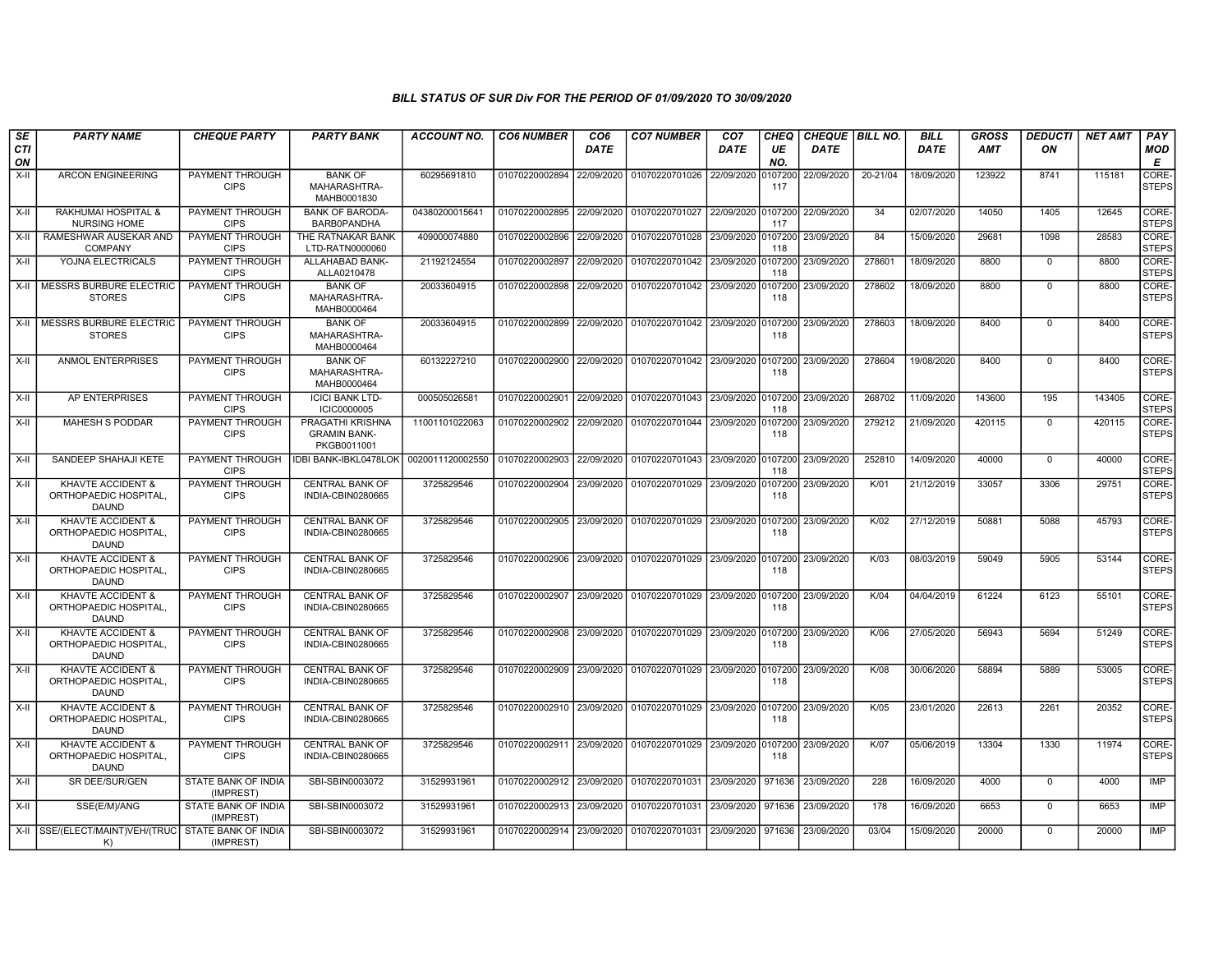| SE        | <b>PARTY NAME</b>                                        | <b>CHEQUE PARTY</b>                      | <b>PARTY BANK</b>                             | <b>ACCOUNT NO.</b> | <b>CO6 NUMBER</b>         | CO <sub>6</sub> | <b>CO7 NUMBER</b>                                              | CO <sub>7</sub>   | <b>CHEQ</b>    | CHEQUE   BILL NO. |                          | <b>BILL</b> | GROSS      | <b>DEDUCTI</b> | <b>NET AMT</b> | <b>PAY</b>            |
|-----------|----------------------------------------------------------|------------------------------------------|-----------------------------------------------|--------------------|---------------------------|-----------------|----------------------------------------------------------------|-------------------|----------------|-------------------|--------------------------|-------------|------------|----------------|----------------|-----------------------|
| CTI<br>ON |                                                          |                                          |                                               |                    |                           | <b>DATE</b>     |                                                                | DATE              | UE<br>NO.      | <b>DATE</b>       |                          | <b>DATE</b> | <b>AMT</b> | ΟN             |                | <b>MOD</b><br>E       |
| $X-H$     | <b>DEN/S/SUR</b>                                         | <b>STATE BANK OF INDIA</b><br>(IMPREST)  | SBI-SBIN0003072                               | 31529931961        | 01070220002915 23/09/2020 |                 | 01070220701031                                                 | 23/09/2020        | 971636         | 23/09/2020        | 153                      | 18/09/2020  | 1900       | $\mathbf 0$    | 1900           | IMP                   |
| $X-H$     | SSE(TELE-N)/SUR/VEH                                      | STATE BANK OF INDIA<br>(IMPREST)         | SBI-SBIN0003072                               | 31529931961        | 01070220002916            | 23/09/2020      | 01070220701031 23/09/2020 971636                               |                   |                | 23/09/2020        | INV-<br>000026           | 02/08/2020  | 3946       | $\mathbf 0$    | 3946           | IMP                   |
| X-II      | IPF/RPF/DR/SUR/FUEL                                      | STATE BANK OF INDIA<br>(IMPREST)         | SBI-SBIN0003072                               | 31529931961        | 01070220002917 23/09/2020 |                 | 01070220701031 23/09/2020 971636                               |                   |                | 23/09/2020        | 23021                    | 04/06/2020  | 6550       | $\mathbf 0$    | 6550           | IMP                   |
| X-II      | IPF.RPF.GULBARGA                                         | STATE BANK OF INDIA<br>(IMPREST)         | SBI-SBIN0003072                               | 31529931961        | 01070220002918 23/09/2020 |                 | 01070220701031                                                 | 23/09/2020        | 971636         | 23/09/2020        | 192                      | 09/06/2020  | 8992       | $\mathbf 0$    | 8992           | IMP                   |
| $X-H$     | IPF.RPF.GULBARGA                                         | STATE BANK OF INDIA<br>(IMPREST)         | SBI-SBIN0003072                               | 31529931961        | 01070220002919            | 23/09/2020      | 01070220701031 23/09/2020 971636                               |                   |                | 23/09/2020        | 671                      | 12/05/2020  | 1000       | $\mathbf 0$    | 1000           | <b>IMP</b>            |
| X-II      | <b>IPF/RPF/KWV</b>                                       | <b>DIVISIONAL</b><br>CASHIER(P) SHOLAPUR | SBI-SBIN0003072                               | 31529931961        | 01070220002920            | 23/09/2020      | 01070220701030 23/09/2020 971635                               |                   |                | 23/09/2020        | 217                      | 11/05/2020  | 8900       | $\mathbf 0$    | 8900           | CASH                  |
| $X-H$     | <b>IPF/RPF/KWV</b>                                       | <b>DIVISIONAL</b><br>CASHIER(P) SHOLAPUR | SBI-SBIN0003072                               | 31529931961        | 01070220002921 23/09/2020 |                 | 01070220701030 23/09/2020 971635                               |                   |                | 23/09/2020        | 48151                    | 16/08/2020  | 10500      | $\mathbf 0$    | 10500          | <b>CASH</b>           |
| $X-II$    | IPF/RPF/SNSI MH13 DK 6573                                | <b>DIVISIONAL</b><br>CASHIER(P) SHOLAPUR | SBI-SBIN0003072                               | 31529931961        | 01070220002922            | 23/09/2020      | 01070220701030 23/09/2020 971635 23/09/2020                    |                   |                |                   | 18085                    | 05/06/2020  | 3199       | $\mathbf 0$    | 3199           | CASH                  |
| $X-H$     | IPF/RPF/DD MH13 DK 6577                                  | <b>DIVISIONAL</b><br>CASHIER(P) SHOLAPUR | SBI-SBIN0003072                               | 31529931961        | 01070220002923            |                 | 23/09/2020   01070220701030   23/09/2020   971635   23/09/2020 |                   |                |                   | 15890                    | 05/06/2020  | 2997       | $\mathbf 0$    | 2997           | CASH                  |
| $X-H$     | SSE/USFD/SUR                                             | <b>DIVISIONAL</b><br>CASHIER(P) SHOLAPUR | SBI-SBIN0003072                               | 3152993161         | 01070220002924            | 23/09/2020      | 01070220701032 23/09/2020 971635                               |                   |                | 23/09/2020        | <b>PIC/20-</b><br>21/035 | 30/07/2020  | 9108       | $\mathbf 0$    | 9108           | CASH                  |
| X-II      | <b>SSE WORKS KWV</b>                                     | STATE BANK OF INDIA<br>(IMPREST)         | SBI-SBIN0003072                               | 31529931961        | 01070220002925            | 23/09/2020      | 01070220701033 23/09/2020 971636                               |                   |                | 23/09/2020        | 2205                     | 29/07/2020  | 4920       | $\mathbf 0$    | 4920           | <b>IMP</b>            |
| $X-H$     | SE/WORKS/DAUND                                           | <b>STATE BANK OF INDIA</b><br>(IMPREST)  | SBI-SBIN0003072                               | 31529931961        | 01070220002926            | 23/09/2020      | 01070220701033 23/09/2020 971636                               |                   |                | 23/09/2020        | $VI-7$                   | 02/06/2020  | 5000       | $\Omega$       | 5000           | IMP                   |
| $X-H$     | <b>SSE/P WAY/BTW</b>                                     | STATE BANK OF INDIA<br>(IMPREST)         | SBI-SBIN0003072                               | 31529931961        | 01070220002927            | 23/09/2020      | 01070220701033 23/09/2020 971636                               |                   |                | 23/09/2020        | 19                       | 06/05/2020  | 12798      | $\mathbf 0$    | 12798          | <b>IMP</b>            |
| X-II      | SECRETARY AIOBC/SUR                                      | <b>DIVISIONAL</b><br>CASHIER(P) SHOLAPUR | SBI-SBIN0003072                               | 31529931961        | 01070220002928            | 23/09/2020      | 01070220701041                                                 | 23/09/2020 971635 |                | 23/09/2020        | 643734                   | 18/09/2020  | 18900      | $\mathbf 0$    | 18900          | CASH                  |
| $X-H$     | <b>CHAVAN MOTORS</b>                                     | <b>PAYMENT THROUGH</b><br><b>CIPS</b>    | <b>BANK OF</b><br>MAHARASHTRA-<br>MAHB0000464 | 60193657149        | 01070220002929 23/09/2020 |                 | 01070220701040 23/09/2020 0107200                              |                   | 118            | 23/09/2020        | SPI753520<br>2100674     | 02/09/2020  | 2755       | $\overline{0}$ | 2755           | CORE-<br>STEPS        |
| $X-H$     | <b>CHAVAN MOTORS</b>                                     | PAYMENT THROUGH<br><b>CIPS</b>           | <b>BANK OF</b><br>MAHARASHTRA-<br>MAHB0000464 | 60193657149        | 01070220002930            | 23/09/2020      | 01070220701040 23/09/2020 0107200                              |                   | 118            | 23/09/2020        | SPI853520<br>2100673     | 02/09/2020  | 3212       | $\overline{0}$ | 3212           | CORE-<br><b>STEPS</b> |
| $X-II$    | HPCL DT CARD (ELECT D G<br>SET)                          | PAYMENT THROUGH<br><b>CIPS</b>           | <b>ICICI BANK LTD-</b><br>ICIC0000104         | HPCL2600795272     | 01070220002931            | 23/09/2020      | 01070220701037 23/09/2020 0107200                              |                   | 118            | 23/09/2020        | 14                       | 07/09/2020  | 35000      | $\Omega$       | 35000          | CORE-<br><b>STEPS</b> |
| $X-II$    | MONDHE MOTORS                                            | PAYMENT THROUGH<br><b>CIPS</b>           | HDFC BANK LTD-<br>HDFC0000635                 | 06352000000315     | 01070220002932            | 23/09/2020      | 01070220701040 23/09/2020                                      |                   | 0107200<br>118 | 23/09/2020        | SLI730819<br>2001337     | 02/09/2020  | 2908       | $\mathbf 0$    | 2908           | CORE-<br><b>STEPS</b> |
| $X-II$    | ANAND RISHIJI HOSPITAL AND<br>MEDICAL RESEARCH CENTER    | PAYMENT THROUGH<br><b>CIPS</b>           | AXIS BANK-UTIB0000215                         | 215010100015941    | 01070220002933            | 23/09/2020      | 01070220701036 23/09/2020 0107200                              |                   | 119            | 24/09/2020        | 1234757                  | 11/04/2020  | 8196       | 820            | 7376           | CORE-<br><b>STEPS</b> |
| X-II      | <b>JAY MOTORS</b>                                        | <b>PAYMENT THROUGH</b><br><b>CIPS</b>    | <b>BANK OF BARODA-</b><br>BARB0BARAMA         | 08810500009249     | 01070220002934            | 23/09/2020      | 01070220701040 23/09/2020 0107200                              |                   | 118            | 23/09/2020        | SPI474820<br>2100995     | 14/08/2020  | 7995       | $\mathbf{0}$   | 7995           | CORE-<br><b>STEPS</b> |
| X-II      | MAHARASHTRA STATE<br>ELECTRICITY DISTRIBUTION<br>COMPANY | PAYMENT THROUGH<br><b>CIPS</b>           | CANARA BANK-<br>CNRB0001903                   | 1903201010183      | 01070220002935            | 23/09/2020      | 01070220701034 23/09/2020 0107200                              |                   | 118            | 23/09/2020        | 920955917                | 10/09/2020  | 150290     | $\mathbf 0$    | 150290         | CORE-<br><b>STEPS</b> |
| $X-H$     | CCOR/DD/LOBBY                                            | STATE BANK OF INDIA<br>(IMPREST)         | SBI-SBIN0003072                               | 31529931961        | 01070220002936            | 23/09/2020      | 01070220701035 23/09/2020 971636                               |                   |                | 23/09/2020        | 2691                     | 12/08/2020  | 4994       | $\mathbf 0$    | 4994           | IMP                   |
| X-II      | ANAND RISHIJI HOSPITAL AND<br>MEDICAL RESEARCH CENTER    | <b>CIPS</b>                              | PAYMENT THROUGH AXIS BANK-UTIB0000215         | 215010100015941    | 01070220002937 23/09/2020 |                 | 01070220701036 23/09/2020 0107200 24/09/2020                   |                   | 119            |                   | 267806                   | 04/06/2019  | 40577      | 4058           | 36519          | CORE-<br><b>STEPS</b> |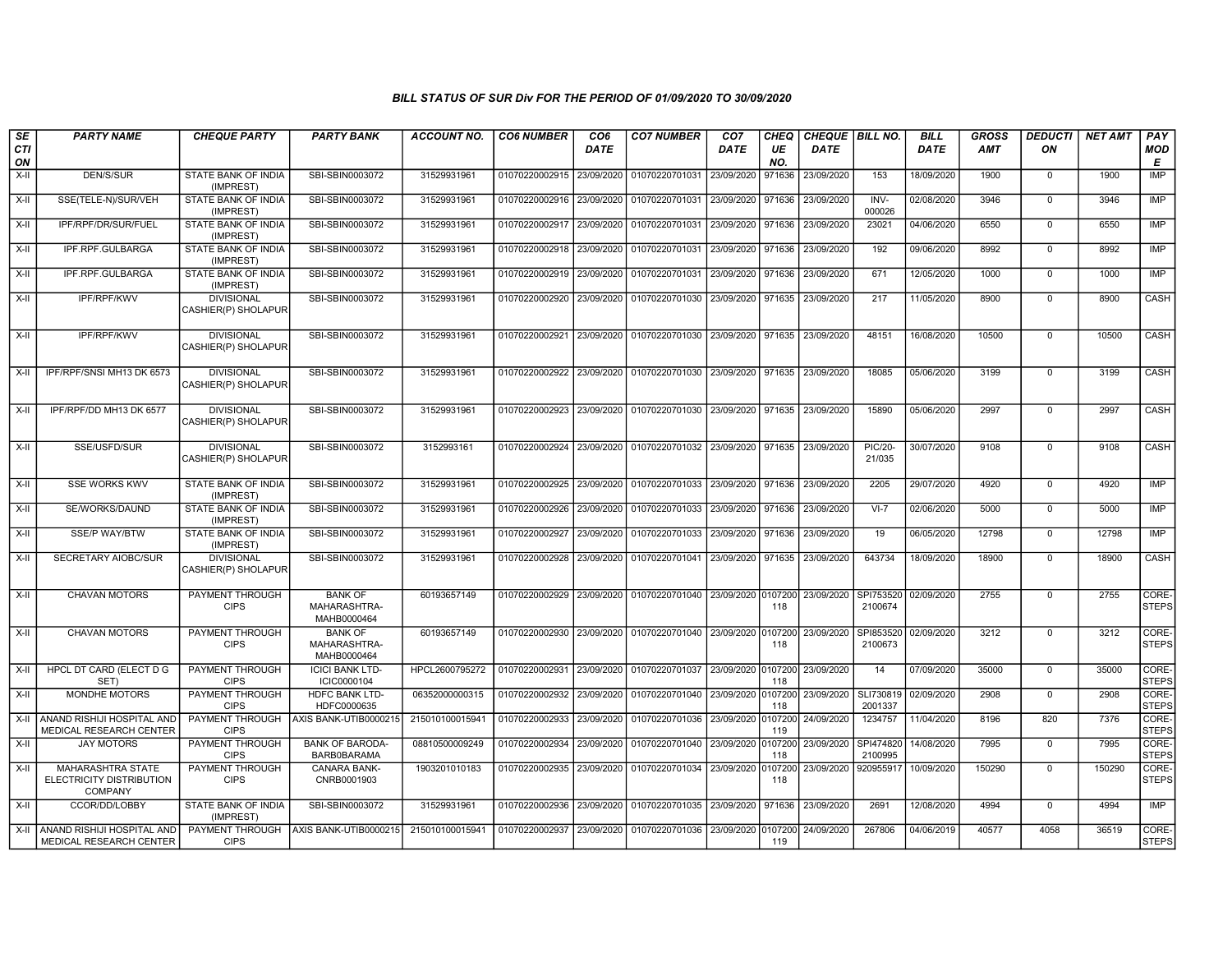| SE        | <b>PARTY NAME</b>                                            | <b>CHEQUE PARTY</b>                      | <b>PARTY BANK</b>     | <b>ACCOUNT NO.</b> | <b>CO6 NUMBER</b>         | CO <sub>6</sub> | <b>CO7 NUMBER</b>                                          | CO <sub>7</sub>   | <b>CHEQ</b>    | <b>CHEQUE   BILL NO.</b> |         | <b>BILL</b> | <b>GROSS</b> | <b>DEDUCTI</b> | <b>NET AMT</b> | <b>PAY</b>            |
|-----------|--------------------------------------------------------------|------------------------------------------|-----------------------|--------------------|---------------------------|-----------------|------------------------------------------------------------|-------------------|----------------|--------------------------|---------|-------------|--------------|----------------|----------------|-----------------------|
| CTI<br>ON |                                                              |                                          |                       |                    |                           | <b>DATE</b>     |                                                            | <b>DATE</b>       | UE<br>NO.      | <b>DATE</b>              |         | <b>DATE</b> | AMT          | OΝ             |                | MOD<br>E              |
| $X-H$     | ANAND RISHIJI HOSPITAL AND<br>MEDICAL RESEARCH CENTER        | PAYMENT THROUGH<br><b>CIPS</b>           | AXIS BANK-UTIB0000215 | 215010100015941    | 01070220002938 23/09/2020 |                 | 01070220701036                                             | 23/09/2020        | 0107200<br>119 | 24/09/2020               | 1285413 | 02/07/2019  | 10378        | 1038           | 9340           | CORE-<br><b>STEPS</b> |
| X-II      | ANAND RISHIJI HOSPITAL AND<br><b>MEDICAL RESEARCH CENTER</b> | PAYMENT THROUGH<br><b>CIPS</b>           | AXIS BANK-UTIB0000215 | 215010100015941    | 01070220002939 23/09/2020 |                 | 01070220701036 23/09/2020                                  |                   | 0107200<br>119 | 24/09/2020               | 1247398 | 02/05/2019  | 42667        | 4267           | 38400          | CORE-<br><b>STEPS</b> |
| X-II      | <b>SSETRDGR</b>                                              | STATE BANK OF INDIA<br>(IMPREST)         | SBI-SBIN0003072       | 31529931961        | 01070220002940 23/09/2020 |                 | 01070220701038                                             | 23/09/2020        | 971636         | 23/09/2020               | 08/2020 | 04/09/2020  | 2000         | $\mathbf 0$    | 2000           | <b>IMP</b>            |
| $X-H$     | SSE/TRD/BAP                                                  | STATE BANK OF INDIA<br>(IMPREST)         | SBI-SBIN0003072       | 31529931961        | 01070220002941 23/09/2020 |                 | 01070220701038                                             | 23/09/2020        | 971636         | 23/09/2020               | 59      | 10/09/2020  | 2000         | $\Omega$       | 2000           | <b>IMP</b>            |
| X-II      | ADEN/ANG                                                     | <b>STATE BANK OF INDIA</b><br>(IMPREST)  | SBI-SBIN0003072       | 31529931961        | 01070220002942            | 23/09/2020      | 01070220701038                                             | 23/09/2020        | 971636         | 23/09/2020               | 5093    | 29/08/2020  | 5480         | $\mathbf 0$    | 5480           | <b>IMP</b>            |
| X-II      | ADEN/BG/KWV                                                  | <b>DIVISIONAL</b><br>CASHIER(P) SHOLAPUR | SBI-SBIN0003072       | 31529931961        |                           |                 | 01070220002943 23/09/2020 01070220701038                   | 23/09/2020 971635 |                | 23/09/2020               | H-0650  | 25/08/2020  | 9100         | $\Omega$       | 9100           | CASH                  |
| X-II      | <b>STATION MANAGER BABLAD</b>                                | STATE BANK OF INDIA<br>(IMPREST)         | SBI-SBIN0003072       | 31529931961        |                           |                 | 01070220002944 23/09/2020 01070220701047 24/09/2020 971637 |                   |                | 24/09/2020               | 04      | 06/08/2020  | 8520         | $\mathbf 0$    | 8520           | <b>IMP</b>            |
| X-II      | CYM/WD                                                       | STATE BANK OF INDIA<br>(IMPREST)         | SBI-SBIN0003072       | 31529931961        | 01070220002945 23/09/2020 |                 | 01070220701047                                             | 24/09/2020        | 971637         | 24/09/2020               | 09      | 26/07/2020  | 4999         | $\mathbf 0$    | 4999           | <b>IMP</b>            |
| X-II      | ADEN/BG/KWV                                                  | <b>DIVISIONAL</b><br>CASHIER(P) SHOLAPUR | SBI-SBIN0003072       | 31529931961        |                           |                 | 01070220002946 23/09/2020 01070220701038                   | 23/09/2020        | 971635         | 23/09/2020               | 6333    | 03/01/2020  | 4980         | $\Omega$       | 4980           | CASH                  |
| X-II      | ADEN/DETC/SUR                                                | STATE BANK OF INDIA<br>(IMPREST)         | SBI-SBIN0003072       | 31529931961        | 01070220002947 23/09/2020 |                 | 01070220701038                                             | 23/09/2020        | 971636         | 23/09/2020               | 101     | 16/09/2020  | 4525         | $\mathbf 0$    | 4525           | IMP                   |
| X-II      | <b>STATION MANAGER</b><br><b>GAUDGAON</b>                    | <b>STATE BANK OF INDIA</b><br>(IMPREST)  | SBI-SBIN0003072       | 31529931961        | 01070220002948 23/09/2020 |                 | 01070220701047                                             | 24/09/2020        | 971637         | 24/09/2020               | 308     | 31/08/2020  | 9779         | $\mathbf 0$    | 9779           | <b>IMP</b>            |
| X-II      | <b>STATION MANAGER HOTGI</b>                                 | STATE BANK OF INDIA<br>(IMPREST)         | SBI-SBIN0003072       | 31529931961        | 01070220002949 23/09/2020 |                 | 01070220701047                                             | 24/09/2020 971637 |                | 24/09/2020               | 244     | 10/08/2020  | 20708        | $\Omega$       | 20708          | <b>IMP</b>            |
| X-II      | <b>STATION MANAGER</b><br>HIRENANDURU                        | STATE BANK OF INDIA<br>(IMPREST)         | SBI-SBIN0003072       | 31529931961        | 01070220002950            | 23/09/2020      | 01070220701047                                             | 24/09/2020        | 971637         | 24/09/2020               | 760     | 14/08/2020  | 8212         | $\mathbf 0$    | 8212           | <b>IMP</b>            |
| X-II      | <b>STATION MANAGER MARTUR</b>                                | <b>STATE BANK OF INDIA</b><br>(IMPREST)  | SBI-SBIN0003072       | 31529931961        | 01070220002951 23/09/2020 |                 | 01070220701047                                             | 24/09/2020        | 971637         | 24/09/2020               | 803     | 06/08/2020  | 4876         | $\Omega$       | 4876           | IMP                   |
| X-II      | <b>STATION MANAGER</b><br><b>NAGANSUR</b>                    | <b>STATE BANK OF INDIA</b><br>(IMPREST)  | SBI-SBIN0003072       | 31529931961        | 01070220002952 23/09/2020 |                 | 01070220701047                                             | 24/09/2020 971637 |                | 24/09/2020               | 1019    | 20/08/2020  | 8950         | $\mathbf 0$    | 8950           | <b>IMP</b>            |
| $X-II$    | <b>STATION MANAGER WADI</b>                                  | STATE BANK OF INDIA<br>(IMPREST)         | SBI-SBIN0003072       | 31529931961        | 01070220002953            | 23/09/2020      | 01070220701048                                             | 24/09/2020        | 971637         | 24/09/2020               | 3110    | 13/08/2020  | 17905        | $\mathbf 0$    | 17905          | IMP                   |
| $X-H$     | <b>STATION MANAGER</b><br><b>SULTANPUR</b>                   | STATE BANK OF INDIA<br>(IMPREST)         | SBI-SBIN0003072       | 31529931961        | 01070220002954            | 23/09/2020      | 01070220701048                                             | 24/09/2020        | 971637         | 24/09/2020               | 1003    | 13/08/2020  | 5390         | $\Omega$       | 5390           | <b>IMP</b>            |
| $X-H$     | <b>STATION MANAGER</b><br>TIKEKARWADI                        | <b>STATE BANK OF INDIA</b><br>(IMPREST)  | SBI-SBIN0003072       | 31529931961        | 01070220002955            | 23/09/2020      | 01070220701048                                             | 24/09/2020 971637 |                | 24/09/2020               | 2296    | 14/08/2020  | 8475         | $\mathbf 0$    | 8475           | <b>IMP</b>            |
| $X-II$    | <b>STATION MANAGER TILATI</b>                                | STATE BANK OF INDIA<br>(IMPREST)         | SBI-SBIN0003072       | 31529931961        | 01070220002956 23/09/2020 |                 | 01070220701048 24/09/2020                                  |                   | 971637         | 24/09/2020               | 16801   | 06/08/2020  | 8770         | $\mathbf 0$    | 8770           | IMP                   |
| X-II      | <b>STATION MANAGER</b><br>AKKALKOTROAD                       | STATE BANK OF INDIA<br>(IMPREST)         | SBI-SBIN0003072       | 31529931961        | 01070220002957            | 23/09/2020      | 01070220701048                                             | 24/09/2020        | 971637         | 24/09/2020               | 10      | 15/08/2020  | 6400         | $\mathbf 0$    | 6400           | IMP                   |
| X-II      | <b>STATION MANAGER</b><br><b>GULBARGA</b>                    | <b>STATE BANK OF INDIA</b><br>(IMPREST)  | SBI-SBIN0003072       | 31529931961        | 01070220002958            | 23/09/2020      | 01070220701048                                             | 24/09/2020        | 971637         | 24/09/2020               | 140     | 11/09/2020  | 8136         | $\Omega$       | 8136           | IMP                   |
| $X-II$    | STATION MANAGER ARAG                                         | STATE BANK OF INDIA<br>(IMPREST)         | SBI-SBIN0003072       | 31529931961        | 01070220002959            | 23/09/2020      | 01070220701049 24/09/2020                                  |                   | 971637         | 24/09/2020               | 363     | 31/08/2020  | 9760         | $\Omega$       | 9760           | <b>IMP</b>            |
| $X-H$     | <b>STATION MANAGER</b><br><b>BARSHITOWN</b>                  | <b>STATE BANK OF INDIA</b><br>(IMPREST)  | SBI-SBIN0003072       | 31529931961        | 01070220002960            |                 | 23/09/2020 01070220701049                                  | 24/09/2020 971637 |                | 24/09/2020               | 1119    | 18/08/2020  | 14345        | $\Omega$       | 14345          | IMP                   |
| X-II      | STATION MANAGER DHOKI                                        | STATE BANK OF INDIA<br>(IMPREST)         | SBI-SBIN0003072       | 31529931961        | 01070220002961 23/09/2020 |                 | 01070220701049 24/09/2020                                  |                   | 971637         | 24/09/2020               | 281     | 02/06/2020  | 8428         | $\Omega$       | 8428           | <b>IMP</b>            |
| X-II      | <b>STATION MANAGER</b><br>KAVATHEMAHANKAL                    | STATE BANK OF INDIA<br>(IMPREST)         | SBI-SBIN0003072       | 31529931961        | 01070220002962            | 23/09/2020      | 01070220701049                                             | 24/09/2020 971637 |                | 24/09/2020               | 101     | 14/08/2020  | 8868         | $\mathbf 0$    | 8868           | <b>IMP</b>            |
| X-II      | <b>STATION MANAGER LATUR</b>                                 | STATE BANK OF INDIA<br>(IMPREST)         | SBI-SBIN0003072       | 31529931961        |                           |                 | 01070220002963 23/09/2020 01070220701049 24/09/2020 971637 |                   |                | 24/09/2020               | 283     | 12/08/2020  | 23040        | $\Omega$       | 23040          | <b>IMP</b>            |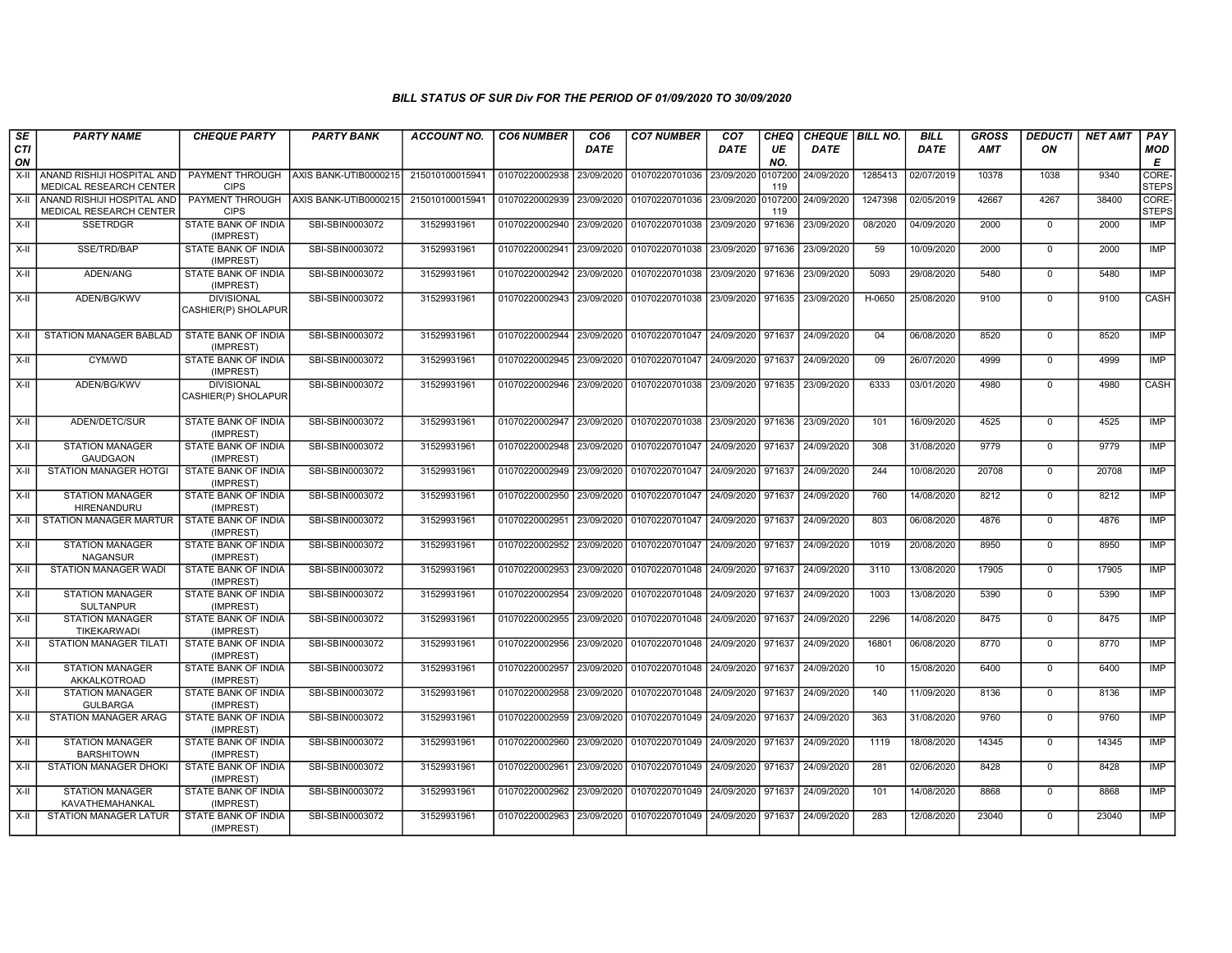| SE               | <b>PARTY NAME</b>                                             | <b>CHEQUE PARTY</b>                     | <b>PARTY BANK</b> | <b>ACCOUNT NO.</b> | <b>CO6 NUMBER</b>                        | CO <sub>6</sub> | <b>CO7 NUMBER</b>                        | CO <sub>7</sub>   | <b>CHEQ</b> | CHEQUE   BILL NO.            |                        | <b>BILL</b> | <b>GROSS</b> | <b>DEDUCTI</b> | <b>NET AMT</b> | PAY        |
|------------------|---------------------------------------------------------------|-----------------------------------------|-------------------|--------------------|------------------------------------------|-----------------|------------------------------------------|-------------------|-------------|------------------------------|------------------------|-------------|--------------|----------------|----------------|------------|
| <b>CTI</b><br>ON |                                                               |                                         |                   |                    |                                          | <b>DATE</b>     |                                          | <b>DATE</b>       | UE<br>NO.   | <b>DATE</b>                  |                        | <b>DATE</b> | AMT          | ON             |                | MOD<br>E   |
| $X-H$            | STATION MANAGER SANGOLA                                       | <b>STATE BANK OF INDIA</b><br>(IMPREST) | SBI-SBIN0003072   | 31529931961        | 01070220002964                           | 23/09/2020      | 01070220701050                           | 24/09/2020        | 971637      | 24/09/2020                   | 1412                   | 22/06/2020  | 15516        | $\mathbf 0$    | 15516          | <b>IMP</b> |
| $X-H$            | <b>STATION MANAGER</b><br><b>USMANABAD</b>                    | STATE BANK OF INDIA<br>(IMPREST)        | SBI-SBIN0003072   | 31529931961        | 01070220002965                           | 23/09/2020      | 01070220701050                           | 24/09/2020        | 971637      | 24/09/2020                   | 1732                   | 08/08/2020  | 15964        | $\mathbf 0$    | 15964          | <b>IMP</b> |
| X-II             | STATION MANAGER YEDSHI                                        | STATE BANK OF INDIA<br>(IMPREST)        | SBI-SBIN0003072   | 31529931961        | 01070220002966                           | 23/09/2020      | 01070220701050                           | 24/09/2020        | 971637      | 24/09/2020                   | 743                    | 02/08/2020  | 8552         | $\mathbf 0$    | 8552           | IMP        |
| X-II             | STATION MANAGER MODLIMB                                       | STATE BANK OF INDIA<br>(IMPREST)        | SBI-SBIN0003072   | 31529931961        | 01070220002967                           | 23/09/2020      | 01070220701050                           | 24/09/2020        | 971637      | 24/09/2020                   | 295                    | 24/08/2020  | 10319        | $\mathbf{0}$   | 10319          | <b>IMP</b> |
| $X-H$            | STATION MANAGER AKOLNER STATE BANK OF INDIA                   | (IMPREST)                               | SBI-SBIN0003072   | 31529931961        | 01070220002968                           | 23/09/2020      | 01070220701051                           | 24/09/2020        | 971637      | 24/09/2020                   | 5434                   | 17/08/2020  | 8938         | $\mathbf{0}$   | 8938           | <b>IMP</b> |
| X-II             | <b>STATION MANAGER</b><br>AHMEDNAGAR                          | <b>STATE BANK OF INDIA</b><br>(IMPREST) | SBI-SBIN0003072   | 31529931961        | 01070220002969                           |                 | 23/09/2020 01070220701051                | 24/09/2020 971637 |             | 24/09/2020                   | 1444                   | 22/08/2020  | 5620         | $\Omega$       | 5620           | IMP        |
| $X-H$            | STATION MANAGER BELAPUR STATE BANK OF INDIA                   | (IMPREST)                               | SBI-SBIN0003072   | 31529931961        | 01070220002970                           | 23/09/2020      | 01070220701051                           | 24/09/2020        | 971637      | 24/09/2020                   | 2185                   | 01/08/2020  | 16977        | $\mathbf 0$    | 16977          | IMP        |
| $X-H$            | STATION MANAGER BELVANDI                                      | STATE BANK OF INDIA<br>(IMPREST)        | SBI-SBIN0003072   | 31529931961        | 01070220002971                           | 23/09/2020      | 01070220701051                           | 24/09/2020        | 971637      | 24/09/2020                   | 672                    | 12/07/2020  | 7195         | $\overline{0}$ | 7195           | <b>IMP</b> |
| X-II             | STATION MANAGER CHITALI                                       | <b>STATE BANK OF INDIA</b><br>(IMPREST) | SBI-SBIN0003072   | 31529931961        | 01070220002972 23/09/2020                |                 | 01070220701051                           | 24/09/2020        | 971637      | 24/09/2020                   | 235                    | 27/08/2020  | 8594         | $\mathbf{0}$   | 8594           | <b>IMP</b> |
| $X-H$            | <b>STATION MANAGER</b><br><b>KANEGAON</b>                     | <b>STATE BANK OF INDIA</b><br>(IMPREST) | SBI-SBIN0003072   | 31529931961        | 01070220002973 23/09/2020 01070220701051 |                 |                                          |                   |             | 24/09/2020 971637 24/09/2020 | 9348                   | 20/07/2020  | 4455         | $\mathbf 0$    | 4455           | <b>IMP</b> |
| X-II             | <b>STATION MANAGER</b><br><b>KOPARGAON</b>                    | STATE BANK OF INDIA<br>(IMPREST)        | SBI-SBIN0003072   | 31529931961        | 01070220002974                           | 23/09/2020      | 01070220701051                           | 24/09/2020        | 971637      | 24/09/2020                   | 17                     | 01/08/2020  | 26791        | $\mathbf{0}$   | 26791          | <b>IMP</b> |
| $X-H$            | <b>STATION MANAGER KASHTI</b>                                 | STATE BANK OF INDIA<br>(IMPREST)        | SBI-SBIN0003072   | 31529931961        | 01070220002975                           | 23/09/2020      | 01070220701052                           | 24/09/2020        | 971637      | 24/09/2020                   | 56                     | 25/08/2020  | 6776         | $\mathbf 0$    | 6776           | <b>IMP</b> |
| $X-H$            | <b>STATION MANAGER</b><br><b>PUNTAMBA</b>                     | STATE BANK OF INDIA<br>(IMPREST)        | SBI-SBIN0003072   | 31529931961        | 01070220002976                           | 23/09/2020      | 01070220701052                           | 24/09/2020        | 971637      | 24/09/2020                   | 4438                   | 12/08/2020  | 14880        | $\Omega$       | 14880          | <b>IMP</b> |
| X-II             | <b>STATION MANAGER</b><br>PADHEGAON                           | STATE BANK OF INDIA<br>(IMPREST)        | SBI-SBIN0003072   | 31529931961        | 01070220002977                           | 23/09/2020      | 01070220701052                           | 24/09/2020        | 971637      | 24/09/2020                   | 1144                   | 06/06/2020  | 1162         | $\mathbf 0$    | 1162           | <b>IMP</b> |
| X-II             | <b>STATION MANAGER</b><br>RANJANGAON                          | STATE BANK OF INDIA<br>(IMPREST)        | SBI-SBIN0003072   | 31529931961        | 01070220002978                           | 23/09/2020      | 01070220701052                           | 24/09/2020        | 971637      | 24/09/2020                   | 274                    | 10/08/2020  | 8248         | $\Omega$       | 8248           | <b>IMP</b> |
| X-II             | STATION MANAGER SAINAGAR STATE BANK OF INDIA<br><b>SHIRDI</b> | (IMPREST)                               | SBI-SBIN0003072   | 31529931961        | 01070220002979                           | 23/09/2020      | 01070220701052                           | 24/09/2020        | 971637      | 24/09/2020                   | SW                     | 31/08/2020  | 26040        | $\mathbf 0$    | 26040          | <b>IMP</b> |
| X-II             | STATION MANAGER SAROLA                                        | STATE BANK OF INDIA<br>(IMPREST)        | SBI-SBIN0003072   | 31529931961        | 01070220002980                           | 23/09/2020      | 01070220701052                           | 24/09/2020        | 971637      | 24/09/2020                   | 955                    | 06/08/2020  | 8490         | $\mathbf{0}$   | 8490           | <b>IMP</b> |
| X-II             | STATION MANAGER YEOLA                                         | STATE BANK OF INDIA<br>(IMPREST)        | SBI-SBIN0003072   | 31529931961        | 01070220002981                           | 23/09/2020      | 01070220701052                           | 24/09/2020        | 971637      | 24/09/2020                   | 4954                   | 02/07/2020  | 9692         | $\mathbf{0}$   | 9692           | <b>IMP</b> |
| X-II             | <b>STATION MANAGER NIMBALAK</b>                               | STATE BANK OF INDIA<br>(IMPREST)        | SBI-SBIN0003072   | 31529931961        | 01070220002982                           | 23/09/2020      | 01070220701052                           | 24/09/2020        | 971637      | 24/09/2020                   | 6041                   | 05/08/2020  | 8675         | $\mathbf 0$    | 8675           | <b>IMP</b> |
| X-II             | STATION MANAGER BHIGVAN                                       | <b>STATE BANK OF INDIA</b><br>(IMPREST) | SBI-SBIN0003072   | 31529931961        | 01070220002983                           | 23/09/2020      | 01070220701053                           | 24/09/2020        | 971637      | 24/09/2020                   | 37                     | 06/07/2020  | 7633         | $\mathbf{0}$   | 7633           | <b>IMP</b> |
| X-II             | STATION MANAGER BHALWANI STATE BANK OF INDIA                  | (IMPREST)                               | SBI-SBIN0003072   | 31529931961        | 01070220002984                           | 23/09/2020      | 01070220701053                           | 24/09/2020        | 971637      | 24/09/2020                   | 591                    | 21/08/2020  | 7795         | $\mathbf 0$    | 7795           | <b>IMP</b> |
| $X-H$            | <b>STATION MANAGER BORIBEL</b>                                | STATE BANK OF INDIA<br>(IMPREST)        | SBI-SBIN0003072   | 31529931961        | 01070220002985                           | 23/09/2020      | 01070220701053                           | 24/09/2020        | 971637      | 24/09/2020                   | 184                    | 08/08/2020  | 7427         | $\mathbf{0}$   | 7427           | <b>IMP</b> |
| X-II             | CYM/DD                                                        | STATE BANK OF INDIA<br>(IMPREST)        | SBI-SBIN0003072   | 31529931961        | 01070220002986                           | 23/09/2020      | 01070220701053                           | 24/09/2020        | 971637      | 24/09/2020                   | 1004                   | 31/08/2020  | 2950         | $\mathbf{0}$   | 2950           | IMP        |
| X-II             | DTC/DD                                                        | STATE BANK OF INDIA<br>(IMPREST)        | SBI-SBIN0003072   | 31529931961        | 01070220002987                           | 23/09/2020      | 01070220701053                           | 24/09/2020        | 971637      | 24/09/2020                   | 310                    | 25/07/2020  | 7518         | $\mathbf 0$    | 7518           | <b>IMP</b> |
| X-II             | <b>STATION MANAGER JEUR</b>                                   | STATE BANK OF INDIA<br>(IMPREST)        | SBI-SBIN0003072   | 31529931961        | 01070220002988                           | 23/09/2020      | 01070220701053                           | 24/09/2020        | 971637      | 24/09/2020                   | 479                    | 11/08/2020  | 13779        | $\mathbf{0}$   | 13779          | <b>IMP</b> |
| $X-H$            | <b>STATION MANAGER</b><br><b>KURDUWADI</b>                    | <b>STATE BANK OF INDIA</b><br>(IMPREST) | SBI-SBIN0003072   | 31529931961        | 01070220002989                           |                 | 23/09/2020 01070220701053                | 24/09/2020        | 971637      | 24/09/2020                   | 05                     | 31/08/2020  | 23015        | $\mathbf 0$    | 23015          | <b>IMP</b> |
| $X-H$            | STATION MANAGER MADHA                                         | STATE BANK OF INDIA<br>(IMPREST)        | SBI-SBIN0003072   | 31529931961        | 01070220002990                           |                 | 23/09/2020   01070220701053   24/09/2020 |                   | 971637      | 24/09/2020                   | $\overline{\text{sw}}$ | 29/06/2020  | 9672         | $\Omega$       | 9672           | <b>IMP</b> |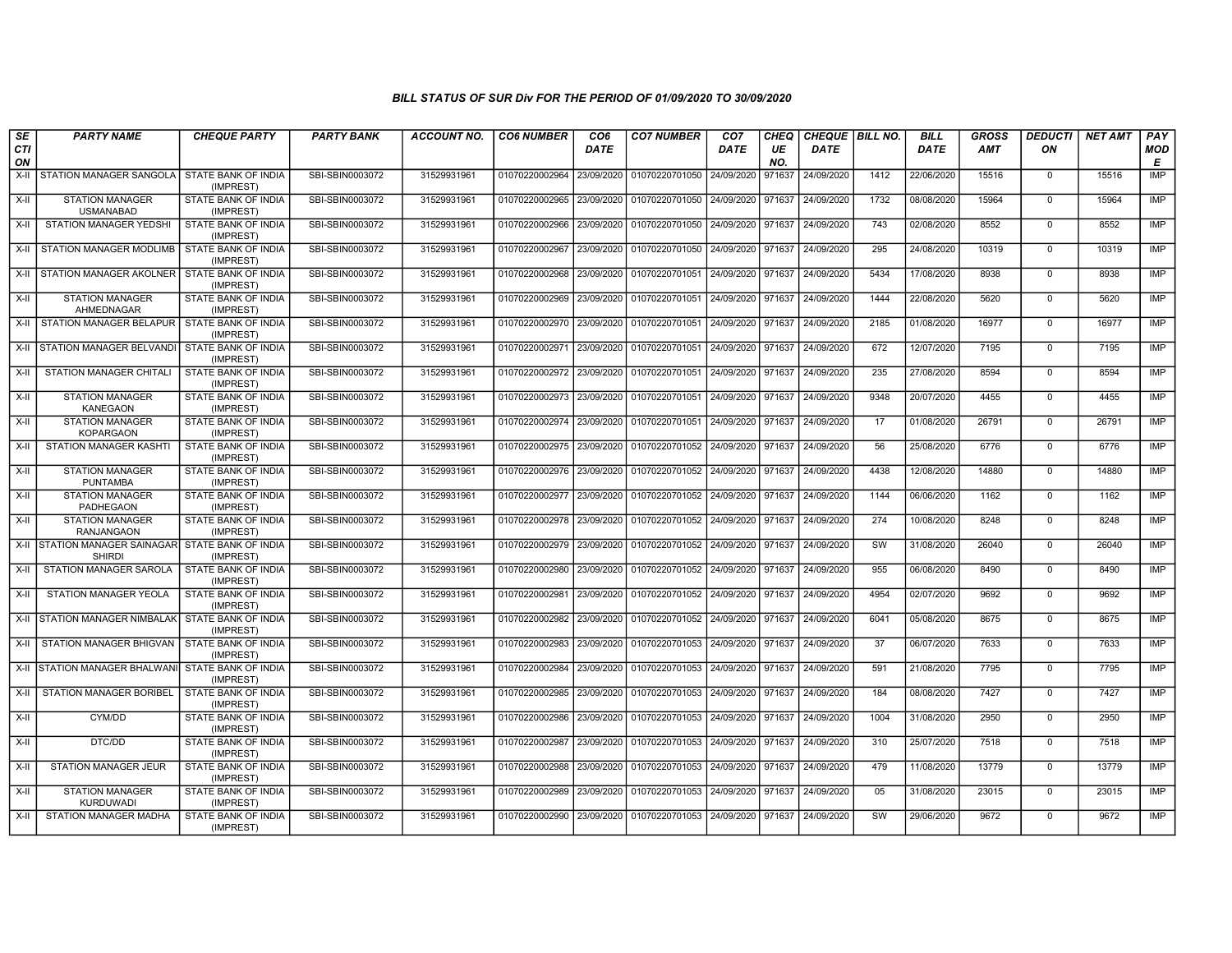| SE        | <b>PARTY NAME</b>                           | <b>CHEQUE PARTY</b>                      | <b>PARTY BANK</b>                    | <b>ACCOUNT NO.</b> | <b>CO6 NUMBER</b>         | CO <sub>6</sub> | <b>CO7 NUMBER</b>                                          | CO <sub>7</sub>    | <b>CHEQ</b>    | CHEQUE   BILL NO. |         | <b>BILL</b> | <b>GROSS</b> | <b>DEDUCTI</b> | <b>NET AMT</b> | PAY                   |
|-----------|---------------------------------------------|------------------------------------------|--------------------------------------|--------------------|---------------------------|-----------------|------------------------------------------------------------|--------------------|----------------|-------------------|---------|-------------|--------------|----------------|----------------|-----------------------|
| CTI<br>ON |                                             |                                          |                                      |                    |                           | DATE            |                                                            | DATE               | UE<br>NO.      | DATE              |         | <b>DATE</b> | <b>AMT</b>   | ON             |                | <b>MOD</b><br>Е       |
| $X-H$     | <b>STATION MANAGER</b><br><b>MALIKPETH</b>  | <b>STATE BANK OF INDIA</b><br>(IMPREST)  | SBI-SBIN0003072                      | 31529931961        | 01070220002991            | 23/09/2020      | 01070220701053                                             | 24/09/2020         | 971637         | 24/09/2020        | 11      | 06/08/2020  | 11766        | $\mathbf 0$    | 11766          | <b>IMP</b>            |
| X-II      | <b>STATION MANAGER MOHOL</b>                | STATE BANK OF INDIA<br>(IMPREST)         | SBI-SBIN0003072                      | 31529931961        | 01070220002992 23/09/2020 |                 | 01070220701054 24/09/2020 971637                           |                    |                | 24/09/2020        | 915     | 20/06/2020  | 8961         | $\mathbf 0$    | 8961           | IMP                   |
| $X-H$     | <b>STATION MANAGER</b><br><b>MUNDHEWADI</b> | STATE BANK OF INDIA<br>(IMPREST)         | SBI-SBIN0003072                      | 31529931961        | 01070220002993 23/09/2020 |                 | 01070220701054                                             | 24/09/2020 971637  |                | 24/09/2020        | SW      | 15/05/2020  | 2730         | $\mathbf 0$    | 2730           | IMP                   |
| X-II      | STATION MANAGER POPHLAJ                     | STATE BANK OF INDIA<br>(IMPREST)         | SBI-SBIN0003072                      | 31529931961        | 01070220002994 23/09/2020 |                 | 01070220701054                                             | 24/09/2020         | 971637         | 24/09/2020        | SW      | 31/08/2020  | 6045         | $\mathbf 0$    | 6045           | IMP                   |
| X-II      | STATION MANAGER DAUND                       | <b>STATE BANK OF INDIA</b><br>(IMPREST)  | SBI-SBIN0003072                      | 31529931961        | 01070220002995 23/09/2020 |                 | 01070220701054                                             | 24/09/2020         | 971637         | 24/09/2020        | 186     | 27/06/2020  | 24796        | $\mathbf 0$    | 24796          | <b>IMP</b>            |
| X-II      | <b>STATION MANAGER WAKAV</b>                | <b>STATE BANK OF INDIA</b><br>(IMPREST)  | SBI-SBIN0003072                      | 31529931961        | 01070220002996            | 23/09/2020      | 01070220701054                                             | 24/09/2020         | 971637         | 24/09/2020        | 981     | 11/07/2020  | 9598         | $\Omega$       | 9598           | IMP                   |
| $X-H$     | <b>STATION MANAGER</b><br><b>WASHIMBE</b>   | STATE BANK OF INDIA<br>(IMPREST)         | SBI-SBIN0003072                      | 31529931961        | 01070220002997            | 23/09/2020      | 01070220701054                                             | 24/09/2020 971637  |                | 24/09/2020        | SW      | 31/08/2020  | 6045         | $\Omega$       | 6045           | IMP                   |
| $X-H$     | <b>STATION MANAGER</b><br><b>JINTIROAD</b>  | STATE BANK OF INDIA<br>(IMPREST)         | SBI-SBIN0003072                      | 31529931961        | 01070220002998            | 23/09/2020      | 01070220701054                                             | 24/09/2020         | 971637         | 24/09/2020        | SW      | 30/06/2020  | 12090        | $\mathbf 0$    | 12090          | <b>IMP</b>            |
|           | X-II STATION MANAGER MALTHAN                | <b>STATE BANK OF INDIA</b><br>(IMPREST)  | SBI-SBIN0003072                      | 31529931961        | 01070220002999            | 23/09/2020      | 01070220701054                                             | 24/09/2020         | 971637         | 24/09/2020        | SW      | 15/09/2020  | 6300         | $\mathbf 0$    | 6300           | <b>IMP</b>            |
| $X-II$    | <b>STATION MANAGER</b><br>WADSINGE          | <b>STATE BANK OF INDIA</b><br>(IMPREST)  | SBI-SBIN0003072                      | 31529931961        | 01070220003000 23/09/2020 |                 | 01070220701054                                             | 24/09/2020 971637  |                | 24/09/2020        | 47      | 10/08/2020  | 7675         | $\mathbf 0$    | 7675           | IMP                   |
| X-II      | IPF/RPF/DR/SUR/FUEL                         | STATE BANK OF INDIA<br>(IMPREST)         | SBI-SBIN0003072                      | 31529931961        | 01070220003001            | 23/09/2020      | 01070220701039                                             | 23/09/2020         | 971636         | 23/09/2020        | Nil     | 01/08/2020  | 14950        | $\mathbf 0$    | 14950          | IMP                   |
| X-II      | SR.DCM.SUR                                  | STATE BANK OF INDIA<br>(IMPREST)         | SBI-SBIN0003072                      | 31529931961        | 01070220003002 23/09/2020 |                 | 01070220701045                                             | 23/09/2020         | 971636         | 23/09/2020        | 11311   | 26/08/2020  | 29992        | $\mathbf 0$    | 29992          | <b>IMP</b>            |
| X-II      | TTE REST HOUSE WD                           | <b>STATE BANK OF INDIA</b><br>(IMPREST)  | SBI-SBIN0003072                      | 31529931961        | 01070220003003 23/09/2020 |                 | 01070220701045 23/09/2020                                  |                    | 971636         | 23/09/2020        | 290     | 27/08/2020  | 15000        | $\mathbf 0$    | 15000          | <b>IMP</b>            |
| X-II      | <b>CHETAN VADI</b>                          | <b>PAYMENT THROUGH</b><br><b>CIPS</b>    | <b>BANK OF INDIA-</b><br>BKID0008485 | 848530110000194    | 01070220003005 23/09/2020 |                 | 01070220701046                                             | 23/09/2020 0107200 | 118            | 23/09/2020        | 279211  | 14/09/2020  | 109020       | $\mathbf 0$    | 109020         | CORE-<br><b>STEPS</b> |
| X-II      | ANIL SHAMRAO PATIL                          | PAYMENT THROUGH<br><b>CIPS</b>           | <b>IDBI BANK LTD-</b><br>IBKL0000478 | 47812010000854     | 01070220003006 24/09/2020 |                 | 01070220701055                                             | 24/09/2020 0107200 | 120            | 24/09/2020        | 278605  | 22/09/2020  | 189200       | 16400          | 172800         | CORE-<br><b>STEPS</b> |
| X-II      | N.RAMAKRISHNA                               | PAYMENT THROUGH<br><b>CIPS</b>           | <b>BANK OF INDIA-</b><br>BKID0001506 | 150630110000022    | 01070220003007            | 24/09/2020      | 01070220701056                                             | 24/09/2020         | 0107200<br>121 | 25/09/2020        | 271622  | 21/09/2020  | 570769       | $\Omega$       | 570769         | CORE-<br><b>STEPS</b> |
| X-II      | N.RAMAKRISHNA                               | PAYMENT THROUGH<br><b>CIPS</b>           | <b>BANK OF INDIA-</b><br>BKID0001506 | 150630110000022    | 01070220003008            | 24/09/2020      | 01070220701055                                             | 24/09/2020         | 0107200<br>120 | 24/09/2020        | 271621  | 21/09/2020  | 1302625      | $\mathbf 0$    | 1302625        | CORE-<br><b>STEPS</b> |
| $X-H$     | MS/KWV/GEN                                  | <b>STATE BANK OF INDIA</b><br>(IMPREST)  | SBI-SBIN0003072                      | 31529931961        | 01070220003009 25/09/2020 |                 | 01070220701064                                             | 25/09/2020         | 971639         | 25/09/2020        | 612     | 21/09/2020  | 10442        | $\mathbf 0$    | 10442          | IMP                   |
| X-II      | MS/DD/GEN                                   | <b>STATE BANK OF INDIA</b><br>(IMPREST)  | SBI-SBIN0003072                      | 31529931961        | 01070220003011 25/09/2020 |                 | 01070220701064                                             | 25/09/2020         | 971639         | 25/09/2020        | med/32  | 19/09/2020  | 2500         | $\mathbf 0$    | 2500           | IMP                   |
| X-II      | MS/DD/GEN                                   | STATE BANK OF INDIA<br>(IMPREST)         | SBI-SBIN0003072                      | 31529931961        | 01070220003012 25/09/2020 |                 | 01070220701064                                             | 25/09/2020         | 971639         | 25/09/2020        | med/27  | 19/09/2020  | 49863        | $\Omega$       | 49863          | <b>IMP</b>            |
| X-II      | CMS/SUR/GEN                                 | <b>DIVISIONAL</b><br>CASHIER(P) SHOLAPUR | SBI-SBIN0003072                      | 31529931961        | 01070220003013 25/09/2020 |                 | 01070220701064                                             | 25/09/2020         | 971638         | 25/09/2020        | Med/39  | 21/09/2020  | 41221        | $\mathbf 0$    | 41221          | <b>CASH</b>           |
| $X-II$    | IPF/RPF/DOG<br>SQUAD/DD/EMERGENCY MED       | <b>STATE BANK OF INDIA</b><br>(IMPREST)  | SBI-SBIN0003072                      | 31529931961        | 01070220003014 25/09/2020 |                 | 01070220701070                                             | 28/09/2020 971641  |                | 28/09/2020        | 2869    | 21/08/2020  | 3657         | $\Omega$       | 3657           | <b>IMP</b>            |
| X-II      | IPF/RPF/DOG<br>SQUAD/DD/SAMRAT              | STATE BANK OF INDIA<br>(IMPREST)         | SBI-SBIN0003072                      | 31529931961        | 01070220003015 25/09/2020 |                 | 01070220701070 28/09/2020                                  |                    | 971641         | 28/09/2020        | 0663    | 31/08/2020  | 10326        | $\mathbf 0$    | 10326          | <b>IMP</b>            |
| X-II      | <b>IPF/RPF/DOG</b><br>SQUAD/DD/NANDAN       | <b>STATE BANK OF INDIA</b><br>(IMPREST)  | SBI-SBIN0003072                      | 31529931961        | 01070220003016 25/09/2020 |                 | 01070220701070 28/09/2020                                  |                    | 971641         | 28/09/2020        | 0661    | 31/08/2020  | 10326        | $\mathbf 0$    | 10326          | <b>IMP</b>            |
| X-II      | IPF.RPF.GULBARGA                            | STATE BANK OF INDIA<br>(IMPREST)         | SBI-SBIN0003072                      | 31529931961        | 01070220003017 25/09/2020 |                 | 01070220701070 28/09/2020                                  |                    | 971641         | 28/09/2020        | 233     | 14/07/2020  | 9000         | $\mathbf 0$    | 9000           | IMP                   |
| X-II      | <b>IPF ANG</b>                              | <b>STATE BANK OF INDIA</b><br>(IMPREST)  | SBI-SBIN0003072                      | 31529931961        | 01070220003018 25/09/2020 |                 | 01070220701070                                             | 28/09/2020         | 971641         | 28/09/2020        | 43/2020 | 02/04/2020  | 8880         | $\Omega$       | 8880           | <b>IMP</b>            |
| $X-II$    | <b>DSC/RPF/SUR</b>                          | STATE BANK OF INDIA<br>(IMPREST)         | SBI-SBIN0003072                      | 31529931961        |                           |                 | 01070220003020 25/09/2020 01070220701070 28/09/2020 971641 |                    |                | 28/09/2020        | 89      | 03/02/2020  | 1935         | $\mathbf 0$    | 1935           | <b>IMP</b>            |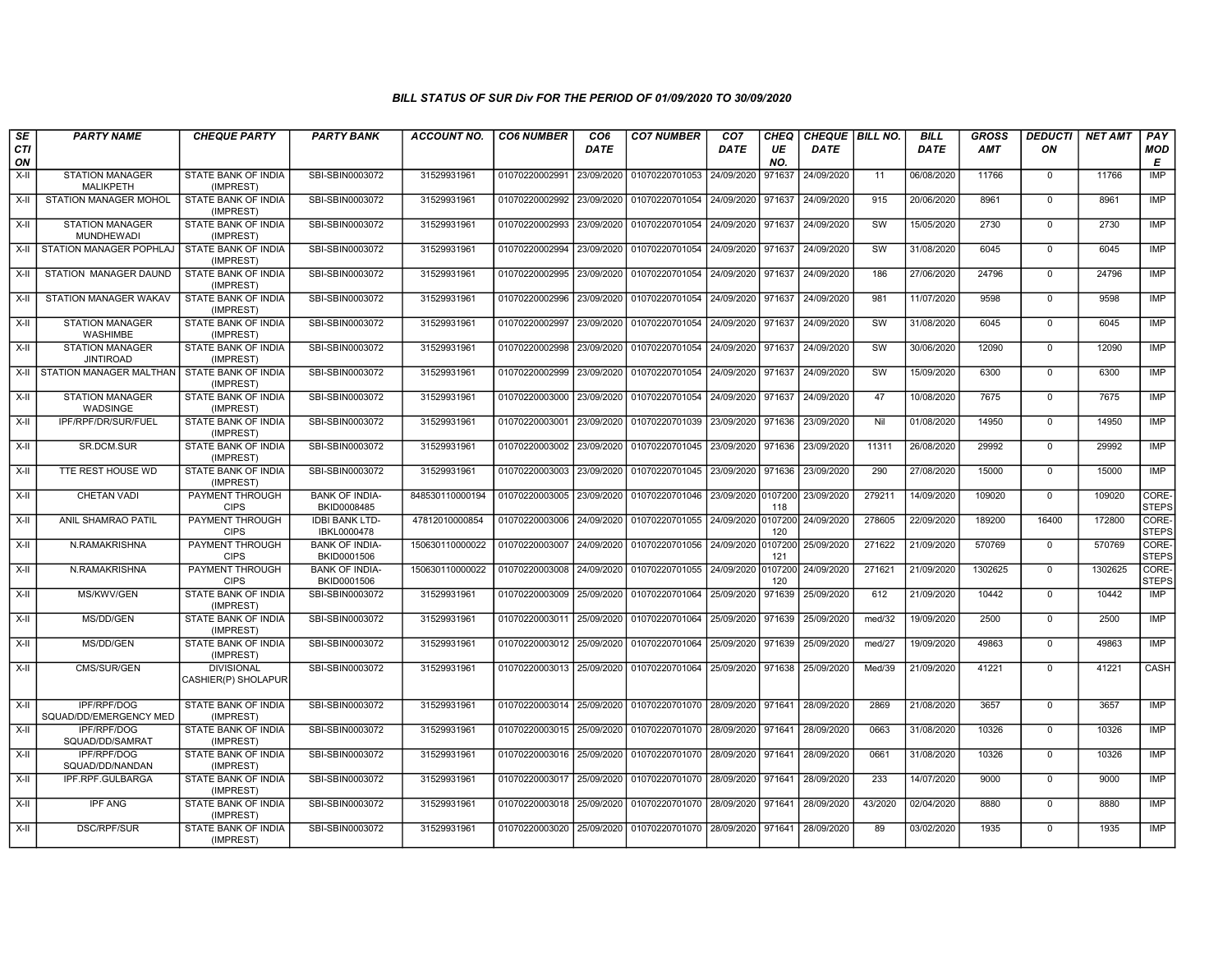| SE               | <b>PARTY NAME</b>                             | <b>CHEQUE PARTY</b>                      | <b>PARTY BANK</b>                     | <b>ACCOUNT NO.</b> | <b>CO6 NUMBER</b>         | CO <sub>6</sub> | <b>CO7 NUMBER</b>                 | CO <sub>7</sub>    | CHEQ           | CHEQUE   BILL NO.      |                 | <b>BILL</b> | <b>GROSS</b> | <b>DEDUCTI</b> | <b>NET AMT</b> | PAY                   |
|------------------|-----------------------------------------------|------------------------------------------|---------------------------------------|--------------------|---------------------------|-----------------|-----------------------------------|--------------------|----------------|------------------------|-----------------|-------------|--------------|----------------|----------------|-----------------------|
| <b>CTI</b><br>ON |                                               |                                          |                                       |                    |                           | <b>DATE</b>     |                                   | <b>DATE</b>        | UE<br>NO.      | <b>DATE</b>            |                 | <b>DATE</b> | AMT          | ON             |                | <b>MOD</b><br>E       |
| $X-H$            | AKAR ADVERTISING AND<br>MARKETING PVT., LTD.  | <b>PAYMENT THROUGH</b><br><b>CIPS</b>    | VIJAYA BANK-<br>VIJB0005015           | 501500300005620    | 01070220003021 25/09/2020 |                 | 01070220701060 25/09/2020 0107200 |                    | 121            | 25/09/2020 656/19-20   |                 | 17/01/2020  | 4800         | $\mathbf 0$    | 4800           | CORE-<br><b>STEPS</b> |
| $X-H$            | ANJ CREATIONS PVT LTD                         | PAYMENT THROUGH<br><b>CIPS</b>           | <b>HDFC BANK LTD-</b><br>HDFC0000292  | 02922560002895     | 01070220003022 25/09/2020 |                 | 01070220701060 25/09/2020         |                    | 0107200<br>121 | 25/09/2020   ANJ/19200 | 69              | 05/12/2019  | 6039         | $\overline{0}$ | 6039           | CORE-<br><b>STEPS</b> |
| X-II             | IPF.RPF.GULBARGA                              | STATE BANK OF INDIA<br>(IMPREST)         | SBI-SBIN0003072                       | 31529931961        | 01070220003023            | 25/09/2020      | 01070220701070 28/09/2020 971641  |                    |                | 28/09/2020             | 672             | 10/06/2020  | 1000         | $\mathbf 0$    | 1000           | IMP                   |
| $X-II$           | ANJ CREATIONS PVT LTD                         | PAYMENT THROUGH<br><b>CIPS</b>           | <b>HDFC BANK LTD-</b><br>HDFC0000292  | 02922560002895     | 01070220003024            | 25/09/2020      | 01070220701060                    | 25/09/2020 0107200 | 121            | 25/09/2020             | ANJ/19202<br>37 | 11/02/2020  | 9249         | $\overline{0}$ | 9249           | CORE-<br><b>STEPS</b> |
| $X-H$            | IPF/RPF/KPG MH13 DK 6576                      | <b>DIVISIONAL</b><br>CASHIER(P) SHOLAPUR | SBI-SBIN0003072                       | 31529931961        | 01070220003025            | 25/09/2020      | 01070220701069 28/09/2020 971640  |                    |                | 28/09/2020             | 184             | 27/07/2020  | 3198         | $\overline{0}$ | 3198           | CASH                  |
| $X-II$           | AKAR ADVERTISING AND<br>MARKETING PVT., LTD., | PAYMENT THROUGH<br><b>CIPS</b>           | <b>VIJAYA BANK-</b><br>VIJB0005015    | 501500300005620    | 01070220003026            | 25/09/2020      | 01070220701060 25/09/2020 0107200 |                    | 121            | 25/09/2020             | 786/20-21       | 11/03/2020  | 10367        | $\mathbf 0$    | 10367          | CORE-<br><b>STEPS</b> |
| $X-H$            | IPF/RPF/SNSI/GEN/IMP                          | <b>DIVISIONAL</b><br>CASHIER(P) SHOLAPUR | SBI-SBIN0003072                       | 31529931961        | 01070220003027            | 25/09/2020      | 01070220701069 28/09/2020 971640  |                    |                | 28/09/2020             | 750             | 05/08/2020  | 1000         | $\mathbf 0$    | 1000           | CASH                  |
| $X-II$           | <b>SSE/P WAY/DUD</b>                          | STATE BANK OF INDIA<br>(IMPREST)         | SBI-SBIN0003072                       | 31529931961        | 01070220003028            | 25/09/2020      | 01070220701058 25/09/2020 971639  |                    |                | 25/09/2020             | 2152            | 10/08/2020  | 18068        | $\overline{0}$ | 18068          | <b>IMP</b>            |
| $X-II$           | <b>SSE/P WAY/YL</b>                           | <b>STATE BANK OF INDIA</b><br>(IMPREST)  | SBI-SBIN0003072                       | 31529931961        | 01070220003029            | 25/09/2020      | 01070220701058 25/09/2020 971639  |                    |                | 25/09/2020             | 3083            | 07/08/2020  | 14833        | $\overline{0}$ | 14833          | <b>IMP</b>            |
| $X-H$            | SE/WORKS/DAUND                                | <b>STATE BANK OF INDIA</b><br>(IMPREST)  | SBI-SBIN0003072                       | 31529931961        | 01070220003030 25/09/2020 |                 | 01070220701058 25/09/2020 971639  |                    |                | 25/09/2020             | 238             | 03/07/2020  | 5000         | $\overline{0}$ | 5000           | IMP                   |
| $X-H$            | AKAR ADVERTISING AND<br>MARKETING PVT., LTD.  | PAYMENT THROUGH<br><b>CIPS</b>           | <b>VIJAYA BANK-</b><br>VIJB0005015    | 501500300005620    | 01070220003031            | 25/09/2020      | 01070220701060 25/09/2020 0107200 |                    | 121            | 25/09/2020             | 828/20-21       | 15/03/2020  | 17959        | $\mathbf 0$    | 17959          | CORE-<br><b>STEPS</b> |
| X-II             | IPF/RPF/SUR/FUEL                              | STATE BANK OF INDIA<br>(IMPREST)         | SBI-SBIN0003072                       | 31529931961        | 01070220003032            | 25/09/2020      | 01070220701070 28/09/2020 971641  |                    |                | 28/09/2020             | 26461           | 18/08/2020  | 7995         | $\mathbf 0$    | 7995           | <b>IMP</b>            |
| $X-H$            | IPF/RPF/SUR/FUEL                              | STATE BANK OF INDIA<br>(IMPREST)         | SBI-SBIN0003072                       | 31529931961        | 01070220003033            | 25/09/2020      | 01070220701070 28/09/2020 971641  |                    |                | 28/09/2020             | 282140          | 28/05/2020  | 2498         | $\overline{0}$ | 2498           | <b>IMP</b>            |
| $X-H$            | <b>IPF/RPF/WD</b>                             | <b>STATE BANK OF INDIA</b><br>(IMPREST)  | SBI-SBIN0003072                       | 31529931961        | 01070220003034            | 25/09/2020      | 01070220701070 28/09/2020 971641  |                    |                | 28/09/2020             | 190             | 17/05/2020  | 1500         | $\overline{0}$ | 1500           | IMP                   |
| $X-H$            | IPF/RPF/WD                                    | <b>STATE BANK OF INDIA</b><br>(IMPREST)  | SBI-SBIN0003072                       | 31529931961        | 01070220003035            | 25/09/2020      | 01070220701072 28/09/2020 971641  |                    |                | 28/09/2020             | 2717            | 15/05/2020  | 9000         | $\Omega$       | 9000           | <b>IMP</b>            |
| $X-H$            | STATION DIRECTOR SOLAPUR STATE BANK OF INDIA  | (IMPREST)                                | SBI-SBIN0003072                       | 31529931961        | 01070220003036            | 25/09/2020      | 01070220701062                    | 25/09/2020 971639  |                | 25/09/2020             | 96              | 01/09/2020  | 43563        | $\mathbf 0$    | 43563          | IMP                   |
| X-II             | ADEN/ANG                                      | <b>STATE BANK OF INDIA</b><br>(IMPREST)  | SBI-SBIN0003072                       | 31529931961        | 01070220003037            | 25/09/2020      | 01070220701063 25/09/2020 971639  |                    |                | 25/09/2020             | 5598            | 04/09/2020  | 5200         | $\mathbf 0$    | 5200           | <b>IMP</b>            |
| $X-H$            | ADEN/ANG                                      | <b>STATE BANK OF INDIA</b><br>(IMPREST)  | SBI-SBIN0003072                       | 31529931961        | 01070220003038            | 25/09/2020      | 01070220701063 25/09/2020 971639  |                    |                | 25/09/2020             | 16635           | 02/09/2020  | 5613         | $\mathbf 0$    | 5613           | <b>IMP</b>            |
| $X-H$            | ADEN/BG/KWV                                   | <b>DIVISIONAL</b><br>CASHIER(P) SHOLAPUR | SBI-SBIN0003072                       | 31529931961        | 01070220003039            | 25/09/2020      | 01070220701063 25/09/2020 971638  |                    |                | 25/09/2020             | 5260            | 04/02/2020  | 4670         | $\mathbf 0$    | 4670           | <b>CASH</b>           |
| $X-H$            | HPCL DT CARD (ELECT D G<br>SET)               | <b>PAYMENT THROUGH</b><br><b>CIPS</b>    | <b>ICICI BANK LTD-</b><br>ICIC0000104 | HPCL2600795272     | 01070220003040            | 25/09/2020      | 01070220701061                    | 25/09/2020 0107200 | 121            | 25/09/2020             | 73              | 23/09/2020  | 70000        | $\mathbf 0$    | 70000          | CORE-<br><b>STEPS</b> |
| $X-H$            | SR.DEN/CO/SUR                                 | <b>STATE BANK OF INDIA</b><br>(IMPREST)  | SBI-SBIN0003072                       | 31529931961        | 01070220003041 25/09/2020 |                 | 01070220701072 28/09/2020 971641  |                    |                | 28/09/2020             | 10183           | 21/08/2020  | 5000         | $\Omega$       | 5000           | IMP                   |
| X-II             | SR DME SUR                                    | STATE BANK OF INDIA<br>(IMPREST)         | SBI-SBIN0003072                       | 3152993161         | 01070220003042            | 25/09/2020      | 01070220701072 28/09/2020 971641  |                    |                | 28/09/2020             | 8768            | 14/08/2020  | 5459         | $\mathbf 0$    | 5459           | <b>IMP</b>            |
| X-II             | SR DME SUR                                    | STATE BANK OF INDIA<br>(IMPREST)         | SBI-SBIN0003072                       | 31529931961        | 01070220003043            | 25/09/2020      | 01070220701072 28/09/2020 971641  |                    |                | 28/09/2020             | 25065           | 08/09/2020  | 4000         | $\mathbf 0$    | 4000           | IMP                   |
| X-II             | SR DFM SUR (PAY ORDER)                        | <b>DIVISIONAL</b><br>CASHIER(P) SHOLAPUR | DUMMY-                                | 11111111111        | 01070220003044 25/09/2020 |                 | 01070220701069                    | 28/09/2020 971640  |                | 28/09/2020             | 255267          | 25/09/2020  | 927          | $\mathbf 0$    | 927            | CASH                  |
| X-II             | ADEN/SDB                                      | STATE BANK OF INDIA<br>(IMPREST)         | SBI-SBIN0003072                       | 31529931961        | 01070220003045 25/09/2020 |                 | 01070220701063 25/09/2020 971639  |                    |                | 25/09/2020             | 51659           | 01/08/2020  | 7907         | $\Omega$       | 7907           | <b>IMP</b>            |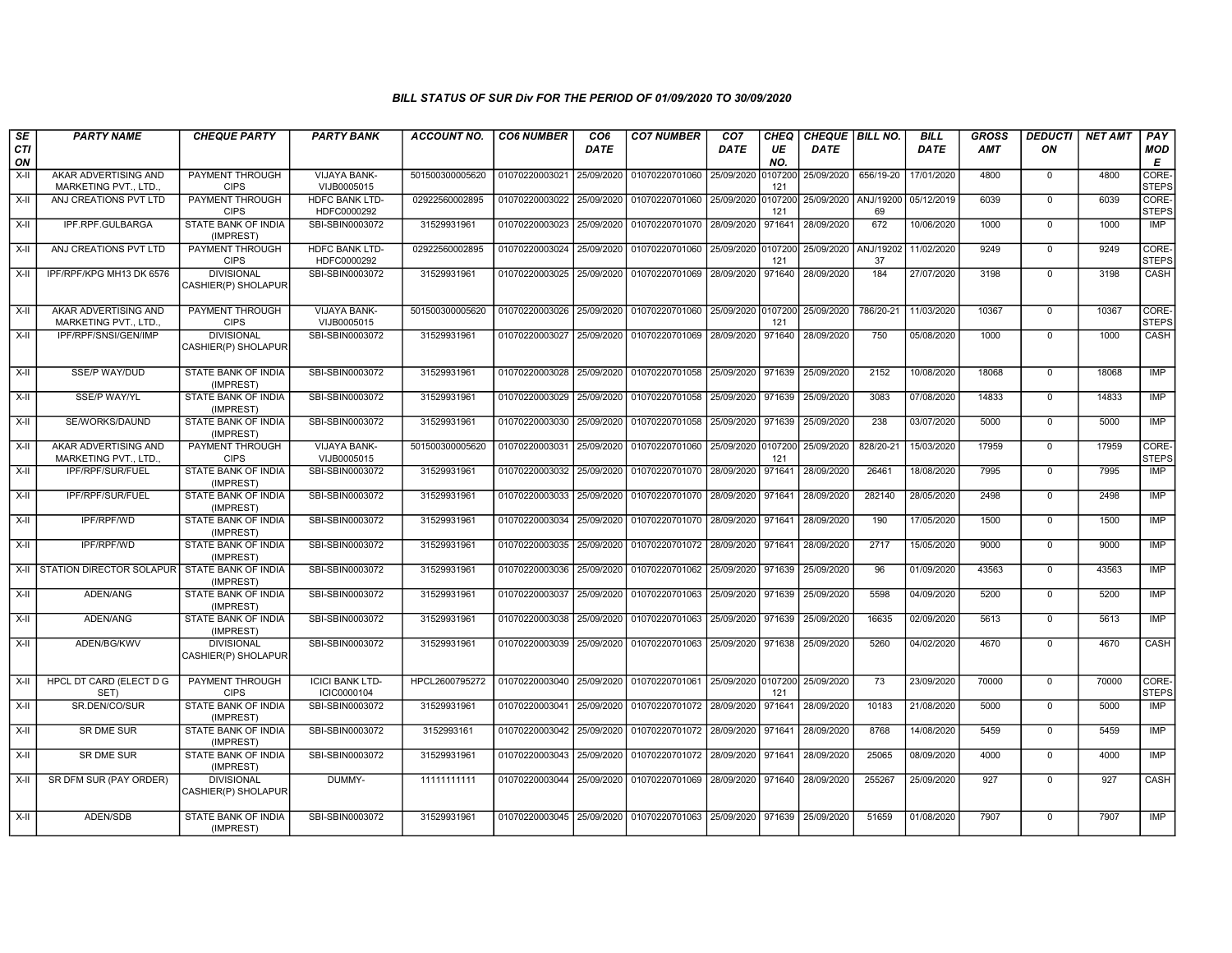| SE        | <b>PARTY NAME</b>                                                      | <b>CHEQUE PARTY</b>                      | <b>PARTY BANK</b>                             | <b>ACCOUNT NO.</b> | <b>CO6 NUMBER</b>         | CO <sub>6</sub> | <b>CO7 NUMBER</b>                                 | CO <sub>7</sub> | CHEQ           | CHEQUE   BILL NO.    |                                 | <b>BILL</b> | <b>GROSS</b> | <b>DEDUCTI</b> | <b>NET AMT</b> | <b>PAY</b>                       |
|-----------|------------------------------------------------------------------------|------------------------------------------|-----------------------------------------------|--------------------|---------------------------|-----------------|---------------------------------------------------|-----------------|----------------|----------------------|---------------------------------|-------------|--------------|----------------|----------------|----------------------------------|
| CTI<br>ON |                                                                        |                                          |                                               |                    |                           | <b>DATE</b>     |                                                   | <b>DATE</b>     | UE<br>NO.      | <b>DATE</b>          |                                 | <b>DATE</b> | AMT          | ON             |                | <b>MOD</b><br>Е                  |
| X-II      | PREMANAND TOURS AND<br>TRAVELS-SOLAPUR                                 | <b>CIPS</b>                              | PAYMENT THROUGH AXIS BANK-UTIB0000266         | 918010072243492    | 01070220003046            | 25/09/2020      | 01070220701078 28/09/2020                         |                 | 0107200<br>122 | 28/09/2020           | 99729                           | 16/09/2020  | 30000        | $\mathbf 0$    | 30000          | CORE-<br><b>STEPS</b>            |
| X-II      | SHREE CONSTRUCTIONS-<br><b>SOLAPUR</b>                                 | <b>PAYMENT THROUGH</b><br><b>CIPS</b>    | <b>BANK OF</b><br>MAHARASHTRA-<br>MAHB0000627 | 20091901872        | 01070220003047 25/09/2020 |                 | 01070220701078 28/09/2020                         |                 | 0107200<br>122 | 28/09/2020           | 100848                          | 22/09/2020  | 363400       | $\Omega$       | 363400         | CORE-<br><b>STEPS</b>            |
| X-II      | CHAITANYA CONSTRUCTION-<br><b>NAVI MUMBAI</b>                          | PAYMENT THROUGH<br><b>CIPS</b>           | <b>IDBI BANK LTD-</b><br>IBKL0000183          | 183102000002318    | 01070220003048            | 25/09/2020      | 01070220701078 28/09/2020 0107200                 |                 | 122            | 28/09/2020           | 100849                          | 22/09/2020  | 363400       | $\mathbf 0$    | 363400         | CORE-<br><b>STEPS</b>            |
| X-II      | MARULARADHYA SIDRAM<br>PATIL-SOLAPUR                                   | <b>PAYMENT THROUGH</b><br><b>CIPS</b>    | SBI-SBIN0000483                               | 64057306628        | 01070220003049            | 25/09/2020      | 01070220701078 28/09/2020                         |                 | 0107200<br>122 | 28/09/2020           | 101088                          | 22/09/2020  | 265100       | $\Omega$       | 265100         | CORE-<br><b>STEPS</b>            |
| X-II      | SAI STONE CRUSHER-PUNE                                                 | PAYMENT THROUGH<br><b>CIPS</b>           | <b>CENTRAL BANK OF</b><br>INDIA-CBIN0280665   | 1945714639         | 01070220003050            | 25/09/2020      | 01070220701078 28/09/2020                         |                 | 0107200<br>122 | 28/09/2020           | 101082                          | 22/09/2020  | 265100       | $\mathbf 0$    | 265100         | CORE-<br><b>STEPS</b>            |
| $X-I$     | DEEPAK BALASAHEB PATIL-<br>SANGLI                                      | PAYMENT THROUGH<br><b>CIPS</b>           | <b>BANK OF INDIA-</b><br>BKID0001506          | 150620110000398    | 01070220003051            | 25/09/2020      | 01070220701078 28/09/2020                         |                 | 0107200<br>122 | 28/09/2020           | 101077                          | 22/09/2020  | 265100       | $\mathbf 0$    | 265100         | CORE-<br><b>STEPS</b>            |
| $X-H$     | SHRI SAI TRANSPORT.                                                    | PAYMENT THROUGH<br><b>CIPS</b>           | UNION BANK OF INDIA-<br>UBIN0547026           | 470201010035023    | 01070220003052            | 25/09/2020      | 01070220701059 25/09/2020                         |                 | 0107200<br>121 | 25/09/2020           | 12                              | 19/09/2020  | 141561       | 4829           | 136732         | CORE-<br><b>STEPS</b>            |
| $X-H$     | <b>MAHARASHTRA STATE</b><br>ELECTRICITY DISTRIBUTION<br><b>COMPANY</b> | PAYMENT THROUGH<br><b>CIPS</b>           | <b>CANARA BANK-</b><br>CNRB0001903            | 1903201010183      | 01070220003053            | 25/09/2020      | 01070220701065 25/09/2020                         |                 | 0107200<br>121 | 25/09/2020 926639866 |                                 | 16/09/2020  | 221320       | $\mathbf 0$    | 221320         | CORE-<br><b>STEPS</b>            |
| X-II      | <b>MAHARASHTRA STATE</b><br>ELECTRICITY DISTRIBUTION<br><b>COMPANY</b> | PAYMENT THROUGH<br><b>CIPS</b>           | CANARA BANK-<br>CNRB0001903                   | 1903201010183      | 01070220003054            | 25/09/2020      | 01070220701065 25/09/2020 0107200                 |                 | 121            | 25/09/2020 928826609 |                                 | 18/09/2020  | 226950       | $\mathbf 0$    | 226950         | CORE-<br><b>STEPS</b>            |
| X-II      | <b>MAHARASHTRA STATE</b><br>ELECTRICITY DISTRIBUTION<br><b>COMPANY</b> | PAYMENT THROUGH<br><b>CIPS</b>           | <b>CANARA BANK-</b><br>CNRB0001903            | 1903201010183      | 01070220003055            |                 | 25/09/2020   01070220701065   25/09/2020 0107200  |                 | 121            |                      | 25/09/2020 917243934 09/09/2020 |             | 7420         | $\Omega$       | 7420           | CORE-<br><b>STEPS</b>            |
| X-II      | <b>MAHARASHTRA STATE</b><br>ELECTRICITY DISTRIBUTION<br><b>COMPANY</b> | <b>PAYMENT THROUGH</b><br><b>CIPS</b>    | <b>CANARA BANK-</b><br>CNRB0001903            | 1903201010183      | 01070220003056            | 25/09/2020      | 01070220701065 25/09/2020 0107200                 |                 | 121            |                      | 25/09/2020 924722046            | 14/09/2020  | 88890        | $\Omega$       | 88890          | CORE-<br><b>STEPS</b>            |
| X-II      | <b>MAHARASHTRA STATE</b><br>ELECTRICITY DISTRIBUTION<br><b>COMPANY</b> | PAYMENT THROUGH<br><b>CIPS</b>           | <b>CANARA BANK-</b><br>CNRB0001903            | 1903201010183      | 01070220003057            | 25/09/2020      | 01070220701065 25/09/2020 0107200                 |                 | 121            |                      | 25/09/2020   926395792          | 15/09/2020  | 82410        | $\Omega$       | 82410          | CORE-<br><b>STEPS</b>            |
| X-II      | <b>MAHARASHTRA STATE</b><br>ELECTRICITY DISTRIBUTION<br><b>COMPANY</b> | PAYMENT THROUGH<br><b>CIPS</b>           | <b>CANARA BANK-</b><br>CNRB0001903            | 1903201010183      | 01070220003058 25/09/2020 |                 | 01070220701065 25/09/2020 0107200                 |                 | 121            |                      | 25/09/2020 923181141 12/09/2020 |             | 279380       | $\Omega$       | 279380         | CORE-<br><b>STEPS</b>            |
| $X-H$     | <b>MAHARASHTRA STATE</b><br>ELECTRICITY DISTRIBUTION<br><b>COMPANY</b> | PAYMENT THROUGH<br><b>CIPS</b>           | <b>CANARA BANK-</b><br>CNRB0001903            | 1903201010183      | 01070220003059 25/09/2020 |                 | 01070220701065 25/09/2020 0107200                 |                 | 121            | 25/09/2020 926461739 |                                 | 15/09/2020  | 18550        | $\Omega$       | 18550          | CORE-<br><b>STEPS</b>            |
| X-II      | <b>CCOR/RCD/DD/DG SET</b>                                              | STATE BANK OF INDIA<br>(IMPREST)         | SBI-SBIN0003072                               | 31529931961        | 01070220003060            | 25/09/2020      | 01070220701066 25/09/2020                         |                 | 971641         | 28/09/2020           | 32029                           | 13/09/2020  | 9713         | $\Omega$       | 9713           | <b>IMP</b>                       |
| X-II      | PARMESHWAR NAGNATH<br><b>NARE</b>                                      | PAYMENT THROUGH<br><b>CIPS</b>           | <b>BANK OF INDIA-</b><br>BKID0000759          | 075930110000007    | 01070220003061            | 28/09/2020      | 01070220701068 28/09/2020 0107200                 |                 | 122            | 28/09/2020           | 004                             | 15/09/2020  | 201021       | 7716           | 193305         | CORE-<br><b>STEPS</b>            |
| X-II      | MH13DE8517                                                             | <b>DIVISIONAL</b><br>CASHIER(P) SHOLAPUR | SBI-SBIN0003072                               | 31529931961        | 01070220003062            | 28/09/2020      | 01070220701067 28/09/2020                         |                 | 971666         | 29/09/2020           | 9953                            | 14/08/2020  | 10000        | $\Omega$       | 10000          | CASH                             |
| X-II      | MSEDCL SHRIRAMPUR                                                      | <b>MSEDCL SHRIRAMPUR</b>                 | SELF CHEQUE-                                  | 000000000          | 01070220003063            |                 | 28/09/2020   01070220701071   28/09/2020   971665 |                 |                | 29/09/2020           | 721562                          | 25/08/2020  | 4756         | $\mathbf 0$    | 4756           | <b>BANK</b><br>CHEQ<br><b>UE</b> |
| X-II      | <b>SSE WORKS SUR</b>                                                   | STATE BANK OF INDIA<br>(IMPREST)         | SBI-SBIN0003072                               | 31529931961        | 01070220003064            | 28/09/2020      | 01070220701074 28/09/2020                         |                 | 971641         | 28/09/2020           | 3096                            | 09/09/2020  | 48832        | $\mathbf 0$    | 48832          | <b>IMP</b>                       |
| X-II      | <b>IPF RPF SIB SUR</b>                                                 | STATE BANK OF INDIA<br>(IMPREST)         | SBI-SBIN0003072                               | 31529931961        | 01070220003065            | 28/09/2020      | 01070220701077 28/09/2020 971641                  |                 |                | 28/09/2020           | 7249                            | 03/06/2020  | 2500         | $\mathbf 0$    | 2500           | <b>IMP</b>                       |
| X-II      | DD/C&W/FUEL/IMP                                                        | <b>STATE BANK OF INDIA</b><br>(IMPREST)  | SBI-SBIN0003072                               | 31529931961        | 01070220003066            | 28/09/2020      | 01070220701077 28/09/2020                         |                 | 971641         | 28/09/2020           | 10165                           | 07/09/2020  | 4000         | $\Omega$       | 4000           | <b>IMP</b>                       |
| X-II      | ADME/DD/BCN ROH                                                        | STATE BANK OF INDIA<br>(IMPREST)         | SBI-SBIN0003072                               | 31529931961        | 01070220003067            | 28/09/2020      | 01070220701077 28/09/2020                         |                 | 971641         | 28/09/2020           | 795                             | 03/09/2020  | 7230         | $\Omega$       | 7230           | <b>IMP</b>                       |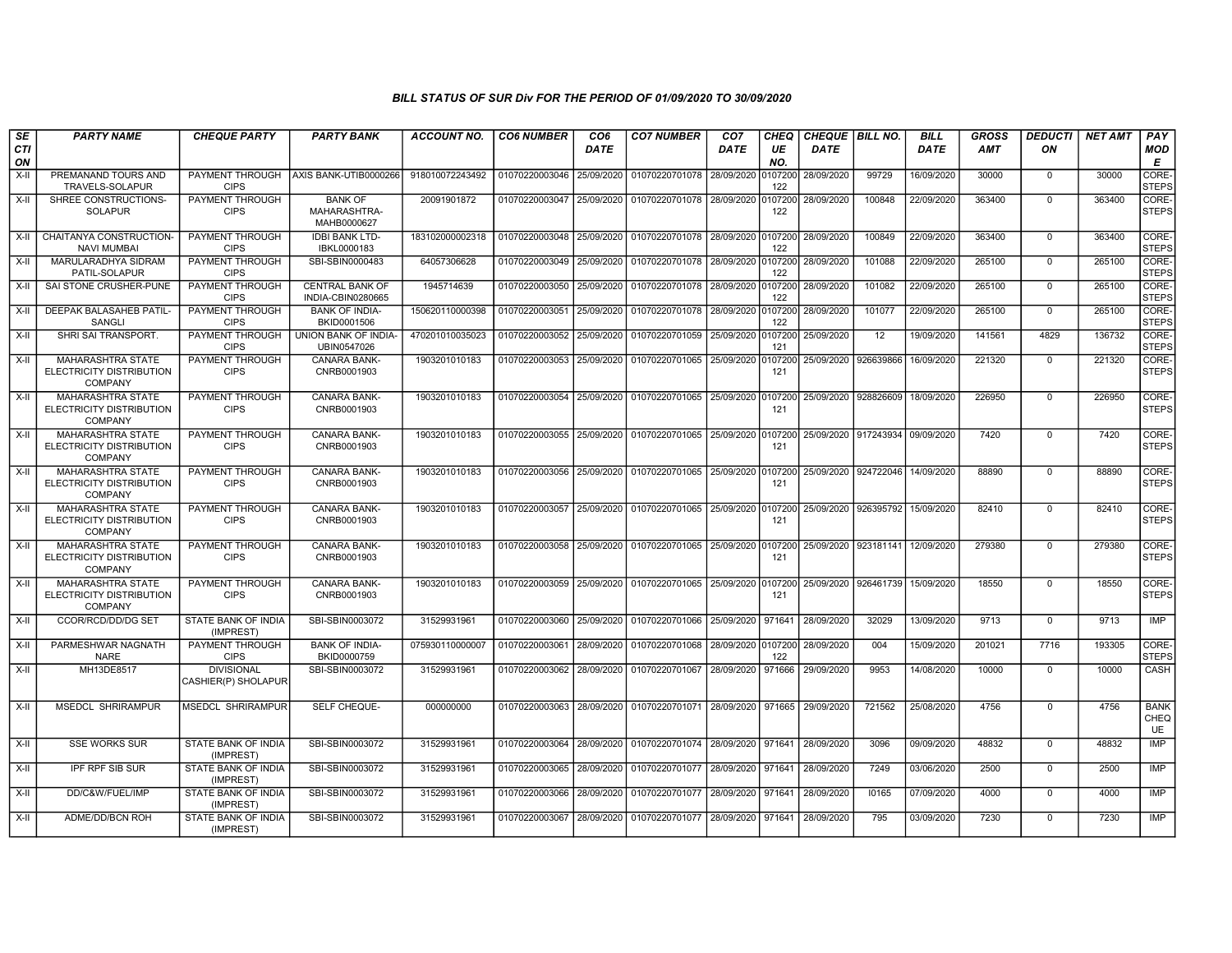| SE               | <b>PARTY NAME</b>                                            | <b>CHEQUE PARTY</b>                      | <b>PARTY BANK</b>                                      | <b>ACCOUNT NO.</b> | <b>CO6 NUMBER</b> | CO <sub>6</sub> | <b>CO7 NUMBER</b>                                          | CO <sub>7</sub>    | <b>CHEQ</b>    | CHEQUE   BILL NO. |                          | <b>BILL</b> | <b>GROSS</b> | <b>DEDUCTI</b> | <b>NET AMT</b> | PAY                   |
|------------------|--------------------------------------------------------------|------------------------------------------|--------------------------------------------------------|--------------------|-------------------|-----------------|------------------------------------------------------------|--------------------|----------------|-------------------|--------------------------|-------------|--------------|----------------|----------------|-----------------------|
| <b>CTI</b><br>ON |                                                              |                                          |                                                        |                    |                   | <b>DATE</b>     |                                                            | <b>DATE</b>        | UE<br>NO.      | <b>DATE</b>       |                          | <b>DATE</b> | <b>AMT</b>   | ΟN             |                | <b>MOD</b><br>Е       |
| $X-H$            | DD/C&W/GEN                                                   | <b>STATE BANK OF INDIA</b><br>(IMPREST)  | SBI-SBIN0003072                                        | 31529931961        | 01070220003068    | 28/09/2020      | 01070220701077                                             | 28/09/2020         | 971641         | 28/09/2020        | $\overline{148}$         | 11/09/2020  | 9650         | $^{\circ}$     | 9650           | <b>IMP</b>            |
| X-II             | IPF RPF DOG SQUAD KWV<br><b>BOBBY</b>                        | <b>DIVISIONAL</b><br>CASHIER(P) SHOLAPUR | SBI-SBIN0003072                                        | 31529931961        | 01070220003069    |                 | 28/09/2020   01070220701073   28/09/2020   971640          |                    |                | 28/09/2020        | $C-378$                  | 15/08/2020  | 9990         | $\mathbf 0$    | 9990           | <b>CASH</b>           |
| $X-H$            | DD/C&W/ART IMP                                               | <b>STATE BANK OF INDIA</b><br>(IMPREST)  | SBI-SBIN0003072                                        | 31529931961        | 01070220003070    | 28/09/2020      | 01070220701077                                             | 28/09/2020         | 971641         | 28/09/2020        | 171                      | 07/07/2020  | 14719        | $\mathbf 0$    | 14719          | <b>IMP</b>            |
| X-II             | ULTRA RAIL CONSTRUCTION<br>AND SERVICE PROVIDER              | <b>PAYMENT THROUGH</b><br><b>CIPS</b>    | <b>ICICI BANK LTD-</b><br>ICIC0000379                  | 037905004665       | 01070220003071    | 28/09/2020      | 01070220701075                                             | 28/09/2020         | 0107200<br>122 | 28/09/2020        | 03                       | 02/09/2020  | 224225       | 7528           | 216697         | CORE-<br><b>STEPS</b> |
| $X-I$            | ULTRA RAIL CONSTRUCTION<br>AND SERVICE PROVIDER              | PAYMENT THROUGH<br><b>CIPS</b>           | <b>ICICI BANK LTD-</b><br>ICIC0000379                  | 037905004665       | 01070220003072    | 28/09/2020      | 01070220701076                                             | 28/09/2020         | 0107200<br>122 | 28/09/2020        | 17                       | 02/09/2020  | 120818       | 3801           | 117017         | CORE-<br><b>STEPS</b> |
| $X-II$           | <b>SR DPO/SUR</b>                                            | <b>STATE BANK OF INDIA</b><br>(IMPREST)  | SBI-SBIN0003072                                        | 31529931961        | 01070220003073    | 28/09/2020      | 01070220701077                                             | 28/09/2020         | 971641         | 28/09/2020        | 830                      | 24/08/2020  | 11998        | $\mathbf 0$    | 11998          | IMP                   |
| $X-H$            | IPF/RPF/DOG<br>SQUAD/KWV/LUCKY                               | <b>DIVISIONAL</b><br>CASHIER(P) SHOLAPUR | SBI-SBIN0003072                                        | 31529931961        | 01070220003074    | 28/09/2020      | 01070220701077                                             | 28/09/2020         | 971640         | 28/09/2020        | $C-379$                  | 15/08/2020  | 9060         | $\Omega$       | 9060           | CASH                  |
|                  | X-II IPF/RPF/DOG SQUAD/DD/RANA                               | STATE BANK OF INDIA<br>(IMPREST)         | SBI-SBIN0003072                                        | 31529931961        | 01070220003075    |                 | 28/09/2020 01070220701077                                  | 28/09/2020 971641  |                | 28/09/2020        | 0662                     | 31/08/2020  | 10326        | $\Omega$       | 10326          | <b>IMP</b>            |
| $X-II$           | <b>IPF/RPF/DSCR/SUR</b>                                      | STATE BANK OF INDIA<br>(IMPREST)         | SBI-SBIN0003072                                        | 31529931961        |                   |                 | 01070220003076 28/09/2020 01070220701077                   | 28/09/2020 971641  |                | 28/09/2020        | 3095                     | 14/05/2020  | 500          | $\Omega$       | 500            | <b>IMP</b>            |
| $X-H$            | <b>DCP SUR FUEL</b>                                          | STATE BANK OF INDIA<br>(IMPREST)         | SBI-SBIN0003072                                        | 31529931961        | 01070220003077    | 28/09/2020      | 01070220701077                                             | 28/09/2020         | 971641         | 28/09/2020        | 2675                     | 06/03/2020  | 1453         | $\mathbf 0$    | 1453           | <b>IMP</b>            |
| X-II             | ADEN/ANG                                                     | STATE BANK OF INDIA<br>(IMPREST)         | SBI-SBIN0003072                                        | 31529931961        | 01070220003078    | 28/09/2020      | 01070220701080                                             | 28/09/2020         | 971641         | 28/09/2020        | 2396                     | 09/09/2020  | 5800         | $\mathbf 0$    | 5800           | IMP                   |
| X-II             | ADEN/ANG                                                     | STATE BANK OF INDIA<br>(IMPREST)         | SBI-SBIN0003072                                        | 31529931961        | 01070220003079    | 28/09/2020      | 01070220701080                                             | 28/09/2020         | 971641         | 28/09/2020        | 5215                     | 13/09/2020  | 5400         | $^{\circ}$     | 5400           | IMP                   |
| X-II             | ADEN/SUR                                                     | STATE BANK OF INDIA<br>(IMPREST)         | SBI-SBIN0003072                                        | 31529931961        | 01070220003080    | 28/09/2020      | 01070220701080                                             | 28/09/2020         | 971641         | 28/09/2020        | 173                      | 31/08/2020  | 14596        | $\Omega$       | 14596          | <b>IMP</b>            |
| $X-H$            | ADEN/PVR                                                     | <b>STATE BANK OF INDIA</b><br>(IMPREST)  | SBI-SBIN0003072                                        | 31529931961        | 01070220003082    | 28/09/2020      | 01070220701080                                             | 28/09/2020         | 971641         | 28/09/2020        | 19610                    | 05/08/2020  | 2950         | $\mathbf 0$    | 2950           | IMP                   |
| $X-H$            | SM/KLBG (CLEANLINESS IMP)                                    | <b>DIVISIONAL</b><br>CASHIER(P) SHOLAPUR | DUMMY-                                                 | 11111111111        | 01070220003083    |                 | 28/09/2020   01070220701079   28/09/2020   971640          |                    |                | 28/09/2020        | 0989                     | 08/09/2020  | 112266       | $\mathbf 0$    | 112266         | <b>CASH</b>           |
| X-II             | SANTOSH CONSTRUCTION                                         | PAYMENT THROUGH<br><b>CIPS</b>           | <b>BANK OF INDIA-</b><br><b>BKID0WAINGB</b>            | 203720110000011    | 01070220003084    | 28/09/2020      | 01070220701088                                             | 29/09/2020 0107200 | 124            | 29/09/2020        | 268690                   | 08/06/2020  | 15200        | $\mathbf 0$    | 15200          | CORE-<br><b>STEPS</b> |
|                  | X-II   DHANANJAY VILAS NEHARKAR                              | <b>PAYMENT THROUGH</b><br><b>CIPS</b>    | THE SARASWAT CO-<br>OPERATIVE BANK LTD-<br>SRCB0000167 | 167500100002058    | 01070220003085    | 28/09/2020      | 01070220701088                                             | 29/09/2020         | 0107200<br>124 | 29/09/2020        | 271623                   | 24/09/2020  | 463100       | $^{\circ}$     | 463100         | CORE-<br><b>STEPS</b> |
| X-II             | CMS / SUR                                                    | <b>DIVISIONAL</b><br>CASHIER(P) SHOLAPUR | SELF CHEQUE-                                           | 000000000          |                   |                 | 01070220003086 28/09/2020 01070220701081 28/09/2020 971640 |                    |                | 28/09/2020        | 721375                   | 28/09/2020  | 7500         | $\mathbf 0$    | 7500           | CASH                  |
| $X-H$            | ASC/RPF/SUR                                                  | STATE BANK OF INDIA<br>(IMPREST)         | SBI-SBIN0003072                                        | 31529931961        | 01070220003087    |                 | 28/09/2020 01070220701082                                  | 28/09/2020 971641  |                | 28/09/2020        | 11292                    | 11/09/2020  | 9000         | $\mathbf{0}$   | 9000           | <b>IMP</b>            |
| X-II             | ANAND RISHIJI HOSPITAL AND<br>MEDICAL RESEARCH CENTER        | PAYMENT THROUGH<br><b>CIPS</b>           | AXIS BANK-UTIB0000215                                  | 215010100015941    | 01070220003088    | 29/09/2020      | 01070220701083                                             | 29/09/2020 0107200 | 124            | 29/09/2020        | <b>BLIP19000</b><br>5097 | 29/01/2020  | 17013        | 1701           | 15312          | CORE-<br><b>STEPS</b> |
| X-II             | ANAND RISHIJI HOSPITAL AND<br>MEDICAL RESEARCH CENTER        | PAYMENT THROUGH<br><b>CIPS</b>           | AXIS BANK-UTIB0000215                                  | 215010100015941    | 01070220003089    | 29/09/2020      | 01070220701083                                             | 29/09/2020         | 0107200<br>124 | 29/09/2020        | <b>BLIP19000</b><br>4842 | 27/01/2020  | 19070        | 1907           | 17163          | CORE-<br><b>STEPS</b> |
| X-II             | ANAND RISHIJI HOSPITAL AND<br>MEDICAL RESEARCH CENTER        | <b>PAYMENT THROUGH</b><br><b>CIPS</b>    | AXIS BANK-UTIB0000215                                  | 215010100015941    | 01070220003090    | 29/09/2020      | 01070220701083                                             | 29/09/2020         | 0107200<br>124 | 29/09/2020        | <b>BLIP19000</b><br>5034 | 25/01/2020  | 11466        | 1147           | 10319          | CORE-<br><b>STEPS</b> |
| $X-II$           | ANAND RISHIJI HOSPITAL AND<br>MEDICAL RESEARCH CENTER        | PAYMENT THROUGH<br><b>CIPS</b>           | AXIS BANK-UTIB0000215                                  | 215010100015941    | 01070220003091    | 29/09/2020      | 01070220701083                                             | 29/09/2020         | 0107200<br>124 | 29/09/2020        | <b>BLIP19000</b><br>4949 | 24/01/2020  | 6489         | 649            | 5840           | CORE-<br><b>STEPS</b> |
| $X-H$            | ANAND RISHIJI HOSPITAL AND<br><b>MEDICAL RESEARCH CENTER</b> | <b>PAYMENT THROUGH</b><br><b>CIPS</b>    | AXIS BANK-UTIB0000215                                  | 215010100015941    | 01070220003092    | 29/09/2020      | 01070220701083                                             | 29/09/2020         | 0107200<br>124 | 29/09/2020        | <b>BLIP19000</b><br>4670 | 24/01/2020  | 20969        | 2097           | 18872          | CORE-<br><b>STEPS</b> |
| $X-H$            | ADEN/PVR                                                     | STATE BANK OF INDIA<br>(IMPREST)         | SBI-SBIN0003072                                        | 31529931961        |                   |                 | 01070220003093 29/09/2020 01070220701085                   | 29/09/2020         | 971667         | 29/09/2020        | 38170                    | 03/09/2020  | 2700         | $\mathbf 0$    | 2700           | <b>IMP</b>            |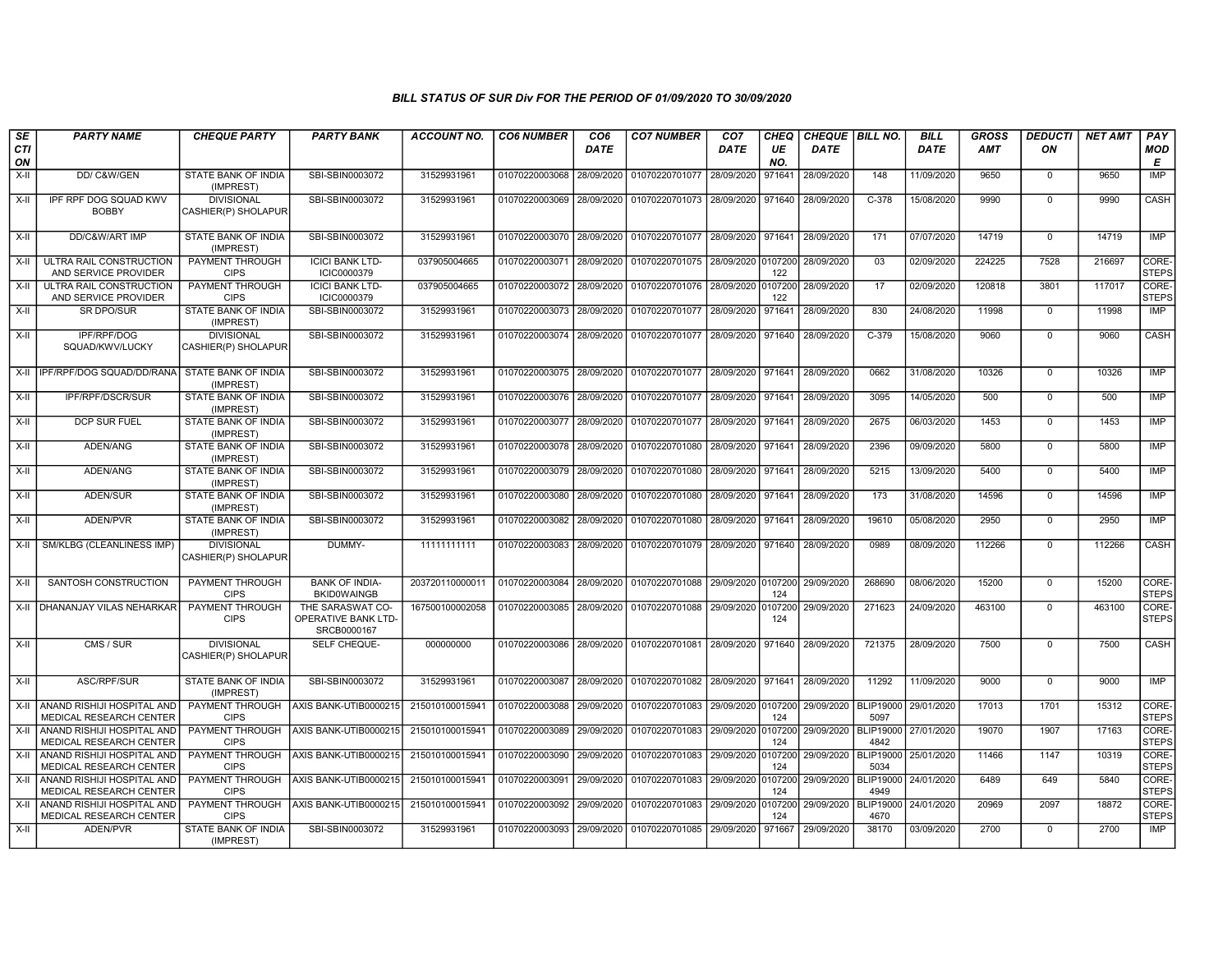| SE<br><b>CTI</b><br>ON | <b>PARTY NAME</b>                                                      | <b>CHEQUE PARTY</b>                      | <b>PARTY BANK</b>                  | <b>ACCOUNT NO.</b> | <b>CO6 NUMBER</b>                        | CO <sub>6</sub><br><b>DATE</b> | <b>CO7 NUMBER</b>                                                     | CO <sub>7</sub><br><b>DATE</b> | CHEQ<br>UE<br>NO. | CHEQUE   BILL NO.<br><b>DATE</b> |                      | <b>BILL</b><br><b>DATE</b> | <b>GROSS</b><br><b>AMT</b> | <b>DEDUCTI</b><br>ON | <b>NET AMT</b> | PAY<br><b>MOD</b><br>E |
|------------------------|------------------------------------------------------------------------|------------------------------------------|------------------------------------|--------------------|------------------------------------------|--------------------------------|-----------------------------------------------------------------------|--------------------------------|-------------------|----------------------------------|----------------------|----------------------------|----------------------------|----------------------|----------------|------------------------|
| $X-H$                  | ADEN/PVR                                                               | <b>STATE BANK OF INDIA</b><br>(IMPREST)  | SBI-SBIN0003072                    | 31529931961        | 01070220003094                           | 29/09/2020                     | 01070220701085                                                        | 29/09/2020                     | 971667            | 29/09/2020                       | 2602                 | 07/09/2020                 | 3000                       | $\mathbf 0$          | 3000           | <b>IMP</b>             |
| $X-H$                  | ADEN/PVR                                                               | <b>STATE BANK OF INDIA</b><br>(IMPREST)  | SBI-SBIN0003072                    | 31529931961        | 01070220003095                           |                                | 29/09/2020 01070220701084                                             | 29/09/2020                     | 971667            | 29/09/2020                       | 6441                 | 16/08/2020                 | 3000                       | $\mathbf 0$          | 3000           | IMP                    |
| X-II                   | ADEN/PVR                                                               | STATE BANK OF INDIA<br>(IMPREST)         | SBI-SBIN0003072                    | 31529931961        | 01070220003096                           | 29/09/2020                     | 01070220701084                                                        | 29/09/2020                     | 971667            | 29/09/2020                       | 6457                 | 22/08/2020                 | 2800                       | $\mathbf 0$          | 2800           | IMP                    |
| X-II                   | ADEN/PVR                                                               | STATE BANK OF INDIA<br>(IMPREST)         | SBI-SBIN0003072                    | 31529931961        | 01070220003097                           | 29/09/2020                     | 01070220701084                                                        | 29/09/2020                     | 971667            | 29/09/2020                       | 6458                 | 29/08/2020                 | 2100                       | $^{\circ}$           | 2100           | <b>IMP</b>             |
| $X-H$                  | <b>CCOR/KWV</b>                                                        | STATE BANK OF INDIA<br>(IMPREST)         | SBI-SBIN0003072                    | 31529931961        | 01070220003098                           |                                | 29/09/2020 01070220701087                                             | 29/09/2020                     | 971667            | 29/09/2020                       | 616                  | 21/07/2020                 | 29322                      | $\mathbf 0$          | 29322          | IMP                    |
| $X-H$                  | TTE REST HOUSE WD                                                      | <b>STATE BANK OF INDIA</b><br>(IMPREST)  | SBI-SBIN0003072                    | 31529931961        |                                          |                                | 01070220003099 29/09/2020 01070220701086                              | 29/09/2020 971667              |                   | 29/09/2020                       | 126                  | 01/09/2020                 | 14930                      | $\Omega$             | 14930          | IMP                    |
| X-II                   | <b>CCOR PB RR</b>                                                      | STATE BANK OF INDIA<br>(IMPREST)         | SBI-SBIN0003072                    | 31529931961        | 01070220003100                           | 29/09/2020                     | 01070220701087                                                        | 29/09/2020                     | 971667            | 29/09/2020                       | 117                  | 17/09/2020                 | 10000                      | $^{\circ}$           | 10000          | IMP                    |
| X-II                   | SR.DCM.SUR                                                             | STATE BANK OF INDIA<br>(IMPREST)         | SBI-SBIN0003072                    | 31529931961        | 01070220003101                           | 29/09/2020                     | 01070220701086                                                        | 29/09/2020                     | 971667            | 29/09/2020                       | 3488                 | 01/09/2020                 | 29992                      | $\Omega$             | 29992          | <b>IMP</b>             |
| X-II                   | CCOR PB FUEL DG IMP                                                    | STATE BANK OF INDIA<br>(IMPREST)         | SBI-SBIN0003072                    | 31529931961        | 01070220003102 29/09/2020 01070220701087 |                                |                                                                       | 29/09/2020                     | 971667            | 29/09/2020                       | 2354                 | 17/09/2020                 | 7800                       | $^{\circ}$           | 7800           | <b>IMP</b>             |
| $X-H$                  | SSE/C&W/SNSI/COACHING                                                  | <b>STATE BANK OF INDIA</b><br>(IMPREST)  | SBI-SBIN0003072                    | 31529931961        |                                          |                                | 01070220003103 29/09/2020 01070220701087                              | 29/09/2020 971667              |                   | 29/09/2020                       | 041                  | 23/08/2020                 | 2495                       | $\Omega$             | 2495           | IMP                    |
| X-II                   | <b>CCOR PB LOBBY</b>                                                   | STATE BANK OF INDIA<br>(IMPREST)         | SBI-SBIN0003072                    | 31529931961        | 01070220003104                           | 29/09/2020                     | 01070220701087                                                        | 29/09/2020                     | 971667            | 29/09/2020                       | 1868                 | 17/09/2020                 | 1000                       | $^{\circ}$           | 1000           | IMP                    |
| X-II                   | MS/DD/GEN                                                              | STATE BANK OF INDIA<br>(IMPREST)         | SBI-SBIN0003072                    | 31529931961        | 01070220003106                           | 30/09/2020                     | 01070220701094                                                        | 30/09/2020                     | 971671            | 30/09/2020                       | med/28               | 28/09/2020                 | 48525                      | $\Omega$             | 48525          | <b>IMP</b>             |
| X-II                   | MS/DD/GEN                                                              | STATE BANK OF INDIA<br>(IMPREST)         | SBI-SBIN0003072                    | 31529931961        | 01070220003107                           | 30/09/2020                     | 01070220701094                                                        | 30/09/2020                     | 971671            | 30/09/2020                       | med/33               | 28/09/2020                 | 2500                       | $\mathbf 0$          | 2500           | <b>IMP</b>             |
|                        | X-II I IPF/RPF/SUR/OFFICE IMPREST STATE BANK OF INDIA                  | (IMPREST)                                | SBI-SBIN0003072                    | 31529931961        | 01070220003108                           |                                | 30/09/2020 01070220701094                                             | 30/09/2020 971671              |                   | 30/09/2020                       | 457                  | 04/02/2020                 | 1500                       | $\mathbf 0$          | 1500           | IMP                    |
| X-II                   | IPF/RPF/SUR/FUEL                                                       | STATE BANK OF INDIA<br>(IMPREST)         | SBI-SBIN0003072                    | 31529931961        | 01070220003109                           |                                | 30/09/2020 01070220701094                                             | 30/09/2020 971671              |                   | 30/09/2020                       | 282334               | 09/06/2020                 | 2498                       | $\Omega$             | 2498           | <b>IMP</b>             |
| $X-H$                  | <b>IPF ANG</b>                                                         | STATE BANK OF INDIA<br>(IMPREST)         | SBI-SBIN0003072                    | 31529931961        | 01070220003110                           |                                | 30/09/2020 01070220701094                                             | 30/09/2020 971671              |                   | 30/09/2020                       | 55/2020              | 02/05/2020                 | 8880                       | $\Omega$             | 8880           | IMP                    |
| X-II                   | IPF/RPF/SNSI/GEN/IMP                                                   | <b>DIVISIONAL</b><br>CASHIER(P) SHOLAPUR | SBI-SBIN0003072                    | 31529931961        |                                          |                                | 01070220003111 30/09/2020 01070220701094                              | 30/09/2020 971670              |                   | 30/09/2020                       | 612                  | 18/08/2020                 | 1000                       | $\mathbf 0$          | 1000           | <b>CASH</b>            |
| X-II                   | CMS/SUR/ARME                                                           | <b>DIVISIONAL</b><br>CASHIER(P) SHOLAPUR | SBI-SBIN0003072                    | 31529931961        | 01070220003112                           |                                | 30/09/2020 01070220701094                                             | 30/09/2020 971670              |                   | 30/09/2020                       | 482047               | 30/07/2020                 | 3698                       | $^{\circ}$           | 3698           | CASH                   |
| $X-H$                  | SR DSTE(M)/SUR                                                         | STATE BANK OF INDIA<br>(IMPREST)         | SBI-SBIN0003072                    | 31529931961        |                                          |                                | 01070220003113 30/09/2020 01070220701094 30/09/2020 971671 30/09/2020 |                                |                   |                                  | 316                  | 11/08/2020                 | 9327                       | $\overline{0}$       | 9327           | IMP                    |
| X-II                   | <b>MAHARASHTRA STATE</b><br>ELECTRICITY DISTRIBUTION<br>COMPANY        | <b>PAYMENT THROUGH</b><br><b>CIPS</b>    | <b>CANARA BANK-</b><br>CNRB0001903 | 1903201010183      | 01070220003114 30/09/2020                |                                | 01070220701089                                                        | 30/09/2020 0107200             | 125               | 30/09/2020                       | 926640951            | 16/09/2020                 | 120390                     | $\Omega$             | 120390         | CORE-<br><b>STEPS</b>  |
| X-II                   | SR SE(C&W)/SUR                                                         | <b>STATE BANK OF INDIA</b><br>(IMPREST)  | SBI-SBIN0003072                    | 31529931961        |                                          |                                | 01070220003115 30/09/2020 01070220701095                              | 30/09/2020                     | 971671            | 30/09/2020                       | 823                  | 19/08/2020                 | 2832                       | $\mathbf 0$          | 2832           | <b>IMP</b>             |
| X-II                   | <b>MAHARASHTRA STATE</b><br>ELECTRICITY DISTRIBUTION<br><b>COMPANY</b> | PAYMENT THROUGH<br><b>CIPS</b>           | CANARA BANK-<br>CNRB0001903        | 1903201010183      |                                          |                                | 01070220003116 30/09/2020 01070220701089                              | 30/09/2020 0107200             | 125               | 30/09/2020 928826747             |                      | 18/09/2020                 | 89030                      | $\Omega$             | 89030          | CORE-<br><b>STEPS</b>  |
| $X-H$                  | <b>MAHARASHTRA STATE</b><br>ELECTRICITY DISTRIBUTION<br><b>COMPANY</b> | <b>PAYMENT THROUGH</b><br><b>CIPS</b>    | <b>CANARA BANK-</b><br>CNRB0001903 | 1903201010183      |                                          |                                | 01070220003117 30/09/2020 01070220701089 30/09/2020 0107200           |                                | 125               |                                  | 30/09/2020 928949724 | 18/09/2020                 | 64350                      | $^{\circ}$           | 64350          | CORE-<br><b>STEPS</b>  |
| $X-H$                  | <b>MAHARASHTRA STATE</b><br>ELECTRICITY DISTRIBUTION<br><b>COMPANY</b> | PAYMENT THROUGH<br><b>CIPS</b>           | CANARA BANK-<br>CNRB0001903        | 1903201010183      |                                          |                                | 01070220003118 30/09/2020 01070220701090 30/09/2020                   |                                | 0107200<br>125    |                                  | 30/09/2020 934994936 | 23/09/2020                 | 6400                       | $^{\circ}$           | 6400           | CORE-<br><b>STEPS</b>  |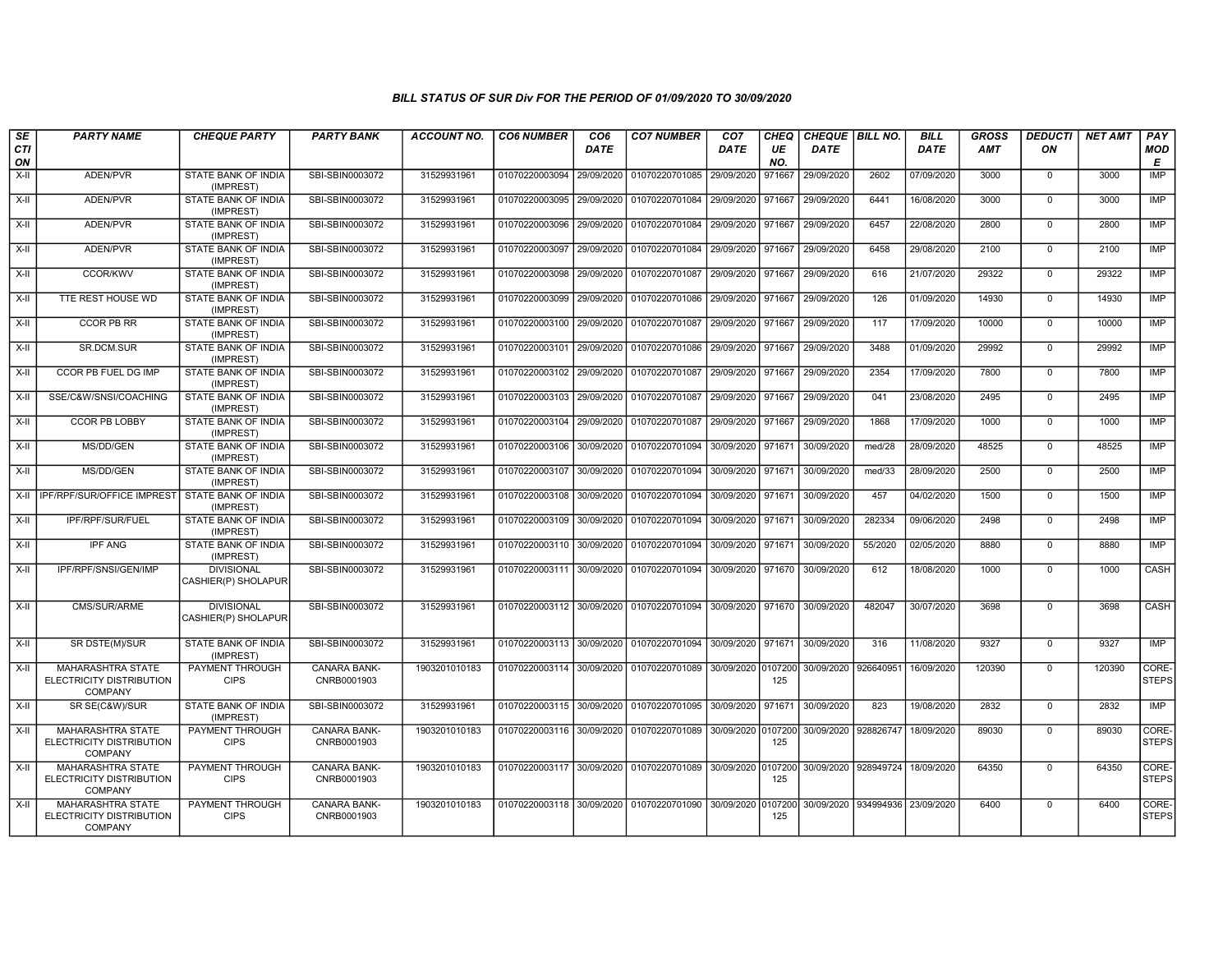| <b>SE</b> | <b>PARTY NAME</b>                                                      | <b>CHEQUE PARTY</b>                     | <b>PARTY BANK</b>                                            | <b>ACCOUNT NO.</b> | <b>CO6 NUMBER</b>         | CO <sub>6</sub> | <b>CO7 NUMBER</b>                                          | CO <sub>7</sub>    | <b>CHEQ</b>    | CHEQUE BILL NO.      |                      | <b>BILL</b> | <b>GROSS</b> | <b>DEDUCTI</b> | <b>NET AMT</b> | PAY                              |
|-----------|------------------------------------------------------------------------|-----------------------------------------|--------------------------------------------------------------|--------------------|---------------------------|-----------------|------------------------------------------------------------|--------------------|----------------|----------------------|----------------------|-------------|--------------|----------------|----------------|----------------------------------|
| CTI<br>ON |                                                                        |                                         |                                                              |                    |                           | <b>DATE</b>     |                                                            | <b>DATE</b>        | UE<br>NO.      | DATE                 |                      | <b>DATE</b> | <b>AMT</b>   | ON             |                | <b>MOD</b><br>E                  |
| $X-H$     | <b>MAHARASHTRA STATE</b><br>ELECTRICITY DISTRIBUTION<br><b>COMPANY</b> | PAYMENT THROUGH<br><b>CIPS</b>          | <b>CANARA BANK-</b><br>CNRB0001903                           | 1903201010183      | 01070220003119            | 30/09/2020      | 01070220701090                                             | 30/09/2020         | 0107200<br>125 | 30/09/2020 927442337 |                      | 16/09/2020  | 10030        | $\mathbf 0$    | 10030          | CORE-<br><b>STEPS</b>            |
| X-II      | SR SE(C&W)/SUR                                                         | STATE BANK OF INDIA<br>(IMPREST)        | SBI-SBIN0003072                                              | 31529931961        | 01070220003120            | 30/09/2020      | 01070220701095                                             | 30/09/2020         | 971671         | 30/09/2020           | 267                  | 04/09/2020  | 1992         | $\mathbf 0$    | 1992           | <b>IMP</b>                       |
| $X-H$     | MSEDCL SOLAPUR RI                                                      | <b>MSEDCL SOLAPUR RI</b>                | <b>SELF CHEQUE-</b>                                          | 000000000          | 01070220003121            | 30/09/2020      | 01070220701090 30/09/2020 971669                           |                    |                | 30/09/2020 875283004 |                      | 30/07/2020  | 5690         | $\Omega$       | 5690           | <b>BANK</b><br>CHEQ<br><b>UE</b> |
| X-II      | MSEDCL SOLAPUR U                                                       | MSEDCL SOLAPUR U                        | <b>SELF CHEQUE-</b>                                          | 000000000          | 01070220003122            | 30/09/2020      | 01070220701090 30/09/2020 971668                           |                    |                | 30/09/2020           | 905834917            | 26/08/2020  | 1410         | $\Omega$       | 1410           | <b>BANK</b><br>CHEQ<br>UE        |
| X-II      | SSE(C&W)SUR/COACHING                                                   | STATE BANK OF INDIA<br>(IMPREST)        | SBI-SBIN0003072                                              | 31529931961        | 01070220003123            | 30/09/2020      | 01070220701095                                             | 30/09/2020         | 971671         | 30/09/2020           | 3419                 | 24/08/2020  | 24955        | $\mathbf 0$    | 24955          | IMP                              |
| X-II      | CCOR/DD/LOBBY                                                          | STATE BANK OF INDIA<br>(IMPREST)        | SBI-SBIN0003072                                              | 31529931961        | 01070220003124            | 30/09/2020      | 01070220701095                                             | 30/09/2020 971671  |                | 30/09/2020           | 2698                 | 02/09/2020  | 4950         | $\mathbf 0$    | 4950           | <b>IMP</b>                       |
| $X-H$     | CCOR/DD/LOBBY                                                          | STATE BANK OF INDIA<br>(IMPREST)        | SBI-SBIN0003072                                              | 31529931961        | 01070220003125            | 30/09/2020      | 01070220701095 30/09/2020 971671                           |                    |                | 30/09/2020           | 2706                 | 15/09/2020  | 500          | $\Omega$       | 500            | IMP                              |
| $X-H$     | <b>IPF/DI/SUR</b>                                                      | <b>STATE BANK OF INDIA</b><br>(IMPREST) | SBI-SBIN0003072                                              | 31529931961        | 01070220003126            | 30/09/2020      | 01070220701095                                             | 30/09/2020 971671  |                | 30/09/2020           | 006175               | 25/09/2020  | 476          | $\mathbf 0$    | 476            | <b>IMP</b>                       |
| $X-H$     | SSE/P WAY/N/DD                                                         | <b>STATE BANK OF INDIA</b><br>(IMPREST) | SBI-SBIN0003072                                              | 31529931961        | 01070220003127            | 30/09/2020      | 01070220701091                                             | 30/09/2020 971671  |                | 30/09/2020           | 2432                 | 01/09/2020  | 12509        | $\overline{0}$ | 12509          | <b>IMP</b>                       |
| X-II      | <b>SSE WORKS PVR</b>                                                   | STATE BANK OF INDIA<br>(IMPREST)        | SBI-SBIN0003072                                              | 31529931961        | 01070220003128            | 30/09/2020      | 01070220701091                                             | 30/09/2020 971671  |                | 30/09/2020           | 485                  | 18/07/2020  | 4921         | $\mathbf 0$    | 4921           | <b>IMP</b>                       |
| $X-II$    | <b>SSE/P WAY/PVR</b>                                                   | <b>STATE BANK OF INDIA</b><br>(IMPREST) | SBI-SBIN0003072                                              | 31529931961        | 01070220003129            | 30/09/2020      | 01070220701091                                             | 30/09/2020 971671  |                | 30/09/2020           | 1819/763             | 30/06/2020  | 10918        | $\Omega$       | 10918          | <b>IMP</b>                       |
| $X-H$     | <b>HPCL DT CARD</b>                                                    | PAYMENT THROUGH<br><b>CIPS</b>          | <b>ICICI BANK LTD-</b><br>ICIC0000104                        | HPCL2600191902     | 01070220003130            | 30/09/2020      | 01070220701092 30/09/2020 0107200                          |                    | 125            | 30/09/2020           | 3567                 | 19/09/2020  | 974042       | $\Omega$       | 974042         | CORE-<br><b>STEPS</b>            |
| $X-H$     | The Executive Engineer, KUWS<br>AND D Board Divn.Kalaburgi             | <b>PAYMENT THROUGH</b><br><b>CIPS</b>   | <b>KOTAK MAHINDRA</b><br><b>BANK LIMITED-</b><br>KKBK0008249 | 146011002932       | 01070220003131 30/09/2020 |                 | 01070220701093 30/09/2020                                  |                    | 0107200<br>125 | 30/09/2020           | 906                  | 04/09/2020  | 33332        | $\overline{0}$ | 33332          | CORE-<br><b>STEPS</b>            |
| $X-H$     | COMMISSIONER.AHAMEDNAG<br>AR MAHANAGARPALIKA                           | <b>PAYMENT THROUGH</b><br><b>CIPS</b>   | <b>VIJAYA BANK-</b><br>VIJB0005001                           | 500101010005510    | 01070220003132 30/09/2020 |                 | 01070220701093 30/09/2020 0107200                          |                    | 125            | 30/09/2020           | <b>WB221</b>         | 27/08/2020  | 5250         | $\mathbf 0$    | 5250           | CORE-<br><b>STEPS</b>            |
| $X-H$     | COMMISSIONER.AHAMEDNAG<br>AR MAHANAGARPALIKA                           | PAYMENT THROUGH<br><b>CIPS</b>          | <b>VIJAYA BANK-</b><br>VIJB0005001                           | 500101010005510    | 01070220003133            | 30/09/2020      | 01070220701093 30/09/2020 0107200                          |                    | 125            | 30/09/2020           | <b>WB222</b>         | 27/08/2020  | 4950         | $\Omega$       | 4950           | CORE-<br><b>STEPS</b>            |
| X-II      | DATTATRAY SADASHIV YADAV-<br><b>SOLAPUR</b>                            | PAYMENT THROUGH<br><b>CIPS</b>          | <b>BANK OF INDIA-</b><br>BKID0000717                         | 071730110000031    | 01070220003134            | 30/09/2020      | 01070220701096                                             | 30/09/2020         | 0107200<br>125 | 30/09/2020           | 102270               | 28/09/2020  | 208900       | $\mathbf 0$    | 208900         | CORE-<br><b>STEPS</b>            |
| $X-II$    | SRINIVASA CONSTRUCTION<br>AND SUPPLIERS-<br>AHMEDNAGAR                 | <b>PAYMENT THROUGH</b><br><b>CIPS</b>   | STATE BANK OF INDIA-<br>SBIN0014794                          | 34632987733        | 01070220003135            | 30/09/2020      | 01070220701096                                             | 30/09/2020 0107200 | 125            | 30/09/2020           | 102272               | 28/09/2020  | 208900       | $\Omega$       | 208900         | CORE-<br><b>STEPS</b>            |
| X-II      | CHETAN VADI-GULBARGA                                                   | PAYMENT THROUGH<br><b>CIPS</b>          | <b>BANK OF INDIA-</b><br>BKID0008485                         | 848530110000194    | 01070220003136            | 30/09/2020      | 01070220701096 30/09/2020 0107200                          |                    | 125            | 30/09/2020           | 102276               | 28/09/2020  | 208900       | $\Omega$       | 208900         | CORE-<br><b>STEPS</b>            |
| X-II      | ARYAN CONSTRUCTION AND<br>SUPPLIERS-AHMEDNAGAR                         | PAYMENT THROUGH<br><b>CIPS</b>          | STATE BANK OF INDIA-<br>SBIN0014794                          | 32506003986        | 01070220003137            | 30/09/2020      | 01070220701096                                             | 30/09/2020         | 0107200<br>125 | 30/09/2020           | 102594               | 29/09/2020  | 33300        | $\Omega$       | 33300          | CORE-<br><b>STEPS</b>            |
| $X-II$    | MS HARSHAL CHANDRAKANT<br>KHADE-KURDUWADI                              | PAYMENT THROUGH<br><b>CIPS</b>          | <b>BANK OF INDIA-</b><br>BKID0000718                         | 071820110000251    | 01070220003138            | 30/09/2020      | 01070220701096 30/09/2020 0107200                          |                    | 125            | 30/09/2020           | 102595               | 29/09/2020  | 33300        | $\mathbf 0$    | 33300          | CORE-<br><b>STEPS</b>            |
| X-II      | <b>VISHAL R BHATTAD</b>                                                | PAYMENT THROUGH<br><b>CIPS</b>          | <b>BANK OF INDIA-</b><br>BKID0000700                         | 070030110000116    | 01070220003139            | 30/09/2020      | 01070220701100                                             | 30/09/2020 010720  | 125            | 30/09/2020           | 271784               | 30/09/2020  | 111700       | $\mathbf 0$    | 111700         | CORE-<br><b>STEPS</b>            |
| X-II      | <b>MAHARASHTRA STATE</b><br>ELECTRICITY DISTRIBUTION<br><b>COMPANY</b> | <b>PAYMENT THROUGH</b><br><b>CIPS</b>   | <b>CANARA BANK-</b><br>CNRB0001903                           | 1903201010183      | 01070220003140 30/09/2020 |                 | 01070220701097 30/09/2020 0107200                          |                    | 125            | 30/09/2020           | 935504040 24/09/2020 |             | 12310        | $\Omega$       | 12310          | CORE-<br><b>STEPS</b>            |
| $X-II$    | Vodafone Idea Limited                                                  | PAYMENT THROUGH<br><b>CIPS</b>          | ORIENTAL BANK OF<br>COMMERCE-<br>ORBC0101054                 | 10541010008750     | 01070220003142 30/09/2020 |                 | 01070220701098 30/09/2020 0107200                          |                    | 125            | 30/09/2020           | 14IMH0901<br>4021037 | 22/09/2020  | 3646         | 73             | 3573           | CORE-<br><b>STEPS</b>            |
| $X-H$     | SSE/TRD/BAP                                                            | STATE BANK OF INDIA<br>(IMPREST)        | SBI-SBIN0003072                                              | 31529931961        |                           |                 | 01070220003143 30/09/2020 01070220701101 30/09/2020 971671 |                    |                | 30/09/2020           | 60                   | 24/09/2020  | 2000         | $\Omega$       | 2000           | IMP                              |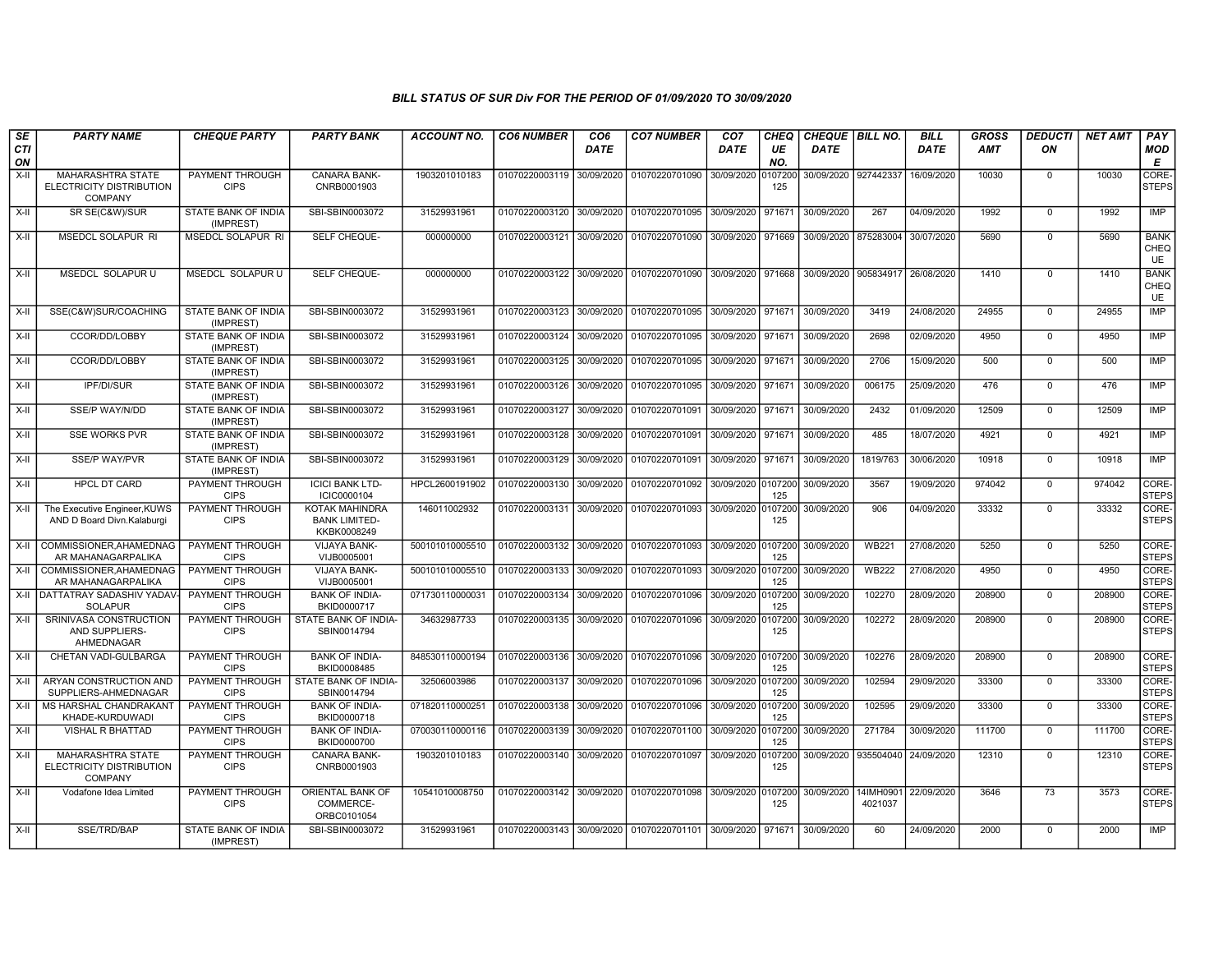| SE                        | <b>PARTY NAME</b>                                           | <b>CHEQUE PARTY</b>                   | <b>PARTY BANK</b>                                             | <b>ACCOUNT NO.</b>                                                                      | <b>CO6 NUMBER</b>                        | CO <sub>6</sub> | <b>CO7 NUMBER</b>                                                    | CO <sub>7</sub>    | <b>CHEQ</b>    | <b>CHEQUE   BILL NO.</b> |                                          | <b>BILL</b> | GROSS      | <b>DEDUCTI</b> | NET AMT | <b>PAY</b>            |
|---------------------------|-------------------------------------------------------------|---------------------------------------|---------------------------------------------------------------|-----------------------------------------------------------------------------------------|------------------------------------------|-----------------|----------------------------------------------------------------------|--------------------|----------------|--------------------------|------------------------------------------|-------------|------------|----------------|---------|-----------------------|
| <b>CTI</b><br>ON          |                                                             |                                       |                                                               |                                                                                         |                                          | <b>DATE</b>     |                                                                      | DATE               | UE<br>NO.      | <b>DATE</b>              |                                          | <b>DATE</b> | <b>AMT</b> | ΟN             |         | MOD<br>E              |
| X-II                      | <b>SSETRDGR</b>                                             | STATE BANK OF INDIA<br>(IMPREST)      | SBI-SBIN0003072                                               | 31529931961                                                                             | 01070220003144 30/09/2020                |                 | 01070220701101                                                       | 30/09/2020         | 971671         | 30/09/2020               | 09/2020                                  | 23/09/2020  | 2000       | $\mathbf 0$    | 2000    | <b>IMP</b>            |
| X-II                      | <b>HPCL DT CARD (ELECT D G</b><br>SET)                      | PAYMENT THROUGH<br><b>CIPS</b>        | <b>ICICI BANK LTD-</b><br>ICIC0000104                         | HPCL2600795272                                                                          | 01070220003145 30/09/2020                |                 | 01070220701102 30/09/2020 0107200                                    |                    | 125            | 30/09/2020               | 16                                       | 23/09/2020  | 35000      | $\mathbf 0$    | 35000   | CORE-<br>STEPS        |
| X-II                      | <b>SAMARTH SERVICES</b><br><b>SOLAPUR</b>                   | <b>PAYMENT THROUGH</b><br><b>CIPS</b> | <b>IDBI BANK LTD-</b><br>IBKL0000478                          | 0478102000004268                                                                        | 01070220003161 30/09/2020                |                 | 01070220701103                                                       | 30/09/2020         | 0107200<br>125 | 30/09/2020               | 0257                                     | 04/09/2020  | 18762      | $\mathbf 0$    | 18762   | CORE-<br><b>STEPS</b> |
| X-II                      | <b>SAMARTH SERVICES</b><br><b>SOLAPUR</b>                   | <b>PAYMENT THROUGH</b><br><b>CIPS</b> | <b>IDBI BANK LTD-</b><br>IBKL0000478                          | 0478102000004268                                                                        | 01070220003163 30/09/2020                |                 | 01070220701103                                                       | 30/09/2020 0107200 | 125            | 30/09/2020               | 0258                                     | 09/09/2020  | 22184      | $\Omega$       | 22184   | CORE-<br><b>STEPS</b> |
| <b>SBN</b><br>S.          | <b>SOLAPUR SURGICALS</b>                                    | PAYMENT THROUGH<br><b>CIPS</b>        | <b>BANK OF INDIA-</b><br>BKID0000705                          | 070520100000108                                                                         | 01070420000432 02/09/2020                |                 | 01070420700173                                                       | 02/09/2020         | 0107200<br>101 | 02/09/2020               | 529                                      | 03/08/2020  | 83200      | $\mathbf 0$    | 83200   | CORE-<br>STEPS        |
| <b>SBN</b><br>S           | <b>SOLAPUR SURGICALS</b>                                    | <b>PAYMENT THROUGH</b><br><b>CIPS</b> | <b>BANK OF INDIA-</b><br>BKID0000705                          | 070520100000108                                                                         | 01070420000433 02/09/2020                |                 | 01070420700173 02/09/2020                                            |                    | 101            | 0107200 02/09/2020       | 531                                      | 03/08/2020  | 230000     | $\overline{0}$ | 230000  | CORE-<br><b>STEPS</b> |
| <b>SBN</b><br>S           | SUYOG DIGITAL PVT LTD                                       | PAYMENT THROUGH<br><b>CIPS</b>        | SBI-SBIN0003072                                               | 30716134938                                                                             |                                          |                 | 01070420000434 02/09/2020 01070420700175                             | 02/09/2020         | 0107200<br>101 | 02/09/2020               | CR0016                                   | 06/05/2020  | 43000      | $^{\circ}$     | 43000   | CORE-<br><b>STEPS</b> |
| S                         | SBN CANDAUR PHARMACEUTICALS<br>PRIVATE LIMITED              | PAYMENT THROUGH<br><b>CIPS</b>        | <b>CORPORATION BANK-</b><br>CORP0000114                       | 560361000047701                                                                         |                                          |                 | 01070420000435 03/09/2020 01070420700176                             | 03/09/2020         | 0107200<br>102 | 03/09/2020               | CPPL-<br>00367                           | 01/07/2020  | 2606       | $\mathbf 0$    | 2606    | CORE-<br><b>STEPS</b> |
| <b>SBN</b><br>S           | <b>SAHIL ENTERPRISES</b>                                    | <b>PAYMENT THROUGH</b><br><b>CIPS</b> | <b>NKGSB CO-OP BANK</b><br>LTD-NKGS0000011                    | 011110100002678                                                                         | 01070420000436 03/09/2020                |                 | 01070420700177                                                       | 03/09/2020 0107200 | 103            | 04/09/2020               | SAHIL-21                                 | 06/08/2020  | 49212      | 2008           | 47204   | CORE-<br><b>STEPS</b> |
| <b>SBN</b><br>S           | SHREE PHARMA                                                | PAYMENT THROUGH<br><b>CIPS</b>        | SBI-SBIN0003428                                               | 32392260351                                                                             |                                          |                 | 01070420000437 03/09/2020 01070420700176                             | 03/09/2020         | 0107200<br>102 | 03/09/2020               | H/548                                    | 25/07/2020  | 2730       | 55             | 2675    | CORE-<br><b>STEPS</b> |
| <b>SBN</b><br>S           | <b>SHREE PHARMA</b>                                         | <b>PAYMENT THROUGH</b><br><b>CIPS</b> | SBI-SBIN0003428                                               | 32392260351                                                                             |                                          |                 | 01070420000438 03/09/2020 01070420700176 03/09/2020                  |                    | 0107200<br>102 | 03/09/2020               | I/400                                    | 06/07/2020  | 1792       | $\mathbf 0$    | 1792    | CORE-<br><b>STEPS</b> |
| <b>SBN</b><br>S           | <b>SAHIL ENTERPRISES</b>                                    | PAYMENT THROUGH<br><b>CIPS</b>        | <b>BANK OF</b><br>MAHARASHTRA-<br>MAHB0001216                 | 60086103861                                                                             |                                          |                 | 01070420000439 03/09/2020 01070420700176 03/09/2020 0107200          |                    | 102            | 03/09/2020               | 1851/20-21                               | 05/07/2020  | 2016       | 80             | 1936    | CORE-<br><b>STEPS</b> |
| SBN<br>$\mathbf S$        | <b>MESSERS K ENTERPRISES</b>                                | PAYMENT THROUGH<br><b>CIPS</b>        | THE SHAMRAO VITHAL<br>CO-OPERATIVE BAN-<br>SVCB0000010        | 101019940000004                                                                         |                                          |                 | 01070420000440 03/09/2020 01070420700176 03/09/2020 0107200          |                    | 102            | 03/09/2020               | KE/2900                                  | 30/07/2020  | 5080       | 20             | 5060    | CORE-<br><b>STEPS</b> |
| <b>SBN</b><br>S           | <b>EFFTRONICS SYSTEMS</b><br>PRIVATE LIMITED-<br>VIJAYAWADA | PAYMENT THROUGH<br><b>CIPS</b>        | ANDHRA BANK-<br>ANDB0000134                                   | 013413046100960                                                                         |                                          |                 | 01070420000441 03/09/2020 01070420700178 03/09/2020 0107200          |                    | 103            |                          | 04/09/2020   EFF/JUN/0   01/06/2020<br>3 |             | 35990      | $^{\circ}$     | 35990   | CORE-<br><b>STEPS</b> |
| <b>SBN</b><br>S           | <b>EFFTRONICS SYSTEMS</b><br>PRIVATE LIMITED-<br>VIJAYAWADA | PAYMENT THROUGH<br><b>CIPS</b>        | ANDHRA BANK-<br>ANDB0000134                                   | 013413046100960                                                                         |                                          |                 | 01070420000442   03/09/2020   01070420700178   03/09/2020   0107200  |                    | 103            |                          | 04/09/2020 EFF/JUN/0<br>$\overline{2}$   | 03/03/2020  | 299425     | 5075           | 294350  | CORE-<br><b>STEPS</b> |
| SBN<br>S                  | M SOLUTION-AJMER                                            | <b>PAYMENT THROUGH</b><br><b>CIPS</b> | <b>CORPORATION BANK-</b><br>CORP0000559                       | 510101005284618                                                                         |                                          |                 |                                                                      |                    | 104            | 07/09/2020               | 1221/2019-<br>2020                       | 06/02/2020  | 7989       | $^{\circ}$     | 7989    | CORE-<br><b>STEPS</b> |
| <b>SBN</b><br>S           | M SOLUTION-AJMER                                            | <b>PAYMENT THROUGH</b><br><b>CIPS</b> | <b>CORPORATION BANK-</b><br>CORP0000559                       | 510101005284618                                                                         |                                          |                 | l 01070420000444 l 07/09/2020 l 01070420700179 l 07/09/2020 l0107200 |                    | 104            | 07/09/2020               | 1400/2019-<br>2020                       | 09/03/2020  | 2397       | $\mathbf 0$    | 2397    | CORE-<br><b>STEPS</b> |
| SBN<br>S                  | M SOLUTION-AJMER                                            | PAYMENT THROUGH<br><b>CIPS</b>        | <b>CORPORATION BANK-</b><br>CORP0000559                       | 510101005284618                                                                         |                                          |                 | 01070420000445 07/09/2020 01070420700179 07/09/2020                  |                    | 0107200<br>104 | 07/09/2020               | 1399/2019-<br>2020                       | 09/03/2020  | 7989       | $\Omega$       | 7989    | CORE-<br>STEPS        |
| <b>SBN</b><br>S           | TAYAL AND CO-MOHALI                                         | PAYMENT THROUGH<br><b>CIPS</b>        | <b>IDBI BANK LTD-</b><br>IBKL0000020                          | 020102000004565                                                                         | 01070420000446 07/09/2020                |                 | 01070420700180                                                       | 07/09/2020 0107200 | 105            | 08/09/2020               | 51                                       | 31/07/2020  | 302400     | 5400           | 297000  | CORE-<br><b>STEPS</b> |
| <b>SBN</b><br>$\mathbf S$ | TRINITY MAHALASA DURGA<br>SALES AND SERVICES-<br>AURANGABAD | <b>PAYMENT THROUGH</b><br><b>CIPS</b> | SBI-SBIN0009992                                               | 30766928977                                                                             |                                          |                 | 01070420000447 07/09/2020 01070420700180                             | 07/09/2020         | 0107200<br>105 | 08/09/2020               | OTGAU192<br>0004078                      | 03/03/2020  | 218808     | $^{\circ}$     | 218808  | CORE-<br><b>STEPS</b> |
| <b>SBN</b><br>S           | <b>MESSERS K ENTERPRISES</b>                                | PAYMENT THROUGH<br><b>CIPS</b>        | THE SHAMRAO VITHAL<br><b>CO-OPERATIVE BAN-</b><br>SVCB0000010 | 101019940000004                                                                         | 01070420000448 07/09/2020 01070420700181 |                 |                                                                      | 08/09/2020 0107200 | 105            | 08/09/2020               | KE/1854                                  | 29/06/2020  | 20832      | 40             | 20792   | CORE-<br><b>STEPS</b> |
| SBN<br>S                  | <b>GEETAI DISTRIBUTOR</b>                                   | <b>PAYMENT THROUGH</b><br><b>CIPS</b> | <b>IDBI BANK LTD-</b><br>IBKL0000532                          | 0532651100001380 01070420000449 07/09/2020 01070420700181 08/09/2020 0107200 08/09/2020 |                                          |                 |                                                                      |                    | 105            |                          | A-122                                    | 14/07/2020  | 2184       | 87             | 2097    | CORE-<br><b>STEPS</b> |
| <b>SBN</b><br>S           | SHREE PHARMA                                                | <b>PAYMENT THROUGH</b><br><b>CIPS</b> | SBI-SBIN0003428                                               | 32392260351                                                                             |                                          |                 | 01070420000450 07/09/2020 01070420700181                             | 08/09/2020         | 0107200<br>105 | 08/09/2020               | 1/399                                    | 06/07/2020  | 7448       | 20             | 7428    | CORE-<br><b>STEPS</b> |
| <b>SBN</b><br>S           | <b>GEETAI DISTRIBUTOR</b>                                   | PAYMENT THROUGH<br><b>CIPS</b>        | <b>IDBI BANK LTD-</b><br>IBKL0000532                          | 0532651100001380 01070420000451 07/09/2020 01070420700181                               |                                          |                 |                                                                      | 08/09/2020         | 0107200<br>105 | 08/09/2020               | A-114                                    | 14/07/2020  | 2128       | 85             | 2043    | CORE-<br><b>STEPS</b> |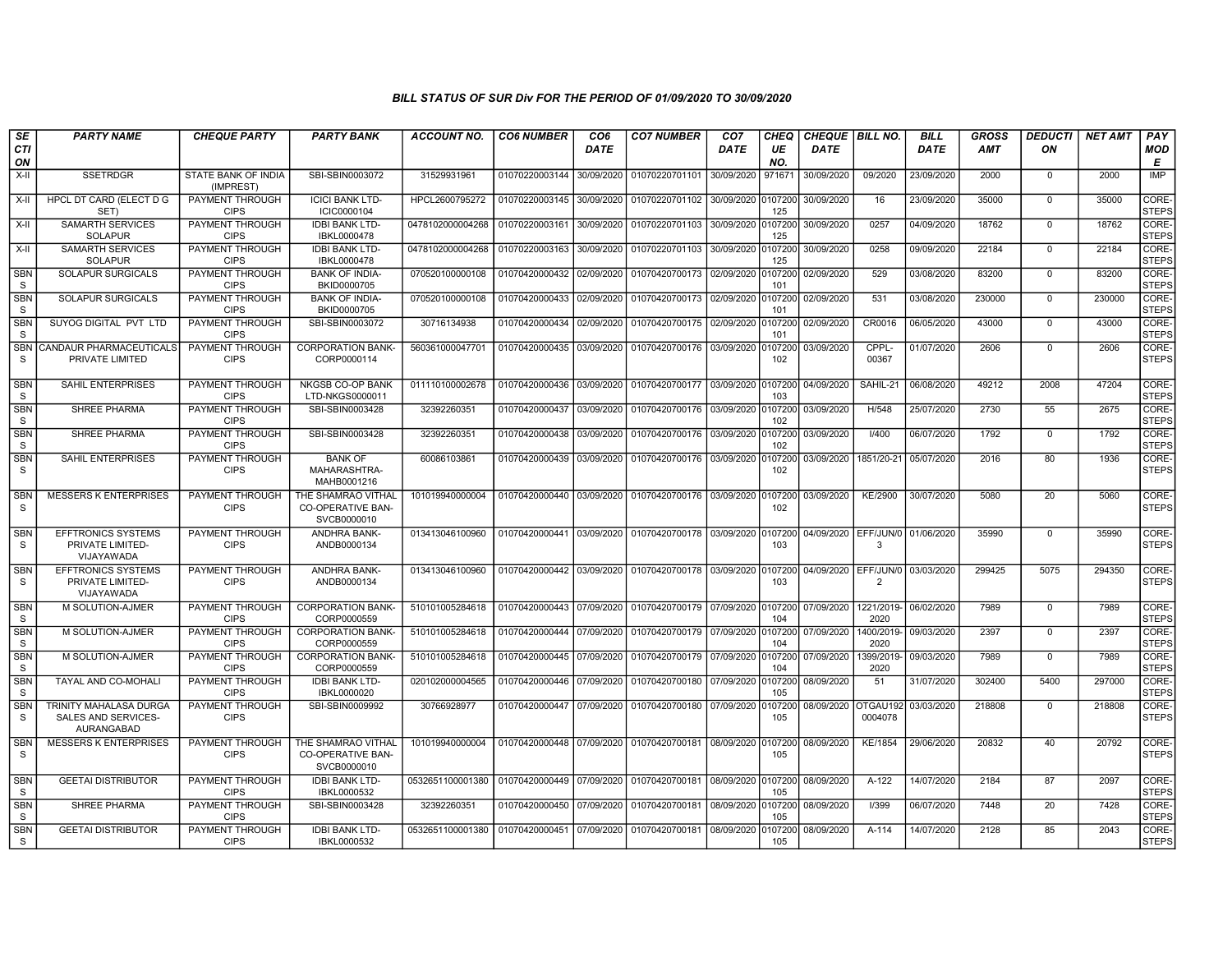| SE<br><b>CTI</b>           | <b>PARTY NAME</b>                                  | <b>CHEQUE PARTY</b>                   | <b>PARTY BANK</b>                                             | <b>ACCOUNT NO.</b> | <b>CO6 NUMBER</b>         | CO <sub>6</sub><br><b>DATE</b> | <b>CO7 NUMBER</b>         | CO <sub>7</sub><br><b>DATE</b> | CHEQ<br>UE     | <b>CHEQUE   BILL NO.</b><br><b>DATE</b> |                             | <b>BILL</b><br><b>DATE</b> | <b>GROSS</b><br><b>AMT</b> | <b>DEDUCTI</b><br>ON | <b>NET AMT</b> | PAY<br>MOD            |
|----------------------------|----------------------------------------------------|---------------------------------------|---------------------------------------------------------------|--------------------|---------------------------|--------------------------------|---------------------------|--------------------------------|----------------|-----------------------------------------|-----------------------------|----------------------------|----------------------------|----------------------|----------------|-----------------------|
| ON                         |                                                    |                                       |                                                               |                    |                           |                                |                           |                                | NO.            |                                         |                             |                            |                            |                      |                | E                     |
| <b>SBN</b><br>S            | ARK DIAGNOSTIC SYSTEM PVT<br><b>LTD</b>            | <b>PAYMENT THROUGH</b><br><b>CIPS</b> | <b>HDFC BANK LTD-</b><br>HDFC0000543                          | 50200020444520     | 01070420000452            | 07/09/2020                     | 01070420700181 08/09/2020 |                                | 107200<br>105  | 08/09/2020                              | GST/Inv-<br>969             | 27/08/2020                 | 1915                       | $\overline{77}$      | 1838           | CORE-<br><b>STEPS</b> |
| <b>SBN</b><br>S            | <b>MESSERS K ENTERPRISES</b>                       | PAYMENT THROUGH<br><b>CIPS</b>        | THE SHAMRAO VITHAL<br><b>CO-OPERATIVE BAN-</b><br>SVCB0000010 | 101019940000004    | 01070420000453 07/09/2020 |                                | 01070420700181 08/09/2020 |                                | 107200<br>105  | 08/09/2020                              | KE/3568                     | 19/08/2020                 | 7257.72                    | .72                  | 7257           | CORE-<br><b>STEPS</b> |
| <b>SBN</b><br>S            | <b>KEPS MEDICARE</b>                               | PAYMENT THROUGH<br><b>CIPS</b>        | <b>HDFC BANK LTD-</b><br>HDFC0000143                          | 50200013903422     | 01070420000454            | 07/09/2020                     | 01070420700181 08/09/2020 |                                | 107200<br>105  | 08/09/2020                              | <b>INS/2612</b>             | 10/08/2020                 | 1267                       | 116                  | 1151           | CORE-<br><b>STEPS</b> |
| <b>SBN</b><br>S            | <b>GEETAI DISTRIBUTOR</b>                          | <b>PAYMENT THROUGH</b><br><b>CIPS</b> | <b>IDBI BANK LTD-</b><br>IBKL0000532                          | 0532651100001380   | 01070420000455 07/09/2020 |                                | 01070420700181            | 08/09/2020                     | 0107200<br>105 | 08/09/2020                              | A/25                        | 30/04/2020                 | 2515                       | $\mathbf 0$          | 2515           | CORE-<br><b>STEPS</b> |
| <b>SBN</b><br>S            | RISHABH TRADING COMPANY                            | PAYMENT THROUGH<br><b>CIPS</b>        | <b>BANK OF INDIA-</b><br>BKID0000132                          | 013230110000041    | 01070420000456            | 07/09/2020                     | 01070420700181            | 08/09/2020                     | 107200<br>105  | 08/09/2020                              | <b>RTC/20-</b><br>21/317    | 06/08/2020                 | 2164                       | $\mathbf 0$          | 2164           | CORE-<br><b>STEPS</b> |
| <b>SBN</b><br>S            | NANDANA SURGICALS                                  | PAYMENT THROUGH<br><b>CIPS</b>        | STATE BANK OF INDIA-<br>SBIN0014914                           | 62329157391        | 01070420000457            | 07/09/2020                     | 01070420700181            | 08/09/2020                     | 107200<br>105  | 08/09/2020                              | NSI-<br>0172/2020<br>20     | 27/07/2020                 | 1971                       | 39                   | 1932           | CORE-<br><b>STEPS</b> |
| <b>SBN</b><br><sub>S</sub> | <b>MESSERS K ENTERPRISES</b>                       | PAYMENT THROUGH<br><b>CIPS</b>        | THE SHAMRAO VITHAL<br><b>CO-OPERATIVE BAN-</b><br>SVCB0000010 | 101019940000004    | 01070420000458            | 07/09/2020                     | 01070420700183            | 08/09/2020                     | 107200<br>105  | 08/09/2020                              | KE/3121                     | 06/08/2020                 | 57436                      | 24910                | 32526          | CORE-<br><b>STEPS</b> |
| <b>SBN</b><br>S            | <b>TRIENE SOLUTIONS-NEW</b><br>DELHI               | PAYMENT THROUGH<br><b>CIPS</b>        | <b>ICICI BANK LTD-</b><br>ICIC0001128                         | 112805001180       | 01070420000459            | 08/09/2020                     | 01070420700182            | 08/09/2020                     | 0107200<br>105 | 08/09/2020                              | TS/2020/06<br>107           | 26/06/2020                 | 11600                      | 232                  | 11368          | CORE-<br><b>STEPS</b> |
| <b>SBN</b><br>S            | <b>SOLAPUR SURGICALS</b>                           | PAYMENT THROUGH<br><b>CIPS</b>        | <b>BANK OF INDIA-</b><br>BKID0000705                          | 070520100000108    | 01070420000460            | 09/09/2020                     | 01070420700184            | 09/09/2020                     | 107200<br>106  | 09/09/2020                              | 553                         | 05/08/2020                 | 38800                      | $\mathbf 0$          | 38800          | CORE-<br><b>STEPS</b> |
| <b>SBN</b><br><sub>S</sub> | <b>SOLAPUR SURGICALS</b>                           | PAYMENT THROUGH<br><b>CIPS</b>        | <b>BANK OF INDIA-</b><br>BKID0000705                          | 070520100000108    | 01070420000461            | 09/09/2020                     | 01070420700184            | 09/09/2020                     | 107200<br>106  | 09/09/2020                              | 551                         | 14/08/2020                 | 762700                     | 15254                | 747446         | CORE-<br><b>STEPS</b> |
| <b>SBN</b><br>S            | SUHAAS WATER FILTER RO<br><b>SERVICE CENTER</b>    | PAYMENT THROUGH<br><b>CIPS</b>        | <b>BANK OF INDIA-</b><br>BKID0000709                          | 070930110000067    | 01070420000462            | 09/09/2020                     | 01070420700185 09/09/2020 |                                | 107200<br>106  | 09/09/2020                              | 000328                      | 01/08/2020                 | 33040                      | $\mathbf 0$          | 33040          | CORE-<br><b>STEPS</b> |
| <b>SBN</b><br>S            | <b>Techno World</b>                                | PAYMENT THROUGH<br><b>CIPS</b>        | <b>HDFC BANK-</b><br>HDFC0000131                              | 50200044282362     | 01070420000463            | 09/09/2020                     | 01070420700187            | 10/09/2020                     | 0107200<br>107 | 10/09/2020                              | GEM/72/03<br>$/19 - 20$     | 18/03/2020                 | 55000                      | $\mathbf 0$          | 55000          | CORE-<br><b>STEPS</b> |
| <b>SBN</b><br>S            | M SOLUTION-AJMER                                   | <b>PAYMENT THROUGH</b><br><b>CIPS</b> | <b>CORPORATION BANK-</b><br>CORP0000559                       | 510101005284618    | 01070420000464            | 10/09/2020                     | 01070420700186            | 10/09/2020                     | 107200<br>107  | 10/09/2020                              | 0260/2022<br>21             | 03/09/2020                 | 798.86                     | .86                  | 798            | CORE-<br><b>STEPS</b> |
| <b>SBN</b><br>S            | NETWORK TECHLAB I<br>PVTLTDMUMBAI                  | PAYMENT THROUGH<br><b>CIPS</b>        | KOTAK MAHINDRA<br><b>BANK LIMITED-</b><br>KKBK0001364         | 693044000340       | 01070420000465            | 10/09/2020                     | 01070420700187            | 10/09/2020                     | 107200<br>107  | 10/09/2020 MH2021/21                    | 98                          | 08/06/2020                 | 30000                      | $\mathbf{0}$         | 30000          | CORE-<br><b>STEPS</b> |
| <b>SBN</b><br>S            | Pranav Furniture                                   | <b>PAYMENT THROUGH</b><br><b>CIPS</b> | <b>INDUSIND BANK-</b><br>INDB0000062                          | 201003750033       | 01070420000466            | 10/09/2020                     | 01070420700187            | 10/09/2020                     | 0107200<br>107 | 10/09/2020                              | $\overline{1}$              | 12/08/2020                 | 288720                     | 4894                 | 283826         | CORE-<br><b>STEPS</b> |
| <b>SBN</b><br><sub>S</sub> | SAI INDUSTRIAL ALLIANCES<br>PRIVATE LIMITED-MUMBAI | PAYMENT THROUGH<br><b>CIPS</b>        | YES BANK LIMITED-<br>YESB0000419                              | 041984600001628    | 01070420000467            | 10/09/2020                     | 01070420700189            | 10/09/2020                     | 0107200<br>107 | 10/09/2020                              | <b>SIPL/20-</b><br>21/074   | 31/07/2020                 | 109540                     | $\mathbf 0$          | 109540         | CORE-<br><b>STEPS</b> |
| SBN<br><b>S</b>            | PRAVIN TRADING COMPANY                             | PAYMENT THROUGH<br><b>CIPS</b>        | <b>UCO BANK-</b><br>UCBA0002282                               | 22820210000151     | 01070420000468            | 10/09/2020                     | 01070420700188            | 10/09/2020                     | 0107200<br>107 | 10/09/2020                              | 133                         | 20/03/2020                 | 169507                     | $\mathbf{0}$         | 169507         | CORE-<br><b>STEPS</b> |
| <b>SBN</b><br>S            | YASH ENTERPRISES-<br>SOLAPUR.                      | PAYMENT THROUGH<br><b>CIPS</b>        | <b>BANK OF</b><br>MAHARASHTRA-<br>MAHB0000930                 | 60046605279        | 01070420000469            | 10/09/2020                     | 01070420700199            | 14/09/2020                     | 107200<br>111  | 14/09/2020                              | 158                         | 24/08/2020                 | 18500                      | $\mathbf 0$          | 18500          | CORE-<br><b>STEPS</b> |
| SBN<br>S                   | <b>ANJALI ENTERPRISES-</b><br><b>SOLAPUR</b>       | PAYMENT THROUGH<br><b>CIPS</b>        | <b>BANK OF INDIA-</b><br>BKID0000701                          | 070120110000259    | 01070420000471            | 11/09/2020                     | 01070420700190            | 11/09/2020                     | 107200<br>109  | 11/09/2020                              | 733023                      | 09/09/2020                 | 21535                      | $\Omega$             | 21535          | CORE-<br><b>STEPS</b> |
| <b>SBN</b><br>S            | VJ INTERIOR PRIVATE LIMITED-<br>DELHI              | <b>PAYMENT THROUGH</b><br><b>CIPS</b> | <b>ICICI BANK LTD-</b><br>ICIC0000330                         | 033005006386       | 01070420000472            | 11/09/2020                     | 01070420700192            | 11/09/2020                     | 0107200<br>109 | 11/09/2020                              | VJ/0204/18-26/05/2018<br>19 |                            | 6341                       | $\mathbf 0$          | 6341           | CORE-<br><b>STEPS</b> |
| <b>SBN</b><br>S            | HBL POWER SYSTEMS LTD-<br><b>HYDERABAD</b>         | <b>PAYMENT THROUGH</b><br><b>CIPS</b> | SBI-SBIN0013039                                               | 10284056261        | 01070420000473            | 11/09/2020                     | 01070420700191            | 11/09/2020                     | 107200<br>109  | 11/09/2020                              | 362013100<br>016            | 30/06/2020                 | 59000                      | 1000                 | 58000          | CORE-<br><b>STEPS</b> |
| <b>SBN</b><br>S            | <b>Rudransh Enterprises</b>                        | PAYMENT THROUGH<br><b>CIPS</b>        | SBI-SBIN0003443                                               | 38676579064        | 01070420000474            | 14/09/2020                     | 01070420700193            | 14/09/2020                     | 0107200<br>111 | 14/09/2020                              | 127                         | 21/07/2020                 | 20129                      | $\mathbf{0}$         | 20129          | CORE-<br><b>STEPS</b> |
| <b>SBN</b><br>S            | M SOLUTION-AJMER                                   | PAYMENT THROUGH<br><b>CIPS</b>        | <b>CORPORATION BANK-</b><br>CORP0000559                       | 510101005284618    | 01070420000475            | 14/09/2020                     | 01070420700194            | 14/09/2020                     | 0107200<br>111 | 14/09/2020                              | 467                         | 04/09/2020                 | 17574                      | $\Omega$             | 17574          | CORE-<br><b>STEPS</b> |
| <b>SBN</b><br>S            | <b>DAKSH ENTERPRISES</b>                           | PAYMENT THROUGH<br><b>CIPS</b>        | SARASWAT<br><b>COOPERATIVE BANK</b><br>LIMITED-SRCB0000444    | 44500100000049     | 01070420000476            | 14/09/2020                     | 01070420700195            | 14/09/2020                     | 107200<br>111  | 14/09/2020                              | 36                          | 02/06/2020                 | 74500                      | $\mathbf 0$          | 74500          | CORE-<br><b>STEPS</b> |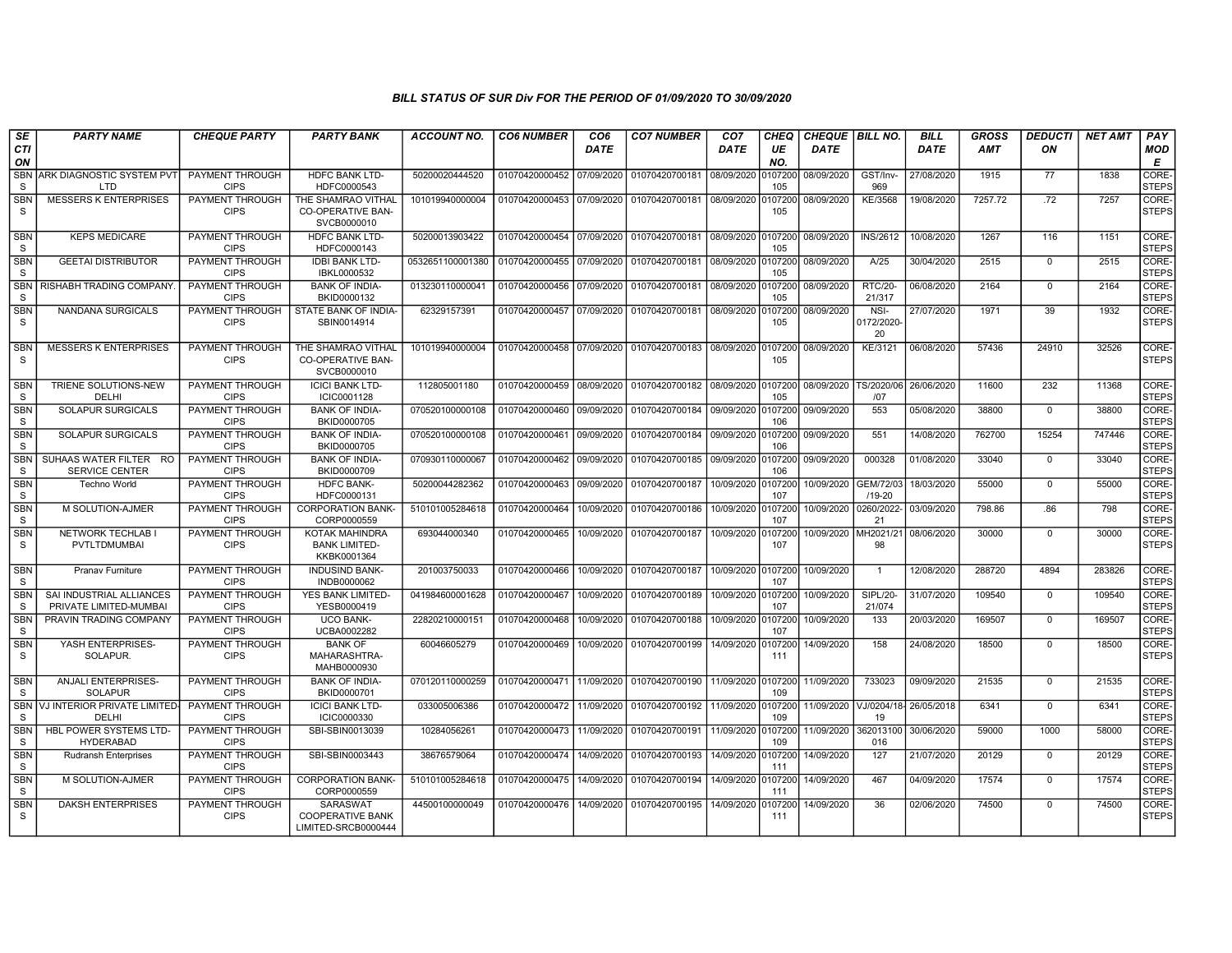| SE<br><b>CTI</b>           | <b>PARTY NAME</b>                           | <b>CHEQUE PARTY</b>                   | <b>PARTY BANK</b>                                             | <b>ACCOUNT NO.</b> | <b>CO6 NUMBER</b> | CO <sub>6</sub><br><b>DATE</b> | <b>CO7 NUMBER</b> | CO <sub>7</sub><br><b>DATE</b> | <b>CHEQ</b><br>UE | CHEQUE   BILL NO.<br><b>DATE</b> |                                    | <b>BILL</b><br><b>DATE</b> | GROSS<br>AMT | <b>DEDUCTI</b><br>ON | <b>NET AMT</b> | PAY                   |
|----------------------------|---------------------------------------------|---------------------------------------|---------------------------------------------------------------|--------------------|-------------------|--------------------------------|-------------------|--------------------------------|-------------------|----------------------------------|------------------------------------|----------------------------|--------------|----------------------|----------------|-----------------------|
| ON                         |                                             |                                       |                                                               |                    |                   |                                |                   |                                | NO.               |                                  |                                    |                            |              |                      |                | <b>MOD</b><br>E       |
| <b>SBN</b><br>S.           | DOLPHY INDIA PRIVATE<br><b>LIMITEDSURAT</b> | PAYMENT THROUGH<br><b>CIPS</b>        | AXIS BANK-UTIB0000848                                         | 917020031449714    | 01070420000477    | 14/09/2020                     | 01070420700196    | 14/09/2020                     | 0107200<br>111    | 14/09/2020                       | TI/20-<br>21/1083                  | 18/08/2020                 | 404700       | 6860                 | 397840         | CORE-<br><b>STEPS</b> |
| <b>SBN</b><br>S            | Suyal Industries                            | <b>PAYMENT THROUGH</b><br><b>CIPS</b> | <b>BANK OF BARODA-</b><br>BARB0DURNAI                         | 56780200000029     | 01070420000478    | 14/09/2020                     | 01070420700197    | 14/09/2020                     | 0107200<br>111    | 14/09/2020                       | $\overline{73}$                    | 08/07/2020                 | 24000        | $\overline{0}$       | 24000          | CORE-<br>STEPS        |
| SBN<br><sub>S</sub>        | A.D.ELECTRO STEEL<br>CO.PVT.LTD-KOLKATA     | PAYMENT THROUGH<br><b>CIPS</b>        | <b>BANK OF INDIA-</b><br>BKID0004048                          | 402130100000051    | 01070420000479    | 14/09/2020                     | 01070420700198    | 14/09/2020 010720              | 113               | 16/09/2020                       | 078                                | 21/07/2020                 | 251092       | 4256                 | 246836         | CORE-<br><b>STEPS</b> |
| <b>SBN</b><br>S            | CANDAUR PHARMACEUTICALS<br>PRIVATE LIMITED  | PAYMENT THROUGH<br><b>CIPS</b>        | <b>CORPORATION BANK-</b><br>CORP0000114                       | 560361000047701    | 01070420000480    | 14/09/2020                     | 01070420700200    | 14/09/2020                     | 0107200<br>111    | 14/09/2020                       | CPPL-<br>01678                     | 16/01/2020                 | 17759        | $\overline{0}$       | 17759          | CORE-<br><b>STEPS</b> |
| SBN<br>S.                  | <b>KEPS PHARMA</b>                          | PAYMENT THROUGH<br><b>CIPS</b>        | <b>YES BANK-</b><br>YESB0000458                               | 045884600000077    | 01070420000481    | 14/09/2020                     | 01070420700200    | 14/09/2020 0107200             | 111               | 14/09/2020                       | JSI//1027                          | 10/08/2020                 | 11760        | 235                  | 11525          | CORE-<br><b>STEPS</b> |
| <b>SBN</b><br>S            | RADHA MEDITECH                              | PAYMENT THROUGH<br><b>CIPS</b>        | <b>HDFC BANK LTD-</b><br>HDFC0001357                          | 13572000000011     | 01070420000482    | 14/09/2020                     | 01070420700200    | 14/09/2020                     | 010720<br>111     | 14/09/2020                       | <b>RMLD/127</b>                    | 11/08/2020                 | 1725         | 35                   | 1690           | CORE-<br><b>STEPS</b> |
| <b>SBN</b><br><sub>S</sub> | RADHA MEDITECH                              | PAYMENT THROUGH<br><b>CIPS</b>        | <b>HDFC BANK LTD-</b><br>HDFC0001357                          | 13572000000011     | 01070420000483    | 14/09/2020                     | 01070420700200    | 14/09/2020 0107200             | 111               |                                  | 14/09/2020   RMLD/129   11/08/2020 |                            | 8163         | 327                  | 7836           | CORE-<br><b>STEPS</b> |
| <b>SBN</b><br><sub>S</sub> | RADHA MEDITECH                              | PAYMENT THROUGH<br><b>CIPS</b>        | <b>HDFC BANK LTD-</b><br>HDFC0001357                          | 13572000000011     | 01070420000484    | 14/09/2020                     | 01070420700200    | 14/09/2020                     | 0107200<br>111    | 14/09/2020                       | <b>RMLD/135</b>                    | 12/08/2020                 | 10752        | 64                   | 10688          | CORE-<br>STEPS        |
| <b>SBN</b><br><sub>S</sub> | RADHA MEDITECH                              | PAYMENT THROUGH<br><b>CIPS</b>        | <b>HDFC BANK LTD-</b><br>HDFC0001357                          | 13572000000011     | 01070420000485    | 14/09/2020                     | 01070420700200    | 14/09/2020                     | 0107200<br>111    | 14/09/2020                       | RMLD/128 11/08/2020                |                            | 10203        | 612                  | 9591           | CORE-<br><b>STEPS</b> |
| SBN<br><sub>S</sub>        | <b>MESSERS K ENTERPRISES</b>                | PAYMENT THROUGH<br><b>CIPS</b>        | THE SHAMRAO VITHAL<br><b>CO-OPERATIVE BAN-</b><br>SVCB0000010 | 101019940000004    | 01070420000486    | 15/09/2020                     | 01070420700201    | 16/09/2020                     | 0107200<br>113    | 16/09/2020                       | KE/2950                            | 31/07/2020                 | 9939         | $\mathbf 0$          | 9939           | CORE-<br>STEPS        |
| SBN<br>S                   | <b>MESSERS K ENTERPRISES</b>                | PAYMENT THROUGH<br><b>CIPS</b>        | THE SHAMRAO VITHAL<br>CO-OPERATIVE BAN-<br>SVCB0000010        | 101019940000004    | 01070420000487    | 15/09/2020                     | 01070420700201    | 16/09/2020 0107200             | 113               | 16/09/2020                       | KE/3802                            | 26/08/2020                 | 7174         | 20                   | 7154           | CORE-<br><b>STEPS</b> |
| <b>SBN</b><br>S            | <b>NANDANA SURGICALS</b>                    | <b>PAYMENT THROUGH</b><br><b>CIPS</b> | STATE BANK OF INDIA-<br>SBIN0014914                           | 62329157391        | 01070420000488    | 15/09/2020                     | 01070420700201    | 16/09/2020 0107200             | 113               | 16/09/2020                       | nsi-<br>0222/2020<br>21            | 18/08/2020                 | 3881         | $\overline{0}$       | 3881           | CORE-<br><b>STEPS</b> |
| <b>SBN</b><br>S.           | <b>DEEP ENTERPRISES</b>                     | PAYMENT THROUGH<br><b>CIPS</b>        | THE SARASWAT CO-<br><b>OPERATIVE BANK LTD-</b><br>SRCB0000197 | 197500100000184    | 01070420000489    | 15/09/2020                     | 01070420700201    | 16/09/2020 0107200             | 113               | 16/09/2020                       | DRM/0139 20/07/2020                |                            | 16443        | 20                   | 16423          | CORE-<br>STEPS        |
| <b>SBN</b><br>S.           | <b>SPAN ENTERPRISES</b>                     | PAYMENT THROUGH<br><b>CIPS</b>        | AXIS BANK-UTIB0000219                                         | 917030024355041    | 01070420000490    | 15/09/2020                     | 01070420700201    | 16/09/2020 0107200             | 113               | 16/09/2020                       | SA/638                             | 28/07/2020                 | 17469        | 20                   | 17449          | CORE-<br><b>STEPS</b> |
| <b>SBN</b><br>S            | <b>KEPS PHARMA</b>                          | PAYMENT THROUGH<br><b>CIPS</b>        | YES BANK-<br>YESB0000458                                      | 045884600000077    | 01070420000491    | 15/09/2020                     | 01070420700201    | 16/09/2020 0107200             | 113               | 16/09/2020                       | <b>JSI/964</b>                     | 29/07/2020                 | 55418        | 52900                | 2518           | CORE-<br><b>STEPS</b> |
| <b>SBN</b><br>S            | <b>KEPS PHARMA</b>                          | PAYMENT THROUGH<br><b>CIPS</b>        | <b>YES BANK-</b><br>YESB0000458                               | 045884600000077    | 01070420000492    | 15/09/2020                     | 01070420700201    | 16/09/2020                     | 0107200<br>113    | 16/09/2020                       | <b>JSI/1079</b>                    | 17/08/2020                 | 4480         | $\mathbf 0$          | 4480           | CORE-<br><b>STEPS</b> |
| <b>SBN</b><br>S            | <b>KEPS PHARMA</b>                          | PAYMENT THROUGH<br><b>CIPS</b>        | <b>YES BANK-</b><br>YESB0000458                               | 045884600000077    | 01070420000493    | 15/09/2020                     | 01070420700202    | 16/09/2020 010720              | 113               | 16/09/2020                       | JSI/1094                           | 18/08/2020                 | 83720        | 62410                | 21310          | CORE-<br><b>STEPS</b> |
| SBN<br>S.                  | <b>JAINAM PHARMA</b>                        | PAYMENT THROUGH<br><b>CIPS</b>        | <b>ICICI BANK LTD-</b><br>ICIC0000323                         | 032351000012       | 01070420000494    | 15/09/2020                     | 01070420700202    | 16/09/2020                     | 0107200<br>113    | 16/09/2020                       | SI/1409                            | 15/07/2020                 | 107520       | 160                  | 107360         | CORE-<br><b>STEPS</b> |
| <b>SBN</b><br><sub>S</sub> | <b>JAINAM PHARMA</b>                        | <b>PAYMENT THROUGH</b><br><b>CIPS</b> | <b>ICICI BANK LTD-</b><br>ICIC0000323                         | 032351000012       | 01070420000495    | 15/09/2020                     | 01070420700202    | 16/09/2020 0107200             | 113               | 16/09/2020                       | SI/1998                            | 26/08/2020                 | 39950        | 20                   | 39930          | CORE-<br><b>STEPS</b> |
| <b>SBN</b><br><sub>S</sub> | <b>MESSERS K ENTERPRISES</b>                | PAYMENT THROUGH<br><b>CIPS</b>        | THE SHAMRAO VITHAL<br>CO-OPERATIVE BAN-<br>SVCB0000010        | 101019940000004    | 01070420000496    | 15/09/2020                     | 01070420700202    | 16/09/2020 0107200             | 113               | 16/09/2020                       | <b>KE/3447</b>                     | 14/08/2020                 | 46301        | 20                   | 46281          | CORE-<br><b>STEPS</b> |
| <b>SBN</b><br><sub>S</sub> | saims pharma                                | PAYMENT THROUGH<br><b>CIPS</b>        | THE BHARAT CO-<br><b>OPERATIVE BANK</b><br>(MUMBA-BCBM0000010 | 000913100000385    | 01070420000497    | 15/09/2020                     | 01070420700202    | 16/09/2020 0107200             | 113               | 16/09/2020                       | SP05720                            | 20/08/2020                 | 102099       | 2262                 | 99837          | CORE-<br><b>STEPS</b> |
| <b>SBN</b><br><sub>S</sub> | <b>DEEP ENTERPRISES</b>                     | PAYMENT THROUGH<br><b>CIPS</b>        | THE SARASWAT CO-<br><b>OPERATIVE BANK LTD-</b><br>SRCB0000197 | 197500100000184    | 01070420000498    | 15/09/2020                     | 01070420700202    | 16/09/2020 0107200             | 113               | 16/09/2020   DRM/0207            |                                    | 04/08/2020                 | 86184        | 80                   | 86104          | CORE-<br><b>STEPS</b> |
| <b>SBN</b><br><b>S</b>     | <b>ASHISH SURGICALS</b>                     | PAYMENT THROUGH<br><b>CIPS</b>        | STATE BANK OF INDIA-<br>SBIN0030185                           | 53023965302        | 01070420000499    | 15/09/2020                     | 01070420700202    | 16/09/2020                     | 0107200<br>113    | 16/09/2020                       | 037/2020-<br>21                    | 31/07/2020                 | 142800       | $\Omega$             | 142800         | CORE-<br><b>STEPS</b> |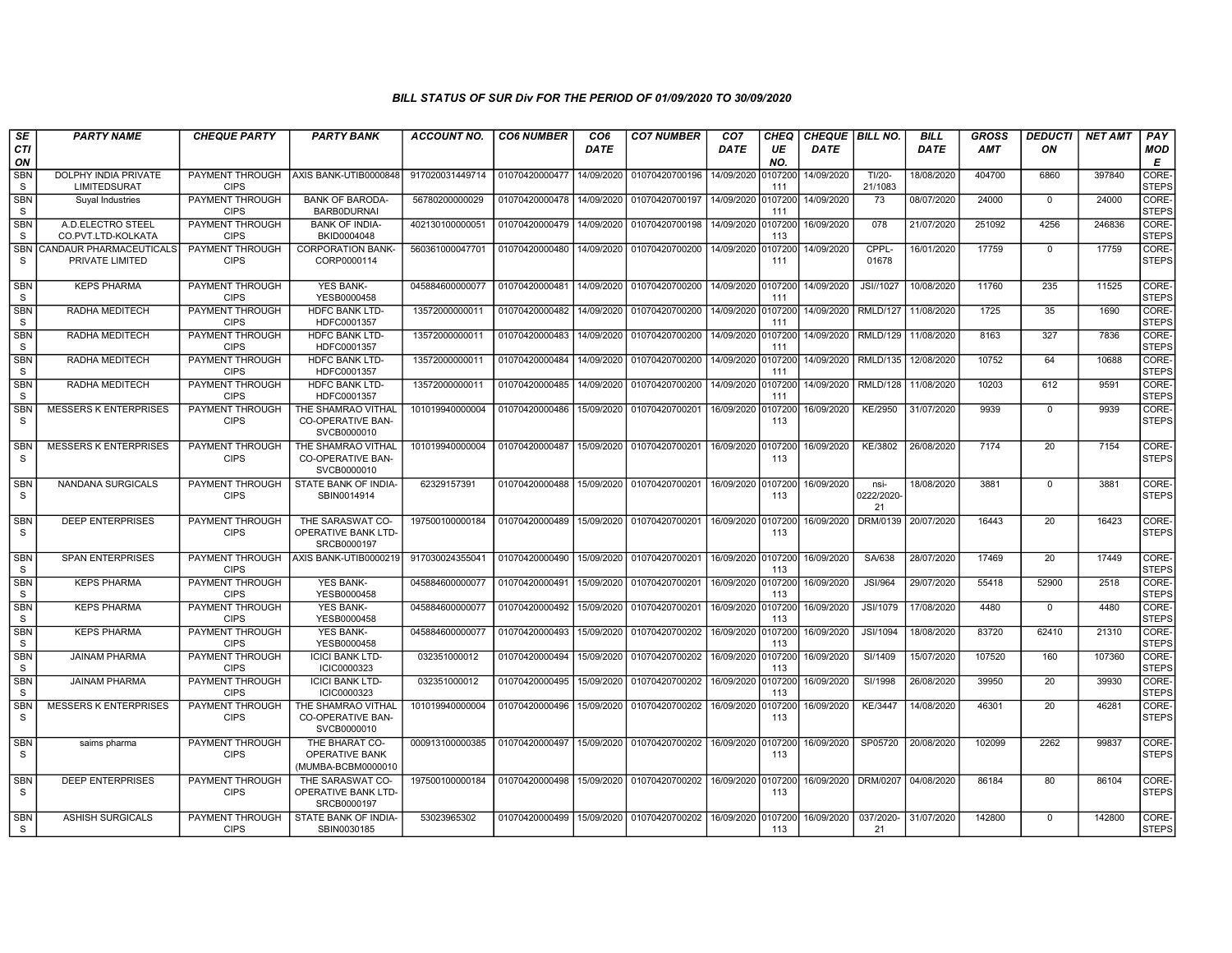| <b>SE</b>                  | <b>PARTY NAME</b>                                                          | <b>CHEQUE PARTY</b>                   | <b>PARTY BANK</b>                                             | <b>ACCOUNT NO.</b>                         | <b>CO6 NUMBER</b>         | CO <sub>6</sub> | <b>CO7 NUMBER</b>                                           | CO <sub>7</sub> | <b>CHEQ</b>    | CHEQUE BILL NO.      |                              | <b>BILL</b> | <b>GROSS</b> | <b>DEDUCTI</b> | <b>NET AMT</b> | PAY                   |
|----------------------------|----------------------------------------------------------------------------|---------------------------------------|---------------------------------------------------------------|--------------------------------------------|---------------------------|-----------------|-------------------------------------------------------------|-----------------|----------------|----------------------|------------------------------|-------------|--------------|----------------|----------------|-----------------------|
| <b>CTI</b><br>ON           |                                                                            |                                       |                                                               |                                            |                           | DATE            |                                                             | DATE            | UE<br>NO.      | <b>DATE</b>          |                              | <b>DATE</b> | <b>AMT</b>   | ON             |                | <b>MOD</b><br>E       |
| <b>SBN</b><br>S            | <b>ASHISH SURGICALS</b>                                                    | PAYMENT THROUGH<br><b>CIPS</b>        | STATE BANK OF INDIA-<br>SBIN0030185                           | 53023965302                                | 01070420000500            | 15/09/2020      | 01070420700202                                              | 16/09/2020      | 107200<br>113  | 16/09/2020           | 036/2020-<br>21              | 31/07/2020  | 137200       | $\Omega$       | 137200         | CORE-<br><b>STEPS</b> |
| <b>SBN</b><br>S            | <b>NANDANA SURGICALS</b>                                                   | PAYMENT THROUGH<br><b>CIPS</b>        | STATE BANK OF INDIA-<br>SBIN0014914                           | 62329157391                                | 01070420000501            | 15/09/2020      | 01070420700202                                              | 16/09/2020      | 107200<br>113  | 16/09/2020           | NSI/0225/2<br>020-21         | 18/08/2020  | 42840        | 260            | 42580          | CORE-<br><b>STEPS</b> |
| SBN<br>S.                  | NANDANA SURGICALS                                                          | PAYMENT THROUGH<br><b>CIPS</b>        | STATE BANK OF INDIA-<br>SBIN0014914                           | 62329157391                                | 01070420000502            | 15/09/2020      | 01070420700202                                              | 16/09/2020      | 107200<br>113  | 16/09/2020           | NSI-<br>0250/2020<br>21      | 25/08/2020  | 135831       | 300            | 135531         | CORE-<br><b>STEPS</b> |
| <b>SBN</b><br><sub>S</sub> | A M JAIN AND CO-BHUSAWAL                                                   | <b>PAYMENT THROUGH</b><br><b>CIPS</b> | <b>HDFC BANK LTD-</b><br>HDFC0000792                          | 07922320000083                             | 01070420000503            | 15/09/2020      | 01070420700202                                              | 16/09/2020      | 0107200<br>113 | 16/09/2020           | 007                          | 21/08/2020  | 234886       | $\Omega$       | 234886         | CORE-<br><b>STEPS</b> |
| <b>SBN</b><br><sub>S</sub> | M SOLUTION-AJMER                                                           | PAYMENT THROUGH<br><b>CIPS</b>        | <b>CORPORATION BANK-</b><br>CORP0000559                       | 510101005284618                            | 01070420000504            | 16/09/2020      | 01070420700203                                              | 16/09/2020      | 0107200<br>113 | 16/09/2020 0274/2020 | 21                           | 07/09/2020  | 3994         | $\Omega$       | 3994           | CORE-<br><b>STEPS</b> |
| <b>SBN</b><br>S            | SARSWATI COMPUTERS                                                         | PAYMENT THROUGH<br><b>CIPS</b>        | <b>IDBI BANK LTD-</b><br>IBKL0000478                          | 047810200003612                            | 01070420000505            | 16/09/2020      | 01070420700204                                              | 16/09/2020      | 107200<br>113  | 16/09/2020           | 721373                       | 15/09/2020  | 118200       | $\mathbf{0}$   | 118200         | CORE-<br><b>STEPS</b> |
| SBN<br>S                   | AKSHAR MARKETING-VASAI<br>(WEST)                                           | PAYMENT THROUGH<br><b>CIPS</b>        | VIJAYA BANK-<br>VIJB0005080                                   | 508000301000322                            | 01070420000506            | 16/09/2020      | 01070420700205                                              | 16/09/2020      | 0107200<br>115 | 18/09/2020           | 007/JULY/<br>020             | 20/07/2020  | 8400         | $\mathbf{0}$   | 8400           | CORE-<br><b>STEPS</b> |
| <b>SBN</b><br><sub>S</sub> | <b>HHW CARE PRODUCTS INDIA</b><br>PRIVATE LIMITED                          | PAYMENT THROUGH<br><b>CIPS</b>        | <b>HDFC BANK LTD-</b><br>HDFC0000404                          | 04042320001949                             | 01070420000507            | 17/09/2020      | 01070420700206                                              | 17/09/2020      | 0107200<br>115 | 18/09/2020           | $2020 -$<br>21/496           | 08/07/2020  | 142500       | $\Omega$       | 142500         | CORE-<br><b>STEPS</b> |
| <b>SBN</b><br>S            | DEEV GEN SET SALES AND<br>SERVICES-DELHI                                   | PAYMENT THROUGH<br><b>CIPS</b>        | <b>BANK OF BARODA-</b><br>BARB0DBPITA                         | 109311024073                               | 01070420000508            | 17/09/2020      | 01070420700207                                              | 17/09/2020      | 107200<br>114  | 17/09/2020           | 050                          | 20/07/2020  | 80645        | 3226           | 77419          | CORE-<br><b>STEPS</b> |
| <b>SBN</b><br>S            | ANAND PLASTICS-MUMBAI                                                      | PAYMENT THROUGH<br><b>CIPS</b>        | <b>BANK OF BARODA-</b><br><b>BARB0SANPAD</b>                  | 32980200000017                             | 01070420000509            | 17/09/2020      | 01070420700208                                              | 17/09/2020      | 0107200<br>115 | 18/09/2020           | 295/339/34<br>$\overline{2}$ | 04/02/2020  | 286296       | 16305          | 269991         | CORE-<br><b>STEPS</b> |
| <b>SBN</b><br><sub>S</sub> | <b>GOLKONDA ENGINEERING</b><br><b>ENTERPRISES LIMITED-</b><br>SECUNDERABAD | PAYMENT THROUGH<br><b>CIPS</b>        | KOTAK MAHINDRA<br><b>BANK-KKBK0000554</b>                     | 2311113387                                 | 01070420000510            | 17/09/2020      | 01070420700209                                              | 18/09/2020      | 0107200<br>115 | 18/09/2020           | 313/314                      | 25/08/2020  | 4170018.99   | 70678.99       | 4099340        | CORE-<br><b>STEPS</b> |
| <b>SBN</b><br><sub>S</sub> | OMNI POWER SYSTEMS-<br><b>NAGPUR</b>                                       | PAYMENT THROUGH<br><b>CIPS</b>        | SBI-SBIN0004872                                               | 10984105920                                | 01070420000511            | 18/09/2020      | 01070420700210                                              | 18/09/2020      | 0107200<br>115 | 18/09/2020           | $\mathbf{1}$                 | 26/08/2020  | 247800       | $\mathbf 0$    | 247800         | CORE-<br><b>STEPS</b> |
| <b>SBN</b><br>S            | M SOLUTION-AJMER                                                           | PAYMENT THROUGH<br><b>CIPS</b>        | <b>CORPORATION BANK-</b><br>CORP0000559                       | 510101005284618                            | 01070420000512            | 18/09/2020      | 01070420700211                                              | 18/09/2020      | 0107200<br>115 | 18/09/2020           | 717/2019-<br>2020            | 01/10/2019  | 1598         | $\Omega$       | 1598           | CORE-<br><b>STEPS</b> |
| <b>SBN</b><br><sub>S</sub> | <b>NEEL DISTRIBUTORS</b>                                                   | PAYMENT THROUGH<br><b>CIPS</b>        | <b>BANK OF INDIA-</b><br>BKID0000704                          | 070420100000195                            | 01070420000513            | 18/09/2020      | 01070420700212                                              | 18/09/2020      | 0107200<br>115 | 18/09/2020           | $-127/20-21$                 | 17/08/2020  | 141560       | $\Omega$       | 141560         | CORE-<br><b>STEPS</b> |
| <b>SBN</b><br><sub>S</sub> | CANDAUR PHARMACEUTICALS<br>PRIVATE LIMITED                                 | PAYMENT THROUGH<br><b>CIPS</b>        | <b>CORPORATION BANK-</b><br>CORP0000114                       | 560361000047701                            | 01070420000515            | 18/09/2020      | 01070420700213                                              | 18/09/2020      | 107200<br>115  | 18/09/2020           | CPPL-<br>01717               | 22/01/2020  | 7237         | $\mathbf 0$    | 7237           | CORE-<br><b>STEPS</b> |
| <b>SBN</b><br><b>S</b>     | <b>VIDYA MULTI</b><br><b>SOLUTIONBEGUSARAI</b>                             | PAYMENT THROUGH<br><b>CIPS</b>        | <b>CENTRAL BANK OF</b><br>INDIA-CBIN0283187                   | 3758558359                                 | 01070420000516 22/09/2020 |                 | 01070420700214                                              | 22/09/2020      | 0107200<br>117 | 22/09/2020           | 19                           | 09/09/2020  | 130355       | $\mathbf 0$    | 130355         | CORE-<br><b>STEPS</b> |
| <b>SBN</b><br>S.           | <b>GAUTAM TRADING</b>                                                      | PAYMENT THROUGH<br><b>CIPS</b>        | <b>CORPORATION BANK-</b><br>CORP0000209                       | 510101006455727                            | 01070420000517            | 22/09/2020      | 01070420700216 23/09/2020 0107200                           |                 | 118            | 23/09/2020           | 84                           | 24/06/2020  | 159192       | $\Omega$       | 159192         | CORE-<br><b>STEPS</b> |
| <b>SBN</b><br>S            | Simran Ikbal Mujawar                                                       | PAYMENT THROUGH<br><b>CIPS</b>        | THE COSMOS CO-<br>OPERATIVE BANK LTD-<br>COSB0000084          | 084100104312                               | 01070420000518 22/09/2020 |                 | 01070420700215                                              | 22/09/2020      | 0107200<br>117 | 22/09/2020           | <b>SIM-1</b>                 | 05/09/2020  | 23000        | $\Omega$       | 23000          | CORE-<br><b>STEPS</b> |
| <b>SBN</b><br><sub>S</sub> | PARTH ENERGY SYSTEMS<br>PRIVATE LIMITED-JAIPUR                             | PAYMENT THROUGH<br><b>CIPS</b>        | PNB-PUNB0220800                                               | 2208002100042793 01070420000519 23/09/2020 |                           |                 | 01070420700217 23/09/2020                                   |                 | 0107200<br>118 | 23/09/2020           | 10                           | 03/07/2020  | 18880        | 755            | 18125          | CORE-<br><b>STEPS</b> |
| SBN<br>S                   | SARSWATI COMPUTERS                                                         | PAYMENT THROUGH<br><b>CIPS</b>        | <b>IDBI BANK LTD-</b><br>IBKL0000478                          | 0478102000003612 01070420000520            |                           | 23/09/2020      | 01070420700218                                              | 23/09/2020      | 0107200<br>118 | 23/09/2020           | 721374                       | 23/09/2020  | 118200       | $\mathbf 0$    | 118200         | CORE-<br><b>STEPS</b> |
| <b>SBN</b><br>S.           | SAHIL ENTERPRISES                                                          | PAYMENT THROUGH<br><b>CIPS</b>        | <b>BANK OF</b><br>MAHARASHTRA-<br>MAHB0001216                 | 60086103861                                | 01070420000521            | 24/09/2020      | 01070420700219                                              | 24/09/2020      | 0107200<br>119 | 24/09/2020           | 01898/20-<br>21              | 05/09/2020  | 1281         | 97             | 1184           | CORE-<br><b>STEPS</b> |
| <b>SBN</b><br><sub>S</sub> | <b>DEEP ENTERPRISES</b>                                                    | PAYMENT THROUGH<br><b>CIPS</b>        | THE SARASWAT CO-<br>OPERATIVE BANK LTD-<br>SRCB0000197        | 197500100000184                            |                           |                 | 01070420000522 24/09/2020 01070420700221 25/09/2020 0107200 |                 | 121            | 25/09/2020           | <b>DRM/0269</b>              | 03/09/2020  | 54566        | 2283           | 52283          | CORE-<br><b>STEPS</b> |
| <b>SBN</b><br>S.           | <b>MESSERS K ENTERPRISES</b>                                               | <b>PAYMENT THROUGH</b><br><b>CIPS</b> | THE SHAMRAO VITHAL<br><b>CO-OPERATIVE BAN-</b><br>SVCB0000010 | 101019940000004                            |                           |                 | 01070420000523 24/09/2020 01070420700219 24/09/2020 0107200 |                 | 119            | 24/09/2020           | <b>KE/4126</b>               | 03/09/2020  | 5600         | $\mathbf{0}$   | 5600           | CORE-<br><b>STEPS</b> |